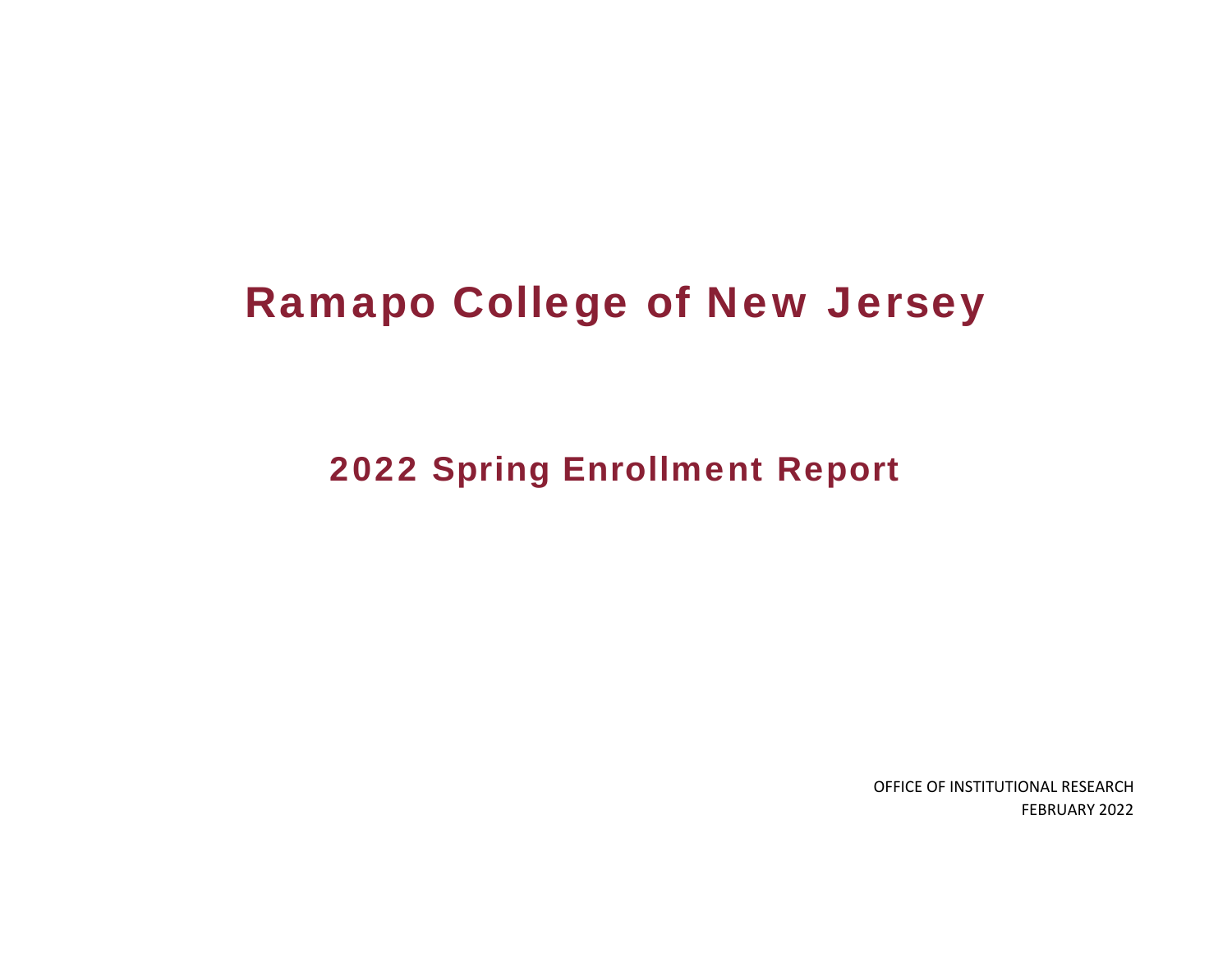### **ENROLLMENT REPORTSPRING 2022**

**TABLE OF CONTENTS**

|                                      |                                                                               | $i - ii$                |
|--------------------------------------|-------------------------------------------------------------------------------|-------------------------|
| <b>SECTION 1: OVERALL ENROLLMENT</b> |                                                                               |                         |
| Table 1.0                            | <b>Overall Enrollment</b>                                                     | 1                       |
| Table 2.0                            | Enrollment by Career and Student Type                                         | 1                       |
| Table 3.0                            | Credits Hours and FTE by Career                                               | $\overline{\mathbf{c}}$ |
| Table 4.0                            | Enrollment by Career and Attendance Status                                    | $\overline{2}$          |
| Table 5.0                            | Sum and Average Credit Hours by Career and Attendance Status                  | 3                       |
| Table 6.0                            | Enrollment by Matriculation Status, Sex, and Career                           | 3                       |
| Table 7.0                            | Undergraduates by Class, Attendance, and Housing Status                       |                         |
| Table 8.0                            | Enrollment by Sex and Career                                                  | 5                       |
| Table 9.0                            | Enrollment by Race and Career: Hispanic Students                              | 5                       |
| Table 9.1                            | Enrollment by Race and Career                                                 | 6                       |
| Table 10.0                           | Enrollment by Age, Career, and Sex                                            | 7                       |
| Table 11.0                           | Enrollment by State of Residency                                              | $\overline{7}$          |
| Table 12.0                           | <b>Enrollment by School</b>                                                   | 8                       |
| Table 13.0                           | Student Credit Hours by Career and Residency                                  | 9                       |
|                                      | SECTION 2: ENROLLMENT OF NEW AND TRANSFER STUDENTS                            |                         |
| Table 14.0                           | New First-Time Students by Student Type                                       | 10                      |
| Table 15.0                           | New First-Time Students Average SAT Scores by Student Type                    | 10                      |
| Table 16.0                           | New First-Time Students by Attendance Status                                  | 10                      |
| Table 17.0                           | New First-Time Students by Class                                              | 11                      |
| Table 18.0                           | New First-Time Students by School                                             | 11                      |
| Table 19.0                           | New First-Time Students by Sex                                                | 12                      |
| Table 20.0                           | New First-Time Students by Race/Ethnicity: Hispanic Students                  | 12                      |
| Table 20.1                           | New First-Time Students by Race/Ethnicity                                     | 12                      |
| Table 21.0                           | New First-Time Students by Major                                              | 13                      |
| Table 22.0                           | New First-Time, New Transfers, and All Other Undergraduates by Housing Status | 13                      |
| Table 23.0                           | New Transfer Students from NJ Community Colleges                              | 14                      |
| Table 24.0                           | New Transfer Students from NJ Public Senior Colleges                          | 15                      |

Table 25.0 New Transfer Students by Cerdits Transferred and Sex 15<br>Table 26.0 New Transfer Students by Major<br>16-17 16-17

New Transfer Students by Major 16-17

**Page**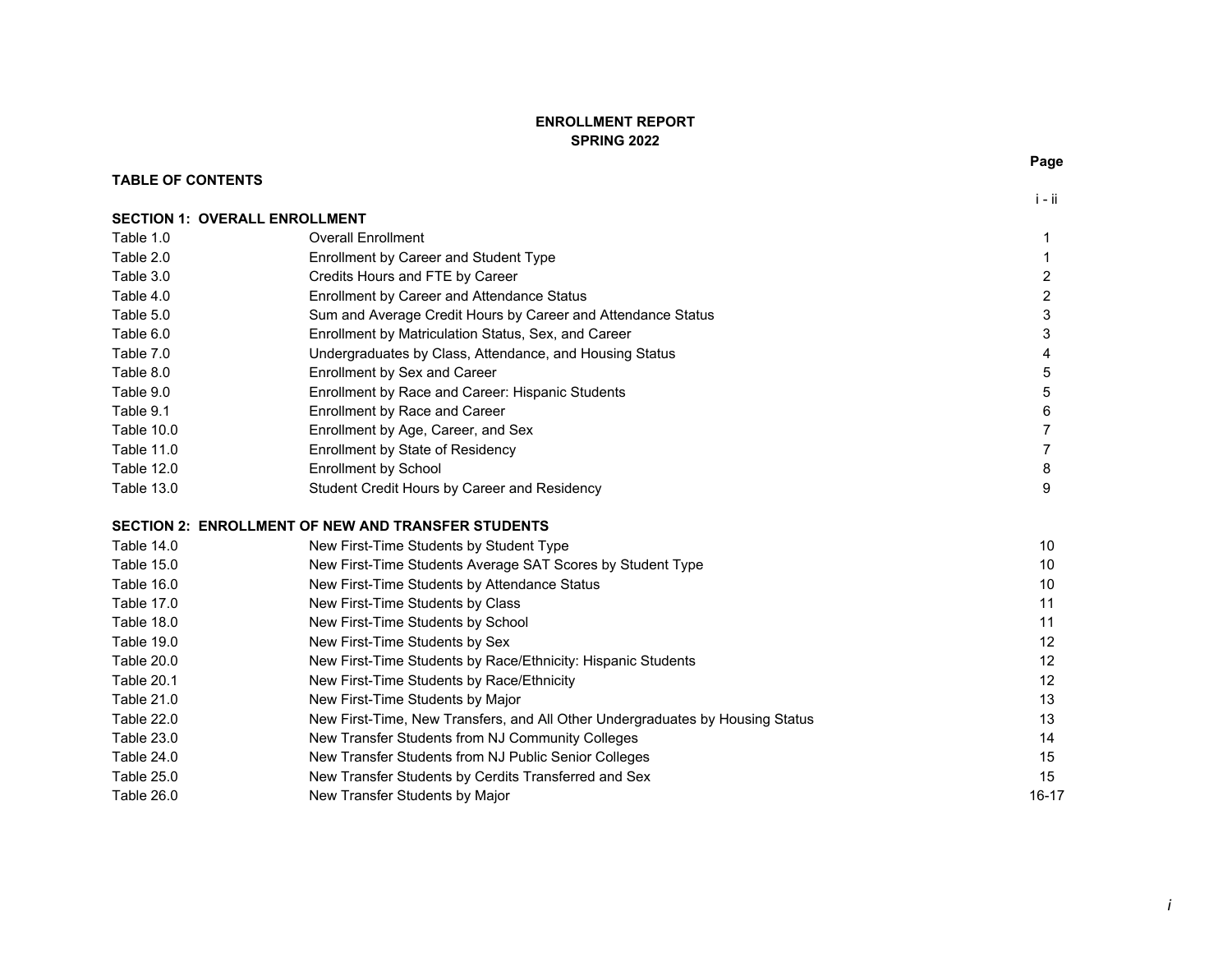| <b>SECTION 3: ACADEMIC</b> |                                                                           |           |
|----------------------------|---------------------------------------------------------------------------|-----------|
| Table 27.0                 | Enrollment by Major1 and Major2                                           | 18-19     |
| Table 28.0                 | Enrollment by School, Minor1 and Minor2                                   | $20 - 25$ |
| Table 29.0                 | Undergraduates Minor by Attendance Status                                 | 26-27     |
| Table 30.0                 | Enrollment by Concentration for Business Administration                   | 28        |
| Table 31.0                 | Major by Special Program for New Students                                 | 28        |
| Table 32.0                 | Undergraduates by School, Major, Attendance Status, and Class             | 29-31     |
| Table 33.0                 | Undergraduates by School, Major, Race/Ethnicity, and Sex                  | 32-34     |
| Table 34.0                 | Undergraduates by School, Major, Concentration, Race/Ethnicity, and Sex   | 35-37     |
| Table 35.0                 | Undergraduates by Second Major, Attendance Status, and Class              | 38        |
| Table 36.0                 | Primary Major and Class by Second Major                                   | 39-43     |
| Table 37.0                 | Primary Major and Class by Minor                                          | 44-58     |
| Table 38.0                 | Primary Major by Degree Type and Attendance Status                        | 59-61     |
| Table 39.0                 | Primary Major and Attendance Status of Graduate Students                  | 62        |
| Table 40.0                 | Primary Major, Race/Ethnicity, and Sex of Graduate Students               | 63        |
| Table 41.0                 | Primary Major, Sex, and Attendance Status of Graduate Students            | 64        |
| Table 42.0                 | Primary Major, Race/Ethnicity, and Attendance Status of Graduate Students | 65        |
| Table 43.0                 | Primary Major and Average Age of Graduate Students                        | 66        |
| Table 44.0                 | Primary Major and School of New Graduate Students                         | 67        |

#### **SECTION 4: CAMPUS HOUSING**

| Table 45.0 | Campus Housing by Type of Residence | 68 |
|------------|-------------------------------------|----|
| Table 46.0 | Campus Housing by Class             | 69 |
| Table 47.0 | Campus Housing by Sex               | 70 |
| Table 48.0 | Campus Housing by Race/Ethnicity    | 71 |

# **Page**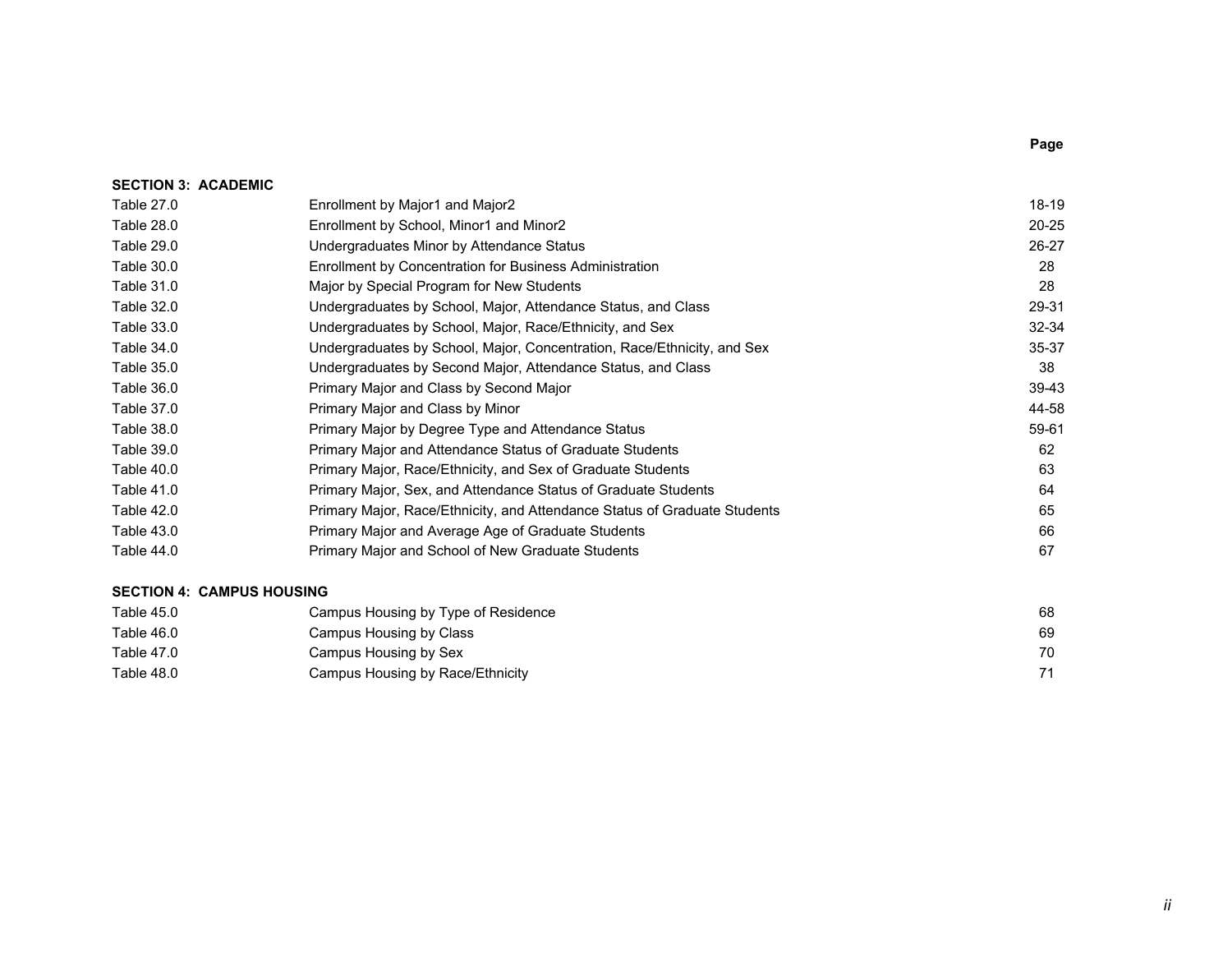# **Section 1: OVERALL ENROLLMENT**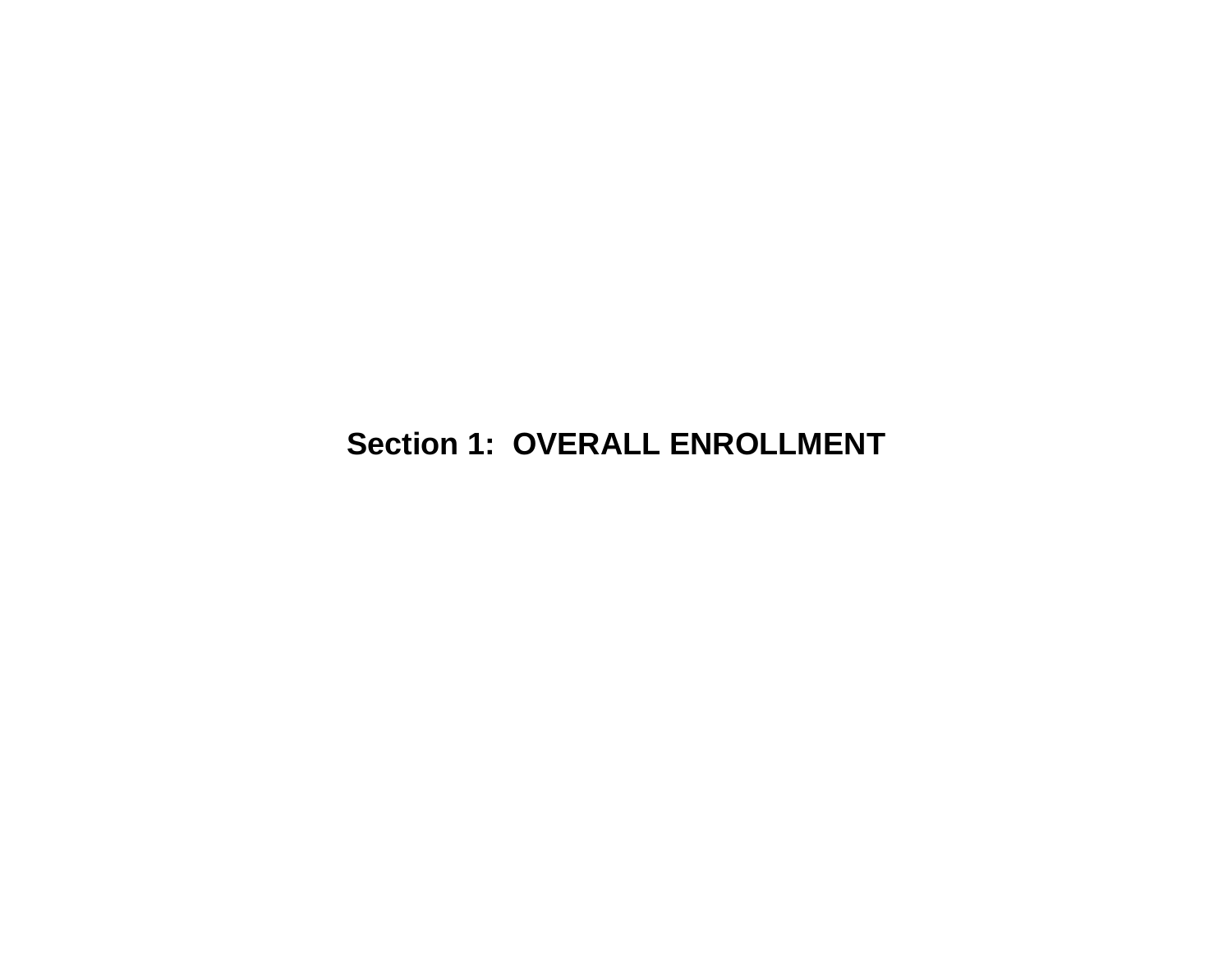#### **TABLE 1.0 OVERALL ENROLLMENT**

|               | N     | $\%$   |
|---------------|-------|--------|
| Undergraduate | 4,641 | 89.2%  |
| Graduate      | 552   | 10.6%  |
| Doctorate     | 10    | 0.2%   |
| Total         | 5,203 | 100.0% |

#### **TABLE 2.0ENROLLMENT BY CAREER AND STUDENT TYPE**

|                             | Undergraduate | Graduate       | Doctorate | Total |
|-----------------------------|---------------|----------------|-----------|-------|
|                             | N             | N              | N         | N     |
| <b>B</b> - Second Bachelors | 8             | 0              | 0         | 8     |
| C - Continuing              | 4,332         | 517            | 10        | 4,859 |
| E - Graduate-Readmit        | 0             |                | 0         |       |
| G - New Graduate            | 0             | 28             | 0         | 28    |
| M - Non-Matric              | 92            | 0              | O         | 92    |
| N - New First-Time          | 10            | 0              | 0         | 10    |
| Q - Graduate-2nd Masters    | O             | 4              |           | 4     |
| R - Readmit UG              | 20            | ი              | O         | 20    |
| S - Special Program         | 21            | ი              | 0         | 21    |
| T - Transfer                | 158           | 0              | 0         | 158   |
| Y - Graduate Non-Matric     | O             | $\overline{2}$ | 0         | 2     |
| Total                       | 4,641         | 552            | 10        | 5,203 |

Note: all codes for continuing students are combined to "C"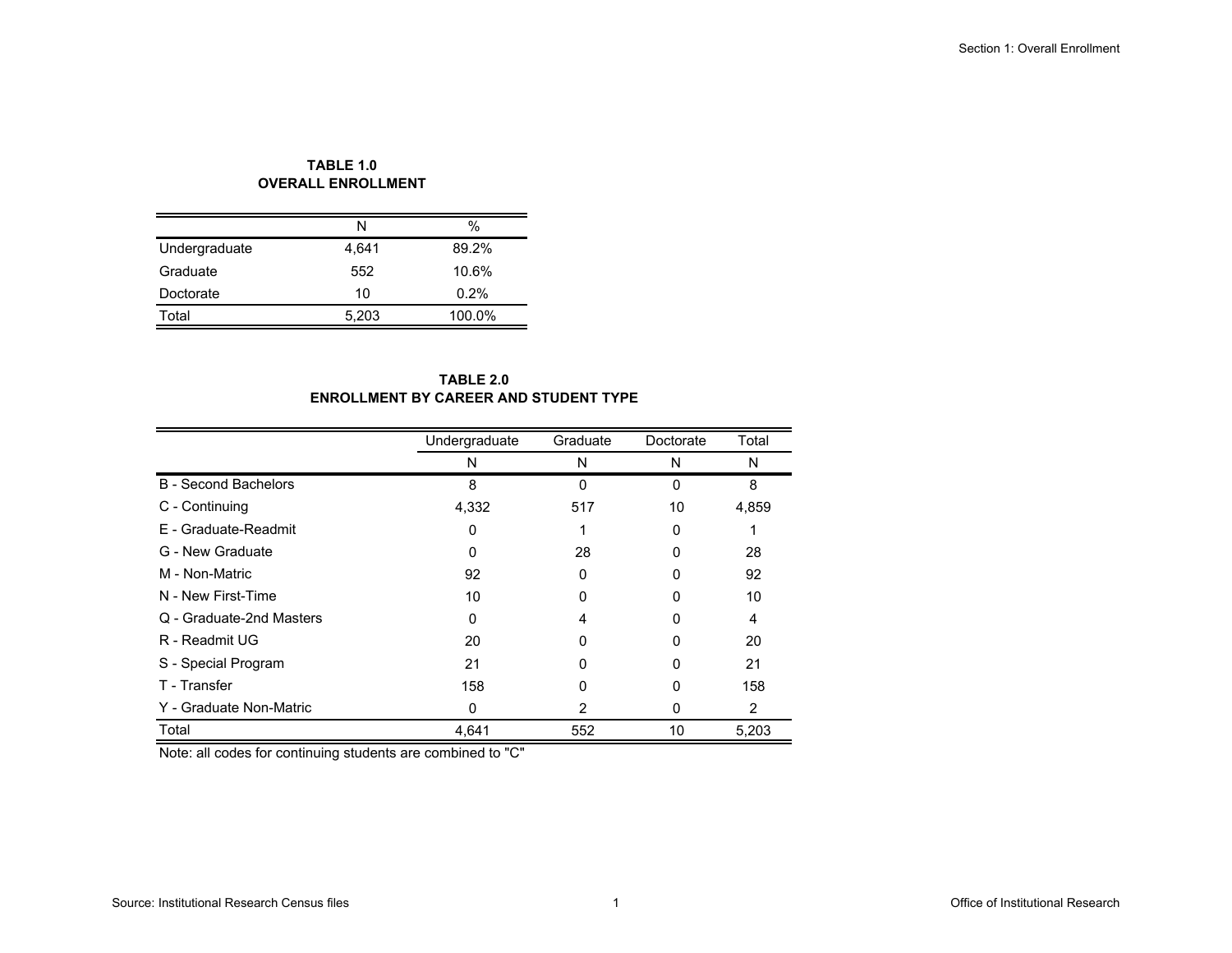# **TABLE 3.0CREDIT HOURS AND FTE BY CAREER**

|               | <b>Credit Hours</b> | FTF.     |
|---------------|---------------------|----------|
| Undergraduate | 67,871.50           | 4,241.97 |
| Graduate      | 4.520.00            | 376.67   |
| Doctorate     | 57.00               | 4.75     |
| Total         | 72,448.50           | 4,623.39 |

#### **TABLE 4.0 ENROLLMENT BY CAREER AND ATTENDANCE STATUS**

|               | Full-Time |         | Part-Time |        | Total |        |  |
|---------------|-----------|---------|-----------|--------|-------|--------|--|
|               | Ν         | %       | N         | $\%$   | N     | %      |  |
| Undergraduate | 4.093     | 88.2%   | 548       | 11.8%  | 4.641 | 100.0% |  |
| Graduate      | 220       | 39.9%   | 332       | 60.1%  | 552   | 100.0% |  |
| Doctorate     |           | $0.0\%$ | 10        | 100.0% | 10    | 100.0% |  |
| Total         | 4.313     | 82.9%   | 890       | 17.1%  | 5.203 | 100.0% |  |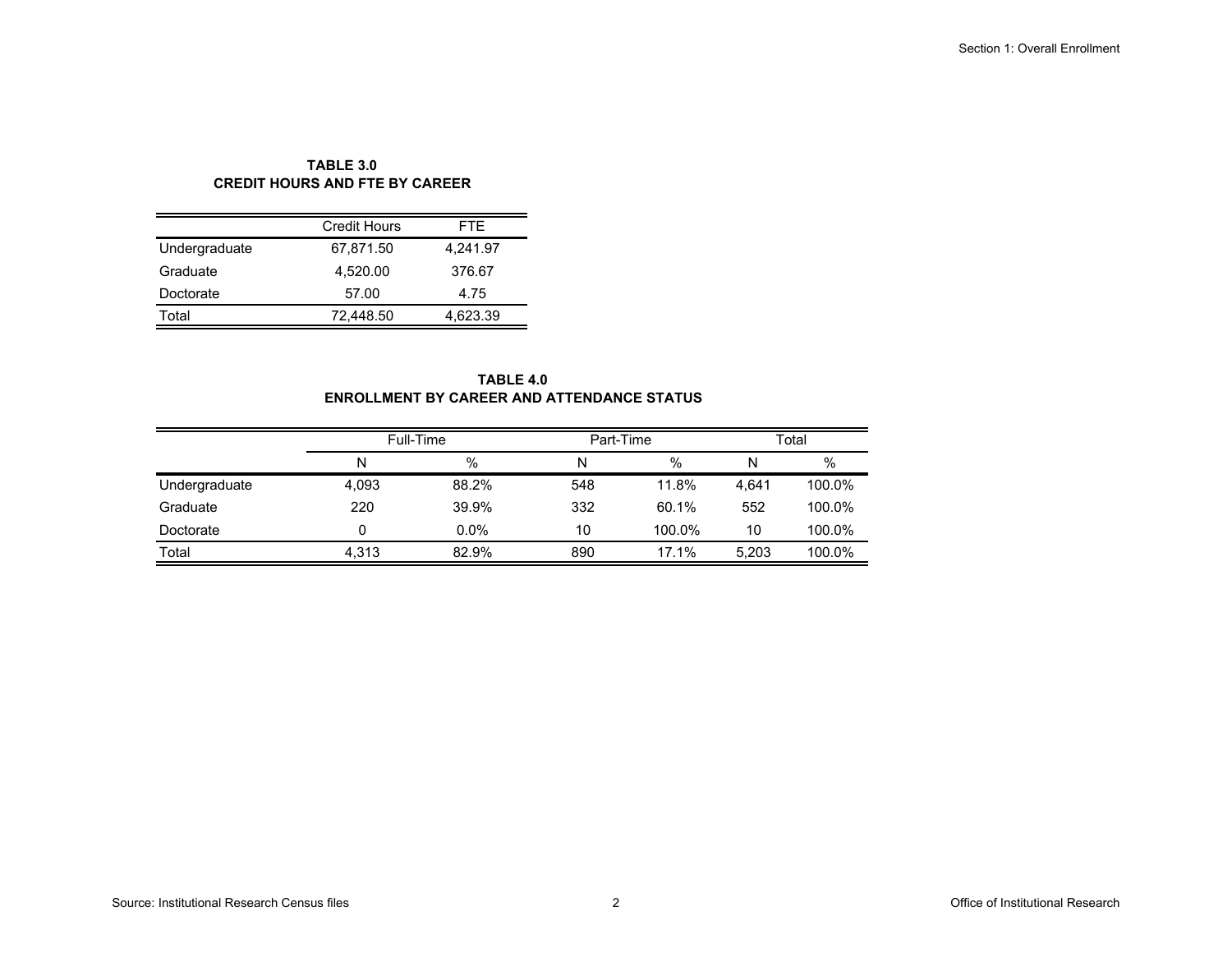|               | Full-Time |         | Part-Time |         |  |  |
|---------------|-----------|---------|-----------|---------|--|--|
|               | Sum       | Average | Sum       | Average |  |  |
| Undergraduate | 64,421.50 | 15.74   | 3,450.00  | 6.30    |  |  |
| Graduate      | 2,705.00  | 12.30   | 1,815.00  | 5.47    |  |  |
| Doctorate     |           |         | 57.00     | 5.70    |  |  |
| Total         | 67,126.50 | 15.56   | 5,322.00  | 5.98    |  |  |

**TABLE 5.0 SUM AND AVERAGE CREDIT HOURS BY CAREER AND ATTENDANCE STATUS**

| TABLE 6.0                                                  |
|------------------------------------------------------------|
| <b>ENROLLMENT BY MATRICULATION STATUS, SEX, AND CAREER</b> |

|                    |        |       | Undergraduate |                | Graduate |    | Doctorate |       | Total  |  |
|--------------------|--------|-------|---------------|----------------|----------|----|-----------|-------|--------|--|
|                    |        | N     | %             | N              | $\%$     | N  | %         | N     | %      |  |
| Degree-seeking     | Male   | 1,863 | 41.6%         | 129            | 23.6%    | 3  | 30.0%     | 1,995 | 39.6%  |  |
|                    | Female | 2,614 | 58.4%         | 417            | 76.4%    |    | 70.0%     | 3,038 | 60.4%  |  |
|                    | Total  | 4,477 | 100.0%        | 546            | 100.0%   | 10 | 100.0%    | 5,033 | 100.0% |  |
|                    |        |       |               |                |          |    |           |       |        |  |
| Non-degree-seeking | Male   | 66    | 40.2%         | $\overline{2}$ | 33.3%    | 0  | $0.0\%$   | 68    | 40.0%  |  |
|                    | Female | 98    | 59.8%         | 4              | 66.7%    | 0  | $0.0\%$   | 102   | 60.0%  |  |
|                    | Total  | 164   | 100.0%        | 6              | 100.0%   | 0  | $0.0\%$   | 170   | 100.0% |  |
|                    |        |       |               |                |          |    |           |       |        |  |
| Total              | Male   | 1,929 | 41.6%         | 131            | 23.7%    | 3  | 30.0%     | 2,063 | 39.7%  |  |
|                    | Female | 2,712 | 58.4%         | 421            | 76.3%    |    | 70.0%     | 3,140 | 60.3%  |  |
| <b>Grand Total</b> |        | 4.641 | 100.0%        | 552            | 100.0%   | 10 | 100.0%    | 5.203 | 100.0% |  |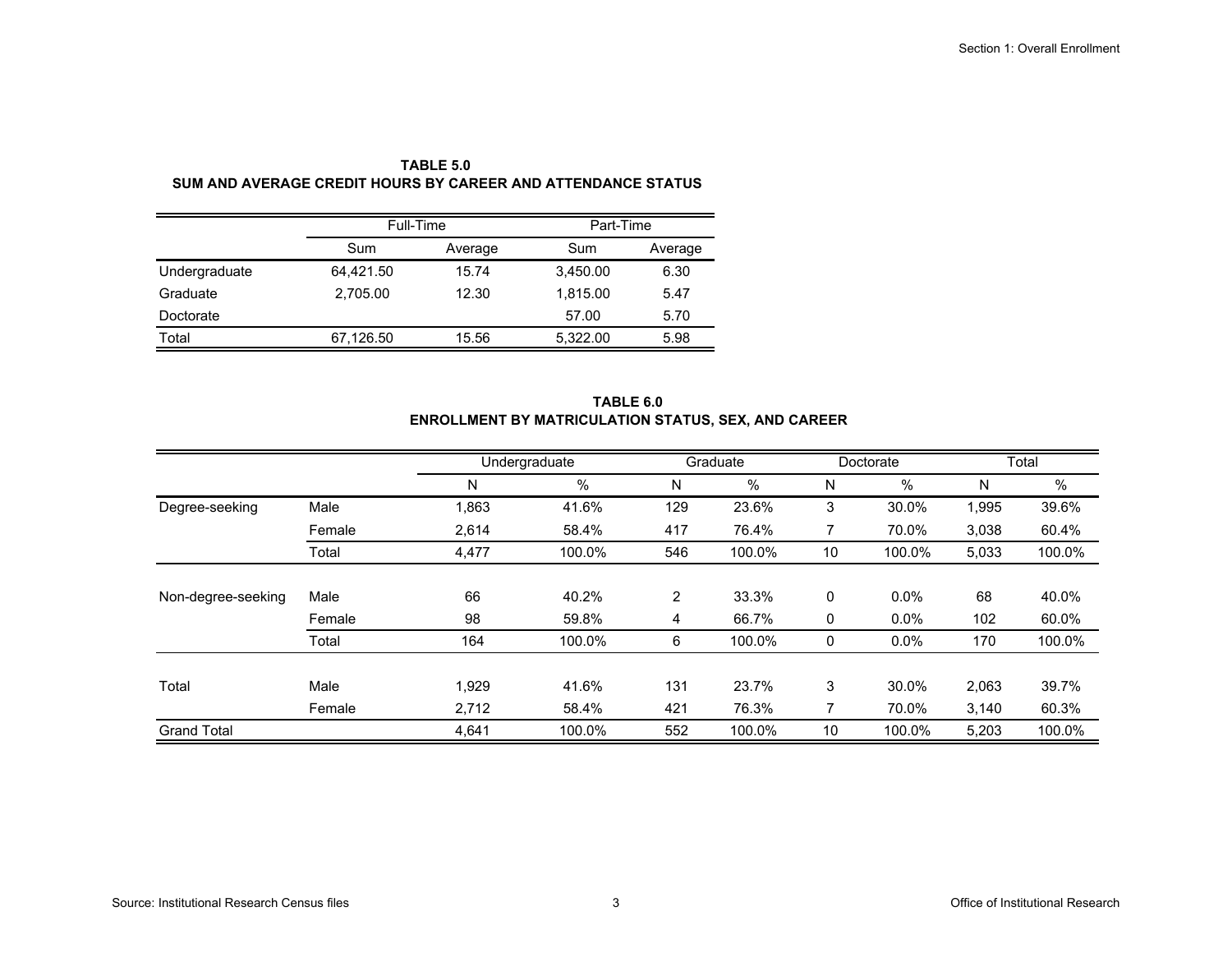|                      |           |           | Residents    |       |           | Commuters |                |           | Total     |           |
|----------------------|-----------|-----------|--------------|-------|-----------|-----------|----------------|-----------|-----------|-----------|
|                      |           | Full-Time | Part-Time    | Total | Full-Time | Part-Time | Total          | Full-Time | Part-Time | Total     |
|                      |           | N         | N            | N     | N         | N         | N              | N         | N         | ${\sf N}$ |
| New Undergraduates   | Freshman  | 3         | $\mathbf 0$  | 3     | 6         | 1         | $\overline{7}$ | 9         | 1         | 10        |
|                      | Total     | 3         | 0            | 3     | 6         | 1         | $\overline{7}$ | 9         |           | 10        |
|                      |           |           |              |       |           |           |                |           |           |           |
|                      | Freshman  | 411       | $\mathbf{1}$ | 412   | 437       | 154       | 591            | 848       | 155       | 1,003     |
|                      | Sophomore | 432       | 0            | 432   | 514       | 34        | 548            | 946       | 34        | 980       |
| Other Undergraduates | Junior    | 429       | 0            | 429   | 684       | 103       | 787            | 1,113     | 103       | 1,216     |
|                      | Senior    | 380       | 18           | 398   | 797       | 237       | 1,034          | 1,177     | 255       | 1,432     |
|                      | Total     | 1,652     | 19           | 1,671 | 2,432     | 528       | 2,960          | 4,084     | 547       | 4,631     |
|                      |           |           |              |       |           |           |                |           |           |           |
|                      | Freshman  | 414       | $\mathbf{1}$ | 415   | 443       | 155       | 598            | 857       | 156       | 1,013     |
| Total                | Sophomore | 432       | 0            | 432   | 514       | 34        | 548            | 946       | 34        | 980       |
|                      | Junior    | 429       | 0            | 429   | 684       | 103       | 787            | 1,113     | 103       | 1,216     |
|                      | Senior    | 380       | 18           | 398   | 797       | 237       | 1,034          | 1,177     | 255       | 1,432     |
| <b>Grand Total</b>   |           | 1,655     | 19           | 1,674 | 2,438     | 529       | 2,967          | 4,093     | 548       | 4,641     |

**TABLE 7.0 UNDERGRADUATES BY CLASS, ATTENDENCE, AND HOUSING STATUS**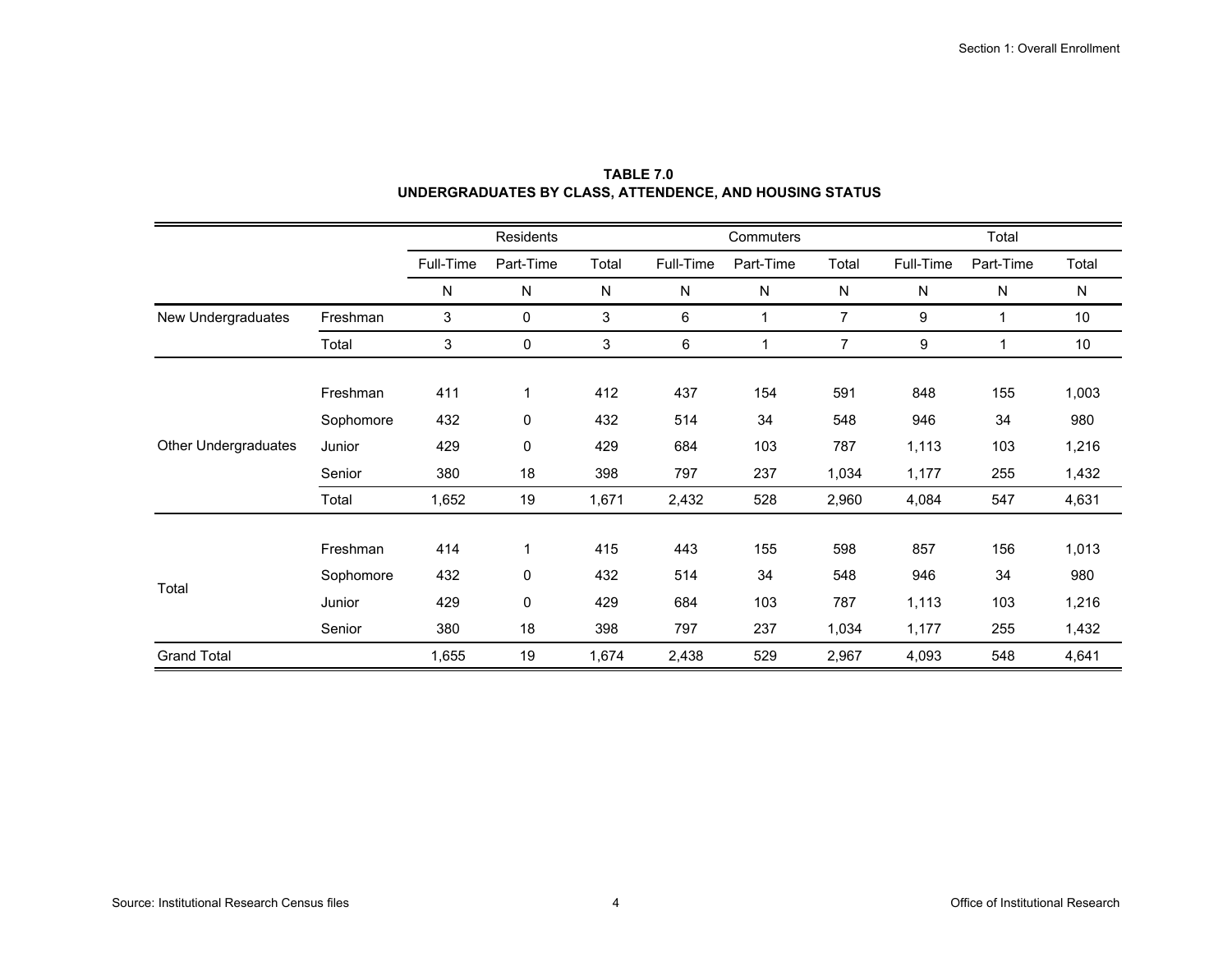|        | Undergraduate |        | Graduate |        |    | Doctorate |       | Total  |  |
|--------|---------------|--------|----------|--------|----|-----------|-------|--------|--|
|        | Ν             | $\%$   | N        | %      | N  | %         | N     | %      |  |
| Female | 2,712         | 58.4%  | 421      | 76.3%  |    | 70.0%     | 3.140 | 60.3%  |  |
| Male   | 1.929         | 41.6%  | 131      | 23.7%  |    | 30.0%     | 2,063 | 39.7%  |  |
| Total  | 4.641         | 100.0% | 552      | 100.0% | 10 | 100.0%    | 5.203 | 100.0% |  |

**TABLE 8.0ENROLLMENT BY SEX AND CAREER**

**TABLE 9.0ENROLLMENT BY RACE AND CAREER: HISPANIC STUDENTS**

|                              | Undergraduate |        |    | Graduate | Total |               |
|------------------------------|---------------|--------|----|----------|-------|---------------|
|                              | N             | %      | N  | $\%$     | Ν     | $\frac{0}{0}$ |
| Hispanic only                | 397           | 40.5%  | 20 | 28.6%    | 417   | 39.7%         |
| Hispanic and American Indian | 38            | 3.9%   |    | 1.4%     | 39    | 3.7%          |
| Hispanic and Asian           | 17            | 1.7%   | 0  | $0.0\%$  | 17    | 1.6%          |
| <b>Hispanic and Black</b>    | 123           | 12.6%  | 8  | 11.4%    | 131   | 12.5%         |
| Hispanic and White           | 405           | 41.3%  | 41 | 58.6%    | 446   | 42.5%         |
| Total                        | 980           | 100.0% | 70 | 100.0%   | 1,050 | 100.0%        |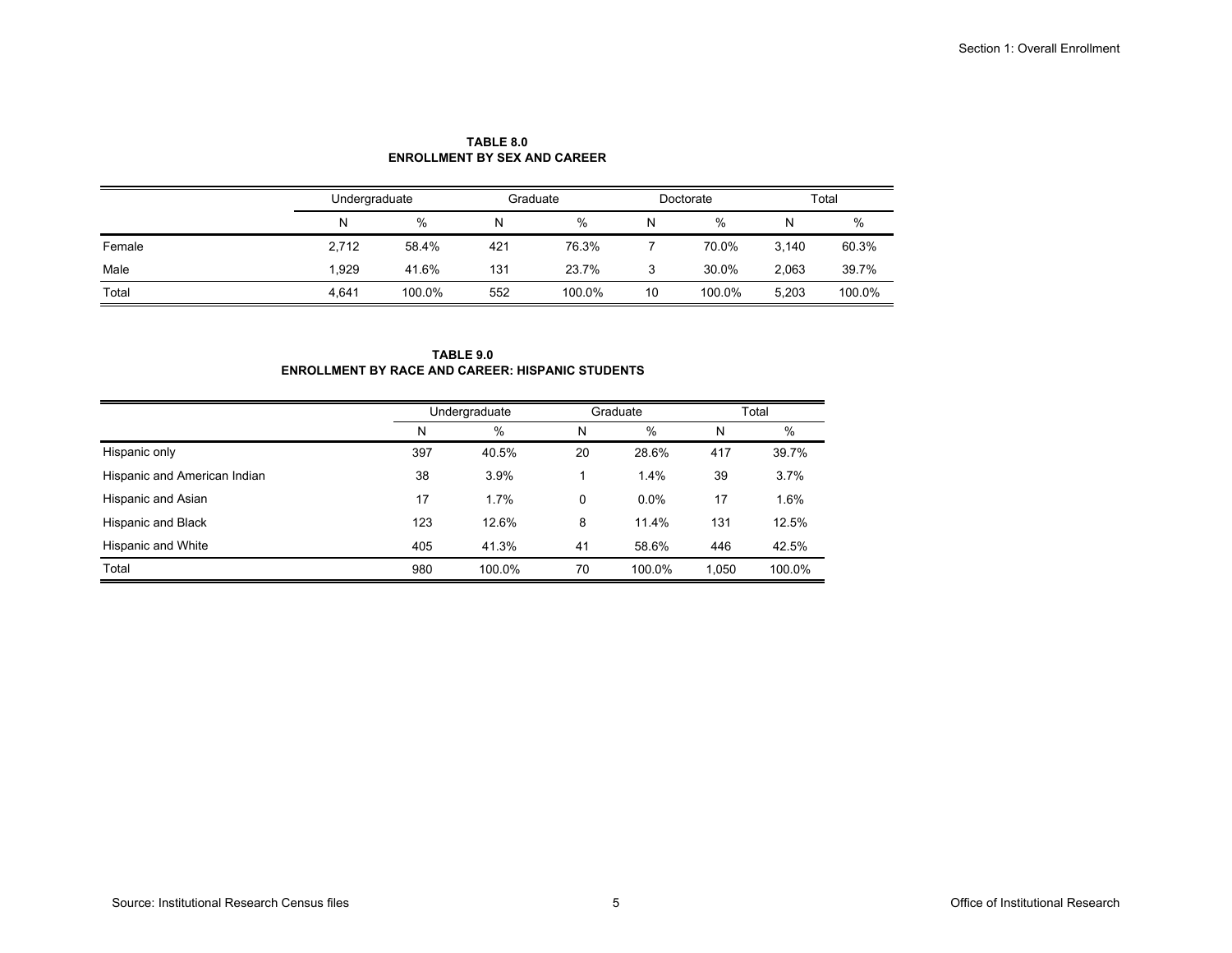|                                                | Undergraduate |         | Graduate |         | Doctorate |        | Total |        |
|------------------------------------------------|---------------|---------|----------|---------|-----------|--------|-------|--------|
|                                                | N             | %       | N        | $\%$    | N         | %      | Ν     | $\%$   |
| American Indian / Native Alaskan, Non-Hispanic | 18            | 0.4%    | 0        | 0.0%    | 0         | 0.0%   | 18    | 0.3%   |
| Asian, Non-Hispanic                            | 495           | 10.7%   | 36       | 6.5%    |           | 10.0%  | 532   | 10.2%  |
| Black, Non-Hispanic                            | 281           | 6.1%    | 42       | 7.6%    |           | 10.0%  | 324   | 6.2%   |
| Hawaiian / Pacific Islander, Non-Hispanic      | 0             | $0.0\%$ |          | 0.2%    | 0         | 0.0%   |       | 0.0%   |
| White, Non-Hispanic                            | 2,616         | 56.4%   | 388      | 70.3%   | 8         | 80.0%  | 3,012 | 57.9%  |
| Hispanic or Latino/a, any race                 | 980           | 21.1%   | 70       | 12.7%   | 0         | 0.0%   | 1,050 | 20.2%  |
| Multiple Races, Non-Hispanic                   | 2             | 0.0%    | $\Omega$ | $0.0\%$ | 0         | 0.0%   | 2     | 0.0%   |
| Race and Ethnicity unknown                     | 249           | 5.4%    | 15       | 2.7%    | 0         | 0.0%   | 264   | 5.1%   |
| Total                                          | 4,641         | 100.0%  | 552      | 100.0%  | 10        | 100.0% | 5,203 | 100.0% |
| Minority Rate *                                |               | 40.4%   |          | 27.7%   |           | 20.0%  |       | 39.0%  |

#### **TABLE 9.1ENROLLMENT BY RACE AND CAREER**

\* Calculation of minority rate excludes students with race / ethnicity unknown.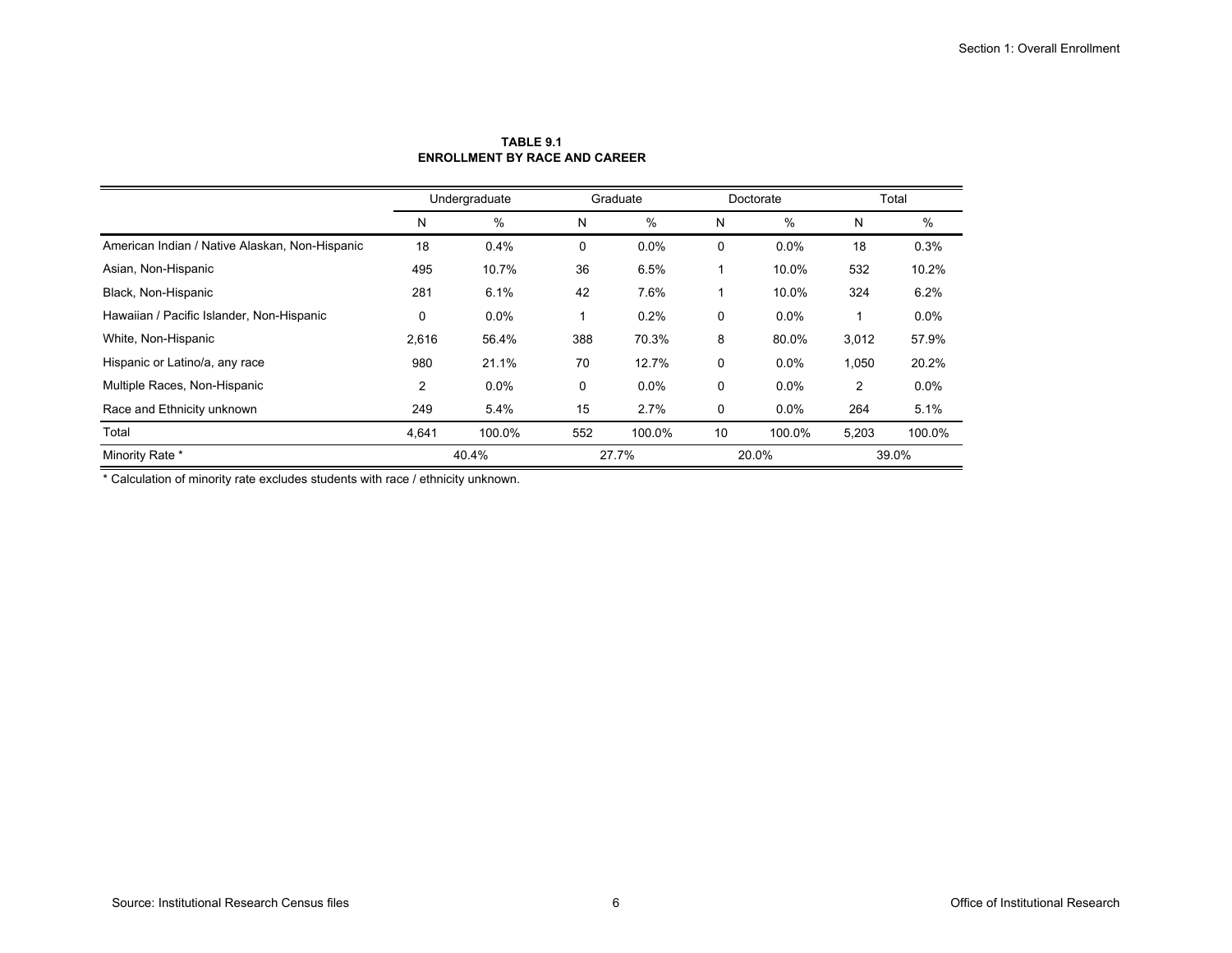|              |       | Undergraduate |       |      | Graduate |       |      | Doctorate |       |       | Total  |       |
|--------------|-------|---------------|-------|------|----------|-------|------|-----------|-------|-------|--------|-------|
|              | Male  | Female        | Total | Male | Female   | Total | Male | Female    | Total | Male  | Female | Total |
|              | N     | N             | N     | N    | Ν        | N     | N    | Ν         | N     | N     | N      | N     |
| Less Than 18 | 24    | 11            | 35    | 0    | 0        |       | 0    |           | 0     | 24    | 11     | 35    |
| 18 to 24     | 1,671 | 2,394         | 4,065 | 35   | 92       | 127   | 0    | 0         | 0     | 1,706 | 2,486  | 4,192 |
| 25 to 39     | 201   | 226           | 427   | 79   | 259      | 338   | 2    | 0         | 2     | 282   | 485    | 767   |
| 40 and Above | 33    | 81            | 114   | 17   | 70       | 87    |      |           | 8     | 51    | 158    | 209   |
| Total        | 1,929 | 2,712         | 4,641 | 131  | 421      | 552   | 3    |           | 10    | 2,063 | 3,140  | 5,203 |
| Average Age  |       | 21.0          |       |      | 29.0     |       |      | 43.0      |       |       | 22.0   |       |

**TABLE 10.0ENROLLMENT BY AGE, CAREER, AND SEX**

#### **TABLE 11.0ENROLLMENT BY STATE OF RESIDENCY**

|               |                |         | Undergraduate |         |       |        | Doctorate      |        |    |         | Total |        |  |
|---------------|----------------|---------|---------------|---------|-------|--------|----------------|--------|----|---------|-------|--------|--|
|               | New First-Time |         | Transfer      |         |       | All    | Graduate       |        |    |         |       |        |  |
|               | N              | %       | N             | %       | N     | %      | N              | %      | N  | %       | N     | %      |  |
| New Jersey    | 10             | 100.0%  | 143           | 90.5%   | 4,404 | 94.9%  | 506            | 91.7%  | 10 | 100.0%  | 4,920 | 94.6%  |  |
| New York      | 0              | 0.0%    | 13            | 8.2%    | 144   | 3.1%   | 38             | 6.9%   | 0  | 0.0%    | 182   | 3.5%   |  |
| Outside NJ/NY | 0              | $0.0\%$ |               | $0.0\%$ | 34    | 0.7%   | 6              | 1.1%   | 0  | $0.0\%$ | 40    | 0.8%   |  |
| Unknown       | 0              | $0.0\%$ | C             | 1.3%    | 59    | 1.3%   | $\overline{2}$ | 0.4%   | 0  | $0.0\%$ | 61    | 1.2%   |  |
| Total         | 10             | 100.0%  | 158           | 100.0%  | 4,641 | 100.0% | 552            | 100.0% | 10 | 100.0%  | 5,203 | 100.0% |  |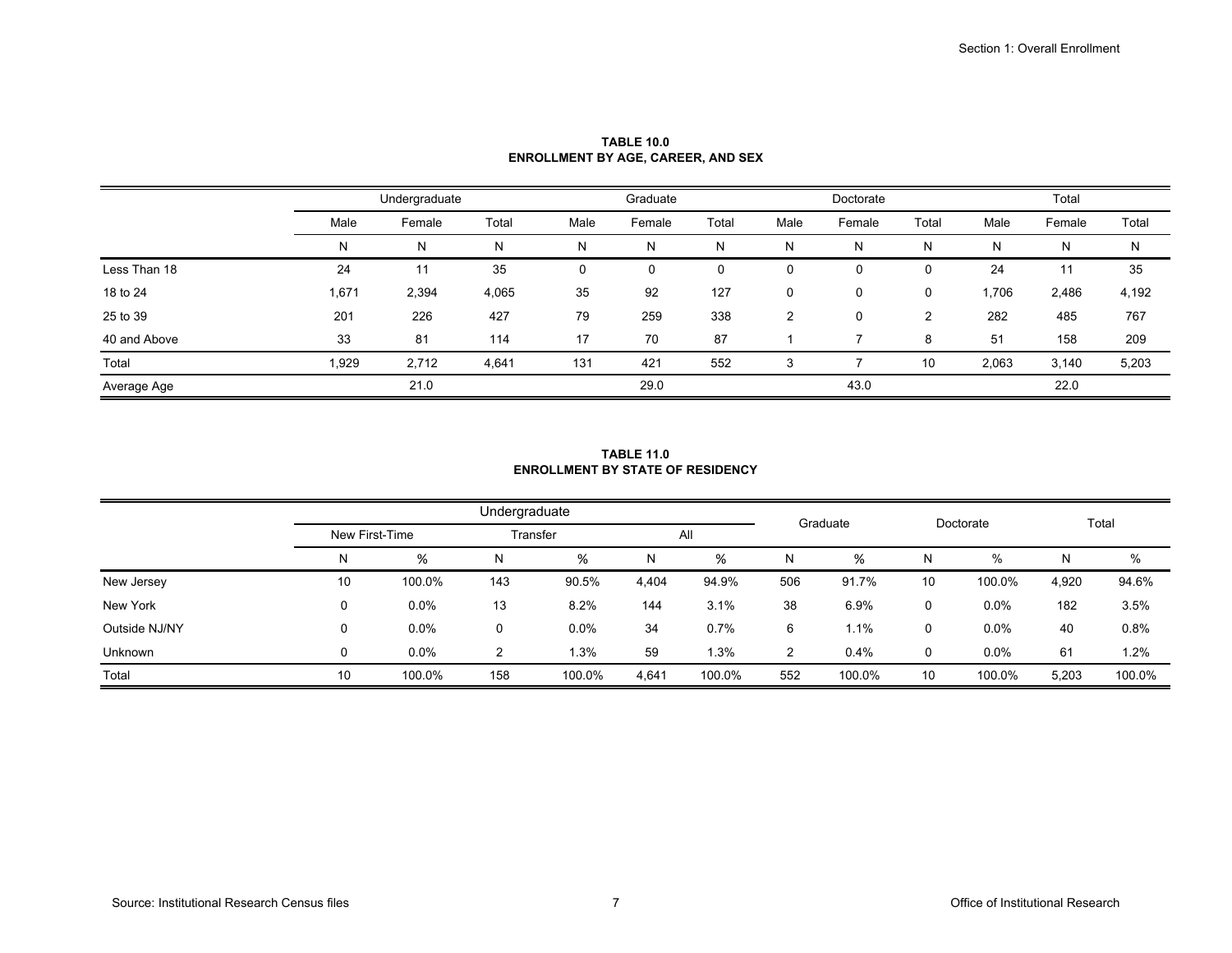|                                                | N     | %       |
|------------------------------------------------|-------|---------|
| <b>Undergraduate</b>                           |       |         |
| <b>Anisfield School of Business</b>            | 1,124 | 21.6%   |
| School of Contemporary Arts                    | 558   | 10.7%   |
| School of Humanities and Global Studies        | 235   | 4.5%    |
| School of Social Science and Human Services    | 1,144 | 22.0%   |
| School of Theoretical and Applied Science      | 1,321 | 25.4%   |
| Degree-seeking, But School and Major Undecided | 95    | 1.8%    |
| Non-Matriculated Students                      | 164   | 3.2%    |
| Total                                          | 4,641 | 89.2%   |
| <b>Graduate &amp; Doctorate</b>                |       |         |
| Anisfield School of Business                   | 123   | $2.4\%$ |
| School of Contemporary Arts                    | 4     | 0.1%    |
| School of Social Science and Human Services    | 292   | 5.6%    |
| School of Theoretical and Applied Science      | 137   | 2.6%    |
| Graduate Non-degree-seeking                    | 6     | 0.1%    |
| Total                                          | 562   | 10.8%   |
| <b>COLLEGE TOTAL</b>                           | 5,203 | 100.0%  |

#### **TABLE 12.0 ENROLLMENT BY SCHOOL**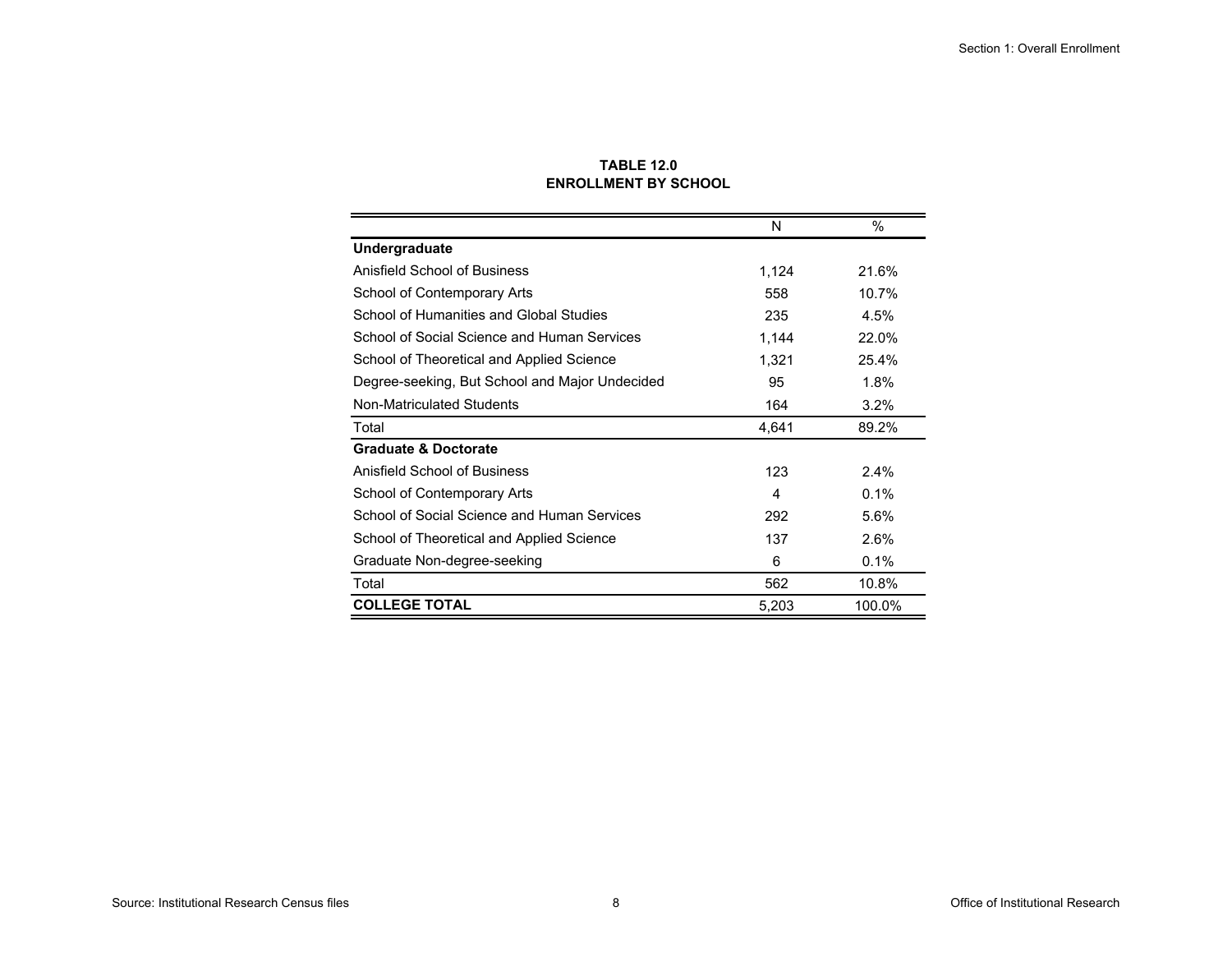|                    |               | N     | <b>Credit Hours</b> |
|--------------------|---------------|-------|---------------------|
| Undergraduate      | New Jersey    | 4,404 | 64,513.50           |
|                    | New York      | 144   | 2,031.00            |
|                    | Outside NJ/NY | 34    | 547.00              |
|                    | Unknown       | 59    | 780.00              |
|                    | Total         | 4,641 | 67,871.50           |
|                    |               |       |                     |
| Graduate           | New Jersey    | 506   | 4,113.00            |
|                    | New York      | 38    | 341.00              |
|                    | Outside NJ/NY | 6     | 47.00               |
|                    | Unknown       | 2     | 19.00               |
|                    | Total         | 552   | 4,520.00            |
|                    |               |       |                     |
| Doctorate          | New Jersey    | 10    | 57.00               |
|                    | Total         | 10    | 57.00               |
|                    |               |       |                     |
| Total              | New Jersey    | 4,920 | 68,683.50           |
|                    | New York      | 182   | 2,372.00            |
|                    | Outside NJ/NY | 40    | 594.00              |
|                    | Unknown       | 61    | 799.00              |
| <b>Grand Total</b> |               | 5,203 | 72,448.50           |

# **TABLE 13.0STUDENT CREDIT HOURS BY CAREER AND RESIDENCY**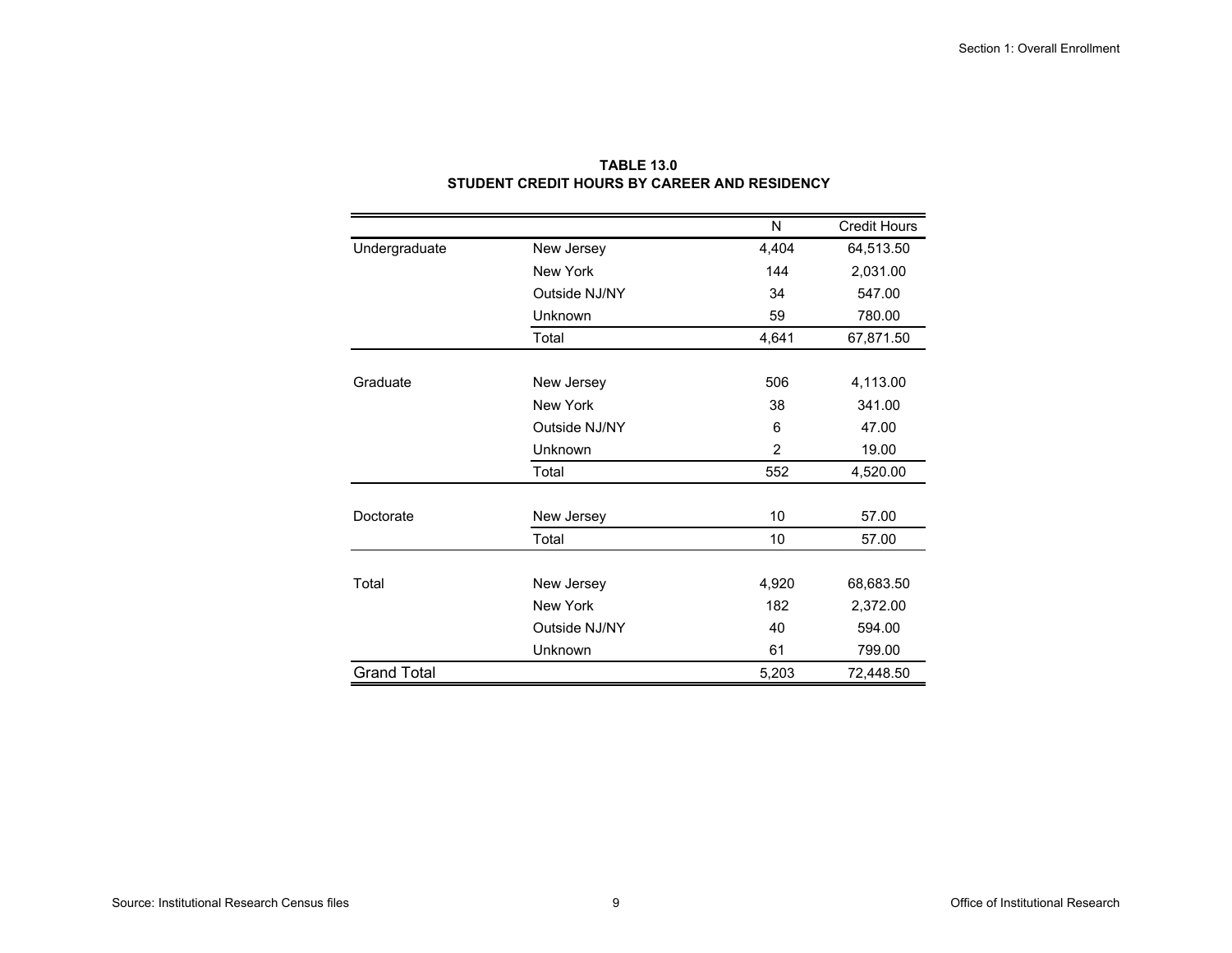# **Section 2: ENROLLMENT OF NEW AND TRANSFER STUDENTS**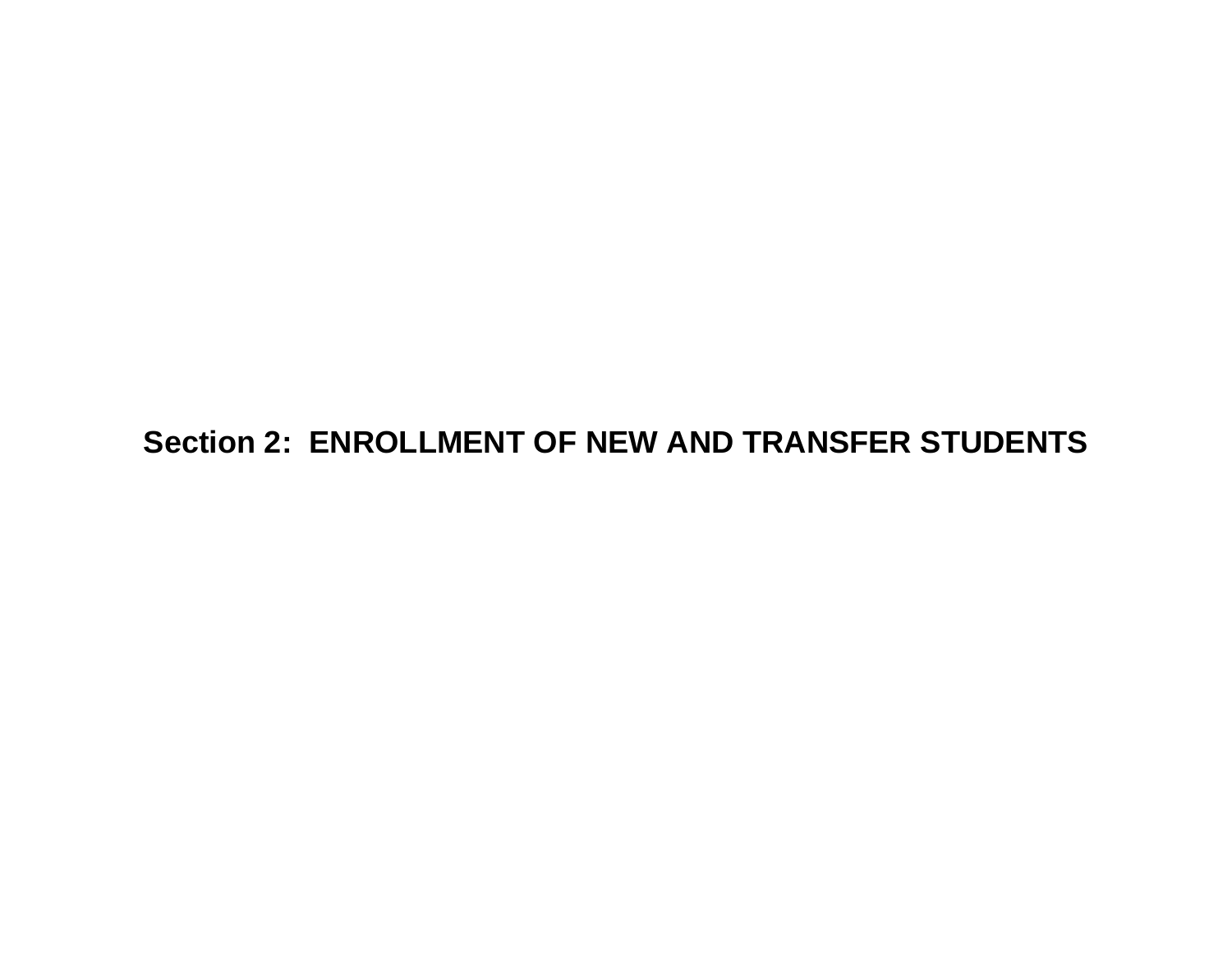#### **TABLE 14.0 NEW FIRST-TIME STUDENTS BY STUDENT TYPE**

|         | 'N. | %      |
|---------|-----|--------|
| Regular | 10  | 100.0% |
| Total   | 10  | 100.0% |

#### **TABLE 15.0 NEW FIRST-TIME STUDENTS AVERAGE SAT SCORES BY STUDENT TYPE**

|         | <b>SAT Reading</b><br>and Writing | <b>SAT Math</b> | SATComposite |
|---------|-----------------------------------|-----------------|--------------|
| Regular | 570                               | 580             | 1150         |
| Total   | 570                               | 580             | 1.150        |

#### **TABLE 16.0NEW FIRST-TIME STUDENTS BY ATTENDANCE STATUS**

|           | Ν  | %      |
|-----------|----|--------|
| Full-Time | 9  | 90.0%  |
| Part-Time |    | 10.0%  |
| Total     | 10 | 100.0% |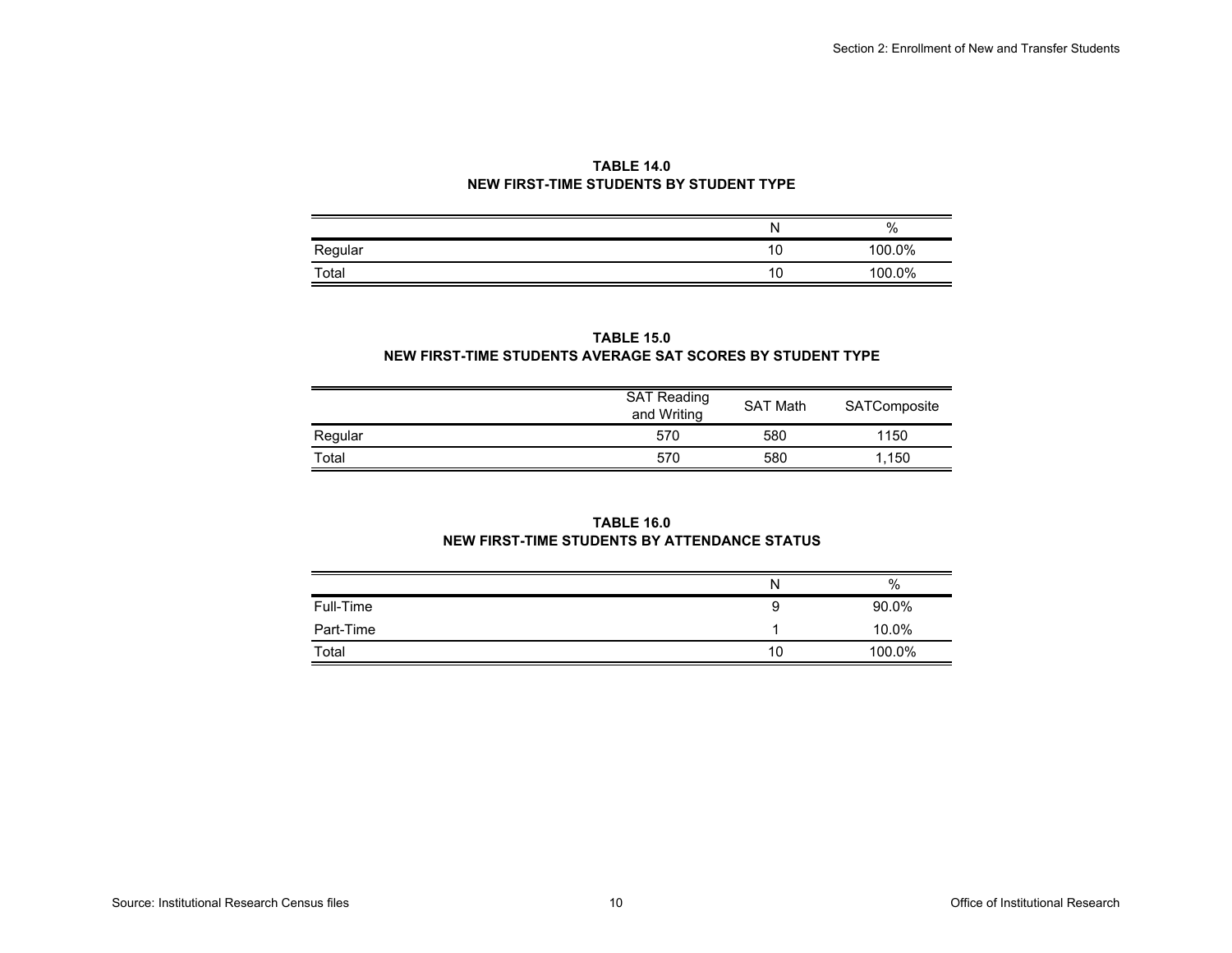#### **TABLE 17.0 NEW FIRST-TIME STUDENTS BY CLASS**

|          | N  | %      |
|----------|----|--------|
| Freshman | 10 | 100.0% |
| Total    | 10 | 100.0% |

\* First-time sophomore students have accumulated more than 32 credits as a result of dual enrollment, AP credits, etc.

#### **TABLE 18.0 NEW FIRST-TIME STUDENTS BY SCHOOL**

|                                                | N  | $\%$      |
|------------------------------------------------|----|-----------|
| Anisfield School of Business                   | 3  | 30.0%     |
| School of Social Science and Human Services    |    | $10.0\%$  |
| School of Theoretical and Applied Science      |    | $10.0\%$  |
| Degree-seeking, But School and Major Undecided | 5  | 50.0%     |
| TOTAL                                          | 10 | $100.0\%$ |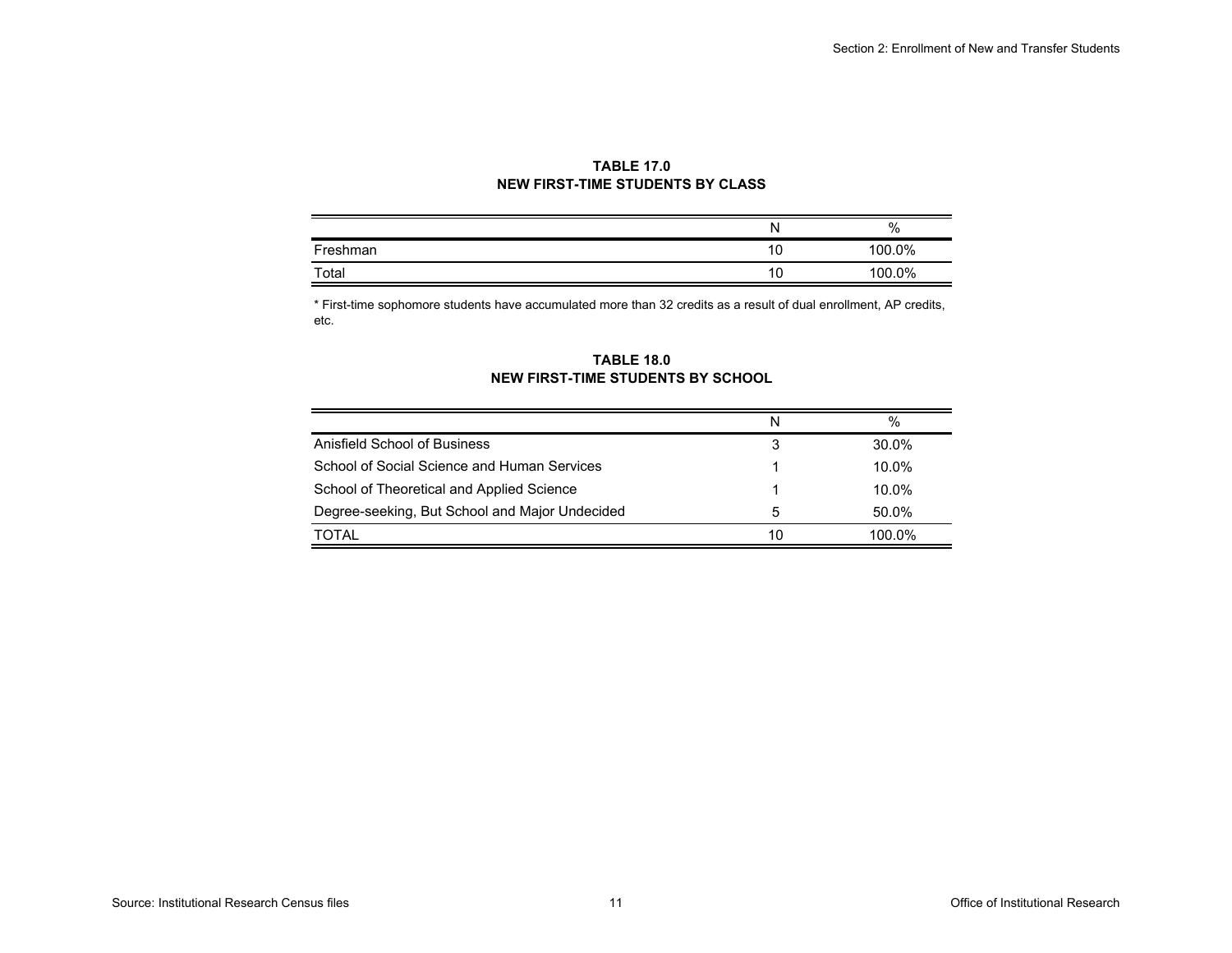| <b>TABLE 19.0</b>                     |
|---------------------------------------|
| <b>NEW FIRST-TIME STUDENTS BY SEX</b> |

|        | N      | %      |
|--------|--------|--------|
| Female |        | 70.0%  |
| Male   | ◠<br>J | 30.0%  |
| Total  | 10     | 100.0% |

#### **TABLE 20.0**

#### **NEW FIRST-TIME STUDENTS BY RACE/ETHNICITY: HISPANIC STUDENTS**

|                    | $\%$   |
|--------------------|--------|
| Hispanic only      | 50.0%  |
| Hispanic and White | 50.0%  |
| Total              | 100.0% |

#### **TABLE 20.1NEW FIRST-TIME STUDENTS BY RACE/ETHNICITY**

|                                                | N  | $\%$    |
|------------------------------------------------|----|---------|
| American Indian / Native Alaskan, Non-Hispanic | 0  | $0.0\%$ |
| Asian, Non-Hispanic                            |    | 10.0%   |
| Black, Non-Hispanic                            | 1  | 10.0%   |
| Hawaiian / Pacific Islander, Non-Hispanic      | 0  | $0.0\%$ |
| White, Non-Hispanic                            | 4  | 40.0%   |
| Hispanic or Latino/a, any race                 | 4  | 40.0%   |
| Multiple Races, Non-Hispanic                   | 0  | $0.0\%$ |
| Race and Ethnicity unknown                     | 0  | $0.0\%$ |
| Total                                          | 10 | 100.0%  |
| Minority Rate *                                |    | 60.0%   |

\* Calculation of minority rate excludes students with race / ethnicity unknown.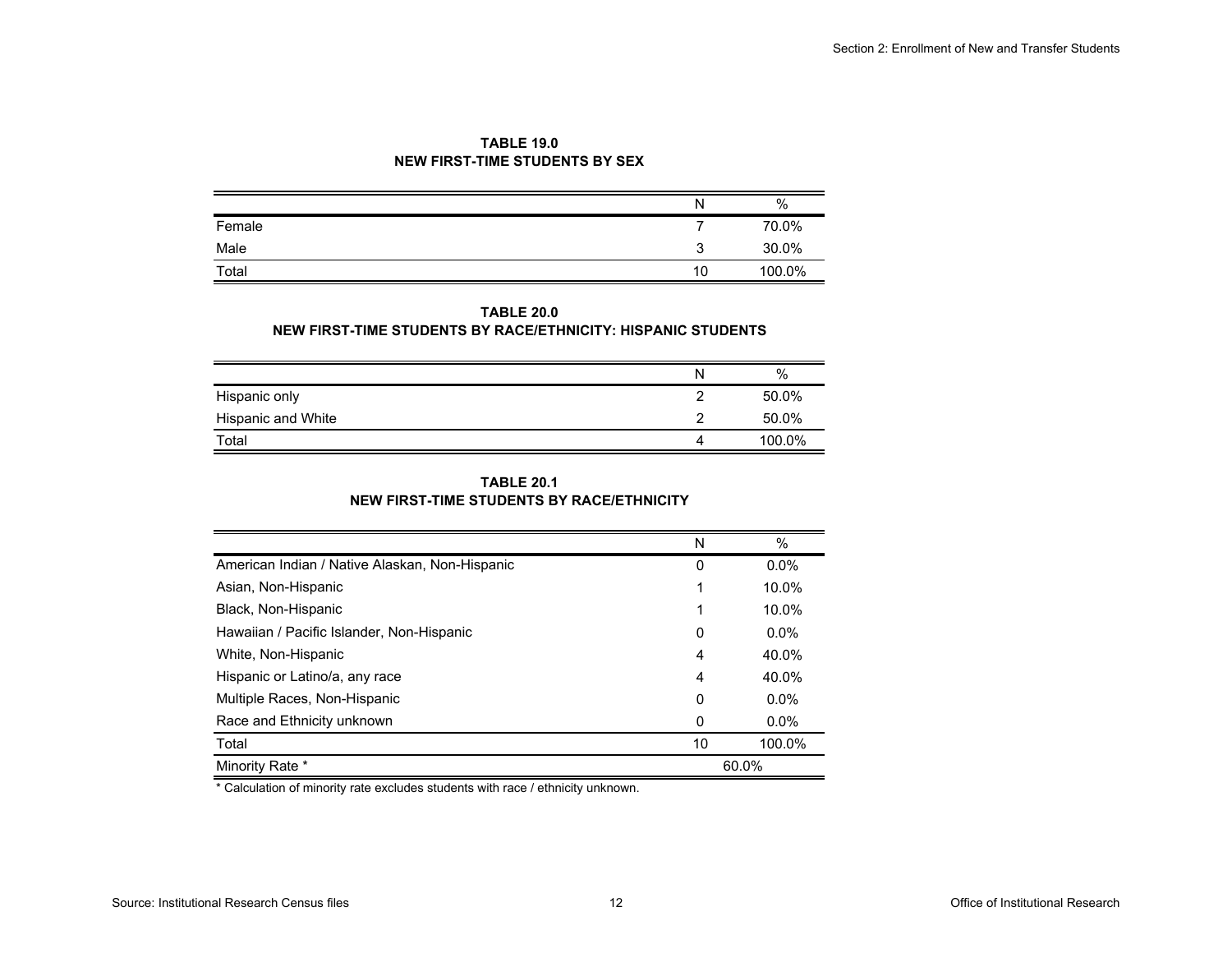|                              | N  | $\%$   |
|------------------------------|----|--------|
| Accounting                   |    | 10.0%  |
| <b>Elementary Education</b>  |    | 10.0%  |
| <b>Environmental Science</b> |    | 10.0%  |
| Finance                      |    | 10.0%  |
| Marketing                    |    | 10.0%  |
| Matric - Major Undeclared    | 5  | 50.0%  |
| Total                        | 10 | 100.0% |

#### **TABLE 21.0NEW FIRST-TIME STUDENTS BY MAJOR**

#### **TABLE 22.0 NEW FIRST-TIME, NEW TRANSFERS, AND ALL OTHER UNDERGRADUATES BY HOUSING STATUS**

|                          | <b>Residents</b> |       | Commuters |       | Total |        |
|--------------------------|------------------|-------|-----------|-------|-------|--------|
|                          | Ν                | %     | N         | $\%$  | N     | %      |
| New First-Time           | 3                | 30.0% |           | 70.0% | 10    | 100.0% |
| New Transfer             | 30               | 19.0% | 128       | 81.0% | 158   | 100.0% |
| All Other Undergraduates | 1.641            | 36.7% | 2.832     | 63.3% | 4.473 | 100.0% |
| Total                    | 1.674            | 36.1% | 2.967     | 63.9% | 4.641 | 100.0% |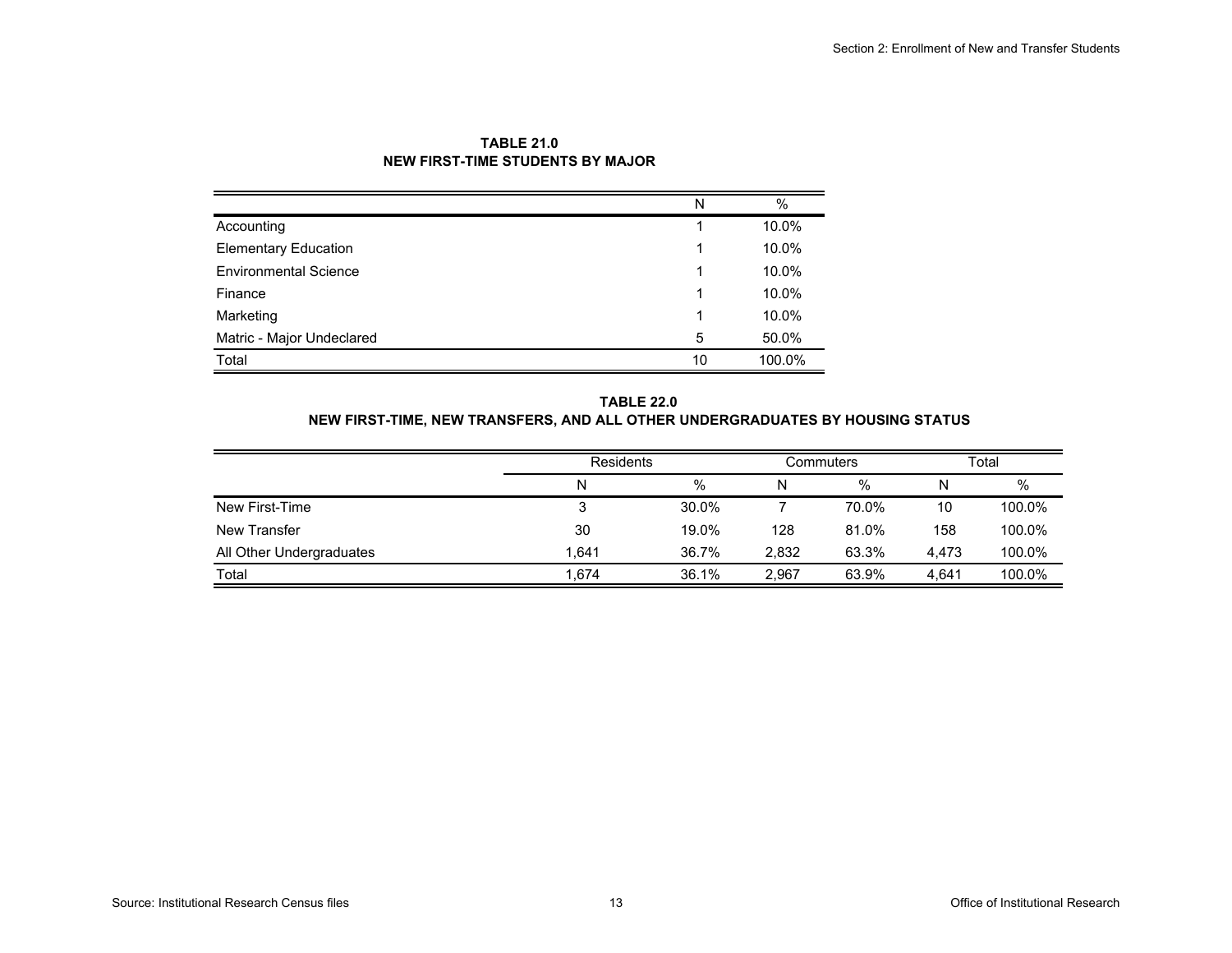|                                   | N  | $\%$   |
|-----------------------------------|----|--------|
| Bergen Cmty College               | 38 | 50.7%  |
| <b>Brookdale Cmty College</b>     | 3  | 4.0%   |
| <b>County College Morris</b>      | 10 | 13.3%  |
| <b>Essex County College</b>       | 3  | 4.0%   |
| <b>Hudson County Cmty College</b> | 2  | 2.7%   |
| Mercer County Cmty College        | 1  | 1.3%   |
| Middlesex County College          | 1  | 1.3%   |
| Ocean County College              | 3  | 4.0%   |
| Passaic County Cmty College       | 10 | 13.3%  |
| <b>Sussex County Cmty College</b> | 3  | 4.0%   |
| Warren County Cmty College        | 1  | 1.3%   |
| TOTAL                             | 75 | 100.0% |

# **TABLE 23.0NEW TRANSFER STUDENTS FROM NJ COMMUNITY COLLEGES**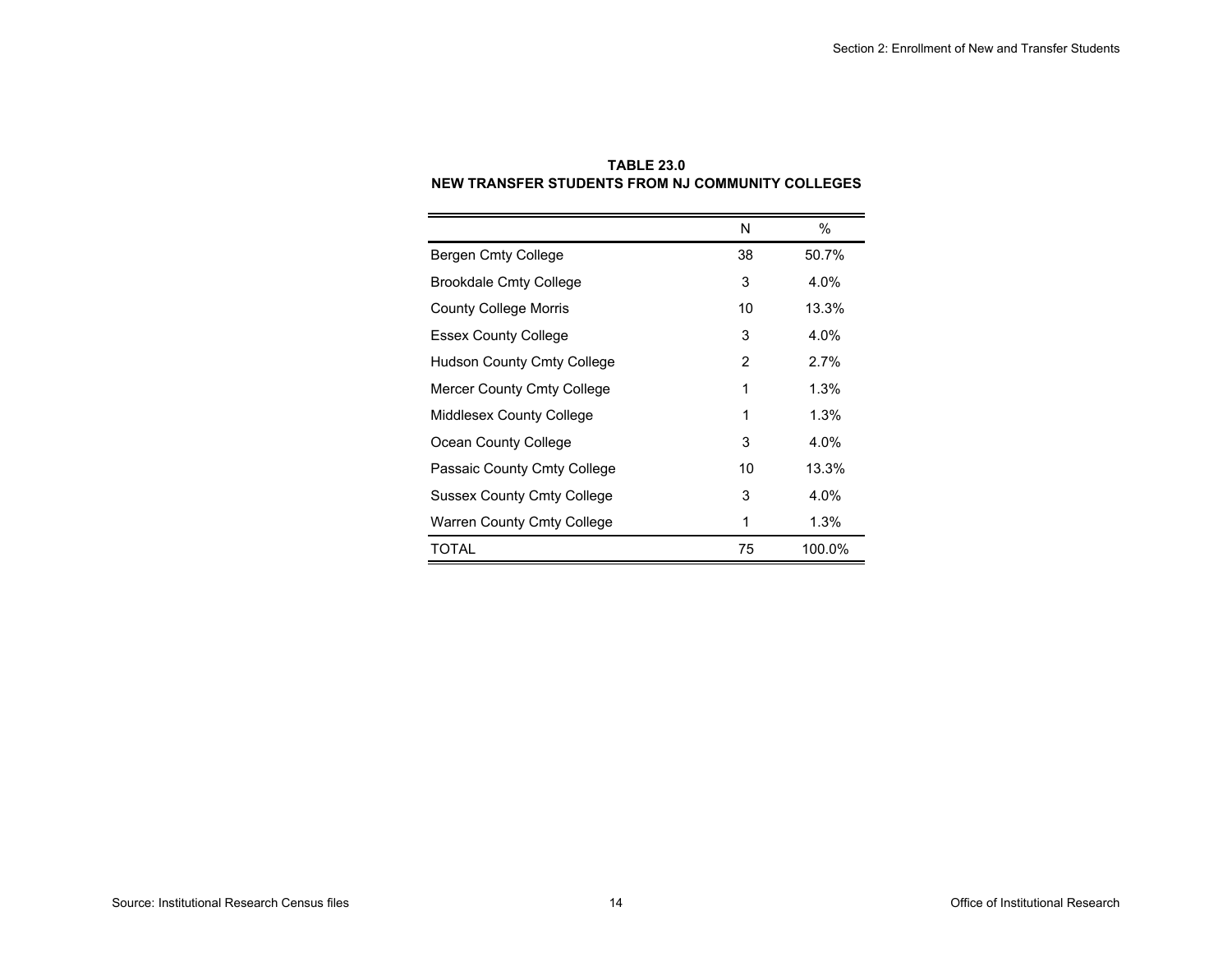|                                           | N  | $\%$   |
|-------------------------------------------|----|--------|
| Kean University                           | 1  | 4.3%   |
| Montclair State University                | 4  | 17.4%  |
| New Jersey Institute of Technology        | 2  | 8.7%   |
| Richard Stockton College of New Jersey    | 2  | 8.7%   |
| <b>Rowan University</b>                   | 2  | 8.7%   |
| <b>Rutgers-New Brunswick</b>              | 1  | 4.3%   |
| The College of New Jersey                 | 4  | 17.4%  |
| William Paterson University of New Jersey | 7  | 30.4%  |
| Total                                     | 23 | 100.0% |

**TABLE 24.0 NEW TRANSFER STUDENTS FROM NJ PUBLIC SENIOR COLLEGES**

| <b>TABLE 25.0</b>                                    |  |
|------------------------------------------------------|--|
| NEW TRANSFER STUDENTS BY CREDITS TRANSFERRED AND SEX |  |

|                   | Male | Female | Total |
|-------------------|------|--------|-------|
|                   | N    | N      | N     |
| $0 - 32$          | 29   | 19     | 48    |
| $33 - 64$         | 37   | 25     | 62    |
| $65 - 95$         | 14   | 25     | 39    |
| 96 and Above      | 0    | 0      | 0     |
| Missing Credits * | 3    | 6      | 9     |
| Total             | 83   | 75     | 158   |

\* The transcript was received by the file freeze date.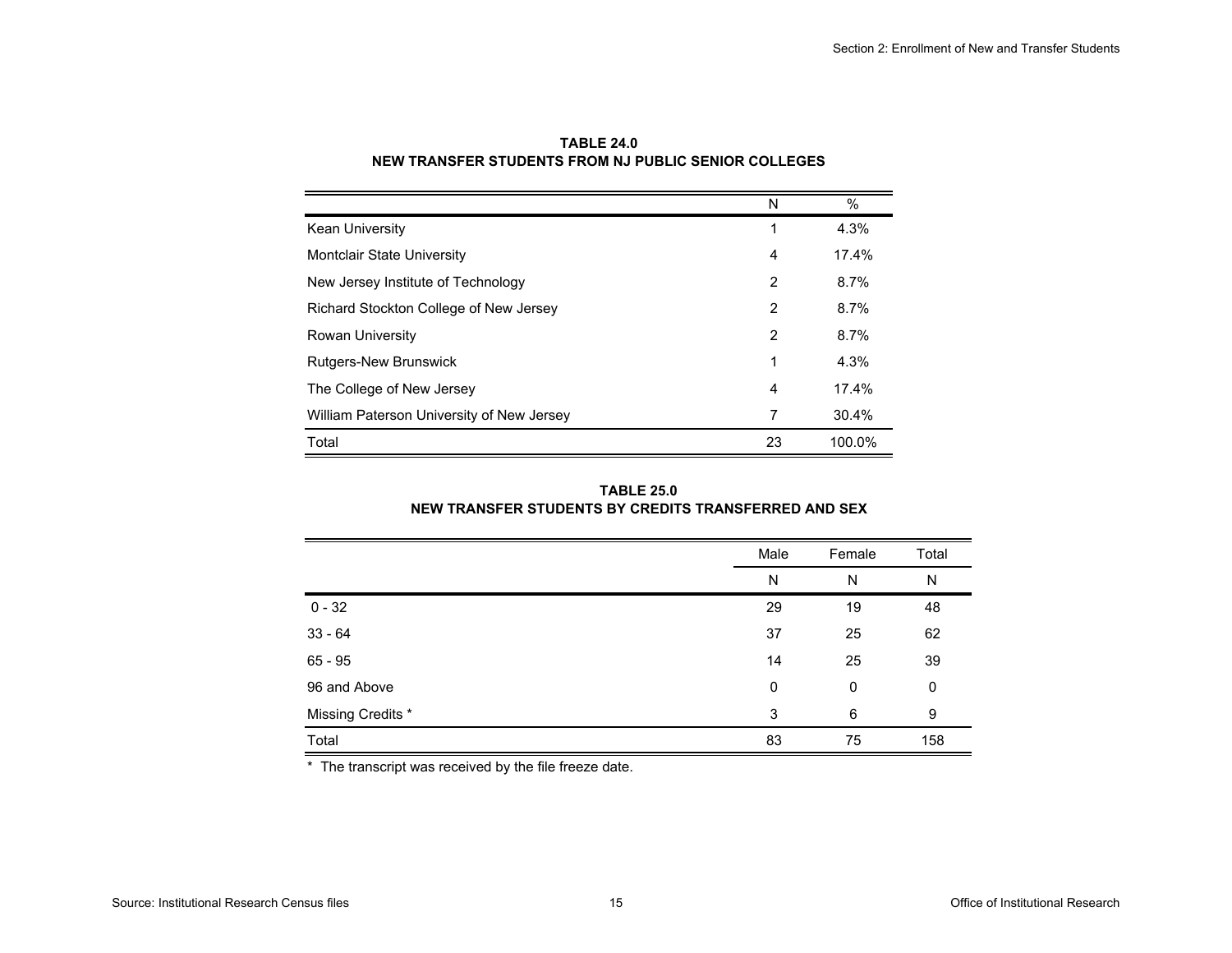|                                     | N              | $\%$ |
|-------------------------------------|----------------|------|
| Accounting                          | 4              | 2.5% |
| Biochemistry                        | 1              | 0.6% |
| Biology                             | 14             | 8.9% |
| <b>Communication Arts</b>           | 15             | 9.5% |
| <b>Computer Science</b>             | 3              | 1.9% |
| <b>Contemporary Arts</b>            | 1              | 0.6% |
| Data Science                        | $\overline{2}$ | 1.3% |
| <b>Elementary Education</b>         | 5              | 3.2% |
| <b>Engineering Physics</b>          | 1              | 0.6% |
| <b>English and Literary Studies</b> | 3              | 1.9% |
| <b>Environmental Studies</b>        | 1              | 0.6% |
| Finance                             | 9              | 5.7% |
| History                             | 3              | 1.9% |
| <b>Information Technology Mgmt</b>  | 6              | 3.8% |
| <b>International Business</b>       | $\overline{2}$ | 1.3% |
| <b>International Studies</b>        | 1              | 0.6% |
| Law and Society                     | 4              | 2.5% |
| Management                          | 6              | 3.8% |
| Marketing                           | 7              | 4.4% |
| <b>Medical Imaging Sciences</b>     | 1              | 0.6% |
| <b>Music</b>                        | 5              | 3.2% |
| Nursing                             | 3              | 1.9% |
| <b>Political Science</b>            | 1              | 0.6% |
| Psychology                          | 11             | 7.0% |
| Social Science                      | 12             | 7.6% |
| Social Work                         | 14             | 8.9% |
| Sociology                           | 4              | 2.5% |

#### **TABLE 26.0 NEW TRANSFER STUDENTS BY MAJOR**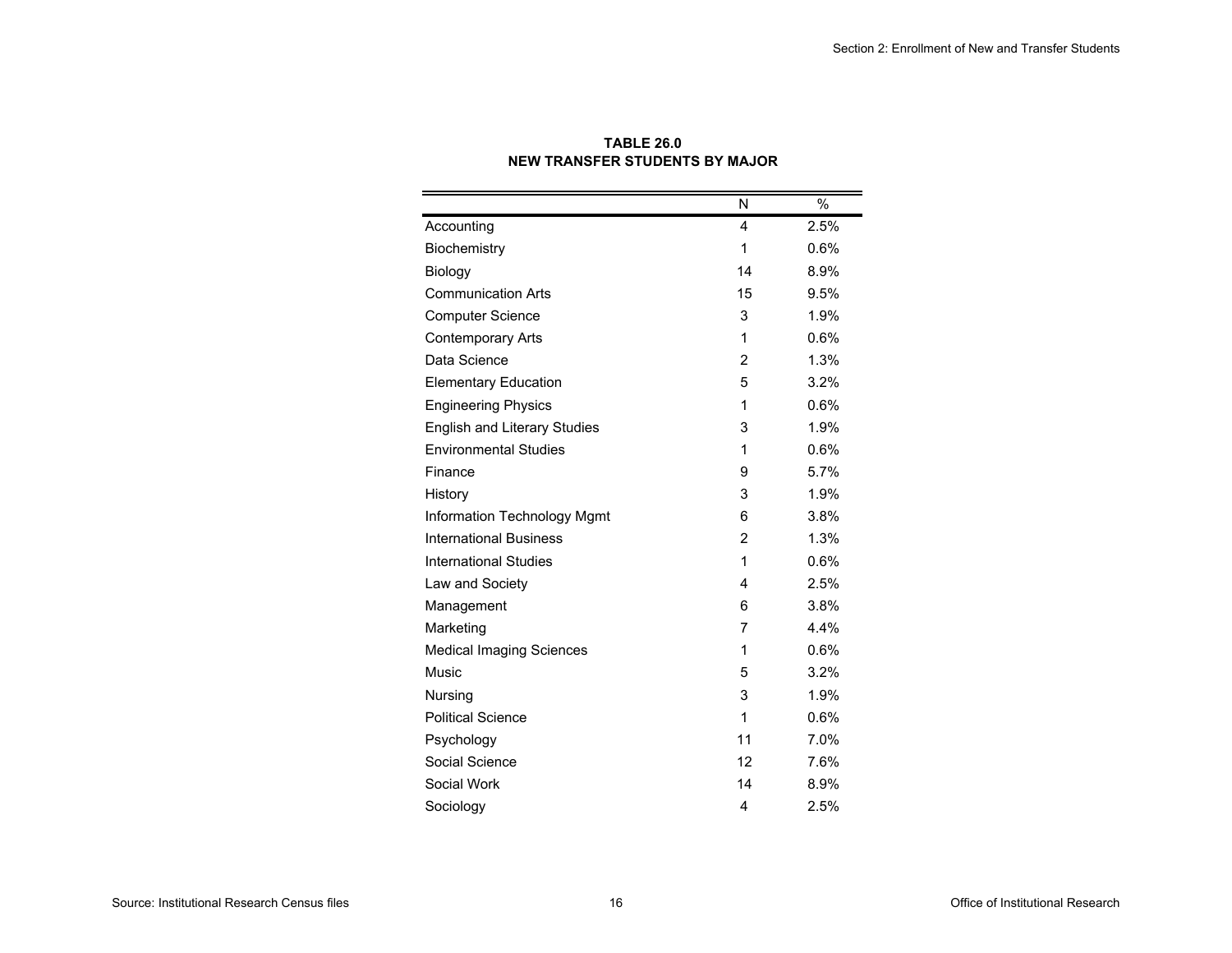|                           | N   | $\%$    |
|---------------------------|-----|---------|
| Sustainability            |     | 0.6%    |
| Visual Arts               | 5   | $3.2\%$ |
| Matric - Major Undeclared | 13  | 8.2%    |
| TOTAI                     | 158 | 100.0%  |

### **TABLE 26.0 (continued) NEW TRANSFER STUDENTS BY MAJOR**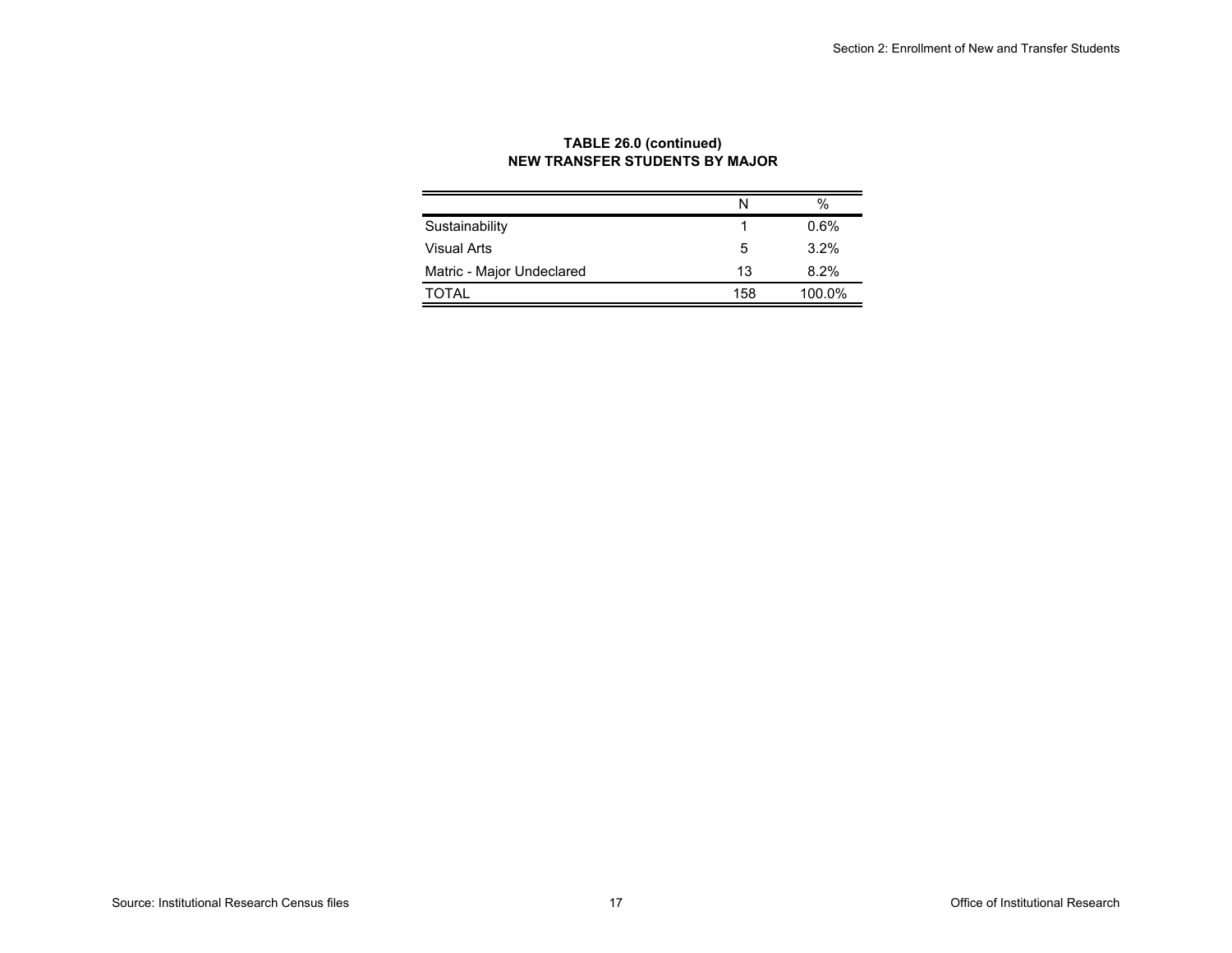# **Section 3: ACADEMIC**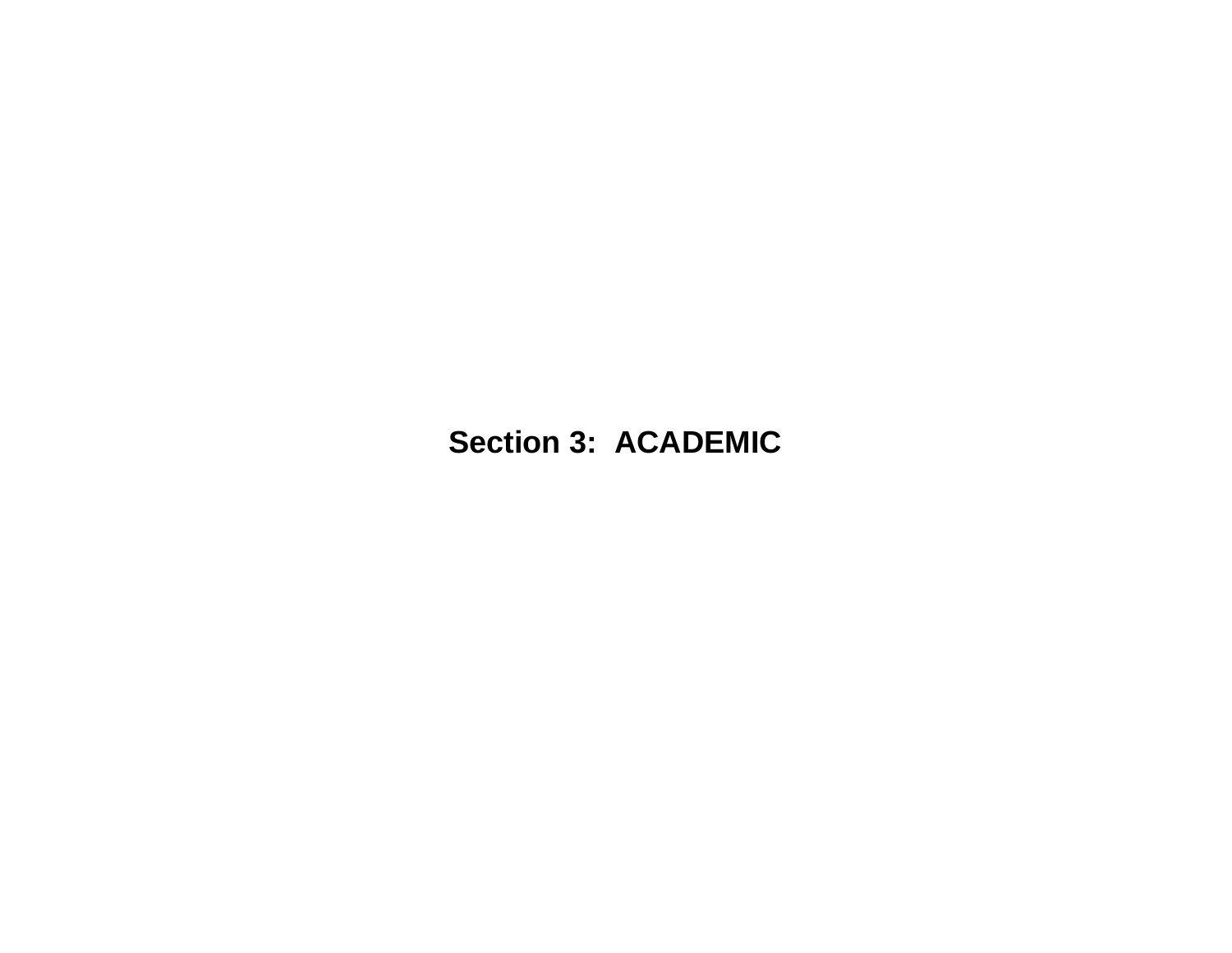|                                                 | Major1       | Major <sub>2</sub> |
|-------------------------------------------------|--------------|--------------------|
| Accounting                                      | 213          | 1                  |
| <b>American Studies</b>                         | 2            |                    |
| Biochemistry                                    | 30           |                    |
| <b>Bioinformatics</b>                           | 17           |                    |
| Biology                                         | 368          | $\mathbf{1}$       |
| <b>Business Administration</b>                  | 27           | 1                  |
| Chemistry                                       | 17           |                    |
| <b>Clinical Lab Sciences</b>                    | 4            |                    |
| <b>Communication Arts</b>                       | 284          | 3                  |
| <b>Computer Science</b>                         | 186          |                    |
| <b>Contemporary Arts</b>                        | 32           | 1                  |
| Data Science                                    | 17           | 5                  |
| Economics                                       | 26           | $\overline{2}$     |
| <b>Elementary Education</b>                     | 266          | $\overline{2}$     |
| <b>Engineering Physics</b>                      | 28           | 1                  |
| <b>English and Literary Studies</b>             | 71           | 3                  |
| <b>Environmental Science</b>                    | 52           |                    |
| <b>Environmental Studies</b>                    | 34           |                    |
| Finance                                         | 185          | $\overline{2}$     |
| History                                         | 71           | 5                  |
| (Liberal Studies) Humanities and Global Studies | 9            |                    |
| Information Technology Mgmt                     | 90           | 1                  |
| <b>Integrated Science Studies</b>               | $\mathbf{1}$ |                    |
| <b>International Business</b>                   | 37           |                    |
| <b>International Studies</b>                    | 24           |                    |
| Law and Society                                 | 75           | 3                  |
| Management                                      | 229          | 1                  |
| Marketing                                       | 238          | 2                  |

**TABLE 27.0ENROLLMENT BY MAJOR1 AND MAJOR2**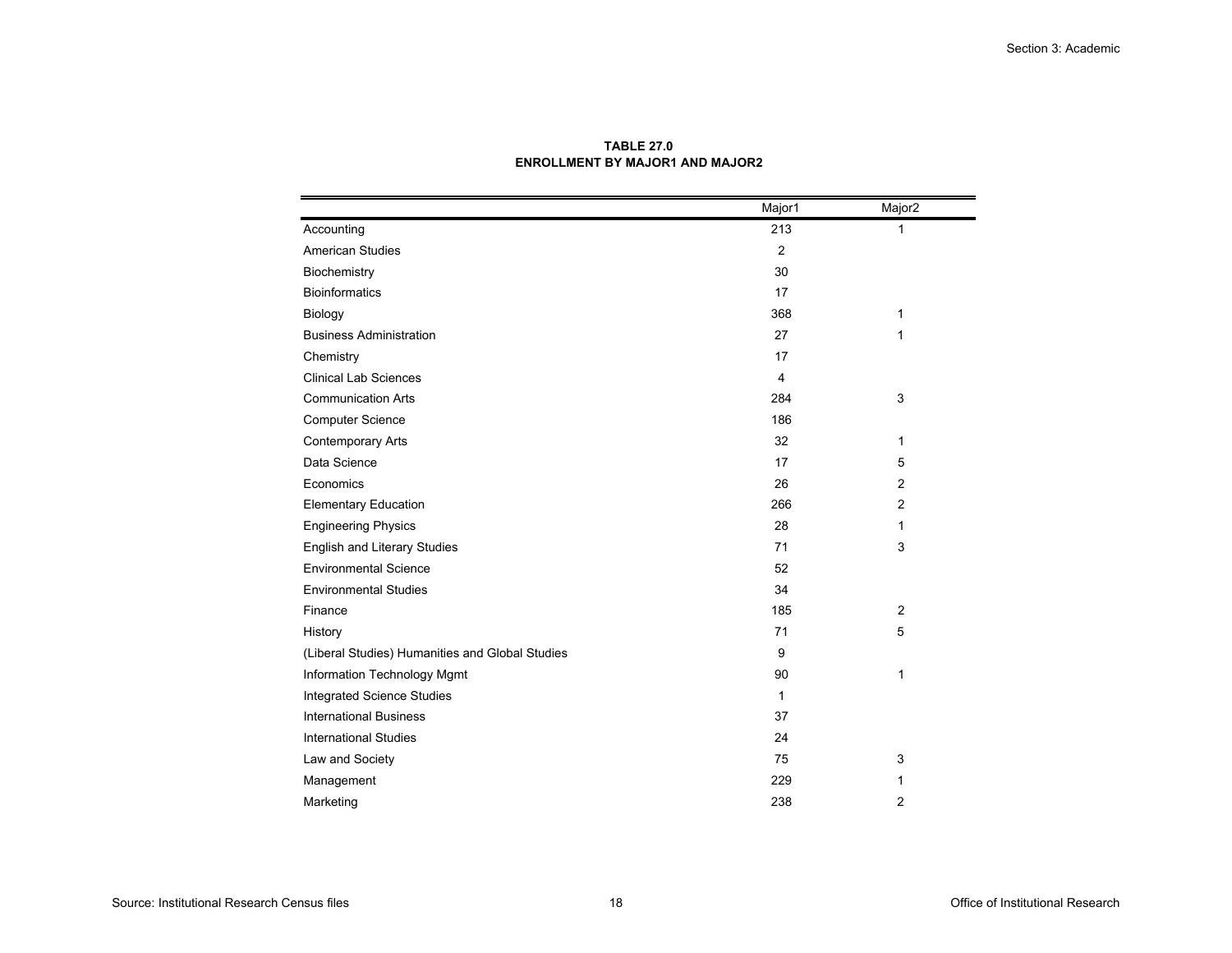|                                                                       | Major1 | Major <sub>2</sub> |
|-----------------------------------------------------------------------|--------|--------------------|
| Masters in Accounting                                                 | 56     |                    |
| Masters in Business Administration                                    | 67     |                    |
| (Educational Technology) Masters in Contemporary Instructional Design | 54     |                    |
| Masters in Creative Music Technology                                  | 4      |                    |
| Masters in Data Science                                               | 19     |                    |
| Masters in Educational Leadership                                     | 34     |                    |
| <b>Masters in Nursing</b>                                             | 108    |                    |
| Masters in Social Work                                                | 159    |                    |
| Masters in Special Education                                          | 45     |                    |
| <b>Mathematics</b>                                                    | 30     | 1                  |
| <b>Medical Imaging Sciences</b>                                       | 23     |                    |
| Music                                                                 | 119    | 4                  |
| Nursing                                                               | 542    |                    |
| Doctoral Program in Nursing Practice                                  | 10     |                    |
| Philosophy                                                            | 10     | 3                  |
| <b>Political Science</b>                                              | 41     | 2                  |
| Provisional Program of Master of Data Science                         |        | 14                 |
| Provisional Program of Master of Special Education                    |        | 169                |
| Provisional Program of Master of Fine Arts                            |        | 8                  |
| Provisional Program of Master of Accounting                           |        | 80                 |
| Psychology                                                            | 342    | 3                  |
| Social Science                                                        | 126    | $\mathbf{1}$       |
| Social Work                                                           | 185    |                    |
| Sociology                                                             | 98     |                    |
| Spanish Language Studies                                              | 3      | 7                  |
| Sustainability                                                        | 10     | 2                  |
| Theater                                                               | 29     | $\mathbf{1}$       |
| <b>Visual Arts</b>                                                    | 91     |                    |
| Matric - Major Undeclared                                             | 195    |                    |
| Non-degree Seeking                                                    | 170    |                    |
| Total                                                                 | 5,203  | 329                |

#### **TABLE 27.0 (continued) ENROLLMENT BY MAJOR1 AND MAJOR2**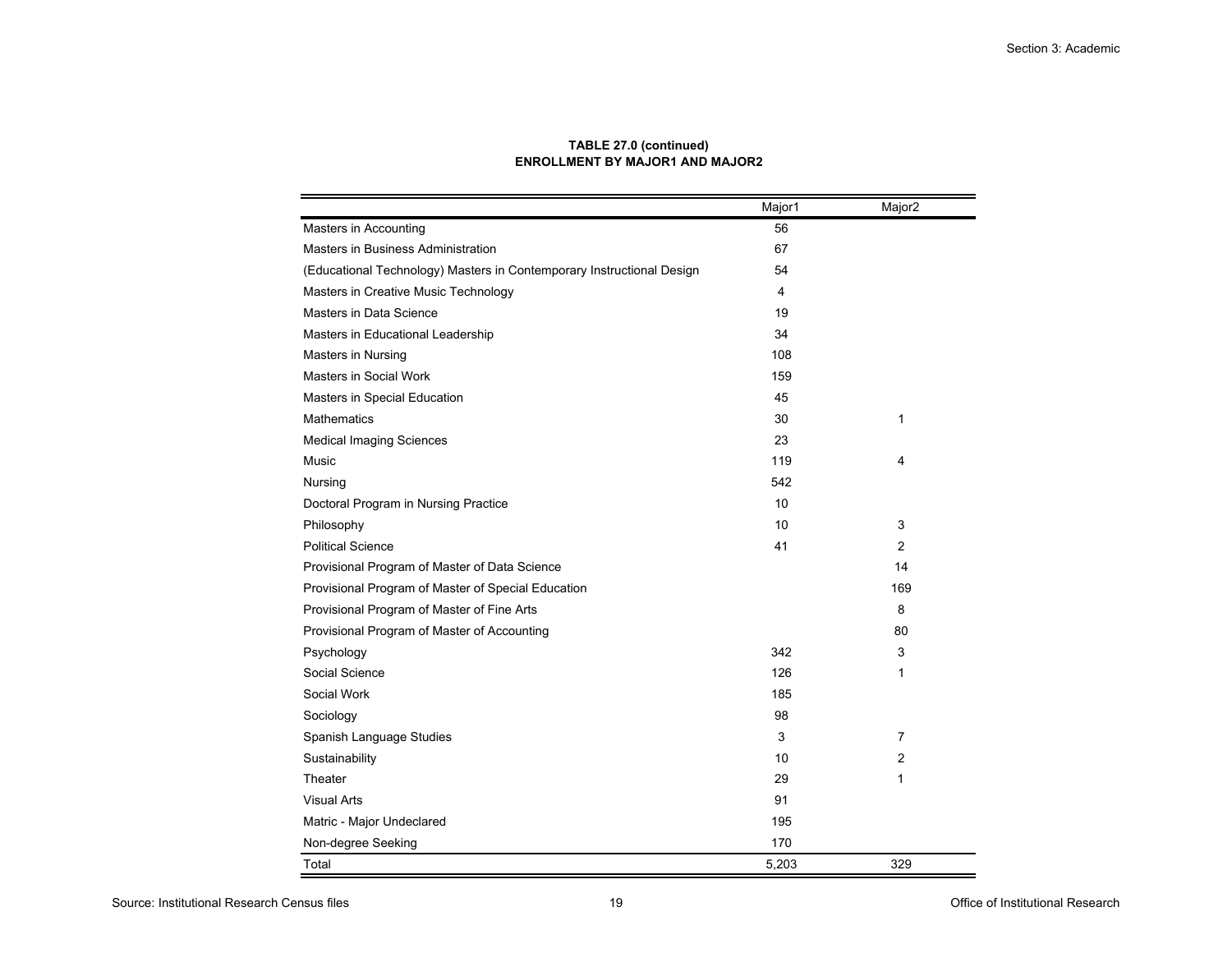|                     |                               | Minor1         | Minor2*      |
|---------------------|-------------------------------|----------------|--------------|
|                     | Accounting                    | 6              |              |
|                     | Anthropology                  | $\mathbf{1}$   |              |
|                     | <b>Bioinformatics</b>         | $\mathbf{1}$   |              |
|                     | Biology                       | $\mathbf{2}$   |              |
|                     | <b>Business Analytics</b>     | 33             |              |
|                     | Civic & Community Leadership  |                | $\mathbf{1}$ |
|                     | <b>Computer Science</b>       | 3              |              |
|                     | Crime and Justice Studies     | 4              |              |
|                     | Digital Filmmaking            | 2              |              |
|                     | Economics                     | $\mathbf 5$    |              |
|                     | Entrepreneurship              | 3              | 1            |
|                     | <b>Environmental Studies</b>  | 4              |              |
|                     | Finance                       | 18             | $\mathbf{1}$ |
|                     | French                        | $\mathbf{1}$   |              |
| Anisfield School of | <b>Graphic Communication</b>  | $\mathbf{1}$   |              |
| <b>Business</b>     | Human Resource Mgmt           | 12             |              |
|                     | Information Technology Mgmt   | 3              |              |
|                     | <b>International Business</b> | 8              | $\mathbf{1}$ |
|                     | Italian                       | $\overline{4}$ |              |
|                     | Marketing                     | 16             |              |
|                     | <b>Mathematics</b>            | $\overline{2}$ |              |
|                     | Museum and Exhibition Studies | $\mathbf{1}$   |              |
|                     | Music                         | $\mathbf 1$    |              |
|                     | Philosophy                    | $\mathbf{2}$   |              |
|                     | <b>Political Science</b>      | 3              | $\mathbf{1}$ |
|                     | Psychology                    | $\overline{7}$ |              |
|                     | <b>Public Health</b>          | $\mathbf 1$    |              |
|                     | Sociology                     | $\mathbf{2}$   |              |
|                     | Sports Management             | 15             |              |
|                     | Sustainability                | $\mathbf{1}$   |              |

**TABLE 28.0ENROLLMENT BY SCHOOL, MINOR1, AND MINOR2**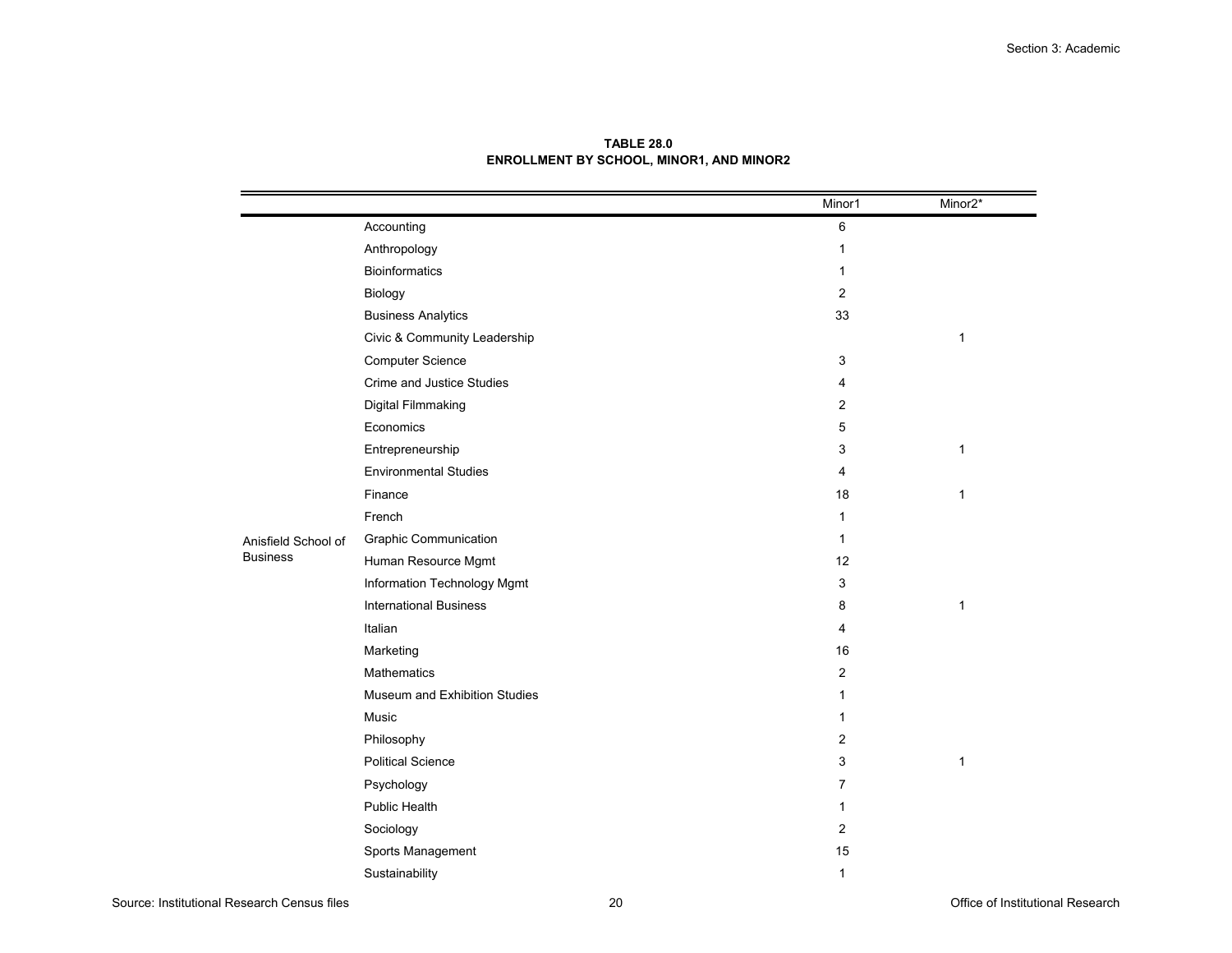|                                       |                                   | Minor1         | Minor2*        |
|---------------------------------------|-----------------------------------|----------------|----------------|
|                                       | Theater                           | $\overline{2}$ |                |
|                                       | <b>Visual Arts</b>                | 3              |                |
|                                       | Total                             | 167            | 5              |
|                                       |                                   |                |                |
|                                       | <b>American Studies</b>           | 1              |                |
|                                       | Art History                       | 1              |                |
|                                       | <b>Business Analytics</b>         | 1              |                |
|                                       | <b>Computer Science</b>           | 1              |                |
|                                       | <b>Creative Writing</b>           | 13             |                |
|                                       | Digital Filmmaking                | 8              | $\overline{2}$ |
|                                       | English and Literary Studies      | 4              |                |
|                                       | <b>Environmental Studies</b>      | 2              |                |
|                                       | <b>Graphic Communication</b>      | 2              |                |
|                                       | Human Resource Mgmt               | 2              |                |
|                                       | Human Rights&Genocide Studies     | 1              | $\mathbf{1}$   |
|                                       | <b>International Business</b>     | 1              |                |
| School of<br><b>Contemporary Arts</b> | Marketing                         | 24             | 2              |
|                                       | Museum and Exhibition Studies     | 1              |                |
|                                       | Music                             | 5              |                |
|                                       | Philosophy                        | 1              |                |
|                                       | <b>Political Science</b>          | 3              |                |
|                                       | Psychology                        | 9              |                |
|                                       | Sociology                         | 1              |                |
|                                       | Sports Management                 | 3              |                |
|                                       | Sustainability                    | 1              |                |
|                                       | Theater                           | 5              | $\mathbf{1}$   |
|                                       | <b>Visual Arts</b>                | 10             | $\mathbf 1$    |
|                                       | Women's, Gender&Sexuality Studies | 1              |                |
|                                       | Total                             | 101            | $\overline{7}$ |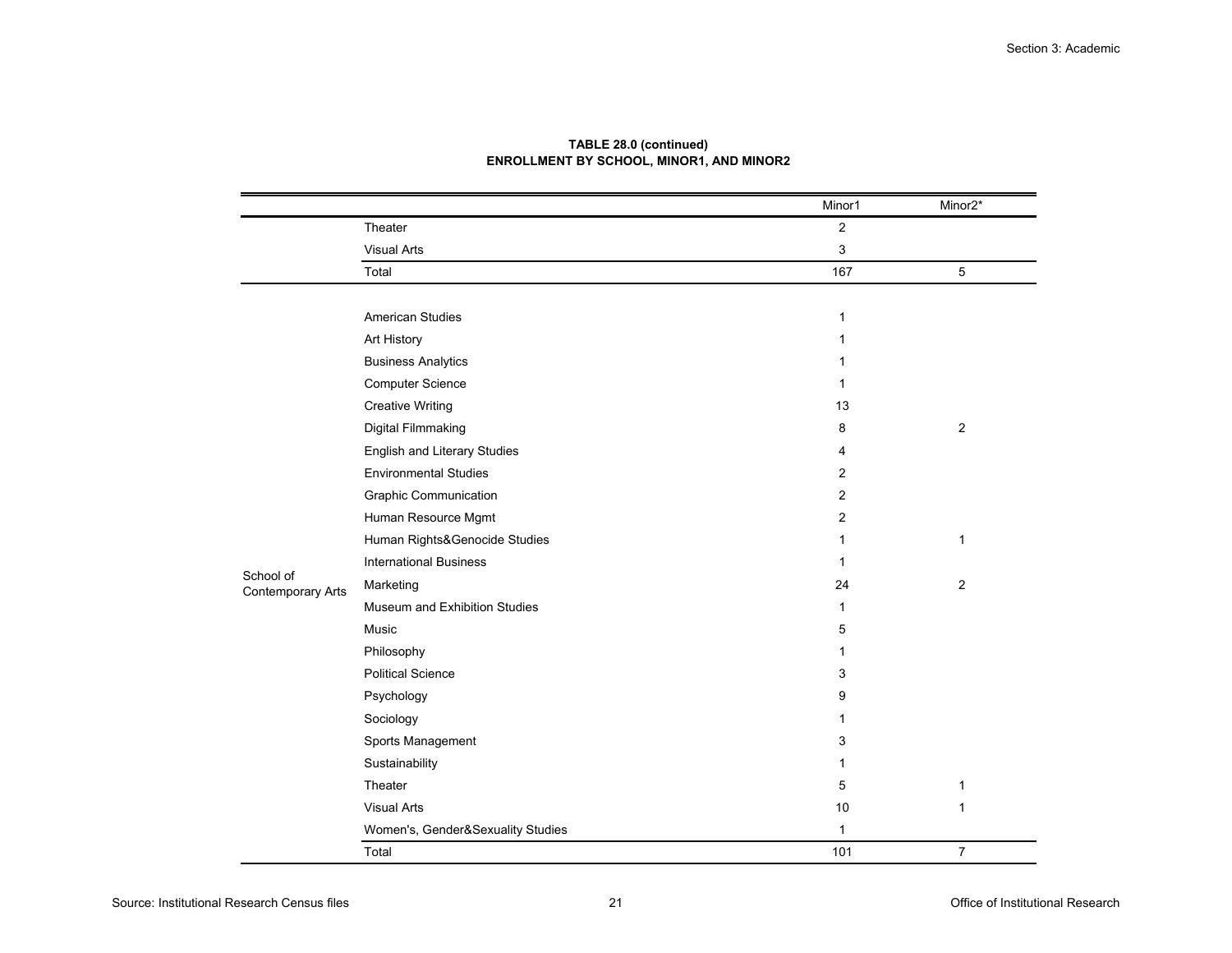|                       |                                     | Minor1         | Minor2*      |
|-----------------------|-------------------------------------|----------------|--------------|
|                       | Africana Studies                    | 1              |              |
|                       | <b>American Studies</b>             | 3              |              |
|                       | Anthropology                        | 2              |              |
|                       | Art History                         |                | 1            |
|                       | Biology                             | $\mathbf{1}$   |              |
|                       | Civic&Community Leadership          | 2              | $\mathbf{2}$ |
|                       | <b>Computer Science</b>             | 1              |              |
|                       | Contemplative Studies               | 1              |              |
|                       | <b>Creative Writing</b>             | 1              |              |
|                       | Crime and Justice Studies           | 2              | 1            |
|                       | <b>English and Literary Studies</b> | 1              |              |
|                       | Entrepreneurship                    | 1              |              |
|                       | <b>Environmental Studies</b>        | 1              |              |
|                       | French                              | 1              |              |
| School of             | History                             | 3              |              |
| Humanities and        | Human Resource Mgmt                 | 1              |              |
| <b>Global Studies</b> | Human Rights & Genocide Studies     | 1              | 1            |
|                       | <b>International Business</b>       | 2              |              |
|                       | <b>International Studies</b>        | 3              | $\mathbf{1}$ |
|                       | Italian                             | 1              |              |
|                       | Latino/a & Latin Amer Studies       |                | $\mathbf{1}$ |
|                       | Marketing                           | $\mathbf{1}$   |              |
|                       | Museum and Exhibition Studies       | 6              |              |
|                       | Philosophy                          | 1              |              |
|                       | <b>Political Science</b>            | 8              |              |
|                       | Psychology                          | 3              |              |
|                       | <b>Public Policy</b>                | 5              |              |
|                       | Spanish Language Studies            | 2              |              |
|                       | Sustainability                      | 1              |              |
|                       | Women's, Gender&Sexuality Studies   | $\overline{2}$ | 1            |
|                       | Total                               | 58             | 8            |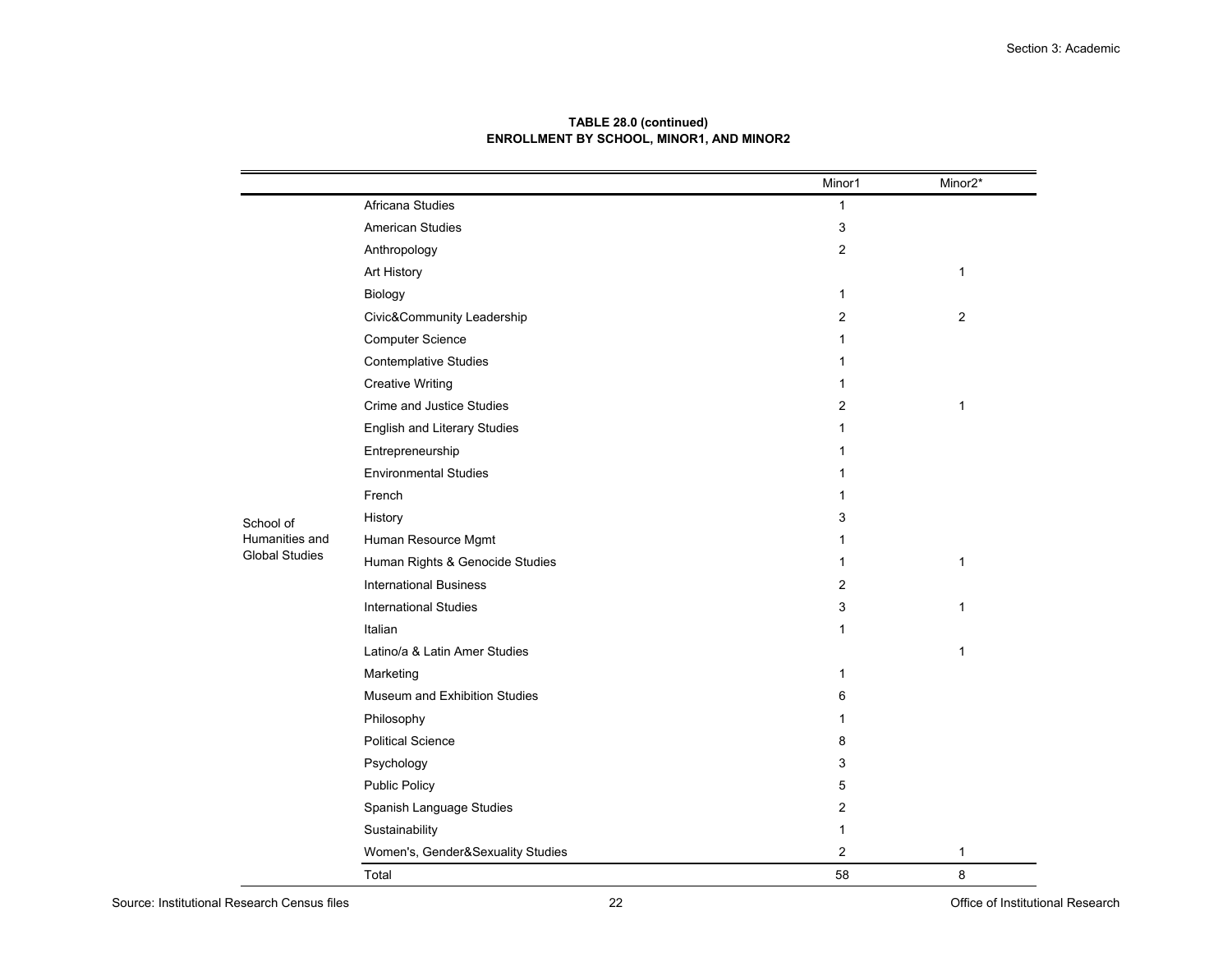|                                                           |                                 | Minor1                    | Minor2*      |
|-----------------------------------------------------------|---------------------------------|---------------------------|--------------|
|                                                           | Africana Studies                | $\ensuremath{\mathsf{3}}$ |              |
|                                                           | Art History                     |                           | 1            |
|                                                           | Biology                         | 9                         | 1            |
| <b>Business Analytics</b><br>Civic & Community Leadership |                                 |                           | 1            |
|                                                           | $\mathbf 1$                     | $\overline{2}$            |              |
|                                                           | <b>Contemplative Studies</b>    | 6                         | $\mathbf{1}$ |
|                                                           | <b>Creative Writing</b>         | $\overline{2}$            |              |
|                                                           | Crime and Justice Studies       | 49                        | $\mathbf{2}$ |
|                                                           | Digital Filmmaking              | 1                         |              |
|                                                           | Economics                       | $\mathbf 1$               |              |
|                                                           | English and Literary Studies    | 7                         |              |
|                                                           | <b>Environmental Studies</b>    | 1                         |              |
|                                                           | Finance                         | 1                         |              |
|                                                           | <b>Food Studies</b>             | 2                         |              |
| School of Social<br>Science and Human                     | Gerontology                     | 4                         |              |
| Services                                                  | <b>Graphic Communication</b>    | 1                         |              |
|                                                           | History                         | $\mathbf{1}$              |              |
|                                                           | Human Resource Mgmt             | 5                         | 1            |
|                                                           | Human Rights & Genocide Studies | 2                         | 1            |
|                                                           | Italian                         |                           | 1            |
|                                                           | Marketing                       | 5                         | $\mathbf 1$  |
|                                                           | Mathematics                     | $\mathbf 1$               |              |
|                                                           | Music                           | 6                         |              |
|                                                           | Neuroscience                    | 13                        | 3            |
|                                                           | Philosophy                      | $\mathbf{2}$              |              |
|                                                           | <b>Political Science</b>        | 6                         | 1            |
|                                                           | Psychology                      | 36                        | 3            |
|                                                           | Public Health                   | 7                         | 1            |
|                                                           | <b>Public Policy</b>            | 4                         |              |
|                                                           | Sociology                       | 9                         | 4            |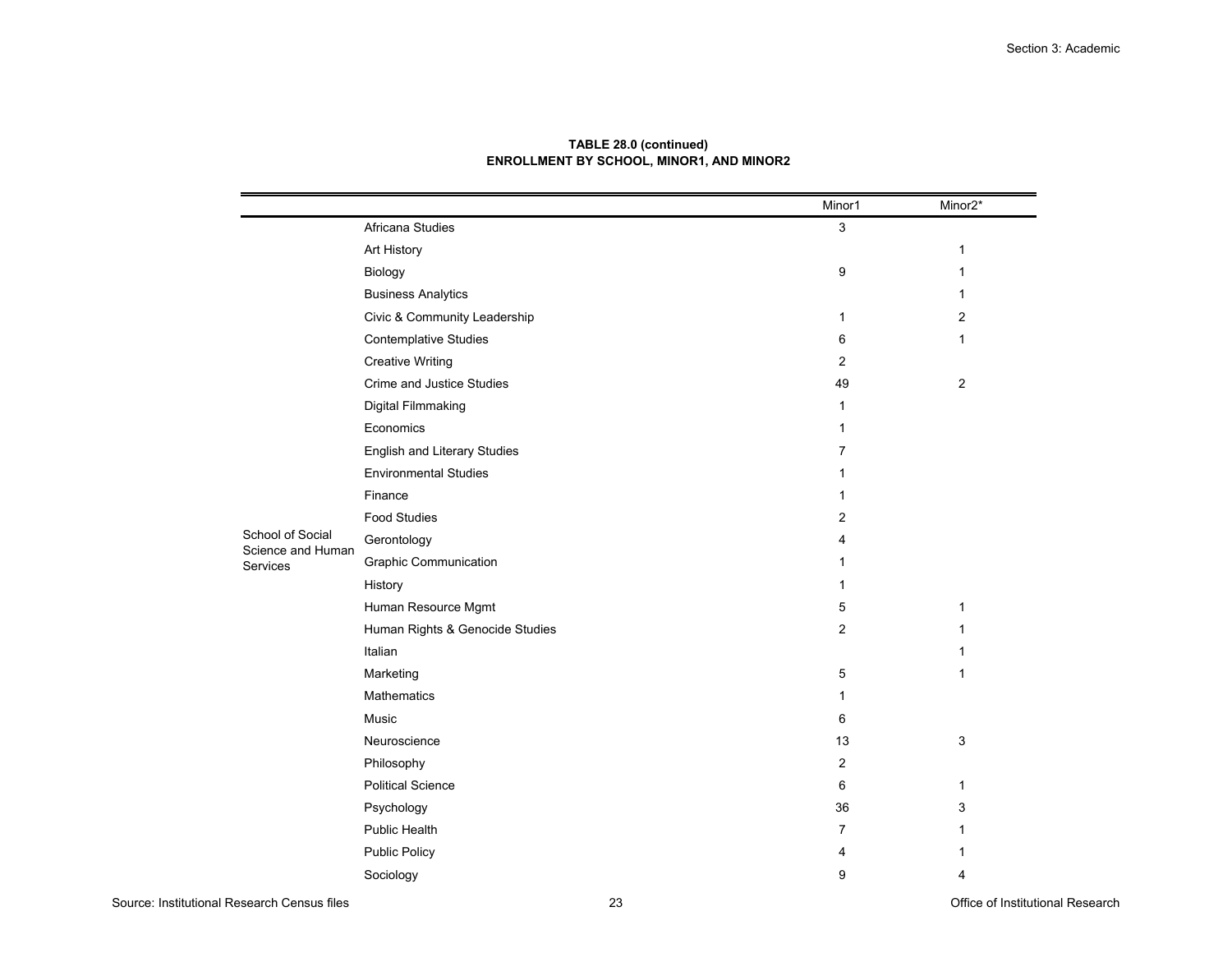|                               |                                     | Minor1         | Minor2*      |
|-------------------------------|-------------------------------------|----------------|--------------|
|                               | Spanish Language Studies            | 5              |              |
|                               | Sports Management                   | 2              |              |
| School of Social              | Substance Use Disorder              | 26             | 4            |
| Science and Human<br>Services | Theater                             | 2              |              |
|                               | <b>Visual Arts</b>                  | 4              | 1            |
|                               | Women's, Gender&Sexuality Studies   | $\overline{7}$ | $\mathbf{1}$ |
|                               | Total                               | 231            | 31           |
|                               |                                     |                |              |
|                               | Anthropology                        |                | 1            |
|                               | <b>Bioinformatics</b>               |                | 1            |
|                               | Biology                             | 3              |              |
|                               | <b>Business Analytics</b>           | $\mathbf{1}$   |              |
|                               | Chemistry                           | 3              |              |
|                               | Civic & Community Leadership        | 2              |              |
|                               | <b>Computer Science</b>             | 4              |              |
|                               | <b>Contemplative Studies</b>        | 1              |              |
|                               | <b>Creative Writing</b>             | 2              |              |
|                               | Crime and Justice Studies           | $\mathbf{1}$   |              |
| School of<br>Theoretical and  | Earth Science                       | 2              | $\sqrt{2}$   |
| <b>Applied Science</b>        | Economics                           | $\overline{2}$ |              |
|                               | <b>Engineering Physics</b>          | 1              |              |
|                               | <b>English and Literary Studies</b> | 1              |              |
|                               | <b>Environmental Science</b>        | 4              |              |
|                               | <b>Environmental Studies</b>        | 1              |              |
|                               | Finance                             | 3              | 1            |
|                               | <b>Food Studies</b>                 | 5              |              |
|                               | Gerontology                         |                | $\mathbf{1}$ |
|                               | Information Technology Mgmt         | 1              |              |
|                               | Italian                             | 1              |              |
|                               | Latino/a & Latin Amer Studies       | 1              |              |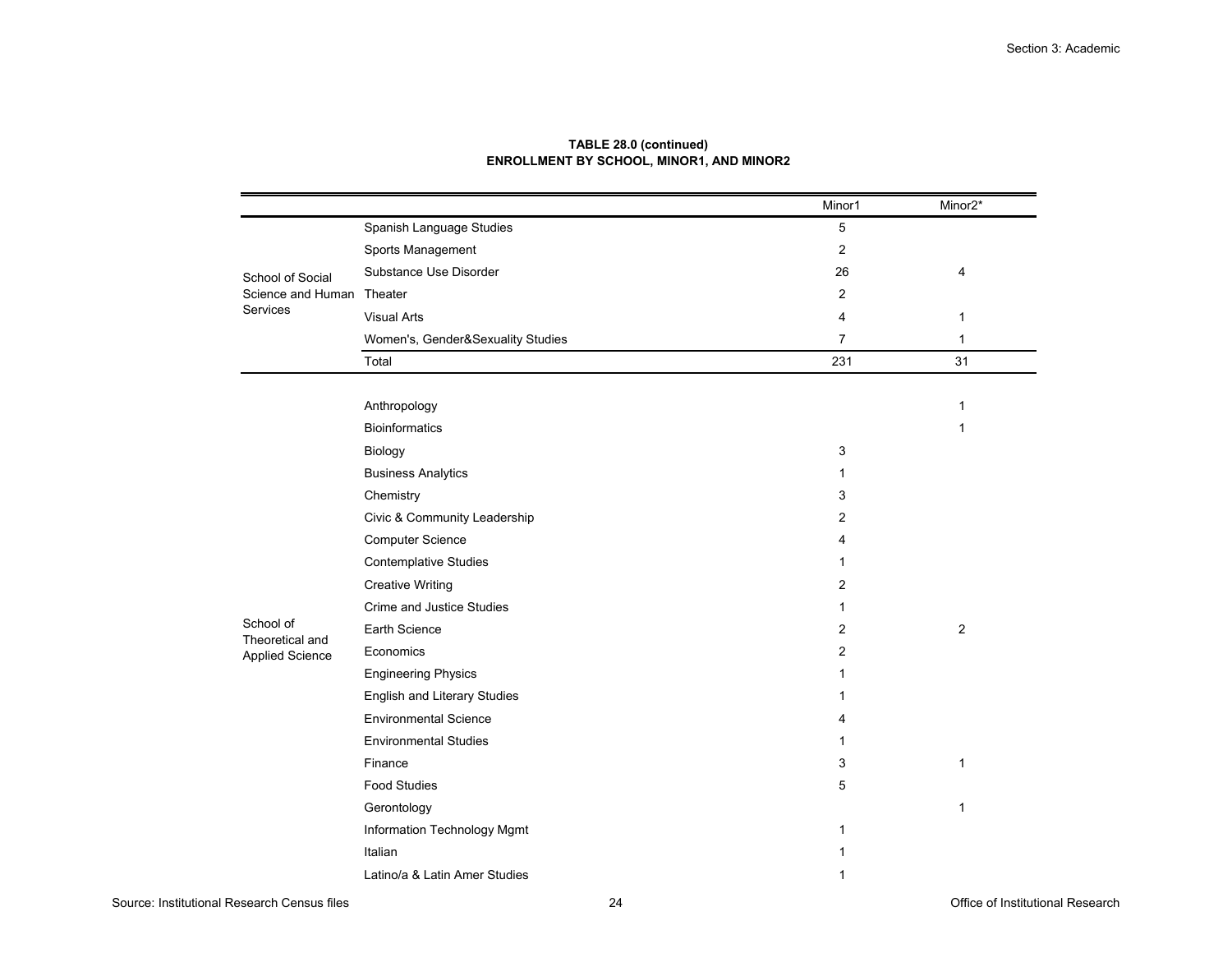|                        |                                   | Minor1         | Minor2* |
|------------------------|-----------------------------------|----------------|---------|
|                        | Marketing                         | 3              | 1       |
|                        | Mathematics                       | 17             |         |
|                        | Music                             | 1              | 1       |
|                        | Neuroscience                      | 22             | 5       |
|                        | <b>Plant Studies</b>              | 4              | 4       |
|                        | <b>Political Science</b>          |                |         |
|                        | Psychology                        | 34             | 3       |
| School of              | Public Health                     | 11             | 3       |
| Theoretical and        | <b>Public Policy</b>              | 1              |         |
| <b>Applied Science</b> | Sociology                         |                |         |
|                        | Spanish Language Studies          | 19             |         |
|                        | Sports Management                 | 6              |         |
|                        | Substance Use Disorder            | $\overline{2}$ | 1       |
|                        | Sustainability                    | 5              | 1       |
|                        | <b>Visual Arts</b>                | 3              |         |
|                        | Women's, Gender&Sexuality Studies | 1              |         |
|                        | Total                             | 170            | 25      |
|                        |                                   |                |         |
| <b>Grand Total</b>     |                                   | 727            | 76      |

\* Minor2 may include more than 1 minor per student.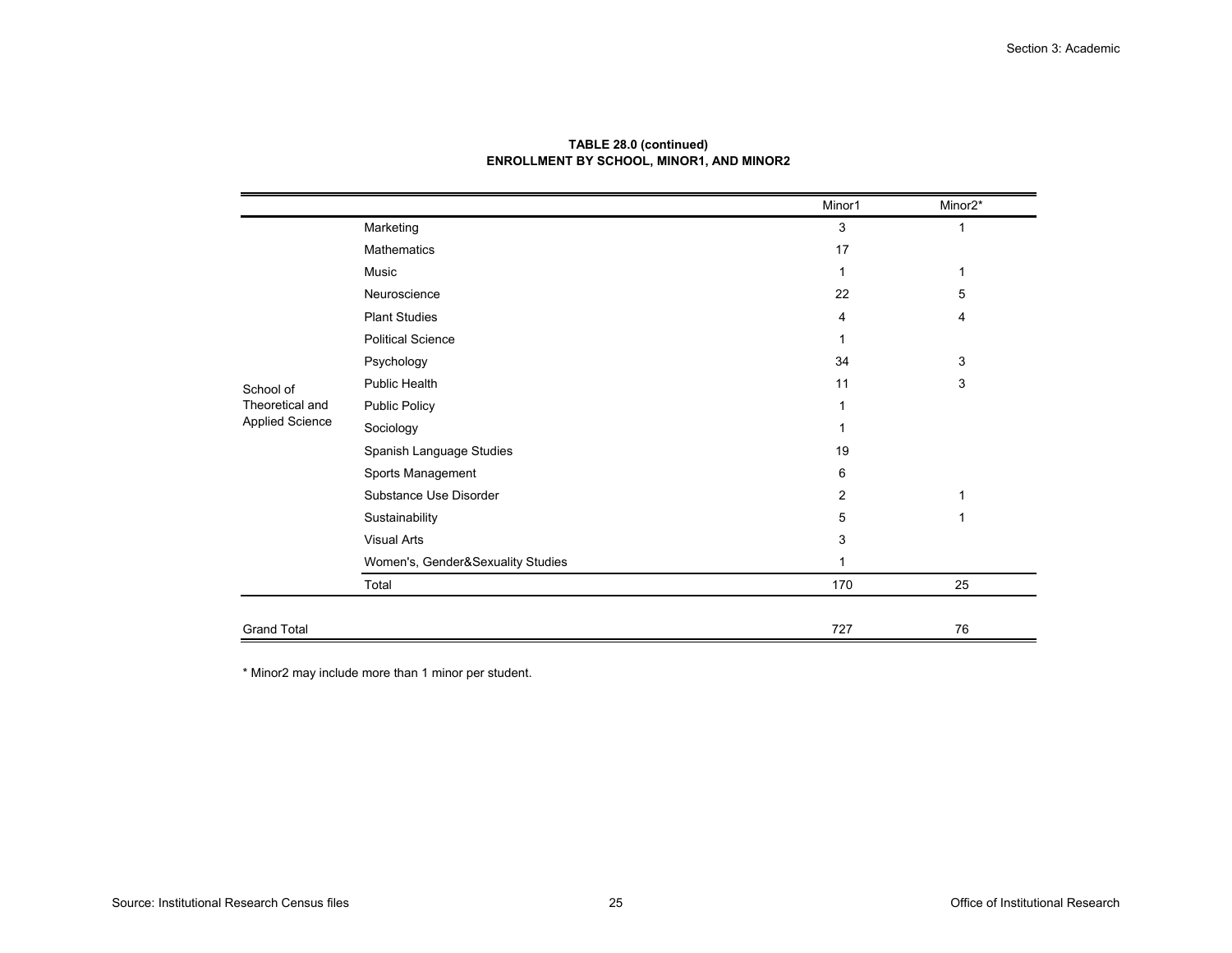|                                     | Full-Time   | Part-Time | Total          |
|-------------------------------------|-------------|-----------|----------------|
|                                     | Count       | Count     | Count          |
| Accounting                          | 6           | 0         | 6              |
| Africana Studies                    | 3           | 1         | 4              |
| <b>American Studies</b>             | 4           | 0         | 4              |
| Anthropology                        | 3           | 0         | 3              |
| Art History                         | 1           | 0         | 1              |
| <b>Bioinformatics</b>               | 1           | 0         | 1              |
| Biology                             | 14          | 1         | 15             |
| <b>Business Analytics</b>           | 35          | 0         | 35             |
| Chemistry                           | $\mathbf 0$ | 3         | 3              |
| Civic & Community Leadership        | 5           | 0         | 5              |
| <b>Computer Science</b>             | 9           | 0         | 9              |
| <b>Contemplative Studies</b>        | 8           | 0         | 8              |
| <b>Creative Writing</b>             | 16          | 2         | 18             |
| <b>Crime and Justice Studies</b>    | 52          | 4         | 56             |
| Digital Filmmaking                  | 9           | 2         | 11             |
| Earth Science                       | 2           | 0         | 2              |
| Economics                           | 8           | 0         | 8              |
| <b>Engineering Physics</b>          | 1           | 0         | 1              |
| <b>English and Literary Studies</b> | 12          |           | 13             |
| Entrepreneurship                    | 4           | 0         | 4              |
| <b>Environmental Science</b>        | 4           | 0         | 4              |
| <b>Environmental Studies</b>        | 9           | 0         | 9              |
| Finance                             | 21          | 1         | 22             |
| <b>Food Studies</b>                 | 6           |           | $\overline{7}$ |
| French                              | 2           | 0         | 2              |
| Gerontology                         | 4           | 0         | 4              |

#### **TABLE 29.0UNDERGRADUATES MINOR BY ATTENDANCE STATUS**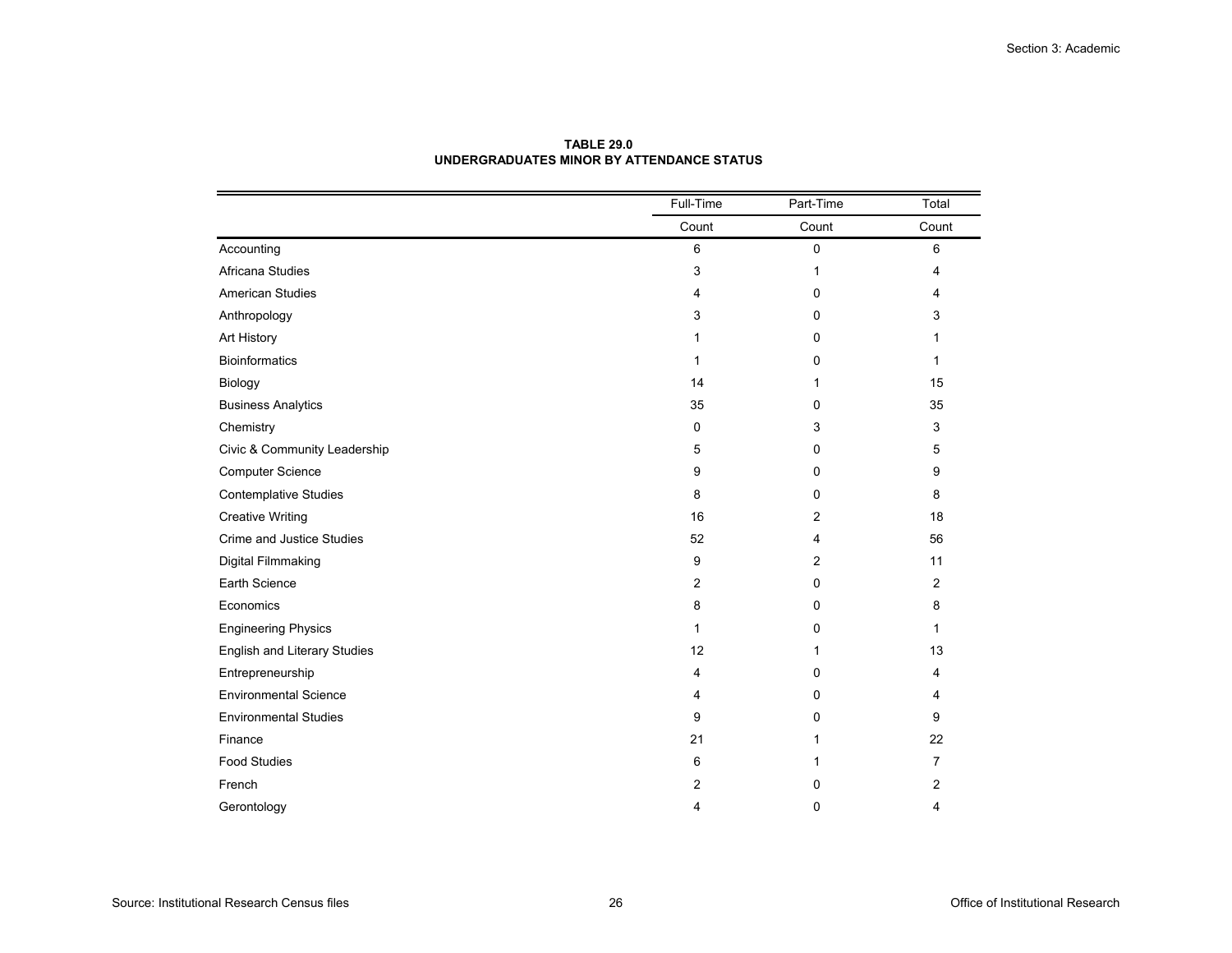|                                     | Full-Time               | Part-Time    | Total |
|-------------------------------------|-------------------------|--------------|-------|
|                                     | Count                   | Count        | Count |
| <b>Graphic Communication</b>        | 4                       | 0            | 4     |
| History                             | 3                       | $\mathbf{1}$ | 4     |
| Human Resource Mgmt                 | 19                      | 1            | 20    |
| Human Rights & Genocide Studies     | 4                       | 0            | 4     |
| Information Technology Mgmt         | 4                       | $\Omega$     | 4     |
| <b>International Business</b>       | 11                      | 0            | 11    |
| <b>International Studies</b>        | $\overline{\mathbf{c}}$ | 1            | 3     |
| Italian                             | 5                       | 1            | 6     |
| Latino/a & Latin Amer Studies       | 0                       | 1            | 1     |
| Marketing                           | 45                      | 4            | 49    |
| <b>Mathematics</b>                  | 15                      | 5            | 20    |
| Museum and Exhibition Studies       | 6                       | 2            | 8     |
| Music                               | 13                      | 0            | 13    |
| Neuroscience                        | 33                      | 2            | 35    |
| Philosophy                          | 5                       | 1            | 6     |
| <b>Plant Studies</b>                | 4                       | 0            | 4     |
| <b>Political Science</b>            | 19                      | 2            | 21    |
| Psychology                          | 81                      | 8            | 89    |
| Public Health                       | 19                      | 0            | 19    |
| <b>Public Policy</b>                | 10                      | 0            | 10    |
| Sociology                           | 12                      | 1            | 13    |
| Spanish Language Studies            | 26                      | 0            | 26    |
| Sports Management                   | 26                      | 0            | 26    |
| Substance Use Disorder              | 27                      | 1            | 28    |
| Sustainability                      | 8                       | 0            | 8     |
| Theater                             | 9                       | 0            | 9     |
| <b>Visual Arts</b>                  | 20                      | 0            | 20    |
| Women's, Gender & Sexuality Studies | 11                      | 0            | 11    |
| Total                               | 680                     | 47           | 727   |

#### **TABLE 29.0 (continued) UNDERGRADUATES MINOR BY ATTENDANCE STATUS**

Source: Institutional Research Census files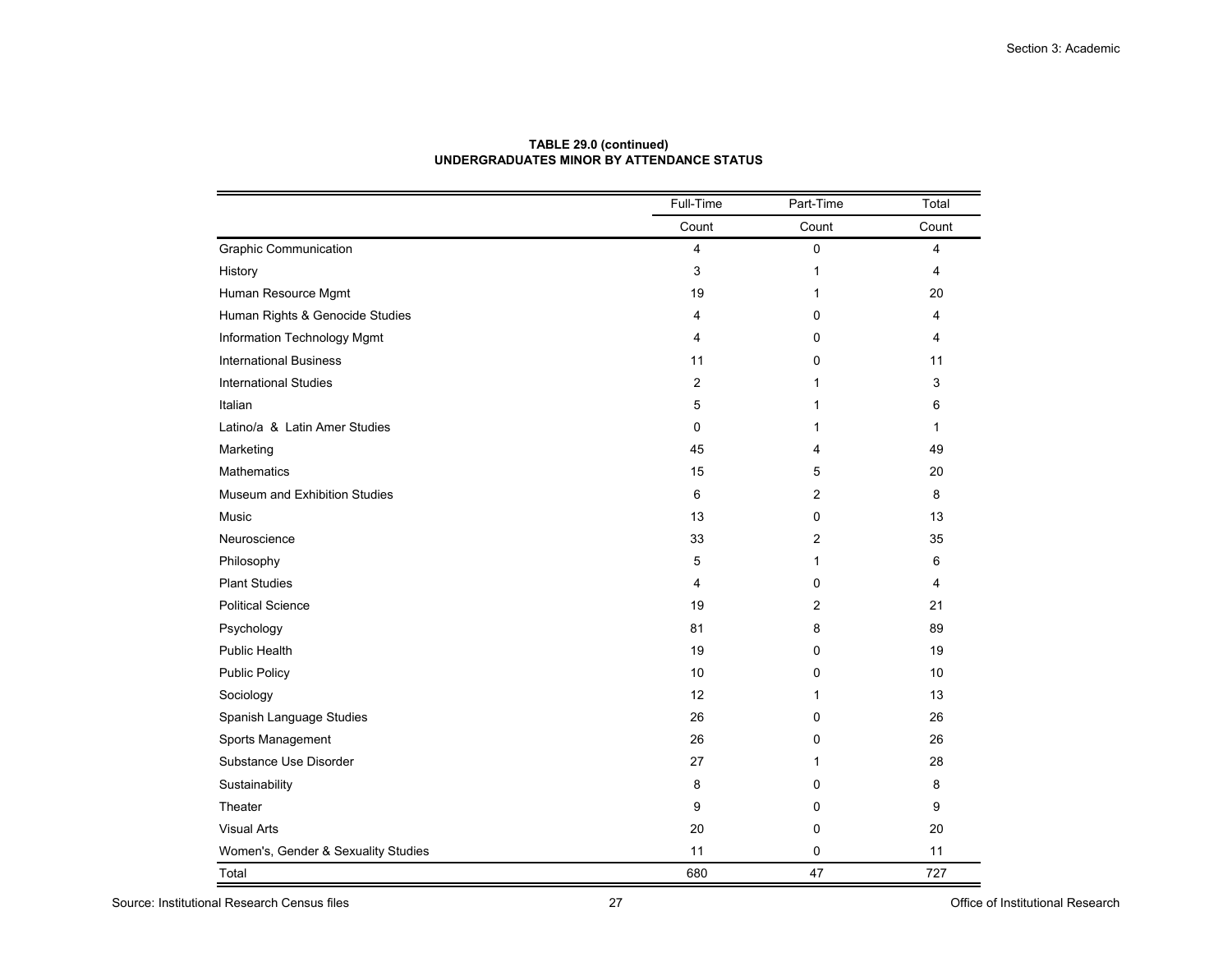|            | N  | Percent |
|------------|----|---------|
| Finance    |    | 24.0%   |
| Management | У  | 36.0%   |
| Marketing  | 10 | 40.0%   |

#### **TABLE 30.0ENROLLMENT BY CONCENTRATION FOR BUSINESS ADMINISTRATION \***

\* Unduplicated count - students may have selected multiple concentrations.

#### Regular Educational Opportunity FundSpecial Admit Total N N N N Accounting 1 0 01 Elementary Education and the control of the control of the control of the control of the control of the control of the control of the control of the control of the control of the control of the control of the control of th Environmental Sciencee 1 0 0 1 Financee 1 0 0 1 Marketing 1 0 01 Matric - Major Undeclared **5** 0 0 0 5 Total $\blacksquare$ 0 0 10

#### **TABLE 31.0 MAJOR BY SPECIAL PROGRAM FOR NEW STUDENTS**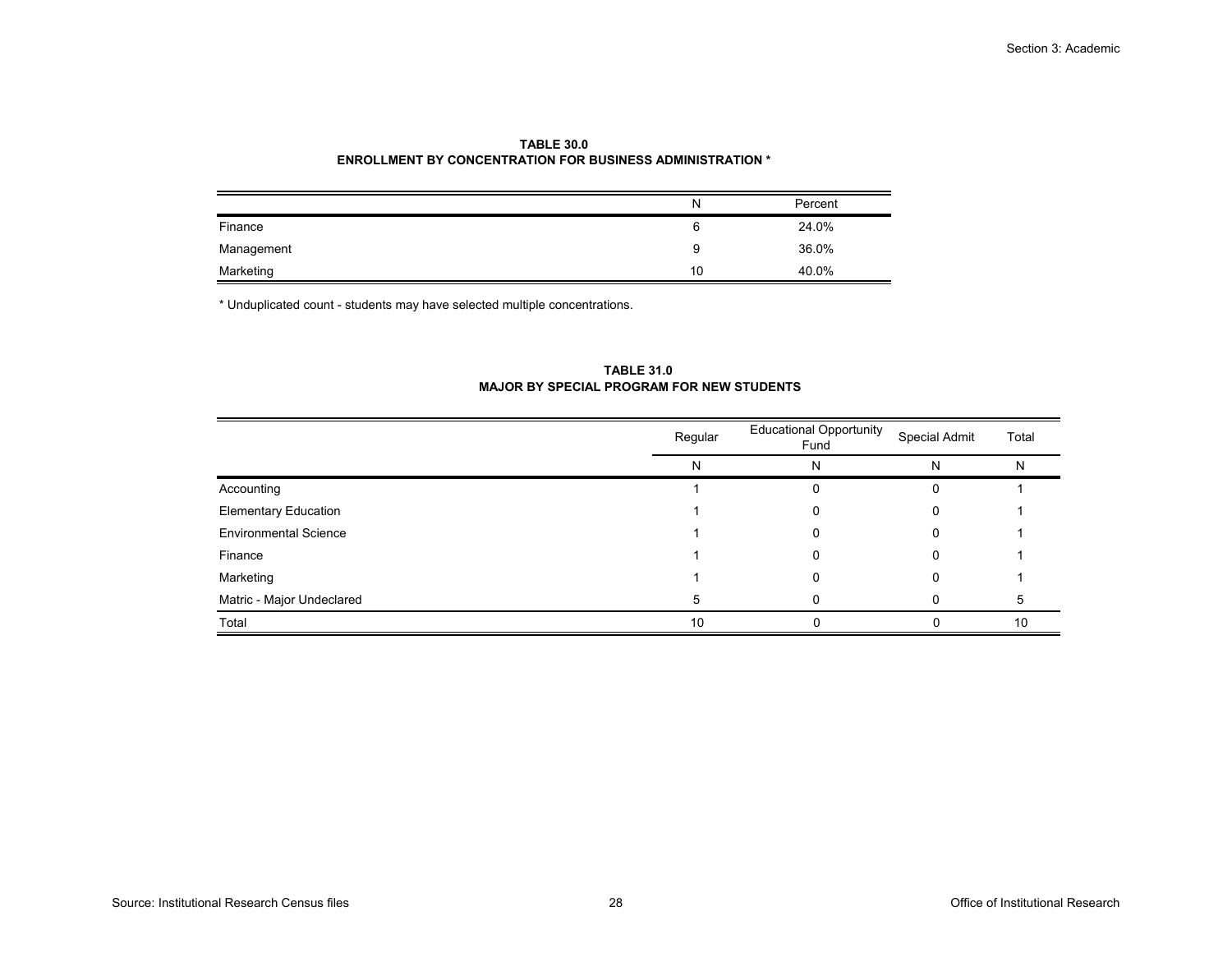|                                         |                                      |                | Freshman            |                | Sophomore           |                | Junior       |                | Senior                                  |                | Total               |  |
|-----------------------------------------|--------------------------------------|----------------|---------------------|----------------|---------------------|----------------|--------------|----------------|-----------------------------------------|----------------|---------------------|--|
|                                         | Major                                |                | Full-Time Part-Time |                | Full-Time Part-Time |                |              |                | Full-Time Part-Time Full-Time Part-Time |                | Full-Time Part-Time |  |
|                                         |                                      | N              | N                   | N              | $\mathsf{N}$        | N              | N            | N              | N                                       | N              | N                   |  |
|                                         | Accounting                           | 39             | 0                   | 51             | $\overline{2}$      | 52             | 3            | 62             | 4                                       | 204            | 9                   |  |
|                                         | <b>Business Administration</b>       | 0              | 0                   | $\mathbf 0$    | 0                   | 3              | 0            | 13             | 11                                      | 16             | 11                  |  |
|                                         | Economics                            | $\overline{2}$ | 0                   | 10             | 0                   | 4              | 0            | 8              | 2                                       | 24             | 2                   |  |
|                                         | Finance                              | 39             | 1                   | 30             | 0                   | 48             | 2            | 58             | 7                                       | 175            | 10                  |  |
| Anisfield School of                     | Information Technology Mgmt          | 13             | 2                   | 22             | 2                   | 20             | $\mathbf{1}$ | 26             | 4                                       | 81             | 9                   |  |
| <b>Business</b>                         | <b>International Business</b>        | $\overline{7}$ | 0                   | 9              | 0                   | 13             | $\mathbf 0$  | 8              | 0                                       | 37             | 0                   |  |
|                                         | Management                           | 29             | 0                   | 53             | $\mathbf 0$         | 78             | 4            | 53             | 12                                      | 213            | 16                  |  |
|                                         | Marketing                            | 34             | 0                   | 48             | 3                   | 74             | 3            | 68             | 8                                       | 224            | 14                  |  |
|                                         | Matric - Major Undeclared            | 30             | 1                   | 36             | 0                   | 10             | $\mathbf{2}$ | $\mathbf 0$    | 0                                       | 76             | 3                   |  |
|                                         | Total                                | 193            | 4                   | 259            | $\overline{7}$      | 302            | 15           | 296            | 48                                      | 1,050          | 74                  |  |
|                                         | <b>Communication Arts</b>            | 40             | 1                   | 55             | 4                   | 75             | 3            | 87             | 19                                      | 257            | 27                  |  |
|                                         | <b>Contemporary Arts</b>             | 1              | 0                   | $\overline{2}$ | 1                   | 5              | 10           | 8              | 5                                       | 16             | 16                  |  |
|                                         | Music                                | 30             | 1                   | 23             | 0                   | 33             | 2            | 23             | 7                                       | 109            | 10                  |  |
| School of<br><b>Contemporary Arts</b>   | Theater                              | 5              | 0                   | 9              | 0                   | 5              | $\Omega$     | 10             | 0                                       | 29             | 0                   |  |
|                                         | <b>Visual Arts</b>                   | 22             | 0                   | 13             | 1                   | 24             | 4            | 19             | 8                                       | 78             | 13                  |  |
|                                         | Matric - Major Undeclared            | $\mathbf{1}$   | 0                   | $\overline{2}$ | 0                   | 0              | 0            | $\mathbf 0$    | 0                                       | 3              | 0                   |  |
|                                         | Total                                | 99             | $\overline{2}$      | 104            | 6                   | 142            | 19           | 147            | 39                                      | 492            | 66                  |  |
|                                         | <b>American Studies</b>              | 0              | 0                   | 0              | 0                   | $\overline{2}$ | 0            | $\mathbf 0$    | 0                                       | $\overline{2}$ | 0                   |  |
|                                         | <b>English and Literary Studies</b>  | 8              | 0                   | 21             | 0                   | 21             | 3            | 15             | 3                                       | 65             | 6                   |  |
|                                         | History                              | 10             | 0                   | 11             | 1                   | 15             | 2            | 27             | 5                                       | 63             | 8                   |  |
|                                         | <b>Humanities and Global Studies</b> | 0              | 1                   | 0              | 0                   | $\mathbf{1}$   | $\mathbf{2}$ | $\overline{4}$ | $\mathbf{1}$                            | 5              | 4                   |  |
| School of                               | <b>International Studies</b>         | $\overline{2}$ | 1                   | 3              | 0                   | 10             | $\mathbf{1}$ | 5              | 2                                       | 20             | 4                   |  |
| Humanities and<br><b>Global Studies</b> | Philosophy                           | 1              | 0                   | 0              | 1                   | 0              | 1            | 5              | 2                                       | 6              | 4                   |  |
|                                         | <b>Political Science</b>             | 5              | 0                   | 6              | 0                   | 12             | 1            | 15             | 2                                       | 38             | 3                   |  |
|                                         | Spanish Language Studies             | 0              | 1                   | 1              | 0                   | 0              | 0            | $\mathbf{1}$   | 0                                       | $\overline{2}$ | 1                   |  |
|                                         | Matric - Major Undeclared            | 3              | 0                   | 0              | 0                   | $\mathbf{1}$   | 0            | 0              | 0                                       | 4              | 0                   |  |
|                                         | Total                                | 29             | 3                   | 42             | 2                   | 62             | 10           | 72             | 15                                      | 205            | 30                  |  |

**TABLE 32.0UNDERGRADUATES BY SCHOOL, MAJOR, ATTENDANCE STATUS, AND CLASS**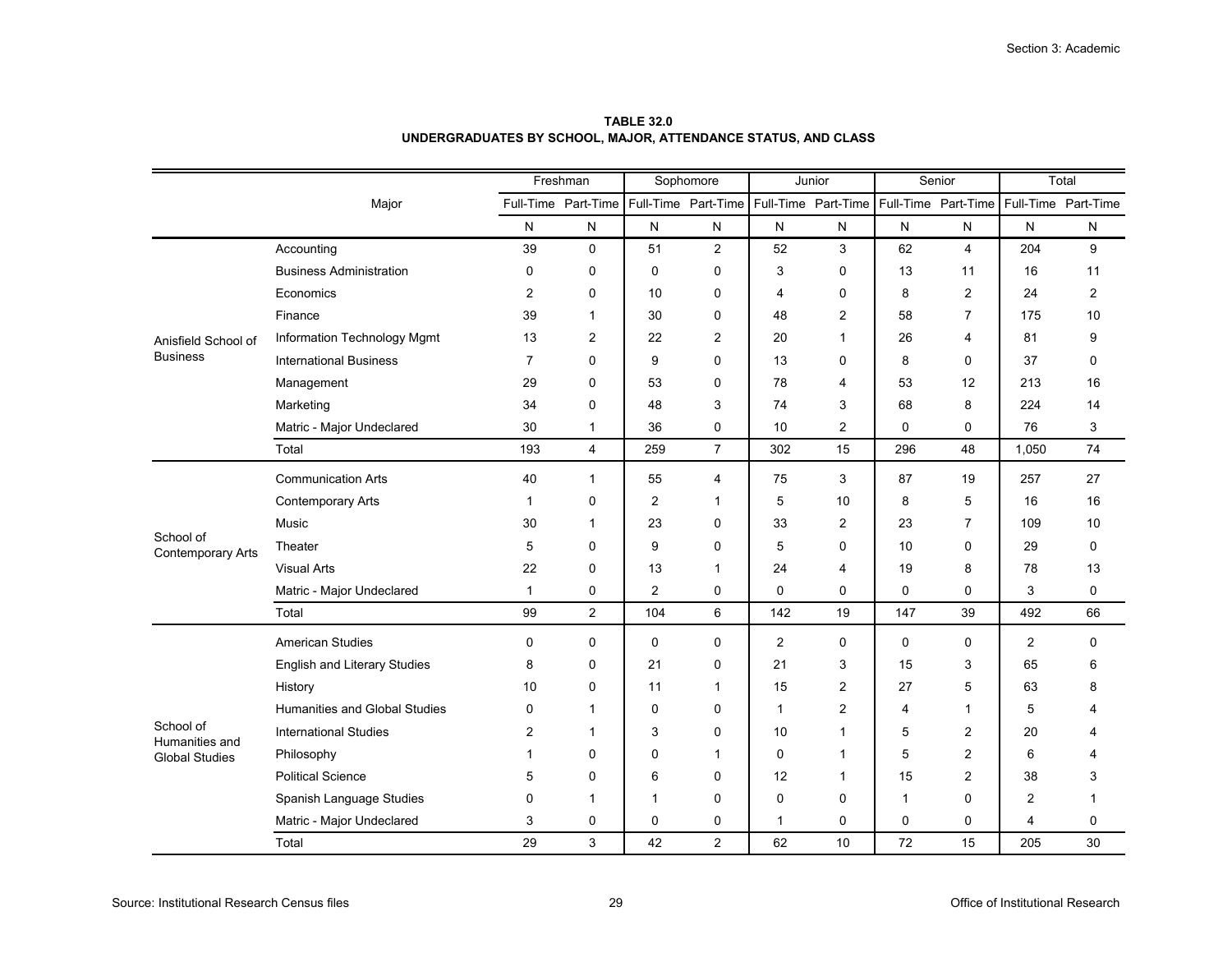|                                       |                                   |           | Freshman            |                | Sophomore      |                | Junior                                                                          |                | Senior         |       | Total       |
|---------------------------------------|-----------------------------------|-----------|---------------------|----------------|----------------|----------------|---------------------------------------------------------------------------------|----------------|----------------|-------|-------------|
|                                       | Major                             |           | Full-Time Part-Time |                |                |                | Full-Time Part-Time Full-Time Part-Time Full-Time Part-Time Full-Time Part-Time |                |                |       |             |
|                                       |                                   | ${\sf N}$ | N                   | ${\sf N}$      | ${\sf N}$      | ${\sf N}$      | ${\sf N}$                                                                       | N              | N              | N     | N           |
|                                       | <b>Elementary Education</b>       | 48        | $\mathbf 0$         | 63             | $\Omega$       | 63             | 6                                                                               | 77             | 9              | 251   | 15          |
|                                       | <b>Environmental Studies</b>      | 3         | $\mathbf 0$         | 8              | 0              | 13             | 0                                                                               | 10             | 0              | 34    | 0           |
|                                       | Law and Society                   | 12        | $\mathbf{1}$        | 19             | 0              | 25             | 1                                                                               | 12             | 5              | 68    | 7           |
|                                       | Psychology                        | 61        | $\mathbf 1$         | 65             | $\overline{2}$ | 95             | 4                                                                               | 97             | 17             | 318   | 24          |
| School of Social<br>Science and Human | Social Science                    | 4         | $\Omega$            | 10             | 1              | 36             | 14                                                                              | 32             | 29             | 82    | 44          |
| <b>Services</b>                       | Social Work                       | 21        | 0                   | 34             | 0              | 56             | 4                                                                               | 67             | 3              | 178   | 7           |
|                                       | Sociology                         | 20        | 0                   | 30             | 0              | 22             | 1                                                                               | 23             | 2              | 95    | 3           |
|                                       | Sustainability                    | 0         | $\Omega$            | 5              | $\Omega$       | $\overline{2}$ | 1                                                                               | 2              | 0              | 9     | 1           |
|                                       | Matric - Major Undeclared         | 4         | 0                   | 3              | 0              | $\mathbf{1}$   | $\mathbf 0$                                                                     | $\mathbf 0$    | 0              | 8     | 0           |
|                                       | Total                             | 173       | $\overline{2}$      | 237            | 3              | 313            | 31                                                                              | 320            | 65             | 1,043 | 101         |
|                                       |                                   |           |                     |                |                |                |                                                                                 |                |                |       |             |
|                                       | Biochemistry                      | 6         | $\mathbf 0$         | 10             | $\mathbf 0$    | 4              | 0                                                                               | 8              | $\overline{2}$ | 28    | 2           |
|                                       | <b>Bioinformatics</b>             | 1         | 0                   | 5              | 0              | 3              | 0                                                                               | 8              | 0              | 17    | $\mathbf 0$ |
|                                       | Biology                           | 79        | $\mathbf 1$         | 74             | $\overline{7}$ | 67             | 12                                                                              | 110            | 18             | 330   | 38          |
|                                       | Chemistry                         | 5         | $\Omega$            | 0              | $\mathbf 0$    | $\overline{4}$ | 1                                                                               | $\overline{4}$ | 3              | 13    | 4           |
|                                       | <b>Clinical Lab Sciences</b>      | 2         | 0                   | 0              | 0              | 1              | 0                                                                               | 0              | 1              | 3     | 1           |
|                                       | <b>Computer Science</b>           | 33        | $\mathbf{1}$        | 35             | 4              | 52             | 6                                                                               | 36             | 19             | 156   | 30          |
| School of                             | Data Science                      | 4         | $\mathbf{1}$        | 6              | 0              | 4              | 0                                                                               | $\overline{2}$ | 0              | 16    | 1           |
| Theoretical and                       | <b>Engineering Physics</b>        | 7         | $\Omega$            | 9              | 0              | $\overline{2}$ | 0                                                                               | $\overline{7}$ | 3              | 25    | 3           |
| <b>Applied Science</b>                | <b>Environmental Science</b>      | 5         | 0                   | 12             | 1              | 18             | $\Omega$                                                                        | 14             | $\overline{2}$ | 49    | 3           |
|                                       | <b>Integrated Science Studies</b> | 0         | 0                   | 0              | 0              | 0              | 0                                                                               | 0              | 1              | 0     |             |
|                                       | <b>Mathematics</b>                | 2         | $\Omega$            | $\overline{7}$ | $\Omega$       | 9              |                                                                                 | 8              | 3              | 26    | 4           |
|                                       | <b>Medical Imaging Sciences</b>   | 11        | 0                   | 7              | 0              | 3              | 0                                                                               | $\overline{2}$ | 0              | 23    | 0           |
|                                       | Nursing                           | 129       | $\mathbf 0$         | 119            | 3              | 122            | $\overline{7}$                                                                  | 139            | 23             | 509   | 33          |
|                                       | Matric - Major Undeclared         | 4         | 0                   | $\overline{c}$ | 0              | 0              | 0                                                                               | 0              | 0              | 6     | 0           |
|                                       | Total                             | 288       | 3                   | 286            | 15             | 289            | 27                                                                              | 338            | 75             | 1,201 | 120         |

**TABLE 32.0 (continued) UNDERGRADUATES BY SCHOOL, MAJOR, ATTENDANCE STATUS, AND CLASS**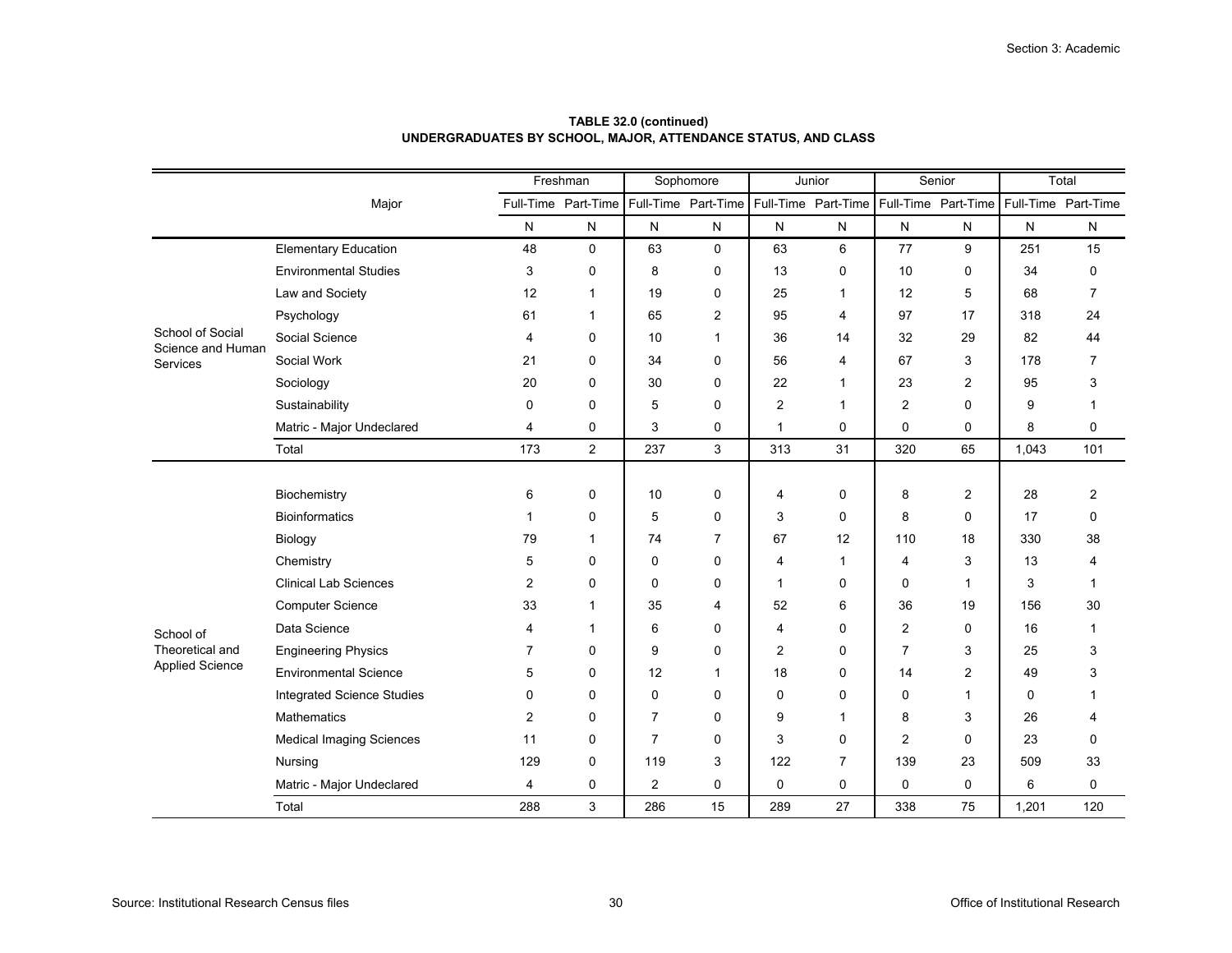|                               |                           |     | Freshman       |     | Sophomore                                                                                           |       | Junior      |       | Senior |       | Total |
|-------------------------------|---------------------------|-----|----------------|-----|-----------------------------------------------------------------------------------------------------|-------|-------------|-------|--------|-------|-------|
|                               | Major                     |     |                |     | Full-Time Part-Time Full-Time Part-Time Full-Time Part-Time Full-Time Part-Time Full-Time Part-Time |       |             |       |        |       |       |
|                               |                           | Ν   | N              | N   | N                                                                                                   | N     | N           | N     | N      | N     | Ν     |
| Degree-Seeking, But           |                           |     |                |     |                                                                                                     |       |             |       |        |       |       |
| School and Major<br>Undecided | Matric - Major Undeclared | 70  | $\overline{2}$ | 15  | 0                                                                                                   | 5     |             | 1     |        | 91    | 4     |
|                               |                           |     |                |     |                                                                                                     |       |             |       |        |       |       |
| Total of Degree-<br>Seeking   | Matric                    | 852 | 16             | 943 | 33                                                                                                  | 1,113 | 103         | 1,174 | 243    | 4,082 | 395   |
| Non-Degree-Seeking Non-Matric |                           | 5   | 140            | 3   |                                                                                                     | 0     | $\mathbf 0$ | 3     | 12     | 11    | 153   |
|                               |                           |     |                |     |                                                                                                     |       |             |       |        |       |       |
| Total                         |                           | 857 | 156            | 946 | 34                                                                                                  | 1,113 | 103         | 1,177 | 255    | 4,093 | 548   |
| <b>Grand Total</b>            |                           |     | 1,013          |     | 980                                                                                                 |       | 1,216       |       | 1,432  |       | 4,641 |

#### **TABLE 32.0 (continued) UNDERGRADUATES BY SCHOOL, MAJOR, ATTENDANCE STATUS, AND CLASS**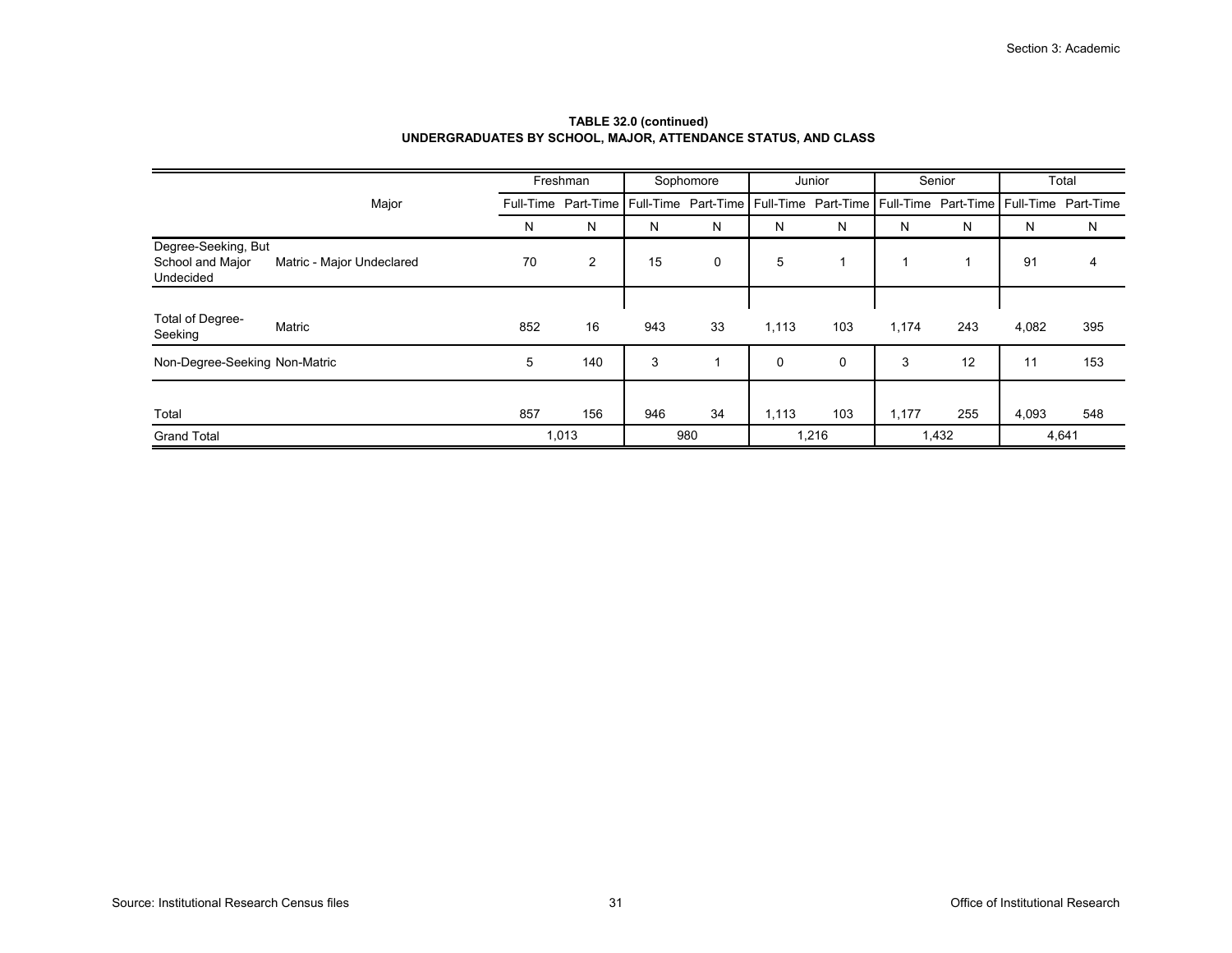|                  | Major                          |                | American<br>Indian / Native<br>Alaskan |                | Asian       |                | <b>Black</b>   |   | Hawaiian /<br>Pacific Islander |     | White       |     | Hispanic or<br>Latino/a, any<br>race |             | Multiple<br>Races, Non-<br>Hispanic |                | Non-Resident<br>Aliens |                | Race and<br>Ethnicity<br>unknown |     | Total       |
|------------------|--------------------------------|----------------|----------------------------------------|----------------|-------------|----------------|----------------|---|--------------------------------|-----|-------------|-----|--------------------------------------|-------------|-------------------------------------|----------------|------------------------|----------------|----------------------------------|-----|-------------|
|                  |                                |                | Male Female                            |                | Male Female |                | Male Female    |   | Male Female                    |     | Male Female |     | Male Female                          |             | Male Female                         |                | Male Female            |                | Male Female                      |     | Male Female |
|                  |                                | N              | N                                      | N              | N           | N              | N              | N | N                              | N   | N           | N   | N                                    | N           | N                                   | N              | N                      | N              | N                                | N   | N           |
|                  | Accounting                     | $\overline{2}$ |                                        | 14             | 6           | 6              | 3              | 0 | $\Omega$                       | 98  | 32          | 25  | 19                                   | $\Omega$    | $\mathbf 0$                         | 1              | $\Omega$               | 3              | 3                                | 149 | 64          |
|                  | <b>Business Administration</b> | 0              | 0                                      |                | $\Omega$    | 2              | $\Omega$       | 0 | $\mathbf{0}$                   | 8   | 9           | 3   | $\overline{4}$                       | 0           | 0                                   | $\Omega$       | 0                      | $\Omega$       | $\Omega$                         | 14  | 13          |
|                  | Economics                      | 0              | $\mathbf 0$                            | 0              | -1          |                | $\Omega$       | 0 | 0                              | 13  | 5           |     | 2                                    | $\Omega$    | 0                                   |                | 0                      | 2              | $\Omega$                         | 18  | 8           |
|                  | Finance                        | 0              | $\mathbf 0$                            | 5              | 5           | 8              | $\overline{2}$ | 0 | $\mathbf 0$                    | 87  | 20          | 32  | 19                                   | $\Omega$    | 0                                   | $\overline{2}$ | 1                      | 3              |                                  | 137 | 48          |
| Anisfield School | Information Technology<br>Mgmt | 0              | 0                                      | 13             | 4           | 5              | $\overline{2}$ | 0 | 0                              | 42  | 5           | 10  | 5                                    |             | 0                                   | 0              | 0                      | 3              | 0                                | 74  | 16          |
| of Business      | <b>International Business</b>  | 0              | 0                                      | $\overline{2}$ | 3           |                |                | 0 | 0                              |     | 5           | 8   | 9                                    | 0           | 0                                   |                | 0                      | 0              | 0                                | 19  | 18          |
|                  | Management                     |                | $\Omega$                               | 4              | 6           | 9              | 6              | 0 | 0                              | 103 | 44          | 27  | 19                                   | $\Omega$    | 0                                   | $\Omega$       | 0                      | 10             | $\Omega$                         | 154 | 75          |
|                  | Marketing                      | 0              | 0                                      | 8              | 9           | 8              | 3              | 0 | 0                              | 88  | 78          | 19  | 21                                   | $\Omega$    | 0                                   | $\Omega$       |                        |                | 2                                | 124 | 114         |
|                  | Matric - Major Undeclared      | 0              | 0                                      | 2              | 5           | 3              | $\overline{2}$ | 0 | 0                              | 38  | 9           | 16  | 2                                    | 0           | 0                                   | 0              | 0                      | 2              | $\Omega$                         | 61  | 18          |
|                  | Total                          | 3              |                                        | 49             | 39          | 43             | 19             | 0 | $\mathbf 0$                    | 484 | 207         | 141 | 100                                  | $\mathbf 1$ | 0                                   | 5              | $\overline{2}$         | 24             | 6                                | 750 | 374         |
|                  |                                |                |                                        |                |             |                |                |   |                                |     |             |     |                                      |             |                                     |                |                        |                |                                  |     |             |
|                  | <b>Communication Arts</b>      |                |                                        | 11             | 6           | 4              | 12             | 0 | $\mathbf{0}$                   | 85  | 99          | 21  | 35                                   | $\Omega$    | 0                                   | 0              | 0                      | 3              | 6                                | 125 | 159         |
|                  | <b>Contemporary Arts</b>       | 0              | 0                                      | 0              |             | 2              | $\overline{2}$ | 0 | 0                              | 5   | 12          |     | 3                                    | 0           | 0                                   | 0              | 0                      | $\Omega$       | $\Omega$                         | 14  | 18          |
| School of        | Music                          | ∩              | 0                                      | $\overline{4}$ | 2           | 6              | 5              | 0 | 0                              | 41  | 21          | 23  | 17                                   | $\Omega$    | 0                                   | $\Omega$       | 0                      | $\Omega$       | $\Omega$                         | 74  | 45          |
| Contemporary     | Theater                        | 0              | 0                                      |                | $\Omega$    | 0              | $\mathbf 0$    | 0 | 0                              |     | 14          | 2   | 4                                    | $\Omega$    | 0                                   |                | 0                      | 0              | $\Omega$                         | 11  | 18          |
| Arts             | <b>Visual Arts</b>             | 0              |                                        | 1              |             | $\overline{4}$ | 9              | 0 | 0                              | 17  | 38          | 3   | 8                                    | 0           | 0                                   | 0              | 0                      | $\overline{2}$ | $\overline{4}$                   | 27  | 64          |
|                  | Matric - Major Undeclared      | 0              | 0                                      | 0              | $\Omega$    | 0              | $\Omega$       | 0 | 0                              | 3   | 0           | 0   | $\mathbf 0$                          | 0           | 0                                   | 0              | 0                      | 0              | $\Omega$                         | 3   | 0           |
|                  | Total                          | -1             | 2                                      | 17             | 13          | 16             | 28             | 0 | 0                              | 158 | 184         | 56  | 67                                   | $\Omega$    | 0                                   |                | $\mathbf 0$            | 5              | 10                               | 254 | 304         |

**TABLE 33.0UNDERGRADUATES BY SCHOOL, MAJOR, RACE/ETHNICITY, AND SEX**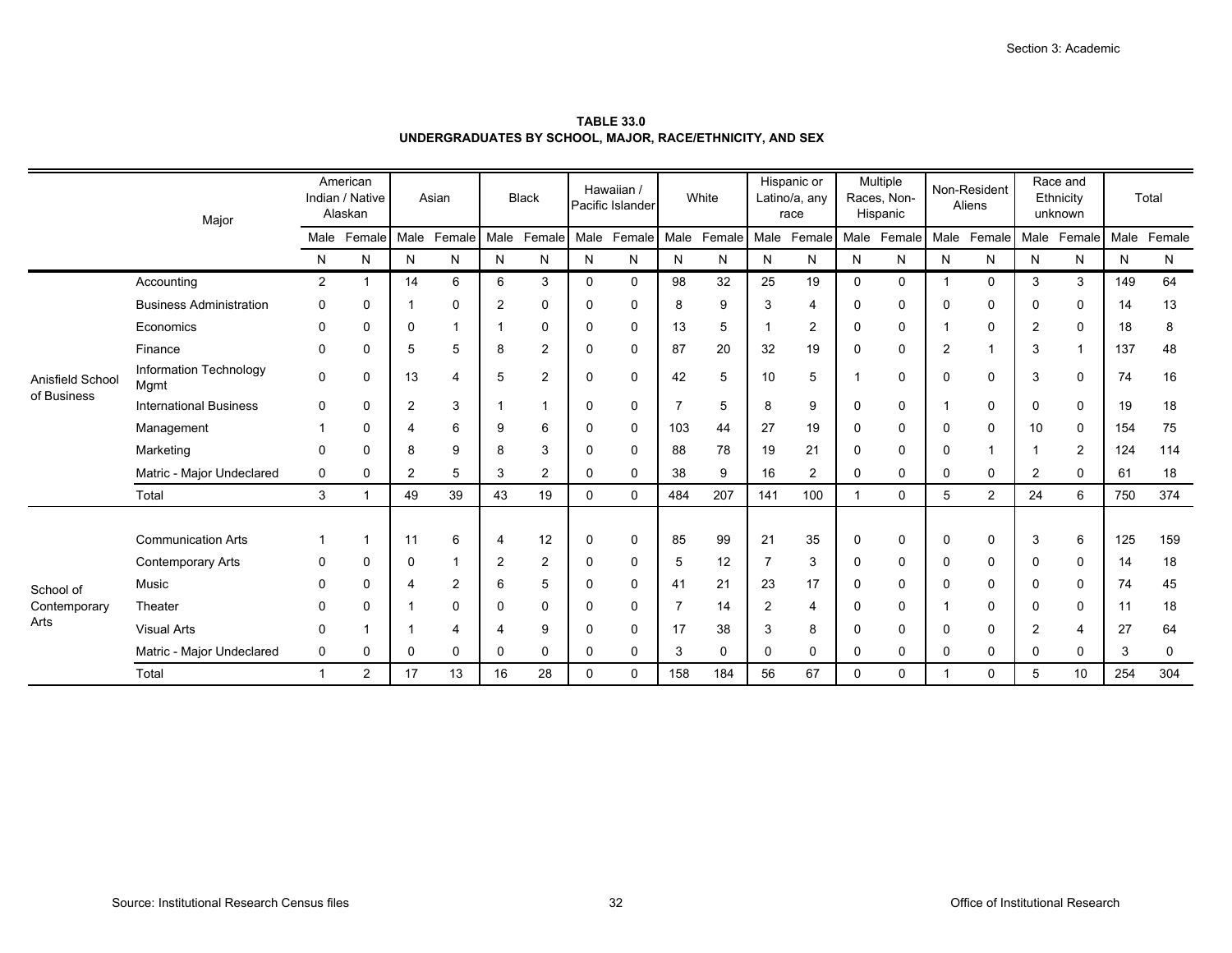|                                 | Major                                   |              | American<br>Indian / Native<br>Alaskan |                | Asian       |                | <b>Black</b>    |          | Hawaiian /<br>Pacific Islander |                | White          |             | Hispanic or<br>Latino/a, any<br>race |              | Multiple<br>Races, Non-<br>Hispanic |             | Non-Resident<br>Aliens |                | Race and<br>Ethnicity<br>unknown |                | Total          |
|---------------------------------|-----------------------------------------|--------------|----------------------------------------|----------------|-------------|----------------|-----------------|----------|--------------------------------|----------------|----------------|-------------|--------------------------------------|--------------|-------------------------------------|-------------|------------------------|----------------|----------------------------------|----------------|----------------|
|                                 |                                         |              | Male Female                            |                | Male Female |                | Male Female     |          | Male Female                    |                | Male Female    |             | Male Female                          |              | Male Female                         |             | Male Female            |                | Male Female                      | Male           | Female         |
|                                 |                                         | N            | N                                      | N              | N           | N              | N               | N        | N                              | N              | N              | N           | N                                    | N            | N                                   | N           | N                      | N              | N                                | N              | N              |
|                                 | American Studies                        | $\mathbf 0$  | 0                                      | $\mathbf 0$    | 0           | $\mathbf 0$    | $\mathbf 0$     | 0        | $\mathbf 0$                    | $\overline{2}$ | $\mathbf 0$    | $\mathbf 0$ | $\mathbf 0$                          | $\mathbf 0$  | $\mathbf 0$                         | 0           | 0                      | $\mathbf 0$    | $\mathbf 0$                      | $\overline{2}$ | $\mathbf 0$    |
|                                 | <b>English and Literary Studies</b>     | 0            | 0                                      | 3              | 3           | 2              | 3               | 0        | 0                              | 15             | 36             |             | 5                                    | 0            | 0                                   | 0           | 0                      | 0              | 3                                | 21             | 50             |
|                                 | History                                 |              | $\mathbf{0}$                           | $\overline{2}$ | 0           | $\mathbf 0$    | $\overline{1}$  | 0        | $\mathbf{0}$                   | 36             | 18             | 5           | 4                                    | 0            | $\mathbf 0$                         | 0           | 0                      | $\overline{2}$ | 2                                | 46             | 25             |
| School of                       | Humanities and Global<br><b>Studies</b> | $\mathbf{0}$ | 0                                      | -1             | 0           | 0              | $\Omega$        | $\Omega$ | $\Omega$                       | $\overline{2}$ | 3              | 2           | $\mathbf 1$                          | 0            | 0                                   | 0           | 0                      | 0              | 0                                | 5              | 4              |
| Humanities and                  | <b>International Studies</b>            | 0            | 0                                      | $\overline{2}$ |             | 0              | 3               | 0        | 0                              | 5              | 3              |             | $\overline{7}$                       | 0            | 0                                   | 0           | 1                      | -1             | 0                                | 9              | 15             |
| <b>Global Studies</b>           | Philosophy                              | $\mathbf{0}$ | 0                                      | $\Omega$       | 0           | 0              | $\mathbf 0$     | 0        | 0                              | 4              | $\overline{4}$ |             | 0                                    | $\Omega$     | 0                                   | 0           | 0                      |                | 0                                | 6              | $\overline{4}$ |
|                                 | <b>Political Science</b>                | $\Omega$     | 0                                      | $\Omega$       |             | 0              | 3               | $\Omega$ | $\Omega$                       | 12             | 12             | 5           | 6                                    | $\mathbf{0}$ | 0                                   | $\Omega$    | 0                      |                | 1                                | 18             | 23             |
|                                 | Spanish Language Studies                | 0            | 0                                      | $\Omega$       |             |                | 0               | 0        | 0                              | 0              | 0              | 0           | $\mathbf 1$                          | $\Omega$     | 0                                   | 0           | 0                      | 0              | 0                                | -1             | $\overline{2}$ |
|                                 | Matric - Major Undeclared               | 0            | 0                                      | -1             | 0           | 0              | $\mathbf 0$     | 0        | $\mathbf 0$                    | 2              | -1             | 0           | 0                                    | 0            | 0                                   | 0           | 0                      | 0              | 0                                | 3              | $\mathbf{1}$   |
|                                 | Total                                   | $\mathbf{1}$ | 0                                      | 9              | 6           | 3              | 10 <sup>°</sup> | 0        | $\mathbf 0$                    | 78             | 77             | 15          | 24                                   | $\mathbf 0$  | $\mathbf 0$                         | $\mathbf 0$ | 1                      | 5              | 6                                | 111            | 124            |
|                                 |                                         |              |                                        |                |             |                |                 |          |                                |                |                |             |                                      |              |                                     |             |                        |                |                                  |                |                |
|                                 | <b>Elementary Education</b>             | 0            | $\overline{2}$                         | 2              | 11          | 1              | 8               | 0        | $\mathbf 0$                    | 16             | 186            | 3           | 26                                   | 0            | $\mathbf 0$                         | 0           | 0                      | -1             | 10                               | 23             | 243            |
|                                 | <b>Environmental Studies</b>            | 0            | 0                                      | $\overline{2}$ | 0           |                |                 | 0        | 0                              | 16             | 9              | 0           | 3                                    | 0            | 0                                   |             | 0                      | -1             | 0                                | 21             | 13             |
|                                 | Law and Society                         | 0            | 0                                      | $\Omega$       | 5           | $\overline{2}$ | 6               | $\Omega$ | $\mathbf 0$                    | 19             | 23             | 8           | 11                                   | $\mathbf{0}$ | $\mathbf 0$                         | 0           | 0                      | 0              | 1                                | 29             | 46             |
|                                 | Psychology                              | 0            | 1                                      | 4              | 17          | 5              | 24              | $\Omega$ | $\mathbf{0}$                   | 34             | 154            | 20          | 71                                   | $\mathbf{0}$ | 0                                   | $\Omega$    | 1                      | 5              | 6                                | 68             | 274            |
| School of Social<br>Science and | Social Science                          | U            | 2                                      | $\overline{4}$ | 6           | 5              | 14              | 0        | 0                              | 19             | 38             | 5           | 30                                   | 0            | 0                                   | 0           | 0                      |                | 2                                | 34             | 92             |
| <b>Human Services</b>           | Social Work                             |              | 0                                      |                | 12          | 3              | 11              | 0        | 0                              | 13             | 73             | 7           | 58                                   | 0            | 0                                   | 0           | 0                      |                | 5                                | 26             | 159            |
|                                 | Sociology                               | $\Omega$     | 0                                      | $\Omega$       |             |                | $\overline{4}$  | $\Omega$ | $\Omega$                       | 27             | 28             | 12          | 23                                   | 0            | 0                                   | 0           | 0                      | $\Omega$       | 2                                | 40             | 58             |
|                                 | Sustainability                          | 0            | 0                                      | $\Omega$       | 0           | 0              | $\overline{1}$  | 0        | 0                              | -1             | 5              |             | $\mathbf 1$                          | 0            | 0                                   | 0           | 0                      | -1             | 0                                | 3              | $\overline{7}$ |
|                                 | Matric - Major Undeclared               | 0            | 0                                      | -1             |             | 0              | $\mathbf 0$     | 0        | $\mathbf 0$                    | 4              |                | 0           | -1                                   | $\mathbf{0}$ | 0                                   | 0           | 0                      | 0              | 0                                | 5              | 3              |
|                                 | Total                                   | $\mathbf{1}$ | 5                                      | 14             | 53          | 18             | 69              | 0        | $\Omega$                       | 149            | 517            | 56          | 224                                  | $\Omega$     | $\mathbf 0$                         |             | 1                      | 10             | 26                               | 249            | 895            |

**TABLE 33.0 (continued) UNDERGRADUATES BY SCHOOL, MAJOR, RACE/ETHNICITY, AND SEX**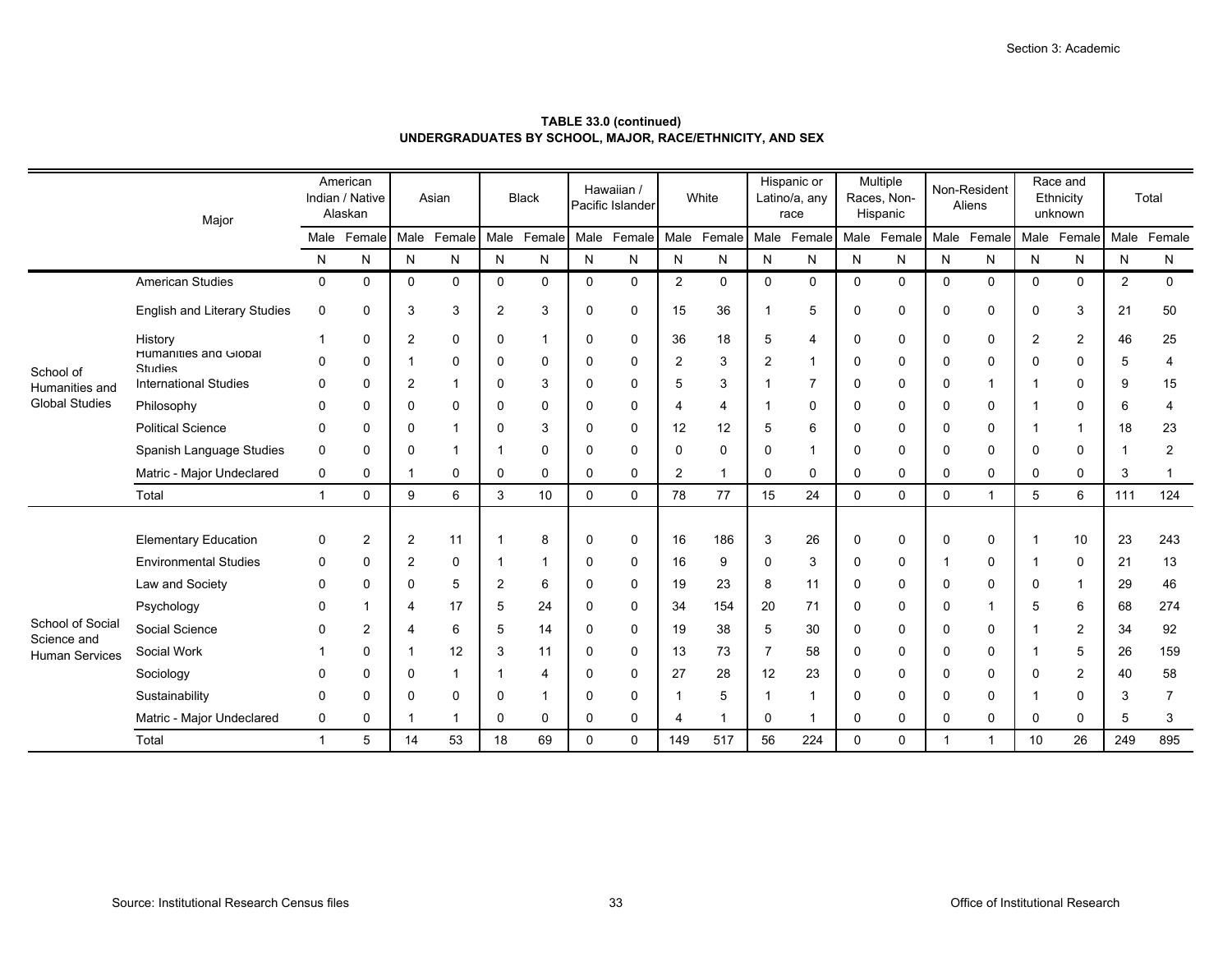|                                                     | Major                             |              | American<br>Indian / Native<br>Alaskan |             | Asian          |                | <b>Black</b>   |             | Hawaiian /<br>Pacific Islander |                | White          |                | Hispanic or<br>Latino/a, any<br>race |                | Multiple<br>Races, Non-<br>Hispanic |          | Non-Resident<br>Aliens |                | Race and<br>Ethnicity<br>unknown |                | Total          |
|-----------------------------------------------------|-----------------------------------|--------------|----------------------------------------|-------------|----------------|----------------|----------------|-------------|--------------------------------|----------------|----------------|----------------|--------------------------------------|----------------|-------------------------------------|----------|------------------------|----------------|----------------------------------|----------------|----------------|
|                                                     |                                   |              | Male Female                            |             | Male Female    |                | Male Female    |             | Male Female                    |                | Male Female    |                | Male Female                          |                | Male Female                         |          | Male Female            |                | Male Female                      | Male           | Female         |
|                                                     |                                   | N            | N                                      | N           | N              | $\mathsf{N}$   | ${\sf N}$      | N           | N                              | ${\sf N}$      | ${\sf N}$      | ${\sf N}$      | N                                    | $\mathsf{N}$   | N                                   | N        | N                      | ${\sf N}$      | N                                | N              | $\mathsf{N}$   |
|                                                     | Biochemistry                      | $\mathbf 0$  | $\mathbf 0$                            | $\mathbf 0$ | 4              | $\mathbf 0$    | $\mathbf 0$    | $\mathbf 0$ | $\mathbf 0$                    | $\overline{7}$ | $\overline{7}$ | $\mathbf{1}$   | $\overline{7}$                       | $\mathbf 0$    | $\mathbf 0$                         | 0        | 3                      | $\mathbf{0}$   | $\mathbf{1}$                     | 8              | 22             |
|                                                     | <b>Bioinformatics</b>             | $\mathbf{0}$ | $\mathbf 0$                            | $\mathbf 0$ | 0              | $\mathbf 0$    | $\mathbf 0$    | $\mathbf 0$ | $\mathbf 0$                    | 5              | $\overline{7}$ | -1             | $\overline{\mathbf{c}}$              | $\Omega$       | $\mathbf 0$                         | 2        | 0                      | $\Omega$       | $\mathbf 0$                      | 8              | 9              |
|                                                     | Biology                           |              | 1                                      | 31          | 51             | 3              | 18             | 0           | 0                              | 56             | 102            | 26             | 58                                   | 0              | 0                                   | 1        | -1                     | 10             | 9                                | 128            | 240            |
|                                                     | Chemistry                         | 0            | $\Omega$                               | -1          | 0              | $\mathbf 1$    | 0              | 0           | 0                              | 6              | 2              | $\overline{2}$ | $\overline{4}$                       | $\Omega$       | $\mathbf 0$                         | 0        | $\mathbf 0$            | $\Omega$       | $\mathbf 1$                      | 10             | $\overline{7}$ |
|                                                     | <b>Clinical Lab Sciences</b>      | $\mathbf{0}$ | $\Omega$                               | 0           | 1              | 0              | $\mathbf{0}$   | $\Omega$    | 0                              | 2              | $\mathbf 0$    | $\Omega$       | $\mathbf{1}$                         | $\Omega$       | $\mathbf 0$                         | $\Omega$ | $\mathbf 0$            | $\Omega$       | 0                                | 2              | 2              |
|                                                     | <b>Computer Science</b>           | 2            | $\mathbf 0$                            | 12          | 5              | 8              | $\overline{2}$ | 0           | $\mathbf 0$                    | 80             | 13             | 21             | $\overline{7}$                       | 0              | $\mathbf 0$                         | 18       | 4                      | 11             | 3                                | 152            | 34             |
| School of                                           | Data Science                      | $\Omega$     | $\Omega$                               | -1          | 3              | 0              | $\mathbf{0}$   | 0           | 0                              | 8              | -1             | $\mathbf 0$    | $\mathbf 1$                          | $\Omega$       | 0                                   | -1       | 0                      | 2              | 0                                | 12             | 5              |
| Theoretical and                                     | <b>Engineering Physics</b>        | 0            | $\Omega$                               | 4           | 0              | $\overline{2}$ | $\mathbf{0}$   | $\mathbf 0$ | $\mathbf 0$                    | 12             | 3              | $\overline{2}$ | 0                                    | $\Omega$       | $\mathbf 0$                         | 3        |                        | -1             | $\Omega$                         | 24             | 4              |
| <b>Applied Science</b>                              | <b>Environmental Science</b>      | $\Omega$     | $\Omega$                               | -1          | 2              | $\mathbf 1$    | 0              | $\Omega$    | $\Omega$                       | 19             | 20             | 5              | 3                                    | $\Omega$       | $\mathbf 0$                         | $\Omega$ | -1                     | $\Omega$       | $\Omega$                         | 26             | 26             |
|                                                     | <b>Integrated Science Studies</b> | 0            | $\mathbf 0$                            | -1          | 0              | $\mathbf 0$    | $\mathbf 0$    | $\Omega$    | $\mathbf 0$                    | $\Omega$       | $\mathbf 0$    | $\mathbf 0$    | $\mathbf 0$                          | $\mathbf 0$    | $\mathbf 0$                         | 0        | $\mathbf 0$            | 0              | $\mathbf 0$                      | $\overline{1}$ | $\pmb{0}$      |
|                                                     | Mathematics                       | 0            | $\mathbf 0$                            | 0           | 1              | $\mathbf 0$    | $\overline{1}$ | $\Omega$    | $\mathbf 0$                    | 10             | 10             | 4              | 3                                    | $\Omega$       | $\mathbf 0$                         | 0        |                        | $\Omega$       | 0                                | 14             | 16             |
|                                                     | <b>Medical Imaging Sciences</b>   | 0            | 0                                      | 3           | 0              | $\mathbf 1$    | $\overline{1}$ | 0           | 0                              | $\Omega$       | 9              | $\Omega$       | 9                                    | $\Omega$       | 0                                   | 0        | 0                      | 0              | 0                                | $\overline{4}$ | 19             |
|                                                     | Nursing                           | 0            | $\Omega$                               | 27          | 95             | $\mathbf{1}$   | 23             | $\mathbf 0$ | $\mathbf 0$                    | 22             | 251            | 6              | 110                                  | $\Omega$       | $\mathbf 0$                         | 0        | $\mathbf 0$            | -1             | 6                                | 57             | 485            |
|                                                     | Matric - Major Undeclared         | 0            | 0                                      | -1          | 0              | $\mathbf{1}$   | $\mathbf 0$    | $\mathbf 0$ | 0                              | 2              | $\mathbf 0$    | $\mathbf 0$    | $\mathbf{1}$                         | $\mathbf 0$    | 0                                   | 1        | $\mathbf 0$            | 0              | 0                                | 5              | $\mathbf{1}$   |
|                                                     | Total                             | 3            | 1                                      | 82          | 162            | 18             | 45             | $\mathbf 0$ | $\mathbf 0$                    | 229            | 425            | 68             | 206                                  | $\Omega$       | $\mathbf 0$                         | 26       | 11                     | 25             | 20                               | 451            | 870            |
| Degree-seeking<br>But School and<br>Major Undecided | Matric - Major Undeclared         | $\mathbf 0$  | $\mathbf 0$                            | 2           | $\overline{7}$ | $\overline{2}$ | $\overline{7}$ | $\mathbf 0$ | $\mathbf 0$                    | 35             | 25             | 8              | $\overline{7}$                       | $\mathbf 0$    | $\mathbf 0$                         | 0        | $\mathbf 0$            | $\overline{1}$ | $\mathbf{1}$                     | 48             | 47             |
| Total of Degree-<br>Seeking                         | Matric                            | 9            | 9                                      | 173         | 280            | 100            | 178            | $\mathsf 0$ | $\mathbf 0$                    | 1,133          | 1,435          | 344            | 628                                  | $\overline{1}$ | $\pmb{0}$                           | 33       | 15                     | 70             | 69                               | 1,863          | 2,614          |
| Non-Degree-<br>Seeking                              | Non-Matric                        | $\mathbf 0$  | $\mathbf 0$                            | 3           | 0              | $\mathbf 0$    | 2              | $\mathbf 0$ | $\mathbf 0$                    | 20             | 24             | $\mathbf{1}$   | 6                                    | 0              | $\mathbf{1}$                        | 0        | 3                      | 42             | 62                               | 66             | 98             |
| Total                                               |                                   | 9            | 9                                      | 176         | 280            | 100            | 180            | $\mathbf 0$ | $\mathbf 0$                    |                | 1,153 1,459    | 345            | 634                                  | 1              | $\mathbf{1}$                        | 33       | 18                     | 112            | 131                              | 1,929          | 2,712          |
| <b>Grand Total</b>                                  |                                   |              | 18                                     |             | 456            |                | 280            |             | $\mathbf 0$                    |                | 2,612          |                | 979                                  |                | $\overline{2}$                      |          | 51                     |                | 243                              |                | 4,641          |

**TABLE 33.0 (continued) UNDERGRADUATES BY SCHOOL, MAJOR, RACE/ETHNICITY, AND SEX**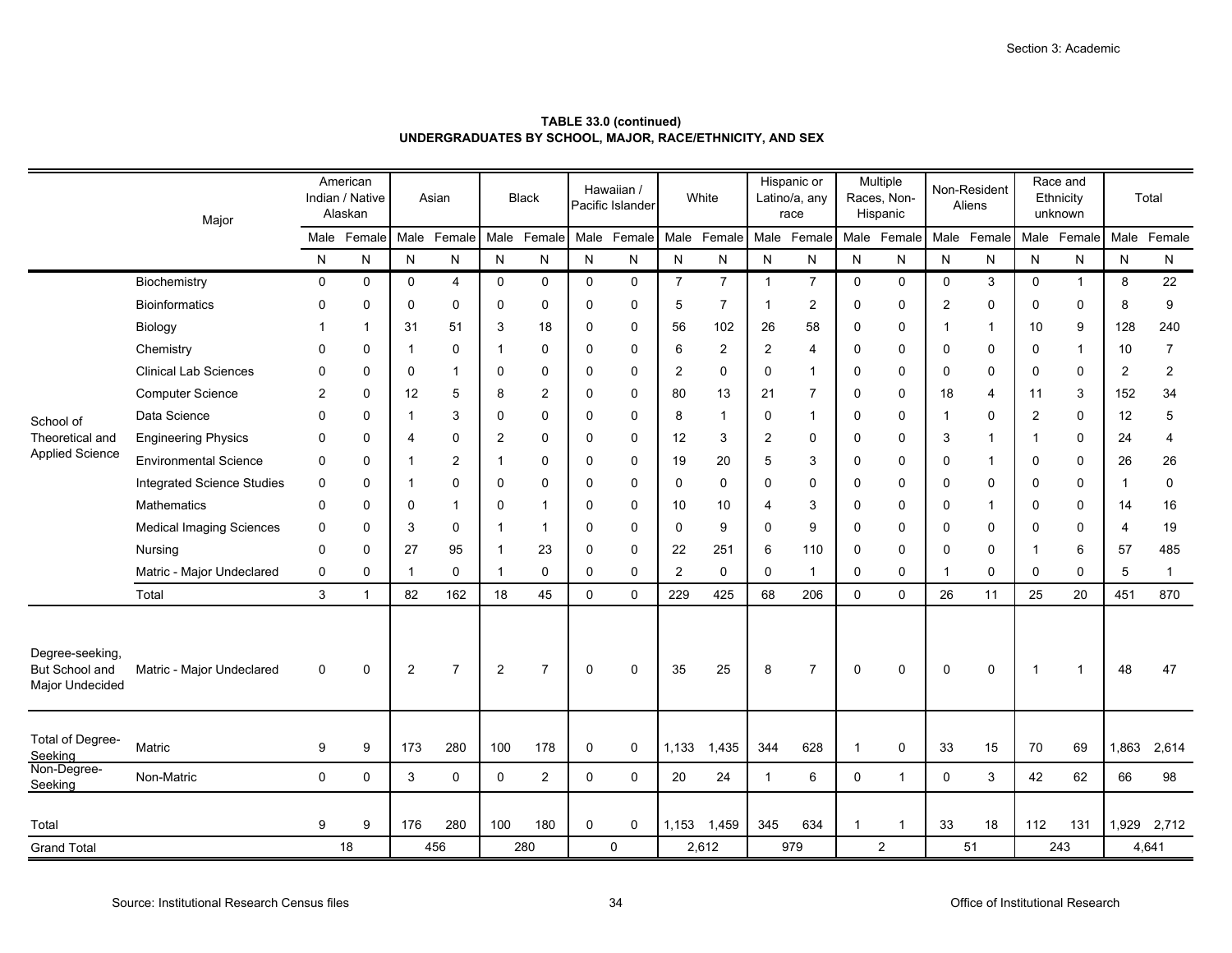|                   |                                             |                                |                              |                                    |                                   |                             |                             |                                | Ethnicity                        |                                   |                                        |                            |                                  | Gender                         |                     |                         |
|-------------------|---------------------------------------------|--------------------------------|------------------------------|------------------------------------|-----------------------------------|-----------------------------|-----------------------------|--------------------------------|----------------------------------|-----------------------------------|----------------------------------------|----------------------------|----------------------------------|--------------------------------|---------------------|-------------------------|
| School            | Major1                                      | Concentration1                 | Major2                       | Concentration2                     | American Indian<br>Native Alaskan | Asian                       | Black                       | Hawaiian / Pacific<br>Islander | White                            | Hispanic or<br>Latino/a, any race | Multiple Races<br>Non-Hispanic         | Non-Resident<br>Aliens     | Race and Ethnicity<br>unknown    | Male                           | Femal               | Grand Total             |
|                   |                                             |                                |                              |                                    | N                                 | N                           | N                           | N                              | N                                | N                                 | N                                      | N                          | N                                | N                              | N                   | ${\sf N}$               |
|                   |                                             | Finance                        |                              | $\sim$                             | $\circ$                           | $\mathbf{0}$                | $\overline{1}$              | $\mathbf 0$                    | $\mathbf{3}$                     | $\overline{2}$                    | $\overline{0}$                         | $\overline{0}$             | $\overline{0}$                   | 6                              | $\mathbf 0$         | 6                       |
|                   |                                             | Management                     |                              | $\sim$                             | $\mathbf 0$                       | $\mathbb O$                 | $\mathbf 0$                 | $\overline{0}$                 | 8                                | $\overline{1}$                    | $\overline{\mathbf{0}}$                | $\overline{0}$             | $\overline{0}$                   | $\overline{\mathbf{3}}$        | 6                   | 9                       |
| <b>Business</b>   | Anisfield School of Business Administration | Marketing                      | Marketing                    | $\sim$<br>$\overline{\phantom{a}}$ | $\circ$<br>$\circ$                | $\mathbb O$<br>$\mathbf{1}$ | $\mathbf 0$<br>$\mathbf{1}$ | $\circ$<br>$\circ$             | $\overline{0}$<br>$\overline{4}$ | $\overline{1}$<br>$\overline{2}$  | $\overline{\mathbf{0}}$<br>$\mathbf 0$ | $\mathsf 0$<br>$\mathbf 0$ | $\overline{0}$<br>$\overline{0}$ | $\overline{0}$<br>$\mathbf{3}$ | $\overline{1}$<br>5 | $\overline{1}$<br>8     |
|                   |                                             | Public Administration          |                              |                                    | $\circ$                           | $\mathbf 0$                 | $\mathbf{0}$                | $\circ$                        | $\overline{0}$                   | $\overline{1}$                    | $\overline{0}$                         | $\circ$                    | $\overline{0}$                   | $\overline{0}$                 | $\overline{1}$      | 1                       |
|                   | Total                                       |                                |                              | $\sim$                             | $\circ$                           | $\overline{1}$              | 2                           | $\mathbb O$                    | 15                               | $\overline{7}$                    | $\mathsf 0$                            | $\mathbf{0}$               | $\circ$                          | 12                             | 13                  | 25                      |
|                   |                                             |                                |                              |                                    |                                   |                             |                             |                                |                                  |                                   |                                        |                            |                                  |                                |                     |                         |
|                   |                                             |                                |                              | $\sim$                             | $\overline{2}$                    | $\overline{4}$              | 3                           | $\circ$                        | 41                               | 13                                | $^{\circ}$                             | $\circ$                    | $\overline{2}$                   | 42                             | 23                  | 65                      |
|                   |                                             | Digital Filmmaking             | Contemporary Arts            |                                    | $\mathsf 0$                       | $\mathbf 0$                 | $\mathbf 0$                 | $\mathbf 0$                    | $\mathbf 0$                      | $\overline{1}$                    | $\overline{0}$                         | $\mathbf 0$                | $\mathsf 0$                      | $\overline{1}$                 | $\mathbf 0$         | $\overline{1}$          |
|                   |                                             |                                | Music                        | Music Production                   | $\circ$                           | $\mathbf 0$                 | $\mathbf 0$                 | $\mathbf 0$                    | $\overline{1}$                   | $\circ$                           | $\overline{0}$                         | $\circ$                    | $\mathsf 0$                      | $\mathbf 0$                    | $\overline{1}$      | $\overline{1}$          |
|                   |                                             | Digital Journalism and Writing |                              | $\sim$                             | $\mathbf{0}$                      | $\Omega$                    | $\Omega$                    | $\overline{0}$                 | 13                               | $\overline{4}$                    | $\Omega$                               | $\Omega$                   | $\overline{0}$                   | 6                              | 11                  | 17                      |
|                   |                                             |                                | Music                        | Music Industry                     | $\circ$                           | $\mathbf 0$                 | $\mathbb O$                 | $\circ$                        | $\overline{1}$                   | $\circ$                           | $\overline{\mathbf{0}}$                | $\overline{0}$             | $\overline{0}$                   | $\,0\,$                        | -1                  | $\overline{1}$          |
|                   |                                             | Global Communication & Media   | Provisional MASE             | $\sim$                             | $\mathsf 0$                       | $\mathbf 0$                 | $\mathbf 0$                 | $\mathbf 0$                    | $\mathbf{1}$                     | $\mathsf 0$                       | $\overline{0}$                         | $\Omega$                   | $\overline{0}$                   | $\mathbf 0$                    | $\overline{1}$      | $\overline{1}$          |
|                   | <b>Communication Arts</b>                   |                                |                              |                                    | $\circ$                           | 5                           | 5                           | $\circ$                        | 43                               | $16\,$                            | $\circ$                                | $\mathbf 0$                | $\overline{5}$                   | 24                             | 50                  | 74                      |
|                   |                                             |                                | Theater                      | Acting                             | $\mathsf 0$                       | $\mathbf 0$                 | $\mathbf 0$                 | $\mathbf 0$                    | $\overline{1}$                   | $\mathsf 0$                       | $\overline{\mathbf{0}}$                | $\mathbf 0$                | $\overline{0}$                   | $\mathsf 0$                    | $\overline{1}$      | $\overline{1}$          |
|                   |                                             | Journalism                     |                              |                                    | $\circ$                           | $\overline{2}$              | 3                           | $\circ$                        | 15                               | 5                                 | $\overline{0}$                         | $\circ$                    | $\overline{1}$                   | 11                             | 15                  | 26                      |
|                   |                                             | Visual Communication Design    |                              | $\sim$                             | $\circ$                           | $\overline{4}$              | 3                           | $\circ$                        | 40                               | 13                                | $\overline{0}$                         | $\overline{0}$             | $\overline{1}$                   | 21                             | 40                  | 61                      |
|                   |                                             |                                | English and Literary Studies |                                    | $\circ$                           | $\mathbf 0$                 | $\mathbf 0$                 | $\circ$                        | $\overline{1}$                   | $\circ$                           | $\overline{0}$                         | $\mathbf 0$                | $\overline{0}$                   | $\mathsf 0$                    | -1                  | $\overline{1}$          |
|                   |                                             | Writing                        |                              | $\sim$                             | $\mathbf{0}$                      | $\overline{1}$              | $\mathbf{1}$                | $\circ$                        | 12                               | 3                                 | $\Omega$                               | $\mathbf 0$                | $\overline{0}$                   | $\mathbf{q}$                   | 8                   | 17                      |
|                   | Contemporary Arts                           | Professional Communication     |                              | $\sim$                             | $\mathsf 0$                       | $\overline{1}$              | $\overline{3}$              | $\mathbf 0$                    | 10                               | $\overline{7}$                    | $\overline{0}$                         | $\mathbb O$                | $\overline{0}$                   | 11                             | 10                  | 21                      |
|                   |                                             | $\overline{\phantom{a}}$       |                              | Music Industry                     | $\circ$                           | $\mathbf 0$                 | $\mathbf 0$                 | $\circ$                        | $\overline{0}$                   | $\overline{1}$                    | $\overline{0}$                         | $\mathbb O$                | $\overline{0}$                   | $\circ$                        | $\overline{1}$      | $\overline{1}$          |
|                   |                                             |                                |                              | Music Performance                  | $\circ$                           | $\mathbb O$                 | $\mathbf{0}$                | $\circ$                        | $\overline{1}$                   | $\circ$                           | $\mathbf 0$                            | $\overline{0}$             | $\overline{0}$                   | 1                              | $\overline{0}$      | $\overline{1}$          |
|                   |                                             | Music Education                |                              | $\sim$                             | $\circ$                           | $\mathbb O$                 | $\mathbf{0}$                | $\mathbf 0$                    | $5\phantom{.0}$                  | $\overline{2}$                    | $\mathbf 0$                            | $\circ$                    | $\circ$                          | $\overline{2}$                 | $\overline{5}$      | 7                       |
|                   |                                             |                                |                              | $\sim$                             | $\mathbb O$                       | $\mathbf 0$                 | $\mathbf{1}$                | $\mathbf 0$                    | 12                               | $\mathsf g$                       | $\overline{\mathbf{0}}$                | $\mathbf 0$                | $\mathbf 0$                      | 10                             | 12                  | 22                      |
|                   |                                             | Music Industry                 |                              | Music Performance                  | $^{\circ}$                        | $\Omega$                    | $\Omega$                    | $\circ$                        | $\overline{0}$                   | $\overline{1}$                    | $\Omega$                               | $\Omega$                   | $\circ$                          | $\mathbf 0$                    | $\overline{1}$      | $\overline{1}$          |
| School of         |                                             |                                |                              | Music Production                   | $\circ$                           | $\Omega$                    | $\Omega$                    | $\circ$                        | $\overline{1}$                   | $\circ$                           | $\Omega$                               | $\Omega$                   | $\overline{0}$                   | $\Omega$                       | $\mathbf{1}$        | $\overline{1}$          |
| Contemporary Arts |                                             |                                | Provisional MFA              | Music Production                   | $\circ$                           | $\mathbf{0}$                | $\mathbf{0}$                | $\circ$                        | $\overline{1}$                   | $\mathbf{0}$                      | $\overline{0}$                         | $\circ$                    | $\overline{0}$                   | $\overline{0}$                 | $\overline{1}$      | $\overline{1}$          |
|                   |                                             | Music Performance              |                              | $\mathbf{r}$                       | $\circ$                           | $\overline{1}$              | $\mathbf{1}$                | $\circ$                        | $\overline{\mathbf{3}}$          | $5\phantom{.0}$                   | $\mathbf 0$                            | $\mathbb O$                | $\mathbf 0$                      | $\overline{\mathbf{3}}$        | $\overline{7}$      | 10                      |
|                   | Music                                       |                                |                              | Music Education                    | $\mathsf 0$                       | $\mathbf 0$                 | $\mathbf 0$                 | $\mathbf 0$                    | $\overline{1}$                   | $\mathsf 0$                       | $\overline{0}$                         | $\pmb{0}$                  | $\overline{0}$                   | $\mathsf 0$                    |                     | $\overline{1}$          |
|                   |                                             |                                | <b>Elementary Education</b>  | $\sim$                             | $\mathbb O$                       | $\mathbb O$                 | $\circ$                     | $\circ$                        | $\overline{1}$                   | $\circ$                           | $\mathbf 0$                            | $\circ$                    | $\overline{0}$                   | $\circ$                        | $\overline{1}$      | $\overline{1}$          |
|                   |                                             |                                |                              |                                    | $\mathbf 0$                       | $\mathbf 0$                 | $\mathbf 0$                 | $\circ$                        | $\overline{1}$                   | $\overline{5}$                    | $\overline{0}$                         | $\circ$                    | $\overline{0}$                   | $\overline{4}$                 | $\overline{2}$      | $6\phantom{.0}$         |
|                   |                                             |                                | Provisional MFA              | Music Industry                     | $\mathbf{0}$                      | $\Omega$                    | $\Omega$                    | $\overline{0}$                 | $\overline{1}$                   | $\circ$                           | $\Omega$                               | $\Omega$                   | $\circ$                          | $\Omega$                       | $\mathbf{1}$        | $\overline{1}$          |
|                   |                                             | Music Production               |                              |                                    | $\circ$                           | 5                           | 8                           | $\circ$                        | 31                               | 15                                | $\overline{\mathbf{0}}$                | $\circ$                    | $\circ$                          | 48                             | 11                  | 59                      |
|                   |                                             |                                |                              | Music Industry                     | $\circ$                           | $\mathbf 0$                 | $\mathbf 0$                 | $\mathbf 0$                    | $\overline{1}$                   | $\overline{1}$                    | $\overline{0}$                         | $\mathbf 0$                | $\overline{0}$                   | $\overline{1}$                 | $\overline{1}$      | $\overline{2}$          |
|                   |                                             |                                |                              | Music Performance                  | $^{\circ}$                        | $\Omega$                    | $\mathbf 0$                 | $\overline{0}$                 | $\overline{1}$                   | $\circ$                           | $\Omega$                               | $\mathbf 0$                | $\overline{0}$                   |                                | $\mathbf 0$         | $\overline{1}$          |
|                   |                                             | Music Studies                  |                              | $\mathbf{r}$                       | $\circ$                           | $\mathbf{0}$                | $\overline{1}$              | $\,$ 0                         | $\overline{1}$                   | $\overline{1}$                    | $\,$ 0                                 | $\,$ 0                     | $\mathbf 0$                      | $\mathbf{3}$                   | $\mathbf 0$         | $\overline{\mathbf{3}}$ |
|                   |                                             | $\sim$                         |                              | Music Performance                  | $\mathsf 0$                       | $\mathbf 0$                 | $\mathbf 0$                 | $\mathbf 0$                    | $\overline{1}$                   | $\mathsf 0$                       | $\overline{\mathbf{0}}$                | $\overline{0}$             | $\overline{0}$                   | $\overline{1}$                 | $\circ$             | $\overline{1}$          |
|                   |                                             |                                |                              | Directing/Stage Management         | $\mathbf 0$                       | $\mathbf 0$                 | $\mathbf 0$                 | $\circ$                        | $\overline{1}$                   | $\circ$                           | $\overline{\mathbf{0}}$                | $\overline{0}$             | $\overline{0}$                   | $\overline{1}$                 | $\overline{0}$      | $\overline{1}$          |
|                   |                                             | Acting                         |                              | $\sim$                             | $\mathsf 0$                       | $\mathbf 0$                 | $\mathbf 0$                 | $\mathbf 0$                    | $\overline{7}$                   | 6                                 | $\circ$                                | $\mathbf{1}$               | $\overline{0}$                   | $\overline{7}$                 | $\overline{7}$      | 14                      |
|                   |                                             |                                |                              | <b>Theater Studies</b>             | $^{\circ}$                        | $\Omega$                    | $\Omega$                    | $\overline{0}$                 | $\overline{1}$                   | $\circ$                           | $\Omega$                               | $\Omega$                   | $\mathbf{0}$                     | $\Omega$                       | $\overline{1}$      | $\overline{1}$          |
|                   | <b>heater</b>                               | Design/Technical Theater       |                              | $\sim$                             | $\circ$                           | $\mathbf{1}$                | $\mathbf 0$                 | $\circ$                        | 5                                | $\circ$                           | $\Omega$                               | $\mathbf 0$                | $\overline{0}$                   | $\overline{1}$                 | 5                   | 6                       |
|                   |                                             |                                | History                      | $\sim$                             | $\circ$                           | $\circ$                     | $\mathbf 0$                 | $\overline{0}$                 | -1                               | $\circ$                           | $\overline{0}$                         | $\mathbf 0$                | $\overline{0}$                   | $\circ$                        | $\overline{1}$      | $\overline{1}$          |
|                   |                                             | Directing/Stage Management     |                              | $\mathbf{r}$                       | $\circ$                           | $\mathbb O$                 | $\mathbf 0$                 | $\mathbf 0$                    | $\overline{4}$                   | $\circ$                           | $\overline{0}$                         | $\mathbf 0$                | $\overline{0}$                   | $\overline{2}$                 | $\overline{2}$      | $\overline{4}$          |
|                   |                                             |                                |                              | <b>Theater Studies</b>             | $\circ$                           | $\Omega$                    | $\mathbf 0$                 | $\mathbf 0$                    | $\mathbf{1}$                     | $\mathsf 0$                       | $\overline{0}$                         | $\mathbf 0$                | $\overline{0}$                   | $\mathsf 0$                    | $\overline{1}$      | $\overline{1}$          |

**TABLE 34.0 UNDERGRADUATES BY SCHOOL, MAJOR, CONCENTRATION, RACE/ETHNICITY, AND GENDER**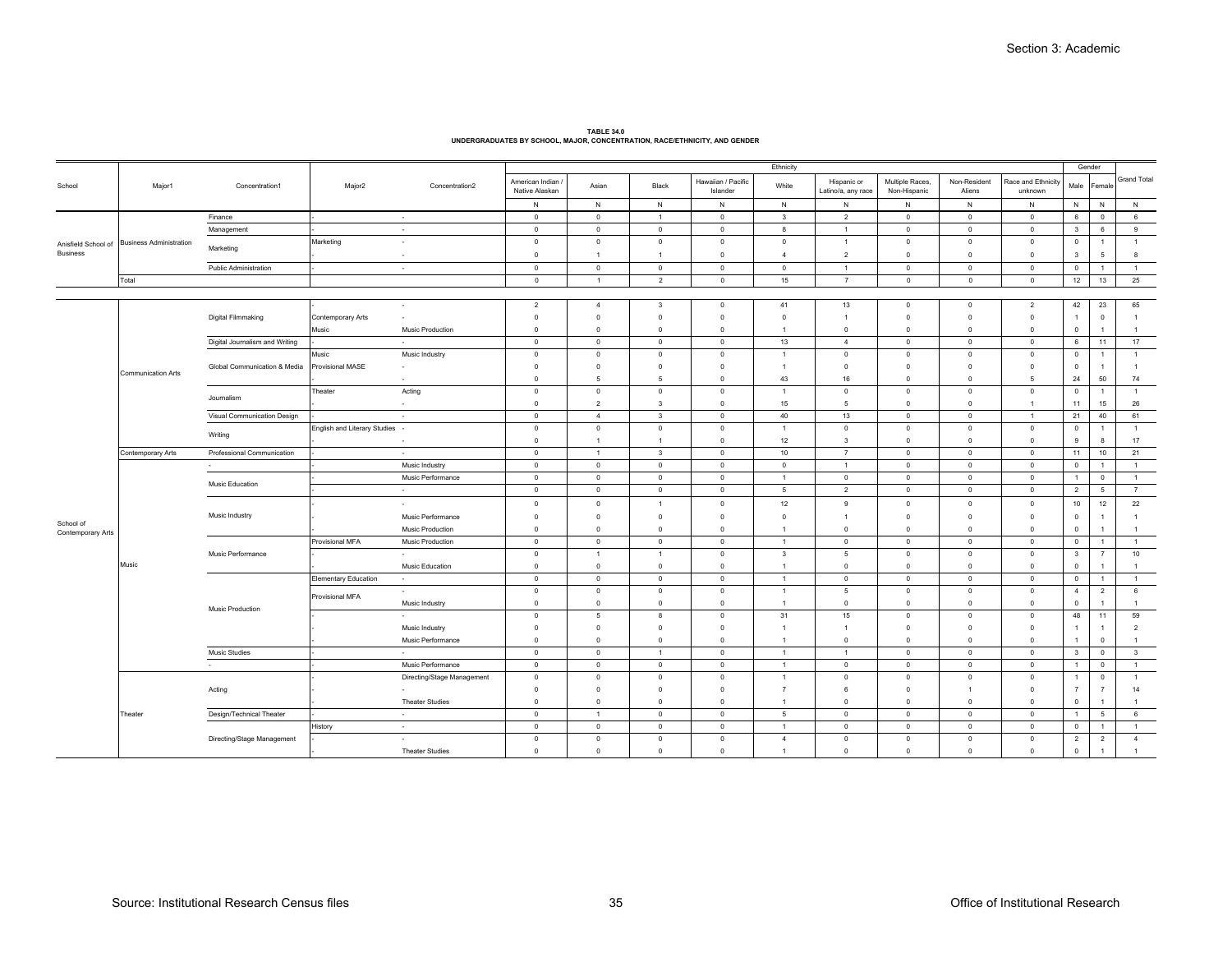|                       |                                               |                                |                                               |                          |                                     |                |                         |                                | Ethnicity      |                                   |                                 |                        |                               |                | Gender                  |                         |
|-----------------------|-----------------------------------------------|--------------------------------|-----------------------------------------------|--------------------------|-------------------------------------|----------------|-------------------------|--------------------------------|----------------|-----------------------------------|---------------------------------|------------------------|-------------------------------|----------------|-------------------------|-------------------------|
| School                | Major1                                        | Concentration1                 | Major <sub>2</sub>                            | Concentration2           | American Indian /<br>Native Alaskan | Asian          | Black                   | Hawaiian / Pacific<br>Islander | White          | Hispanic or<br>Latino/a, any race | Multiple Races,<br>Non-Hispanic | Non-Resident<br>Aliens | Race and Ethnicity<br>unknown | Male           | Femal                   | <b>Grand Total</b>      |
|                       |                                               |                                |                                               |                          | N                                   | N              | ${\sf N}$               | $\,$ N                         | N              | N                                 | ${\sf N}$                       | ${\sf N}$              | N                             | ${\sf N}$      | ${\sf N}$               | $\,$ N                  |
|                       |                                               | Art Therapy Drawing & Painting |                                               | ٠                        | $\overline{0}$                      | $\mathbf 0$    | $\circ$                 | $\mathbf{0}$                   | $\overline{7}$ |                                   | $\mathbf 0$                     | $\overline{0}$         | $\overline{0}$                | $\overline{0}$ | 8                       | 8                       |
|                       |                                               |                                | English and Literary Studies Creative Writing |                          | $\mathbf 0$                         | $\circ$        | $\mathbf{0}$            | $\circ$                        | $\overline{1}$ | $\mathbf 0$                       | $\mathbf 0$                     | $\circ$                | $\circ$                       | $\circ$        | $\overline{1}$          | $\overline{1}$          |
|                       |                                               | Drawing and Painting           | Provisional MASE                              | ×.                       | $\overline{\mathbf{0}}$             | $\mathbb O$    | $\circ$                 | $\circ$                        | $\overline{1}$ | $\overline{1}$                    | $\mathbf 0$                     | $\circ$                | $\circ$                       | $\overline{0}$ | $\overline{2}$          | $\overline{2}$          |
|                       |                                               |                                |                                               | ٠                        | $\overline{0}$                      | $\mathbf{1}$   | $\overline{\mathbf{3}}$ | $\mathbf{0}$                   | 6              | $\overline{1}$                    | $\mathbf 0$                     | $\circ$                | $\overline{1}$                | $\overline{2}$ | 10                      | 12                      |
|                       |                                               |                                |                                               | Sculpture                | $\overline{0}$                      | $\mathbf 0$    | $\circ$                 | $\circ$                        | $\overline{1}$ | $\overline{0}$                    | $\mathbf 0$                     | $\mathbf 0$            | $\circ$                       | $\circ$        | $\overline{1}$          | $\overline{1}$          |
|                       |                                               |                                | Music                                         | Music Performance        | $\overline{\mathbf{0}}$             | $\mathbb O$    | $\mathbf 0$             | $\circ$                        | $\circ$        | $\overline{1}$                    | $\mathbf 0$                     | $\mathbf 0$            | $\overline{0}$                | $\overline{1}$ | $\mathsf 0$             | $\overline{1}$          |
|                       |                                               |                                | Provisional MASE                              | $\sim$                   | $\mathbf 0$                         | $\mathbf 0$    | $\overline{0}$          | $\mathbf{0}$                   | $\overline{1}$ | $\overline{0}$                    | $\mathbf 0$                     | $\circ$                | $\overline{0}$                | $\overline{0}$ | $\overline{1}$          | $\overline{1}$          |
| School of             | Visual Arts                                   | Electronic Art and Animation   | Psychology                                    | $\sim$                   | $\overline{0}$                      | $\circ$        | $\circ$                 | $\circ$                        | $\overline{1}$ | $\mathbf 0$                       | $\mathbf 0$                     | $\circ$                | $\circ$                       | $\circ$        | $\overline{1}$          | $\overline{1}$          |
| Contemporary Arts     |                                               |                                |                                               | ٠                        | $\overline{0}$                      | $\overline{2}$ | $6\phantom{1}$          | $\mathbf{0}$                   | 21             | $\overline{4}$                    | $\mathbf 0$                     | $\mathbf 0$            | $\overline{4}$                | 18             | 19                      | 37                      |
|                       |                                               |                                |                                               | Sculpture                | $\overline{0}$                      | $\mathbf 0$    | $\circ$                 | $\overline{0}$                 | $\circ$        | $\overline{1}$                    | $\mathbf 0$                     | $\circ$                | $\overline{0}$                | $\circ$        | $\mathbf{1}$            | $\overline{1}$          |
|                       |                                               |                                | Communication Arts                            | Journalism               | $\overline{\mathbf{0}}$             | $\mathbb O$    | $\circ$                 | $\circ$                        | $\overline{1}$ | $\overline{\mathbf{0}}$           | $\mathbf 0$                     | $\mathbf 0$            | $\circ$                       | $\overline{0}$ | $\overline{1}$          | $\overline{1}$          |
|                       |                                               | Photography                    | Marketing                                     | ٠                        | $\mathbf 0$                         | $\mathbf 0$    | $\mathbf 0$             | $\circ$                        | $\overline{1}$ | $\overline{0}$                    | $\mathbf 0$                     | $\mathbf 0$            | $\circ$                       | $\overline{0}$ | $\overline{1}$          | $\overline{1}$          |
|                       |                                               |                                |                                               | ٠                        | $\overline{0}$                      | $\mathbf{1}$   | $\overline{4}$          | $\mathbf{0}$                   | 10             | $\overline{2}$                    | $\mathbf 0$                     | $\circ$                | $\overline{0}$                | $\overline{4}$ | 13                      | 17                      |
|                       |                                               |                                |                                               | $\sim$                   | $\overline{1}$                      | $\circ$        | $\mathbf{0}$            | $\circ$                        | 2              | $\overline{0}$                    | $\circ$                         | $\circ$                | $\circ$                       | $\overline{1}$ | $\overline{2}$          | $\overline{\mathbf{3}}$ |
|                       |                                               | Sculpture                      |                                               | Drawing and Painting     | $\overline{0}$                      | $\Omega$       | $\overline{0}$          | $\mathbf{0}$                   | $\overline{1}$ | $\overline{0}$                    | $\mathbf 0$                     | $\mathbf 0$            | $\overline{0}$                | $\overline{0}$ | $\overline{1}$          | $\overline{1}$          |
|                       | Total                                         |                                |                                               |                          | $\overline{\mathbf{3}}$             | 28             | 42                      | $\circ$                        | 315            | 119                               | $\mathsf 0$                     | $\overline{1}$         | 14                            | 236            | 286                     | 522                     |
|                       |                                               |                                |                                               |                          |                                     |                |                         |                                |                |                                   |                                 |                        |                               |                |                         |                         |
|                       |                                               |                                |                                               | $\sim$                   | $\Omega$                            | $\overline{4}$ | $\overline{\mathbf{3}}$ | $\mathbf{0}$                   | 15             | $\overline{2}$                    | $\Omega$                        | $\circ$                | $\overline{1}$                | 10             | 15                      | 25                      |
| School of             |                                               |                                | Economics                                     | $\sim$                   | $\overline{0}$                      | $\circ$        | $\mathbf{0}$            | $\circ$                        | $\overline{1}$ | $\circ$                           | $\circ$                         | $\circ$                | $\circ$                       | $\overline{0}$ | $\overline{1}$          | $\overline{1}$          |
| Humanities and        | English and Literary Studies Creative Writing |                                | Philosophy                                    | $\sim$                   | $\Omega$                            | $\Omega$       | $\circ$                 | $\mathbf{0}$                   | $\overline{1}$ | $\Omega$                          | $\Omega$                        | $\circ$                | $\overline{0}$                | $\overline{0}$ | $\overline{1}$          | $\overline{1}$          |
| <b>Global Studies</b> |                                               |                                | Provisional MASE                              | $\sim$                   | $\,$ 0                              | $\overline{0}$ | $\circ$                 | $\circ$                        | $\overline{2}$ | $\,$ 0                            | $\mathbf 0$                     | $\,$ 0                 | $\overline{0}$                | $\overline{0}$ | $\overline{2}$          | $\overline{2}$          |
|                       | Total                                         |                                |                                               |                          | $\circ$                             | $\overline{4}$ | $\overline{\mathbf{3}}$ | $\overline{0}$                 | 19             | $\overline{2}$                    | $\circ$                         | $\circ$                | $\overline{1}$                | 10             | 19                      | 29                      |
|                       |                                               |                                |                                               |                          |                                     |                |                         |                                |                |                                   |                                 |                        |                               |                |                         |                         |
|                       |                                               | х.                             | Social Science                                | <b>Education Studies</b> | $\circ$                             | $\circ$        | $\,0\,$                 | $\circ$                        | $\overline{1}$ | $\circ$                           | $\mathbf 0$                     | $\,0\,$                | $\circ$                       | $\circ$        | $\overline{1}$          | $\overline{1}$          |
|                       | Psychology                                    | Spanish for Health&Hum Svc Pro |                                               | $\sim$                   | $\circ$                             | $\circ$        | $\mathbf 0$             | $\circ$                        | $\circ$        | $\overline{1}$                    | $\mathsf 0$                     | $\mathbb O$            | $\circ$                       | $\overline{0}$ | $\overline{1}$          | $\overline{1}$          |
|                       |                                               |                                |                                               | <b>Education Studies</b> | $\mathbf{0}$                        | $\mathbf 0$    | $\circ$                 | $\mathbf{0}$                   | $\mathbf{1}$   | $\overline{0}$                    | $\mathbf 0$                     | $\circ$                | $\overline{0}$                | $\overline{0}$ | $\overline{1}$          | $\overline{1}$          |
|                       |                                               | Community Mental Health        |                                               | ٠                        | $\overline{0}$                      | $\mathbf 0$    | $\overline{4}$          | $\mathbf{0}$                   | $\overline{7}$ | 3                                 | $\mathbf 0$                     | $\mathbf 0$            | $\overline{1}$                | $\overline{2}$ | 13                      | 15                      |
|                       |                                               |                                | Provisional MASE                              | ٠                        | $\overline{\mathbf{0}}$             | $\mathbf 0$    | $\mathbf 0$             | $\circ$                        | $\overline{1}$ | $\overline{\mathbf{0}}$           | $\mathbf 0$                     | $\mathbf 0$            | $\circ$                       | $\overline{1}$ | $\overline{0}$          | $\overline{1}$          |
|                       |                                               | <b>Education Studies</b>       |                                               | $\sim$                   | $\Omega$                            | $\mathbf 0$    | $\overline{0}$          | $\circ$                        | $\mathbf{3}$   | $\Omega$                          | $\mathbf 0$                     | $\circ$                | $\overline{0}$                | $\overline{2}$ | $\overline{1}$          | $\overline{\mathbf{3}}$ |
|                       |                                               | Ethnicity and Race Studies     |                                               | $\sim$                   | $\mathbf 0$                         | $\mathbb O$    | $\overline{1}$          | $\circ$                        | $\mathsf 0$    | $\mathbf 0$                       | $\mathbf 0$                     | $\mathbf 0$            | $\circ$                       | $\overline{0}$ | $\overline{1}$          | $\overline{1}$          |
|                       | Social Science                                | Gender and Sexuality Studies   |                                               | $\sim$                   | $\overline{0}$                      | $\mathbf{0}$   | $\mathbf{0}$            | $\circ$                        | $\overline{2}$ | $\overline{0}$                    | $\mathbf{0}$                    | $\circ$                | $\overline{0}$                | $\overline{0}$ | $\overline{2}$          | $\overline{2}$          |
|                       |                                               | Gender Studies                 |                                               | $\sim$                   | $\Omega$                            | $\Omega$       | $\overline{0}$          | $\mathbf{0}$                   | $\overline{1}$ | $\Omega$                          | $\mathbf 0$                     | $\mathbf 0$            | $\overline{0}$                | $\overline{0}$ | $\overline{1}$          | $\overline{1}$          |
| School of Social      |                                               | Justice                        |                                               | $\sim$                   | $\,$ 0                              | $\mathbf 0$    | $\mathbb O$             | $\mathbb O$                    | $\overline{1}$ | $\,$ 0                            | $\mathbf 0$                     | $\mathbf 0$            | $\mathsf 0$                   | $\circ$        | $\overline{1}$          | $\overline{1}$          |
| Science and           |                                               | Labor, Work and Organizations  |                                               | $\sim$                   | $\overline{0}$                      |                | $\circ$                 | $\circ$                        | $\overline{1}$ |                                   | $\mathbf 0$                     | $\mathbf 0$            | $\circ$                       |                | $\overline{2}$          | $\overline{\mathbf{3}}$ |
| <b>Human Services</b> |                                               | Society & Culture              |                                               | $\sim$                   | $\overline{2}$                      | $\overline{2}$ | $\overline{7}$          | $\mathbf{0}$                   | 15             | 16                                | $\mathbf 0$                     | $\circ$                | $\overline{1}$                | 5              | 38                      | 43                      |
|                       | Social Work                                   | Spanish for Health&Hum Svc Pro |                                               | $\sim$                   | $\circ$                             | $\circ$        | $\overline{0}$          | $\circ$                        | $\circ$        | $\overline{\mathbf{3}}$           | $\mathbf 0$                     | $\circ$                | $\circ$                       | $\circ$        | $\overline{\mathbf{3}}$ | $\mathbf{3}$            |
|                       |                                               |                                |                                               | Social Inequality        | $\overline{\mathbf{0}}$             | $\mathbf 0$    | $\circ$                 | $\circ$                        | $\overline{1}$ | $\mathbf{0}$                      | $\mathbf 0$                     | $\mathbf 0$            | $\overline{0}$                | $\overline{1}$ | $\circ$                 | $\overline{1}$          |
|                       |                                               | Criminology                    | Management                                    | $\sim$                   | $\overline{\mathbf{0}}$             | $\circ$        | $\circ$                 | $\circ$                        | $\mathsf 0$    | $\overline{1}$                    | $\mathbf 0$                     | $\circ$                | $\circ$                       | $\overline{0}$ | $\overline{1}$          | $\overline{1}$          |
|                       | Sociology                                     |                                |                                               | $\sim$                   | $\overline{\mathbf{0}}$             | $\mathbf{1}$   | $\mathbf{3}$            | $\mathbf{0}$                   | 43             | 28                                | $\mathbf 0$                     | $\circ$                | $\overline{1}$                | 35             | 41                      | 76                      |
|                       |                                               | Public Sociology               | History                                       | $\sim$                   | $\Omega$                            | $\mathbf 0$    | $\circ$                 | $\mathbf{0}$                   | $\overline{1}$ | $\Omega$                          | $\mathbf 0$                     | $\circ$                | $\overline{0}$                |                | $\circ$                 | $\overline{1}$          |
|                       |                                               | Social Inequality              |                                               | $\sim$                   | $\mathbf 0$                         | $\circ$        | $\overline{2}$          | $\mathbf{0}$                   | 8              | $\overline{\mathbf{3}}$           | $\mathbf 0$                     | $\circ$                | $\overline{1}$                | $\overline{2}$ | 12                      | 14                      |
|                       | Total                                         |                                |                                               |                          | $\overline{2}$                      | $\overline{4}$ | 17                      | $\circ$                        | 86             | 56                                | $\circ$                         | $\circ$                | $\overline{4}$                | 50             | 119                     | 169                     |
|                       |                                               |                                |                                               |                          |                                     |                |                         |                                |                |                                   |                                 |                        |                               |                |                         |                         |
|                       |                                               |                                |                                               |                          |                                     |                |                         |                                |                |                                   |                                 |                        |                               |                |                         |                         |

# **TABLE 34.0 (continued) UNDERGRADUATES BY SCHOOL, MAJOR, CONCENTRATION, RACE/ETHNICITY, AND GENDER**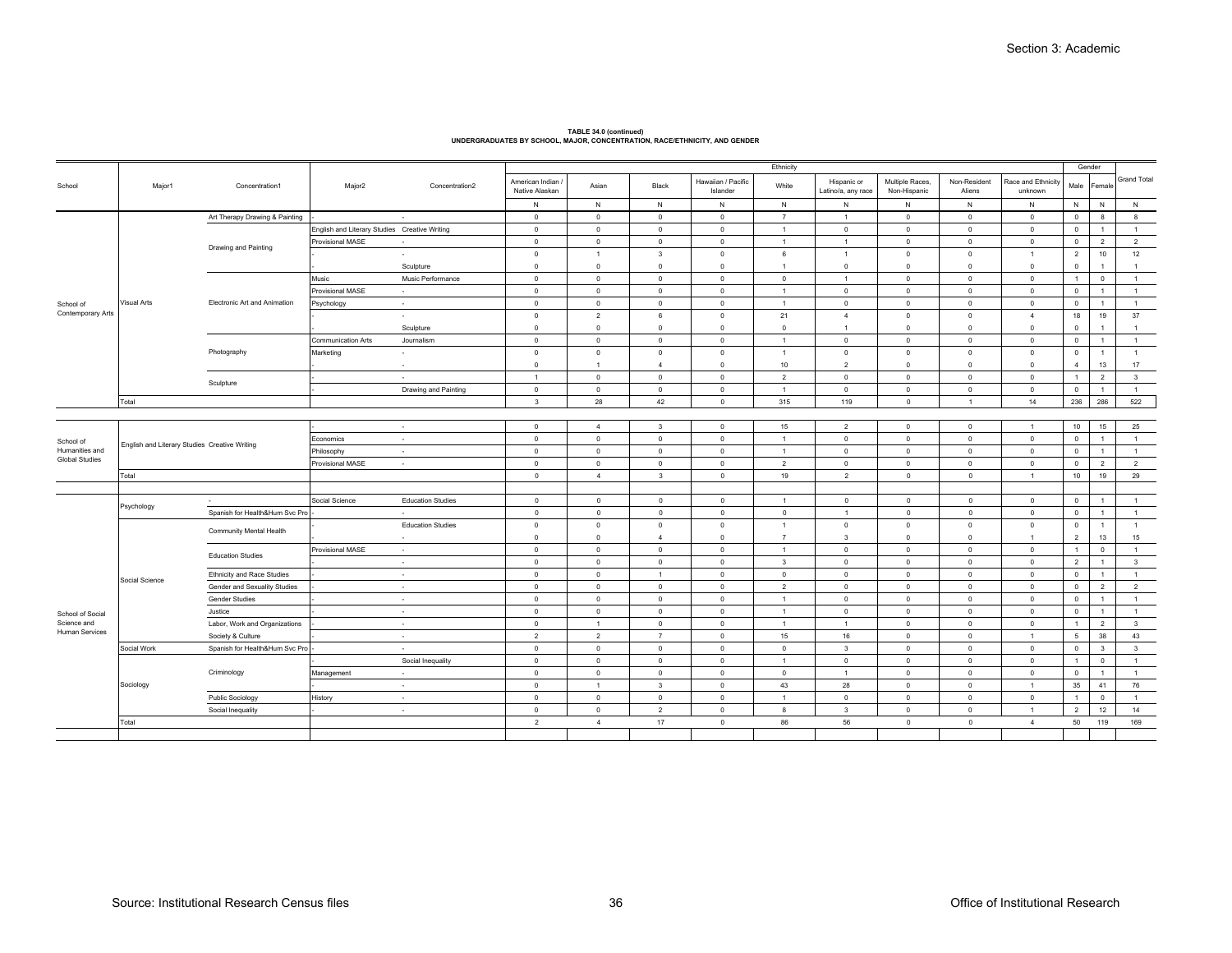|                              |                                             |                                |                                |                                |                                   |            |                |                                | Ethnicity              |                                   |                                 |                       |                               | Gender         |             |                         |
|------------------------------|---------------------------------------------|--------------------------------|--------------------------------|--------------------------------|-----------------------------------|------------|----------------|--------------------------------|------------------------|-----------------------------------|---------------------------------|-----------------------|-------------------------------|----------------|-------------|-------------------------|
| School                       | Major1                                      | Concentration1                 | Major <sub>2</sub>             | Concentration2                 | American Indian<br>Native Alaskan | Asian      | Black          | Hawaiian / Pacific<br>Islander | White                  | Hispanic or<br>Latino/a, any race | Multiple Races,<br>Non-Hispanic | Non-Residen<br>Aliens | Race and Ethnicity<br>unknown | Male           | Female      | <b>Grand Total</b>      |
|                              |                                             |                                |                                |                                | N                                 | N          | N              | N                              | N                      | N                                 | N                               | N                     | N                             | N              | N           | N                       |
|                              | Biochemistry                                | Spanish for Health&Hum Svc Pro |                                | . .                            | $\Omega$                          | $\sqrt{2}$ | $\Omega$       | $\Omega$                       | $\overline{a}$         | $\Omega$                          | $\Omega$                        | $\Omega$              | $^{\circ}$                    | $\circ$        |             |                         |
|                              |                                             |                                | Spanish Language Studies       | Spanish for Health&Hum Svc Pro | $\mathbf{0}$                      | $\Omega$   | $^{\circ}$     | $\circ$                        | $\Omega$               |                                   | $\Omega$                        | $\Omega$              | $^{\circ}$                    | $\circ$        |             |                         |
|                              |                                             | Chiropractic                   |                                | . п.                           | $\mathbf{0}$                      | $\Omega$   | $\Omega$       | $\circ$                        | $\mathbf{3}$           | $\Omega$                          | $\Omega$                        | $\sqrt{2}$            | $\mathbf{0}$                  | $\mathbf{3}$   | $\Omega$    | $\mathbf{3}$            |
|                              |                                             | Dental                         |                                |                                |                                   |            | $\overline{2}$ | $\Omega$                       | 19                     |                                   | $\Omega$                        | $\Omega$              | 2                             | 12             | 26          | 38                      |
|                              |                                             |                                |                                | Spanish for Health&Hum Svc Pro | $\Omega$                          |            | $\Omega$       | $\Omega$                       |                        | $\Omega$                          |                                 |                       | $^{\circ}$                    | $\circ$        |             |                         |
|                              | Biology                                     | Medical                        | Spanish Language Studies -     |                                | $\mathbf{0}$                      | $\Omega$   | $\mathbf{0}$   | $\circ$                        | $\Omega$               |                                   | $\Omega$                        | $\Omega$              | $\mathbf{0}$                  | $\circ$        |             |                         |
|                              |                                             | Optometry                      |                                | . .                            | $\Omega$                          | $\Omega$   | $\Omega$       | $\circ$                        | $\Omega$               |                                   | $\Omega$                        | $\Omega$              | $\mathbf{0}$                  |                | $\Omega$    |                         |
|                              |                                             | Ostopathy                      |                                | $\sim$                         | $\Omega$                          | 19         | $\Omega$       | $\Omega$                       | $\mathbf{3}$           | $\Omega$                          | $\Omega$                        | $\Omega$              | $\overline{2}$                | 13             | 11          | 24                      |
|                              |                                             | Physical Therapy               |                                | . п.                           | $\Omega$                          |            |                | $\Omega$                       | 14                     | $\mathbf{3}$                      | $\Omega$                        | $\Omega$              | $\Omega$                      | 6              | 16          | 22                      |
| School of<br>Theoretical and |                                             | Physician's Assistant          |                                | . .                            | $\Omega$                          |            | $\overline{2}$ | $\Omega$                       | $\boldsymbol{\Lambda}$ | 5                                 | $\Omega$                        | $\Omega$              | $\mathbf{0}$                  | 6              |             | 14                      |
| Applied Science              |                                             | Spanish for Health&Hum Svc Pro |                                | $\sim$                         | $\Omega$                          | $\Omega$   | $\Omega$       | $\circ$                        | $\Omega$               | $\overline{2}$                    | $\Omega$                        | $\Omega$              |                               | $\overline{0}$ | 3           | $\overline{\mathbf{3}}$ |
|                              | <b>Clinical Lab Sciences</b>                | Medical Lab Science            |                                | $\sim$                         | $\Omega$                          |            | $\Omega$       | $\circ$                        | $\Omega$               | $\Omega$                          | $\Omega$                        | $\sqrt{2}$            | $\mathbf{0}$                  | $\mathbf{0}$   |             |                         |
|                              | Computer Science                            | $\sim$                         | <b>Business Administration</b> | Marketing                      | $\Omega$                          |            | $\Omega$       | $\Omega$                       | $\Omega$               |                                   | $\Omega$                        | $\Omega$              | $\mathbf{0}$                  | $\circ$        |             |                         |
|                              |                                             | $\sim$                         | <b>Communication Arts</b>      | Digital Filmmaking             | $\Omega$                          | $\Omega$   |                | $\circ$                        | $\Omega$               | $\Omega$                          | $\Omega$                        | $\Omega$              | $\circ$                       |                | $\mathbf 0$ |                         |
|                              | Integrated Science Studies Business Studies |                                |                                | . .                            | $\Omega$                          |            | $\Omega$       | $\circ$                        | $\Omega$               | $\Omega$                          | $\Omega$                        | $\Omega$              | $\mathbf{0}$                  |                | $\Omega$    |                         |
|                              | Medical Imaging Sciences                    | Cardiac & Vascular Sonography  |                                | $\sim$                         | $\Omega$                          |            |                | $\Omega$                       | 3                      |                                   | $\Omega$                        | $\Omega$              | $\mathbf{0}$                  | $\overline{a}$ |             | 6                       |
|                              |                                             | Diagnostic Medical Sonography  |                                | . .                            | $\Omega$                          |            |                | $\Omega$                       | $\overline{4}$         | 5                                 | $\Omega$                        | $\Omega$              | $\Omega$                      |                | 10          | 11                      |
|                              | Nursing                                     |                                | Music                          | Music Performance              | $\Omega$                          |            | $\Omega$       | $\Omega$                       | $\Omega$               | $\Omega$                          |                                 | $\sqrt{2}$            | $\mathbf{0}$                  | $\circ$        |             |                         |
|                              |                                             | Spanish for Health&Hum Svc Pro |                                | $\sim$                         | $\Omega$                          |            | $\Omega$       | $\Omega$                       |                        | 14                                | $\Omega$                        | $\sqrt{2}$            | $\mathbf{0}$                  | $\circ$        | 18          | 18                      |
|                              | Total                                       |                                |                                |                                |                                   | 41         | $\mathbf{R}$   | $^{\circ}$                     | 53                     | 41                                | $\Omega$                        | $\Omega$              | 5                             | 46             | 103         | 149                     |
|                              |                                             |                                |                                |                                |                                   |            |                |                                |                        |                                   |                                 |                       |                               |                |             |                         |
| <b>Grand Total</b>           |                                             |                                |                                |                                | 6                                 | 78         | 72             | $^{\circ}$                     | 488                    | 225                               | $\Omega$                        |                       | 24                            | 354            | 540         | 894                     |

# **TABLE 34.0 (continued) UNDERGRADUATES BY SCHOOL, MAJOR, CONCENTRATION, RACE/ETHNICITY, AND GENDER**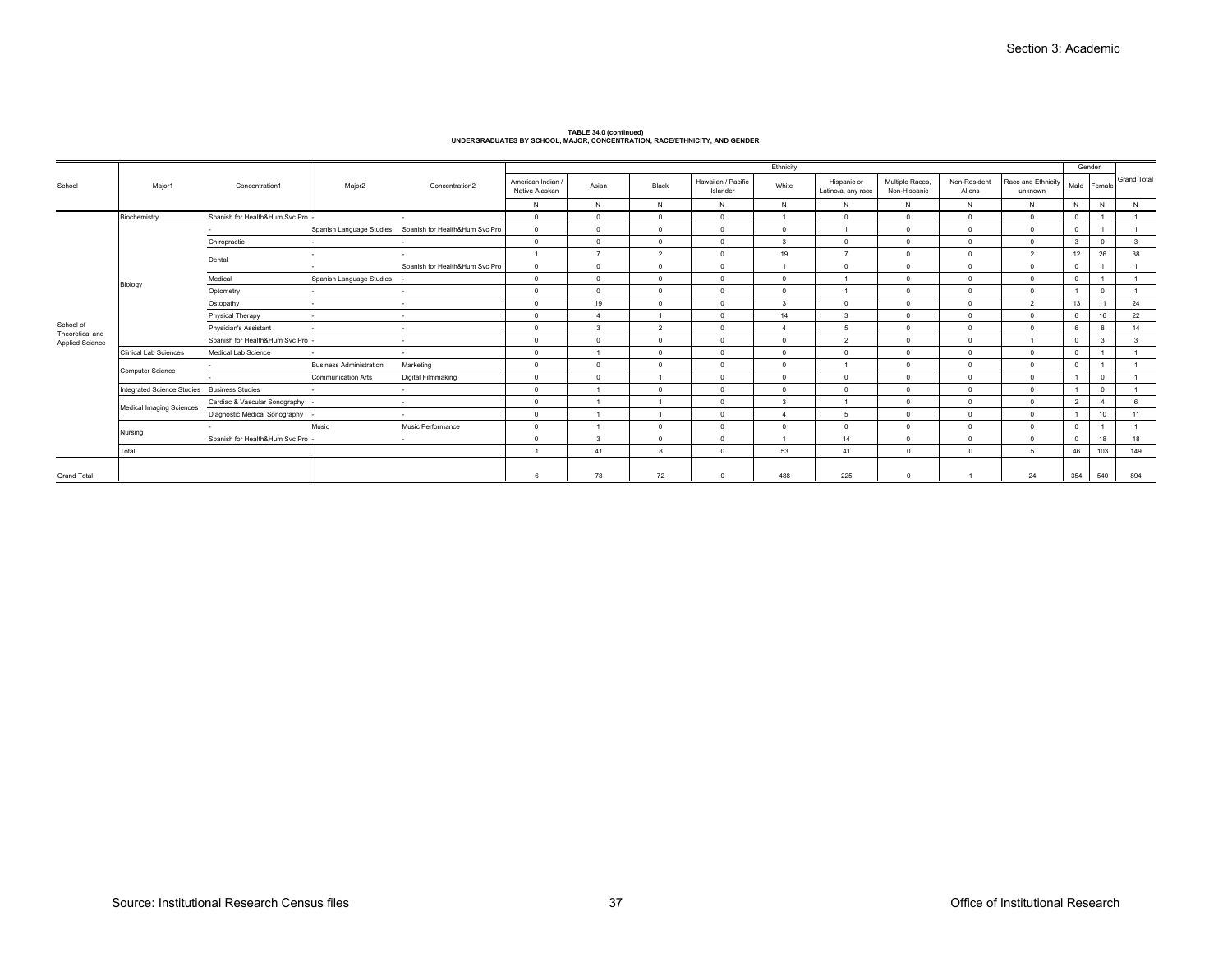|                                                    |                | Freshman    | Sophomore      |              |                | Junior      |              | Senior         |                | Total        |
|----------------------------------------------------|----------------|-------------|----------------|--------------|----------------|-------------|--------------|----------------|----------------|--------------|
|                                                    | Full-Time      | Part-Time   | Full-Time      | Part-Time    | Full-Time      | Part-Time   | Full-Time    | Part-Time      | Full-Time      | Part-Time    |
|                                                    | ${\sf N}$      | N           | N              | N            | N              | N           | N            | N              | N              | N            |
| Accounting                                         | $\mathbf 0$    | $\mathbf 0$ | $\mathbf 0$    | $\mathbf 0$  | 0              | $\mathbf 0$ | $\mathbf{1}$ | $\mathbf 0$    | $\mathbf{1}$   | $\mathbf 0$  |
| Biology                                            | 0              | 0           | 0              | 0            | 0              | 0           | 0            | $\mathbf{1}$   | 0              |              |
| <b>Business Administration</b>                     | 0              | 0           | 0              | 0            | 0              | 0           | 0            | -1             | 0              |              |
| <b>Communication Arts</b>                          | 0              | 0           | 0              | 0            | $\overline{2}$ | 0           | 1            | 0              | 3              | C            |
| <b>Contemporary Arts</b>                           |                | 0           | 0              | 0            | 0              | 0           | 0            | 0              | 1              | C            |
| Data Science                                       | 0              | 0           | $\mathbf{1}$   | 0            | 1              | 0           | 3            | 0              | 5              | ŋ            |
| Economics                                          |                | $\mathbf 0$ | 0              | 0            | 1              | $\pmb{0}$   | 0            | 0              | 2              | ŋ            |
| <b>Elementary Education</b>                        | 0              | $\mathbf 0$ | 0              | 0            | $\mathbf 0$    | $\pmb{0}$   | 2            | $\pmb{0}$      | $\overline{2}$ | ŋ            |
| <b>Engineering Physics</b>                         | ŋ              | $\mathbf 0$ | 0              | 0            | $\Omega$       | $\pmb{0}$   | 1            | $\mathbf{0}$   | 1              | C            |
| <b>English and Literary Studies</b>                | 0              | 0           | 0              | 0            | 0              | 0           | 3            | 0              | 3              | C            |
| Finance                                            | n              | $\mathbf 0$ | 0              | 0            | 1              | $\pmb{0}$   | 1            | 0              | 2              |              |
| History                                            | 0              | 0           | 1              | 0            | 1              | $\pmb{0}$   | 2            | -1             | 4              |              |
| Information Technology Mgmt                        | ŋ              | $\mathbf 0$ | 0              | 0            | $\mathbf 0$    | $\mathbf 0$ | 1            | $\mathbf 0$    | 1              | C            |
| Law and Society                                    | 0              | 0           | 0              | 0            | 1              | $\mathbf 0$ | 2            | $\mathbf 0$    | 3              | C            |
| Management                                         | 0              | $\mathbf 0$ | 1              | $\mathbf 0$  | $\mathbf 0$    | $\mathbf 0$ | 0            | $\mathbf 0$    | 1              | $\sqrt{ }$   |
| Marketing                                          | 0              | 0           | $\mathbf{1}$   | 0            | 0              | 0           | 1            | 0              | 2              | $\Omega$     |
| Mathematics                                        | O              | $\mathbf 0$ | 0              | 0            | 0              | 0           | 1            | 0              | 1              | $\Omega$     |
| Music                                              | 0              | 0           | 0              | 0            | 2              | 0           | 2            | 0              | 4              | $\Omega$     |
| Philosophy                                         | 0              | 0           | 0              | 0            | 0              | 0           | 2            | $\mathbf{1}$   | 2              |              |
| <b>Political Science</b>                           | 0              | $\mathbf 0$ | 0              | 0            | $\overline{2}$ | 0           | 0            | 0              | $\overline{2}$ | $\Omega$     |
| Provisional Program of Master of Data Science      | $\overline{7}$ | $\mathbf 0$ | $\overline{2}$ | 0            | $\mathbf{1}$   | 0           | 3            | $\mathbf{1}$   | 13             |              |
| Provisional Program of Master of Special Education | 22             | 0           | 36             | 0            | 39             | 3           | 65           | $\overline{4}$ | 162            | 7            |
| Provisional Program of Master of Fine Arts         | $\mathbf{1}$   | $\mathbf 0$ | $\mathbf 0$    | $\mathbf 0$  | $\overline{2}$ | $\mathbf 0$ | 5            | $\mathbf 0$    | 8              | $\Omega$     |
| Provisional Program of Master of Acounting         | 15             | 0           | 26             | 0            | 15             | 0           | 23           | $\mathbf{1}$   | 79             |              |
| Psychology                                         | 0              | 0           | 0              | 1            | 1              | 0           | 1            | 0              | 2              |              |
| Social Science                                     | 0              | 0           | 0              | 0            | 1              | 0           | 0            | 0              | 1              | <sup>0</sup> |
| Spanish Language Studies                           | 0              | 0           | 2              | 0            | 4              | 0           | 0            | $\mathbf{1}$   | 6              |              |
| Sustainability                                     | 0              | 0           | 1              | 0            | 1              | 0           | 0            | 0              | 2              | 0            |
| Theater                                            | 0              | 0           | 0              | 0            | 0              | 0           | 1            | $\pmb{0}$      | $\mathbf{1}$   | $\mathbf 0$  |
| Total                                              | 47             | $\mathbf 0$ | 71             | $\mathbf{1}$ | 75             | 3           | 121          | 11             | 314            | 15           |

**TABLE 35.0UNDERGRADUATES BY SECOND MAJOR, ATTENDANCE STATUS, AND CLASS**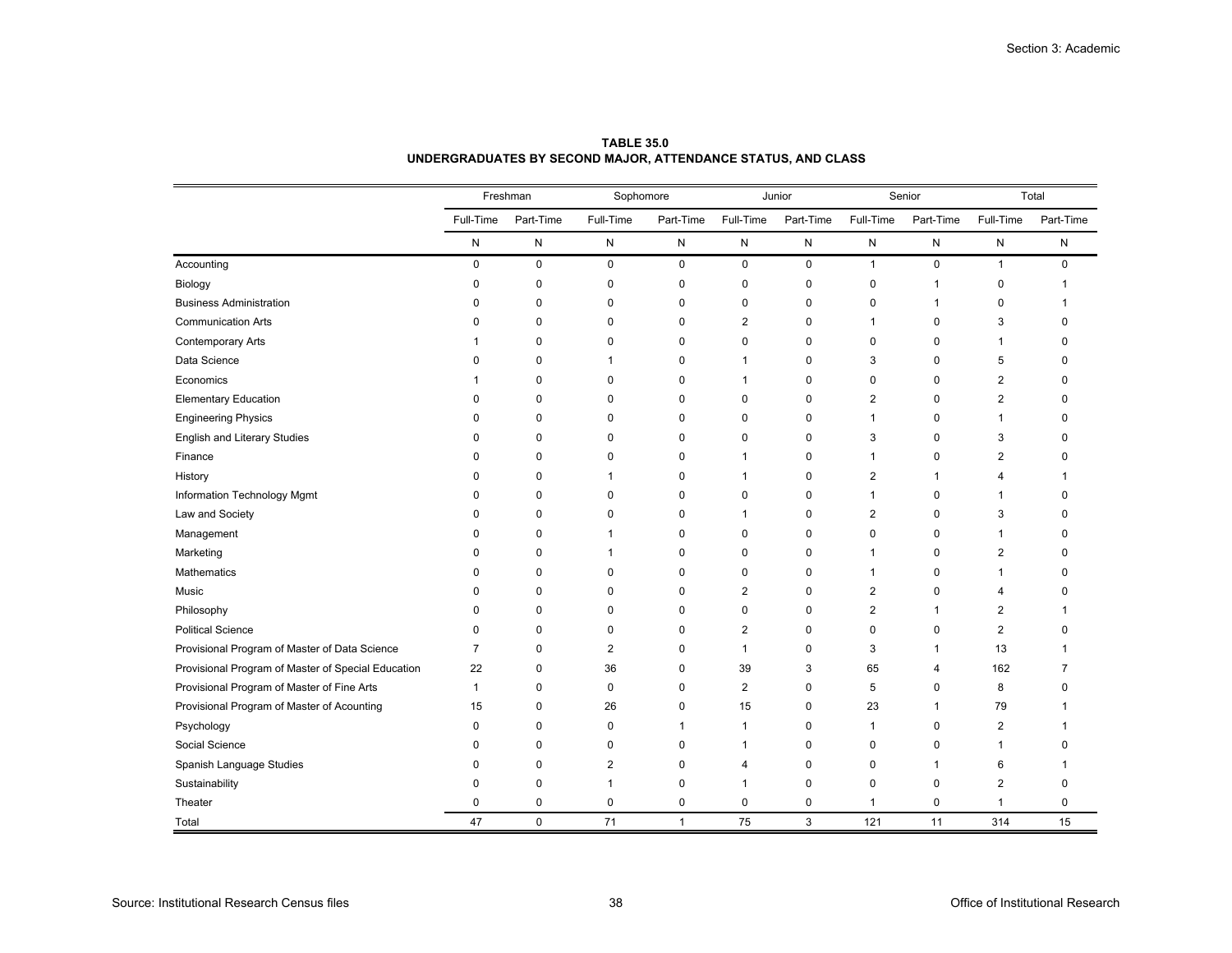|                                |                                                    | Freshman     | Sophomore    | Junior       | Senior       | Total        |
|--------------------------------|----------------------------------------------------|--------------|--------------|--------------|--------------|--------------|
| Primary Major                  | Second Major                                       | $\mathsf{N}$ | $\mathsf{N}$ | $\mathsf{N}$ | $\mathsf{N}$ | $\mathsf{N}$ |
| Accounting                     | Finance                                            | $\mathbf 0$  | $\mathbf 0$  | 0            | 1            | 1            |
|                                | Law and Society                                    | 0            | 0            | 0            |              |              |
|                                | Provisional Program of Master of Acounting         | 15           | 26           | 15           | 24           | 80           |
|                                | Total                                              | 15           | 26           | 15           | 26           | 82           |
|                                |                                                    |              |              |              |              |              |
| Biology                        | Law and Society                                    | 0            | 0            | 0            |              |              |
|                                | Psychology                                         | 0            | 1            | 0            | 0            |              |
|                                | Spanish Language Studies                           | 0            | 0            | 1            |              | 2            |
|                                | Total                                              | 0            | $\mathbf{1}$ | 1            | 2            | 4            |
|                                |                                                    |              |              |              |              |              |
| <b>Business Administration</b> | Marketing                                          | 0            | 0            | 0            | 1            | 1            |
|                                | Total                                              | 0            | 0            | $\mathbf 0$  | $\mathbf{1}$ | $\mathbf{1}$ |
|                                |                                                    |              |              |              |              |              |
| Chemistry                      | Biology                                            | 0            | 0            | 0            | 1            | 1            |
|                                | Total                                              | 0            | 0            | 0            | 1            | 1            |
|                                |                                                    |              |              |              |              |              |
| <b>Communication Arts</b>      | Contemporary Arts                                  | 1            | 0            | 0            | $\mathbf{0}$ |              |
|                                | English and Literary Studies                       | 0            | 0            | 0            |              |              |
|                                | Music                                              | 0            | 0            |              |              |              |
|                                | Provisional Program of Master of Special Education | 0            | 0            | 0            |              |              |
|                                | Theater                                            | 0            | 0            | 0            | 1            |              |
|                                | Total                                              | $\mathbf{1}$ | $\mathbf 0$  | $\mathbf{1}$ | 4            | 6            |

## **TABLE 36.0PRIMARY MAJOR AND CLASS BY SECOND MAJOR**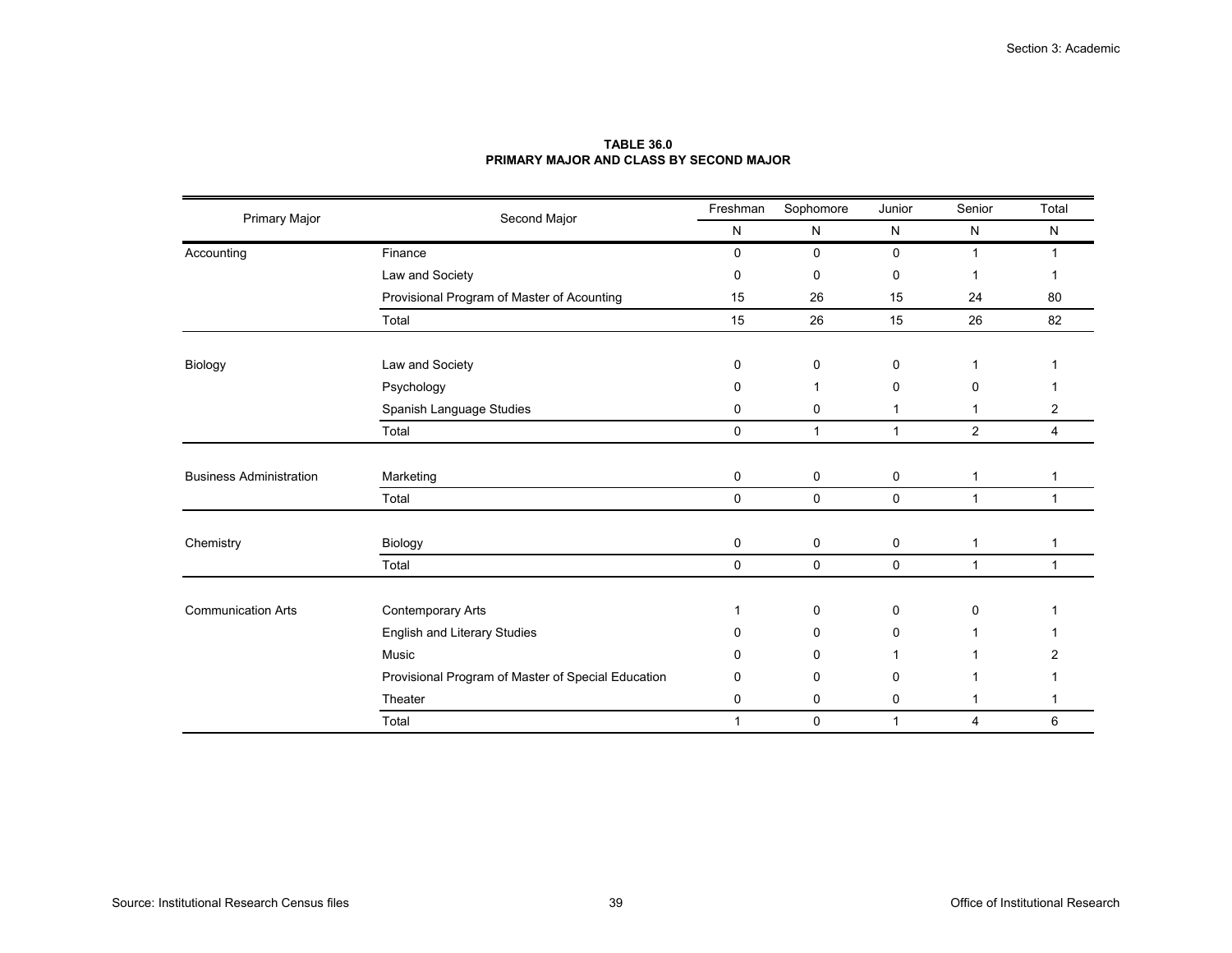|                              |                                                    | Freshman     | Sophomore      | Junior       | Senior         | Total        |
|------------------------------|----------------------------------------------------|--------------|----------------|--------------|----------------|--------------|
| <b>Primary Major</b>         | Second Major                                       | N            | N              | N            | ${\sf N}$      | N            |
| <b>Computer Science</b>      | <b>Business Administration</b>                     | $\mathbf 0$  | $\mathbf 0$    | $\mathbf{0}$ | 1              | -1           |
|                              | <b>Communication Arts</b>                          | 0            | 0              |              | 0              |              |
|                              | Data Science                                       | $\mathbf{0}$ | $\mathbf 1$    |              | 2              |              |
|                              | Mathematics                                        | 0            | 0              | 0            | 1              |              |
|                              | Provisional Program of Master of Data Science      | 3            | 2              | 0            | 3              | 8            |
|                              | Total                                              | $\mathsf 3$  | $\mathfrak{S}$ | 2            | $\overline{7}$ | 15           |
| Data Science                 | Provisional Program of Master of Data Science      | 4            | 0              | 1            | 0              | 5            |
|                              | Total                                              | 4            | 0              | $\mathbf{1}$ | 0              | 5            |
| <b>Elementary Education</b>  | History                                            | $\mathbf 0$  | 0              | 1            | 0              | 1            |
|                              | Provisional Program of Master of Special Education | 22           | 33             | 36           | 54             | 145          |
|                              | Total                                              | 22           | 33             | 37           | 54             | 146          |
| <b>Engineering Physics</b>   | Data Science                                       | 0            | 0              | 0            | $\mathbf{1}$   | 1            |
|                              | Total                                              | $\mathbf 0$  | $\mathbf 0$    | $\mathbf 0$  | $\mathbf{1}$   | $\mathbf{1}$ |
| English and Literary Studies | Economics                                          | 1            | 0              | 0            | $\mathbf{0}$   |              |
|                              | History                                            | 0            | 0              | 0            |                |              |
|                              | Philosophy                                         | $\Omega$     | 0              | 0            |                |              |
|                              | Provisional Program of Master of Special Education | 0            | 2              | $\mathbf 1$  | 3              | 6            |
|                              | Total                                              | $\mathbf{1}$ | $\overline{2}$ | $\mathbf{1}$ | 5              | 9            |
| <b>Environmental Science</b> | <b>Engineering Physics</b>                         | $\mathbf 0$  | 0              | 0            | 1              | 1            |
|                              | Sustainability                                     | 0            | $\mathbf{1}$   | $\mathbf{1}$ | 0              | 2            |
|                              | Total                                              | $\mathbf 0$  | $\mathbf{1}$   | $\mathbf{1}$ | $\mathbf{1}$   | 3            |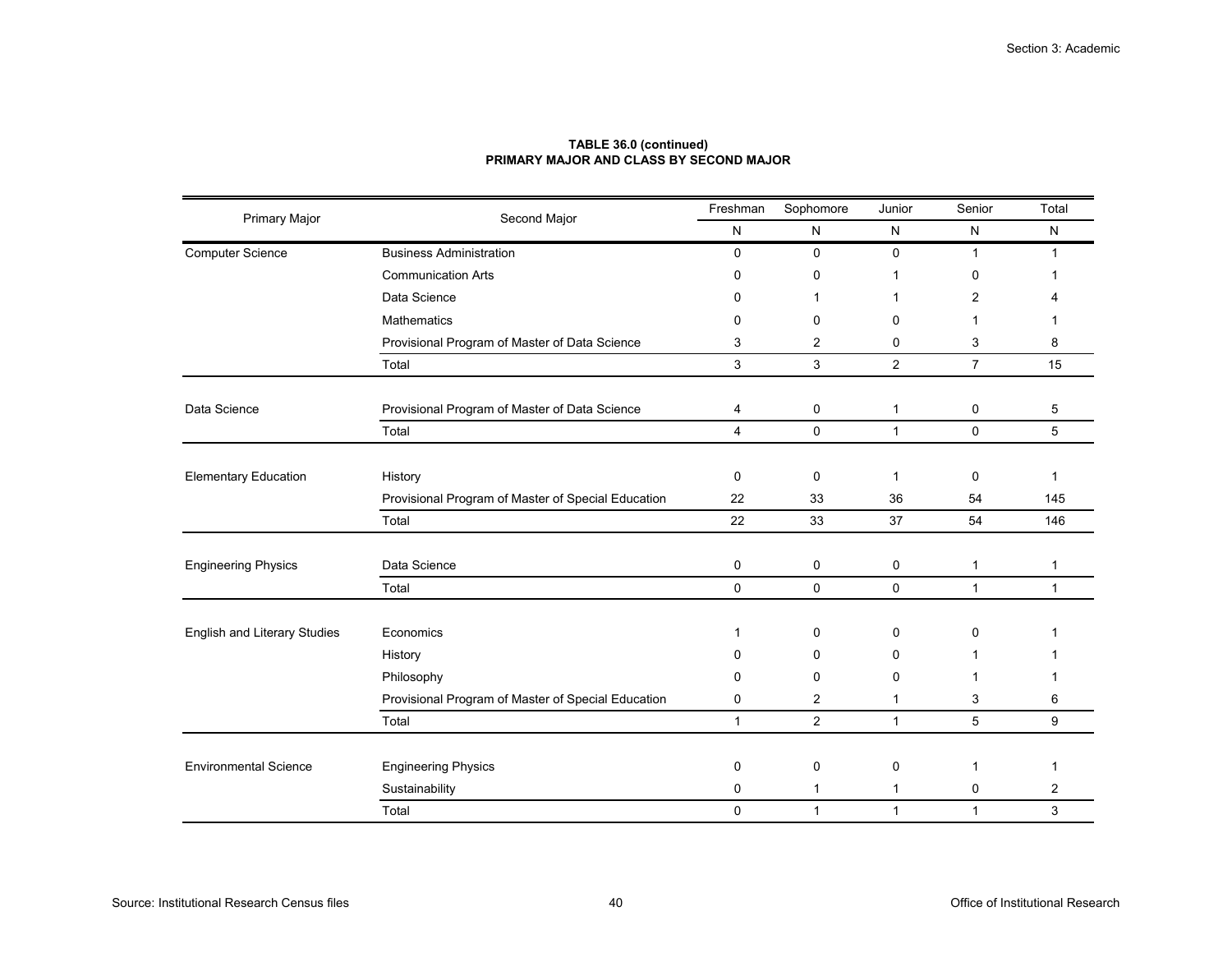|                               |                                                    | Freshman    | Sophomore   | Junior       | Senior       | Total        |
|-------------------------------|----------------------------------------------------|-------------|-------------|--------------|--------------|--------------|
| Primary Major                 | Second Major                                       | N           | N           | N            | N            | N            |
| <b>Environmental Studies</b>  | Economics                                          | $\mathbf 0$ | $\mathbf 0$ | $\mathbf{1}$ | $\mathbf 0$  | $\mathbf{1}$ |
|                               | Total                                              | $\mathbf 0$ | 0           | $\mathbf{1}$ | $\mathbf 0$  | $\mathbf{1}$ |
| Finance                       | Information Technology Mgmt                        | 0           | 0           | 0            | $\mathbf{1}$ | 1            |
|                               | Total                                              | $\mathbf 0$ | $\mathbf 0$ | $\mathbf 0$  | $\mathbf{1}$ | $\mathbf{1}$ |
| History                       | English and Literary Studies                       | 0           | 0           | 0            |              |              |
|                               | <b>Political Science</b>                           | 0           | 0           |              | $\mathbf{0}$ |              |
|                               | Provisional Program of Master of Special Education | $\Omega$    | 0           | 0            | 10           | 10           |
|                               | Psychology                                         | 0           | 0           | 1            | 0            | 1            |
|                               | Total                                              | $\mathbf 0$ | $\mathbf 0$ | 2            | 11           | 13           |
| <b>International Business</b> | Accounting                                         | 0           | 0           | 0            | $\mathbf{1}$ | 1            |
|                               | Total                                              | $\mathbf 0$ | $\mathbf 0$ | $\mathbf 0$  | $\mathbf{1}$ | $\mathbf{1}$ |
| <b>International Studies</b>  | Law and Society                                    | $\mathbf 0$ | $\pmb{0}$   | $\mathbf{1}$ | $\mathbf 0$  | 1            |
|                               | Total                                              | $\mathbf 0$ | 0           | $\mathbf{1}$ | $\mathbf 0$  | $\mathbf{1}$ |
|                               |                                                    |             |             |              |              |              |
| Management                    | <b>Communication Arts</b>                          | 0           | 0           | $\mathbf{1}$ | 0            | 1            |
|                               | Total                                              | $\mathbf 0$ | $\mathbf 0$ | $\mathbf{1}$ | $\mathbf 0$  | $\mathbf{1}$ |
| Marketing                     | Finance                                            | $\pmb{0}$   | $\pmb{0}$   | $\mathbf{1}$ | $\pmb{0}$    | $\mathbf{1}$ |
|                               | Total                                              | 0           | 0           | $\mathbf{1}$ | 0            | $\mathbf{1}$ |
|                               |                                                    |             |             |              |              |              |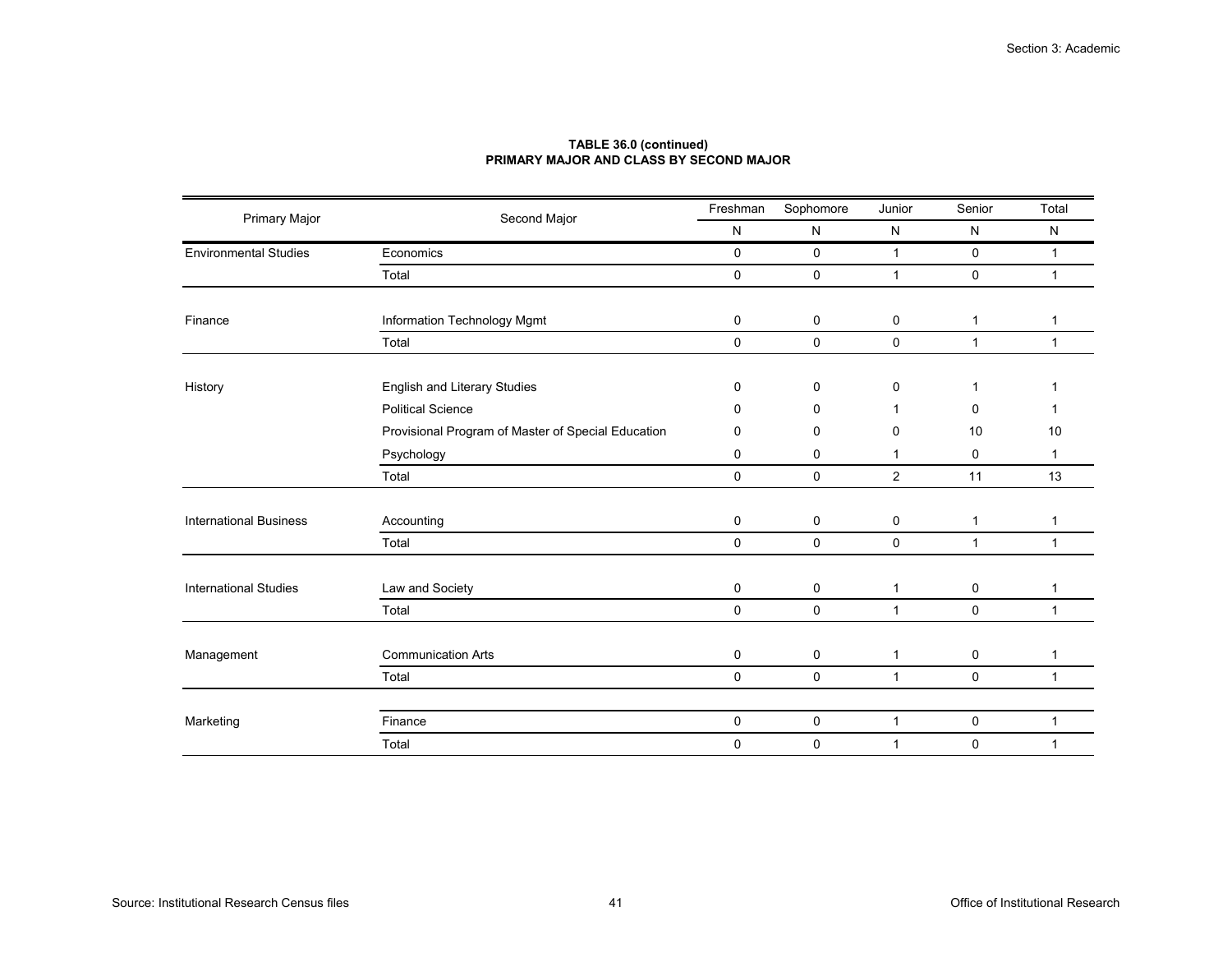|                      |                                                    | Freshman     | Sophomore   | Junior         | Senior       | Total          |
|----------------------|----------------------------------------------------|--------------|-------------|----------------|--------------|----------------|
| <b>Primary Major</b> | Second Major                                       | N            | N           | N              | N            | N              |
| Mathematics          | Provisional Program of Master of Data Science      | $\mathbf 0$  | 0           | $\mathbf 0$    | $\mathbf{1}$ | 1              |
|                      | Provisional Program of Master of Special Education | 0            | 0           | 1              | 0            | 1              |
|                      | Total                                              | $\mathbf 0$  | 0           | $\mathbf{1}$   | $\mathbf{1}$ | $\overline{2}$ |
|                      |                                                    |              |             |                |              |                |
| Music                | <b>Elementary Education</b>                        | 0            | 0           | $\mathbf 0$    | 1            |                |
|                      | Provisional Program of Master of Fine Arts         | 1            | 0           | $\overline{2}$ | 5            | 8              |
|                      | Total                                              | $\mathbf{1}$ | 0           | 2              | 6            | 9              |
|                      |                                                    |              |             |                |              |                |
| Nursing              | Music                                              | $\mathbf 0$  | $\mathbf 0$ | 1              | 0            | 1              |
|                      | Spanish Language Studies                           | 0            | 0           | 1              | 0            | 1              |
|                      | Total                                              | $\mathbf 0$  | $\mathbf 0$ | $\overline{2}$ | $\mathbf 0$  | 2              |
|                      |                                                    |              |             |                |              |                |
| Psychology           | <b>Elementary Education</b>                        | 0            | $\mathbf 0$ | 0              | 1            |                |
|                      | History                                            | 0            | 1           | 0              | 0            |                |
|                      | Philosophy                                         | 0            | 0           | 0              | 2            | 2              |
|                      | <b>Political Science</b>                           | <sup>0</sup> | 0           |                | 0            |                |
|                      | Provisional Program of Master of Special Education | 0            | 1           | <sup>0</sup>   | 0            |                |
|                      | Social Science                                     | 0            | 0           | 1              | 0            |                |
|                      | Spanish Language Studies                           | 0            | 2           | 2              | 0            | 4              |
|                      | Total                                              | $\pmb{0}$    | 4           | 4              | 3            | 11             |
|                      |                                                    |              |             |                |              |                |
| Social Science       | Provisional Program of Master of Special Education | 0            | 0           | 1              | 0            | 1              |
|                      | Total                                              | $\mathbf 0$  | $\mathbf 0$ | $\mathbf{1}$   | 0            | 1              |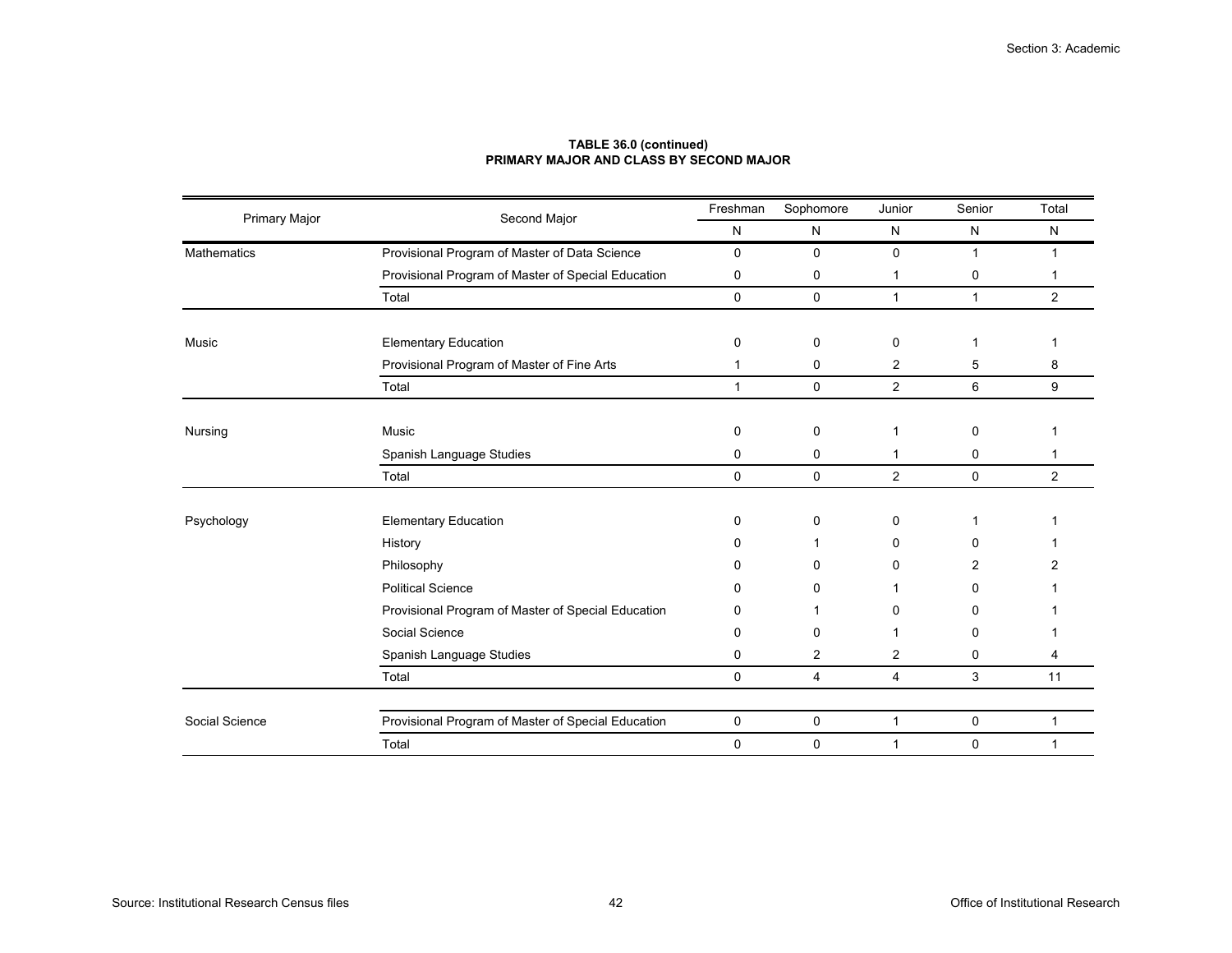| Primary Major            | Second Major                                       | Freshman    | Sophomore    | Junior      | Senior       | Total          |
|--------------------------|----------------------------------------------------|-------------|--------------|-------------|--------------|----------------|
|                          |                                                    | N           | N            | N           | N            | N              |
| Sociology                | History                                            | $\mathbf 0$ | 0            | $\mathbf 0$ | 1            | 1              |
|                          | Management                                         | 0           | 1            | 0           | 0            | 1              |
|                          | Total                                              | 0           | $\mathbf{1}$ | 0           | $\mathbf{1}$ | $\overline{2}$ |
| Spanish Language Studies | Provisional Program of Master of Special Education | 0           | 0            | 0           | 1            | 1              |
|                          | Total                                              | $\mathbf 0$ | 0            | 0           | 1            | 1              |
| Theater                  | History                                            | 0           | 0            | 0           | 1            | 1              |
|                          | Total                                              | 0           | 0            | 0           | 1            | 1              |
| <b>Visual Arts</b>       | <b>Communication Arts</b>                          | 0           | 0            | 0           | 1            |                |
|                          | English and Literary Studies                       | $\Omega$    | 0            | 0           | 1            |                |
|                          | Marketing                                          | $\Omega$    |              | 0           | 0            |                |
|                          | Music                                              | $\Omega$    | 0            | $\Omega$    | 1            |                |
|                          | Provisional Program of Master of Special Education | $\Omega$    | 0            | 3           | 0            | 3              |
|                          | Psychology                                         | 0           | 0            | 0           | 1            | 1              |
|                          | Total                                              | 0           | $\mathbf{1}$ | 3           | 4            | 8              |
| <b>Grand Total</b>       |                                                    | 47          | 72           | 78          | 132          | 329            |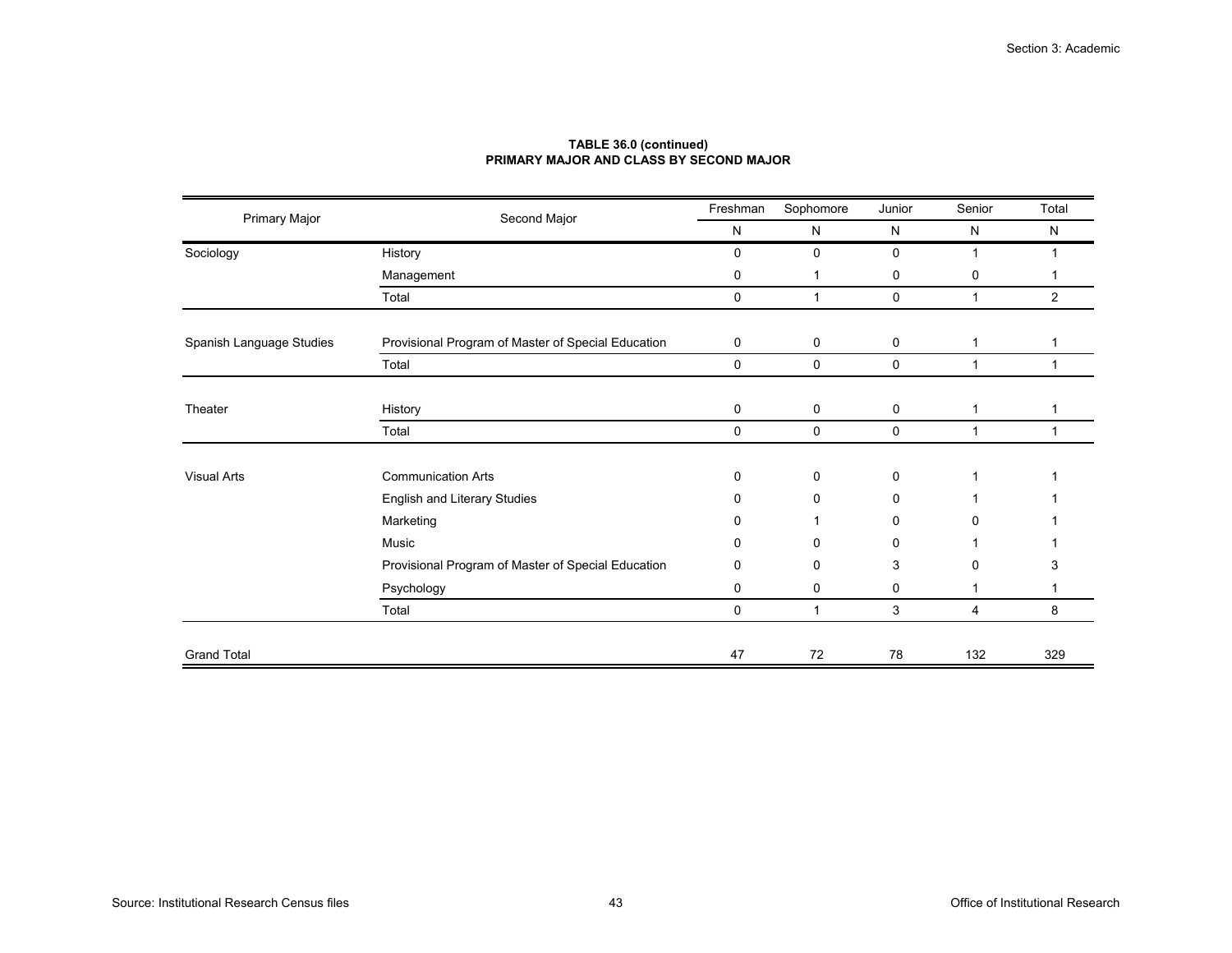|                       | Minor                         | Freshman       | Sophomore   | Junior      | Senior         | Total |
|-----------------------|-------------------------------|----------------|-------------|-------------|----------------|-------|
| Primary Major         |                               | N              | N           | N           | $\mathsf{N}$   | N     |
| Accounting            | <b>Business Analytics</b>     | $\mathbf 0$    | $\mathbf 0$ | $\mathbf 0$ | $\overline{2}$ | 2     |
|                       | <b>Computer Science</b>       | 0              |             | 0           | 0              |       |
|                       | Crime and Justice Studies     | 0              |             | 0           | 0              |       |
|                       | Economics                     | $\Omega$       | 0           | $\Omega$    |                |       |
|                       | Finance                       | 0              |             | 4           |                | я     |
|                       | Information Technology Mgmt   | 0              |             | 0           | 0              |       |
|                       | <b>International Business</b> |                |             | $\Omega$    | 0              | 2     |
|                       | Marketing                     | 0              | 0           | $\Omega$    |                |       |
|                       | Psychology                    | 0              | 0           | $\Omega$    |                |       |
|                       | Theater                       |                | 0           | $\mathbf 0$ | 0              |       |
|                       | Total                         | $\overline{2}$ | 5           | 4           | 9              | 20    |
| Biochemistry          | <b>Environmental Science</b>  | $\mathbf 0$    | $\mathbf 0$ | $\mathbf 0$ |                |       |
|                       | <b>Food Studies</b>           | 0              | $\Omega$    |             | U              |       |
|                       |                               |                |             |             |                |       |
|                       | Neuroscience                  |                | 0           | 0           | $\overline{2}$ | З     |
|                       | Spanish Language Studies      | 0              | 0           | $\mathbf 0$ | 1              |       |
|                       | Total                         | $\mathbf{1}$   | $\mathbf 0$ | 1           | 4              | 6     |
| <b>Bioinformatics</b> | Neuroscience                  | $\pmb{0}$      | $\mathbf 0$ | $\mathbf 0$ | 1              | 1     |
|                       | Total                         | 0              | $\mathbf 0$ | 0           | $\mathbf{1}$   | 1     |

# **TABLE 37.0PRIMARY MAJOR AND CLASS BY MINOR**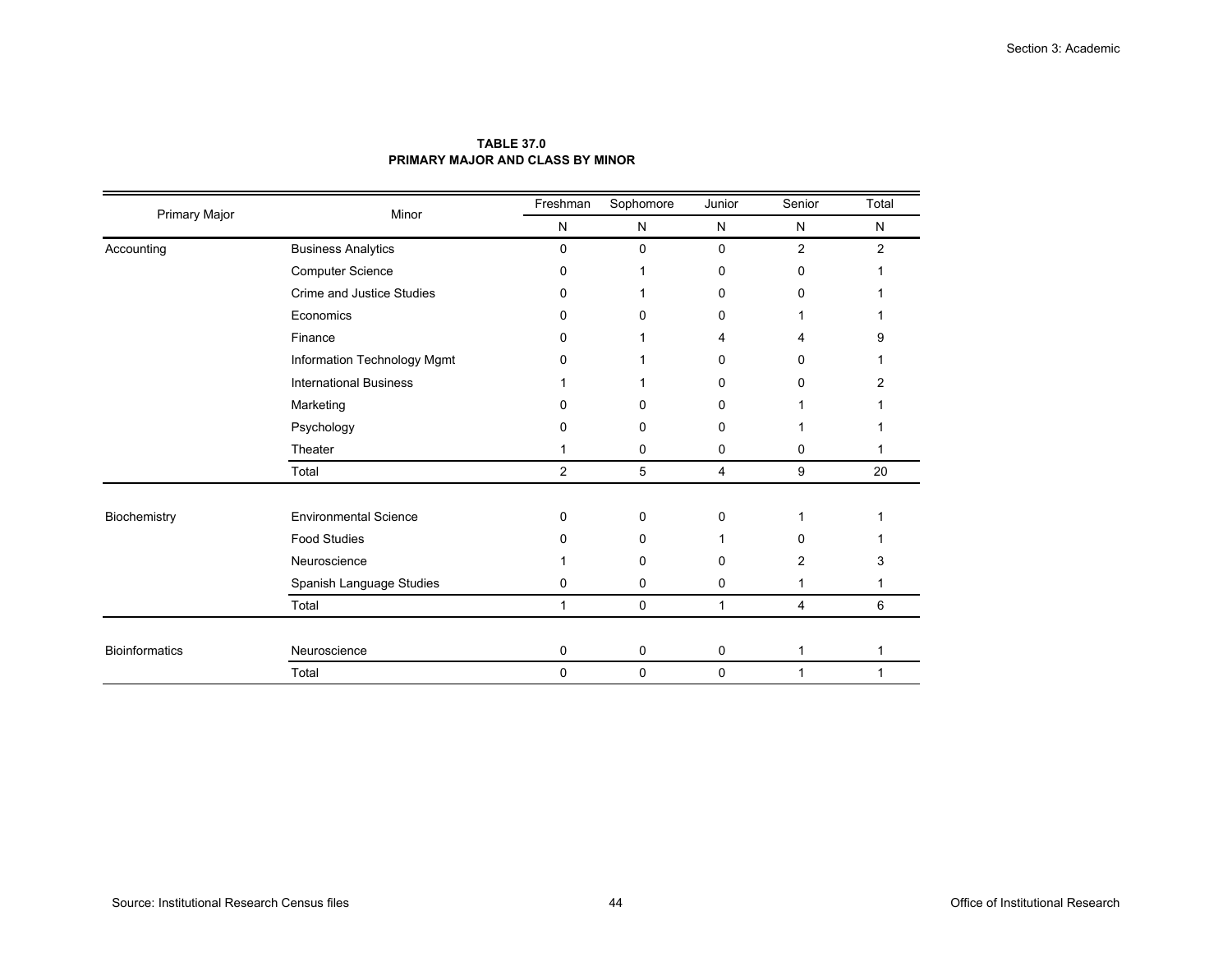| Primary Major                  | Minor                         | Freshman     | Sophomore | Junior      | Senior         | Total          |
|--------------------------------|-------------------------------|--------------|-----------|-------------|----------------|----------------|
|                                |                               | N            | N         | N           | N              | N              |
| Biology                        | Chemistry                     | 0            | 1         | $\mathbf 0$ | $\overline{2}$ | 3              |
|                                | Economics                     | 0            | 0         | $\Omega$    | 1              |                |
|                                | <b>Environmental Science</b>  | 0            | 1         | $\Omega$    | 2              | 3              |
|                                | <b>Environmental Studies</b>  | 0            | 0         | 0           | 1              |                |
|                                | <b>Food Studies</b>           | 0            | 0         | 1           | 3              | 4              |
|                                | Music                         | 0            | 0         | 0           | 1              | 1              |
|                                | Neuroscience                  | 0            | 2         | 3           | 9              | 14             |
|                                | Psychology                    | 0            | 0         | 0           | 10             | 10             |
|                                | <b>Public Health</b>          | 0            | 0         | 2           | 4              | 6              |
|                                | Spanish Language Studies      | 0            | 3         |             |                | 5              |
|                                | Sports Management             | 0            | 1         | 0           |                | 2              |
|                                | Substance Use Disorder        | 1            | 0         | 0           | 0              | 1              |
|                                | <b>Visual Arts</b>            | 0            | 0         | 0           | 1              | 1              |
|                                | Total                         | $\mathbf{1}$ | 8         | 7           | 36             | 52             |
| <b>Business Administration</b> | Biology                       | 0            | 0         | 0           | 1              |                |
|                                | Sports Management             | 0            | 0         | 0           | 1              | 1              |
|                                | Total                         | 0            | 0         | 0           | 2              | $\overline{2}$ |
| Chemistry                      | <b>Computer Science</b>       | 0            | 0         | 0           | 1              |                |
|                                | Latino/a & Latin Amer Studies | 0            | 0         | 0           |                |                |
|                                | Total                         | 0            | 0         | 0           | 2              | $\overline{2}$ |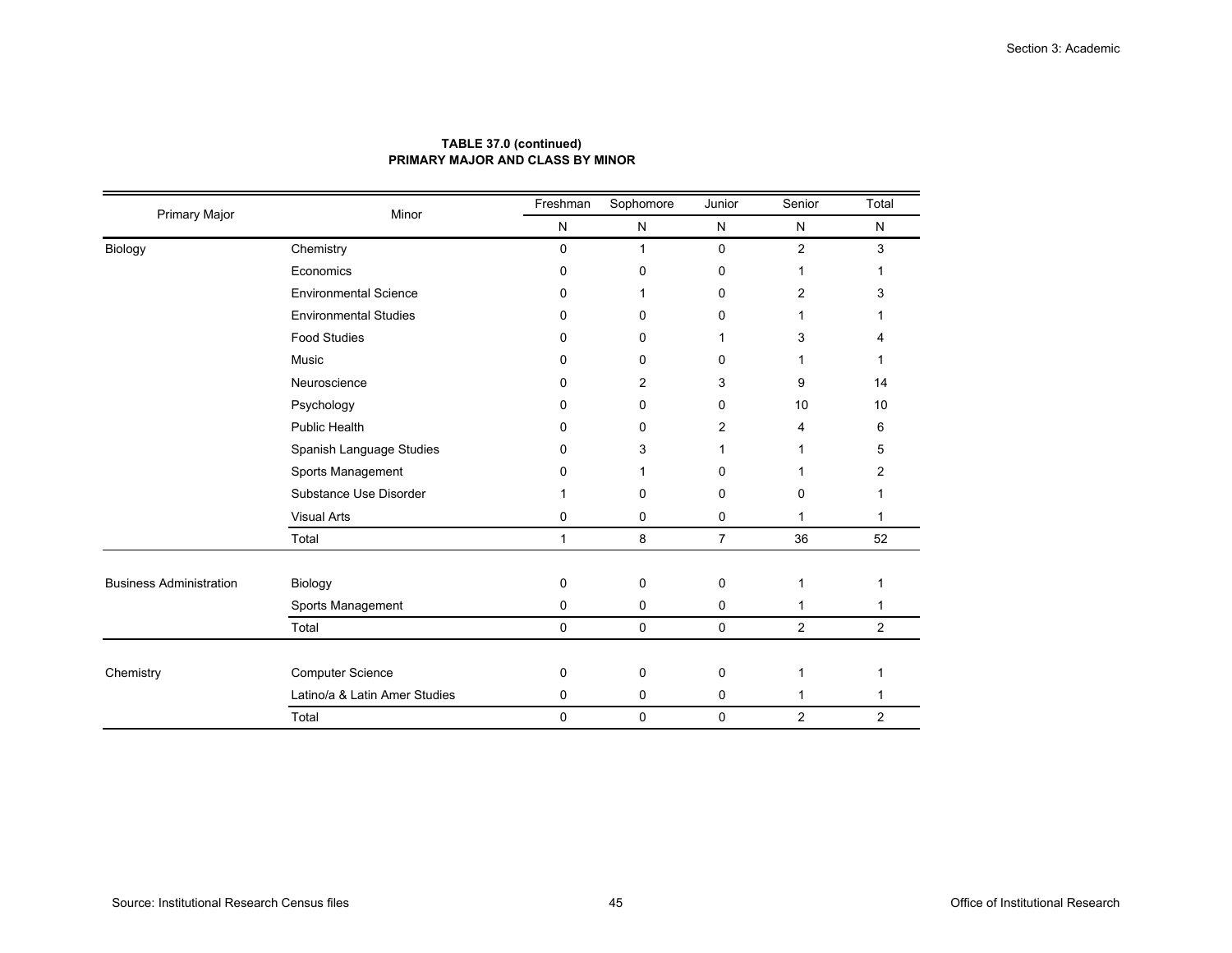| <b>Primary Major</b>      | Minor                               | Freshman     | Sophomore      | Junior         | Senior         | Total        |
|---------------------------|-------------------------------------|--------------|----------------|----------------|----------------|--------------|
|                           |                                     | ${\sf N}$    | ${\sf N}$      | N              | ${\sf N}$      | N            |
| <b>Communication Arts</b> | <b>Creative Writing</b>             | $\mathbf{1}$ | $\mathbf{1}$   | $\overline{2}$ | $6\phantom{1}$ | 10           |
|                           | Digital Filmmaking                  | 0            | 1              | 1              | 3              | 5            |
|                           | <b>English and Literary Studies</b> | 0            | 0              | 2              | 1              | 3            |
|                           | <b>Environmental Studies</b>        | 1            | 0              | 0              | $\mathbf 0$    | 1            |
|                           | <b>Graphic Communication</b>        | 0            | 0              | 0              | 1              | 1            |
|                           | Human Resource Mgmt                 | 1            | 0              | 0              | 0              | 1            |
|                           | Human Rights&Genocide Studies       | 0            | 0              | 0              | 1              | 1            |
|                           | <b>International Business</b>       | $\Omega$     | 1              | $\Omega$       | $\Omega$       | 1            |
|                           | Marketing                           | 0            | 6              | 2              | 9              | 17           |
|                           | Music                               | 0            | 0              | 1              | $\overline{2}$ | 3            |
|                           | <b>Political Science</b>            | $\Omega$     | 0              | 1              | 1              | 2            |
|                           | Psychology                          | 0            | 1              | 2              | 3              | 6            |
|                           | Sociology                           | 0            | 0              | 0              | 1              | 1            |
|                           | Sports Management                   | 1            | $\Omega$       | $\Omega$       | 1              | 2            |
|                           | Sustainability                      | 0            | 1              | $\mathbf 0$    | $\mathbf 0$    | 1            |
|                           | Theater                             | 1            | 2              | 1              | 0              | 4            |
|                           | <b>Visual Arts</b>                  | $\mathbf 0$  | $\overline{2}$ | 1              | 4              | 7            |
|                           | Women's, Gender&Sexuality Studies   | 0            | 0              | 0              | $\mathbf{1}$   | $\mathbf{1}$ |
|                           | Total                               | 5            | 15             | 13             | 34             | 67           |
|                           |                                     |              |                |                |                |              |
| <b>Computer Science</b>   | Biology                             | 0            | 0              | 1              | 0              | 1            |
|                           | <b>Creative Writing</b>             | $\Omega$     | 0              | 1              | 0              | 1            |
|                           | Finance                             | 0            | 0              | 1              | 0              | 1            |
|                           | Information Technology Mgmt         | 0            | 0              | 1              | 0              | 1            |
|                           | Italian                             | $\Omega$     | $\Omega$       | 0              | 1              | 1            |
|                           | <b>Mathematics</b>                  | 0            | $\mathbf{1}$   | 3              | 11             | 15           |
|                           | Sports Management                   | 0            | 1              | 0              | $\mathbf 0$    | 1            |
|                           | <b>Visual Arts</b>                  | 0            | 0              | 0              | 2              | 2            |
|                           | Total                               | $\mathbf 0$  | $\overline{2}$ | $\overline{7}$ | 14             | 23           |

Source: Institutional Research Census files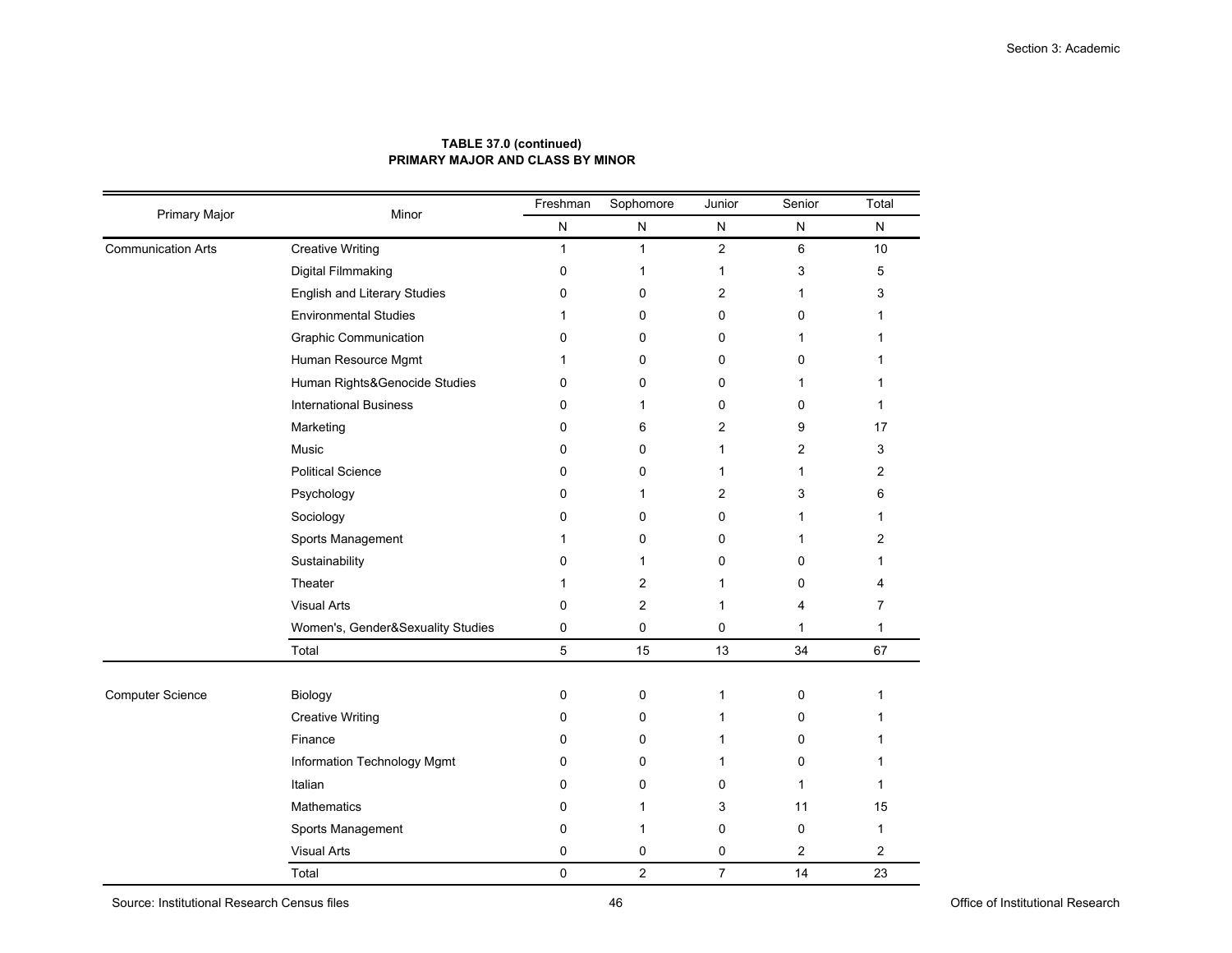|                          | Minor                        | Freshman     | Sophomore    | Junior       | Senior         | Total     |
|--------------------------|------------------------------|--------------|--------------|--------------|----------------|-----------|
| Primary Major            |                              | ${\sf N}$    | N            | N            | $\mathsf{N}$   | ${\sf N}$ |
| <b>Contemporary Arts</b> | <b>Computer Science</b>      | 0            | $\mathbf 0$  | 0            | 1              |           |
|                          | Human Resource Mgmt          | 0            | 0            |              | $\Omega$       |           |
|                          | Marketing                    | 0            | 1            | 0            | 0              |           |
|                          | Music                        | 0            | 0            |              | 0              |           |
|                          | <b>Visual Arts</b>           | 1            | $\mathbf 0$  | 0            | 0              |           |
|                          | Total                        | $\mathbf{1}$ | 1            | 2            | $\mathbf{1}$   | 5         |
| Data Science             | <b>Computer Science</b>      | 0            | $\mathbf 0$  | 1            | 0              |           |
|                          | Economics                    | 0            | 0            |              | $\Omega$       |           |
|                          | Finance                      | 0            | $\mathbf{0}$ |              | $\Omega$       |           |
|                          | Marketing                    | 0            | 2            | $\Omega$     | 0              | 2         |
|                          | <b>Public Health</b>         | 0            | 1            | 0            | 0              |           |
|                          | Sports Management            | 0            | $\mathbf 0$  | 0            | 2              | 2         |
|                          | Total                        | 0            | 3            | 3            | $\overline{2}$ | 8         |
| Economics                | <b>Business Analytics</b>    | 0            | 2            | 1            | 0              | 3         |
|                          | <b>Environmental Studies</b> | 0            | 1            | 0            | 0              |           |
|                          | Marketing                    | 0            | 1            | $\Omega$     | 1              | 2         |
|                          | <b>Political Science</b>     | 0            | 0            | 0            |                |           |
|                          | Psychology                   | 0            | $\mathbf 0$  | 0            |                |           |
|                          | Total                        | 0            | 4            | $\mathbf{1}$ | 3              | 8         |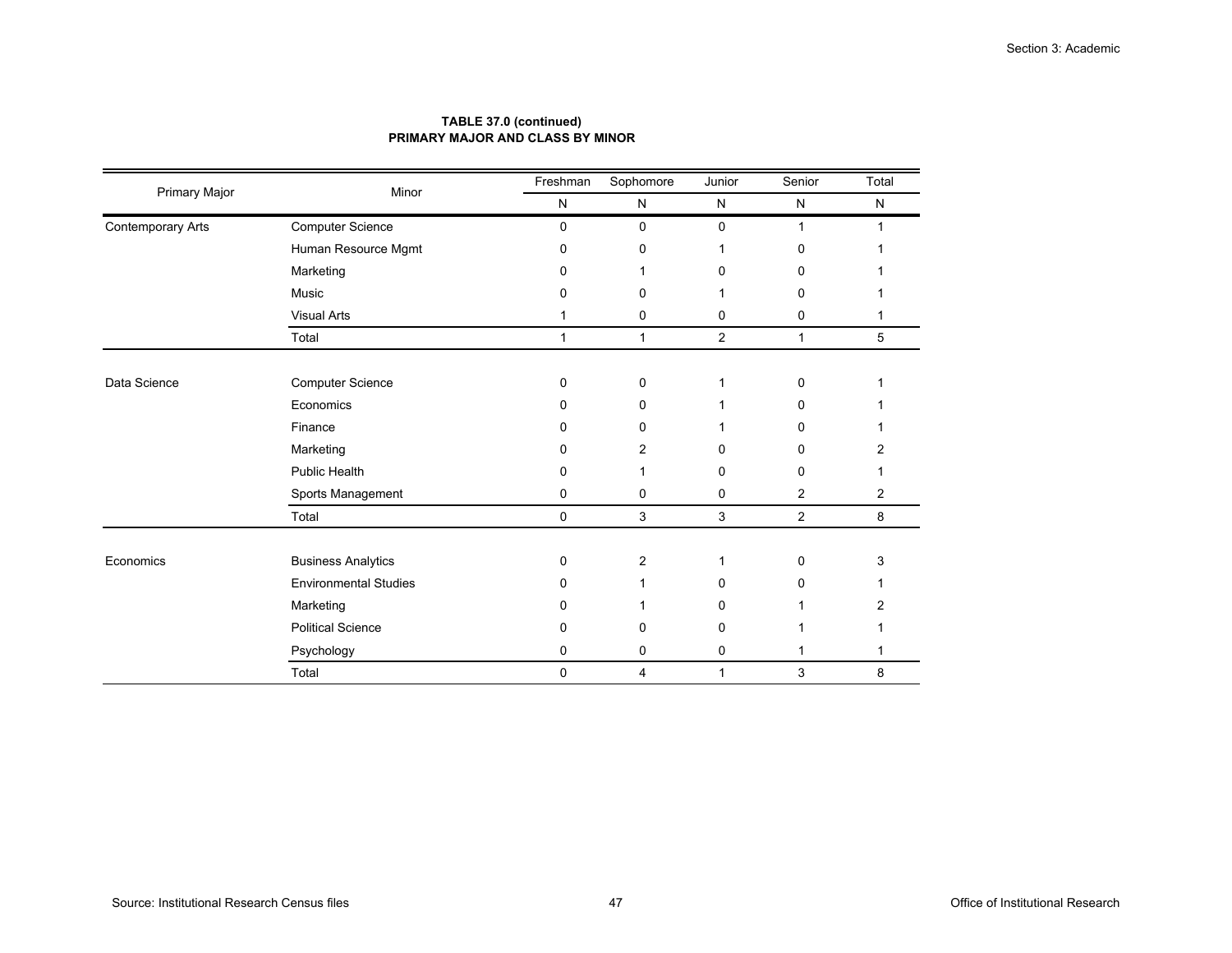| Primary Major                                        | Minor                               | Freshman     | Sophomore            | Junior                  | Senior         | Total          |
|------------------------------------------------------|-------------------------------------|--------------|----------------------|-------------------------|----------------|----------------|
|                                                      |                                     | N            | ${\sf N}$            | ${\sf N}$               | ${\sf N}$      | N              |
| <b>Elementary Education</b>                          | Biology                             | $\mathbf{1}$ | $\mathbf{1}$         | 0                       | $\mathbf 0$    | $\overline{2}$ |
|                                                      | <b>English and Literary Studies</b> | 0            | 0                    | $\overline{2}$          | 4              | 6              |
|                                                      | Mathematics                         | $\Omega$     | $\Omega$             | 0                       | 1              | 1              |
|                                                      | Music                               | $\Omega$     | 1                    | 0                       | 0              | 1              |
|                                                      | Psychology                          | 1            | 3                    | 3                       | 4              | 11             |
|                                                      | Theater                             | 1            | $\mathbf 0$          | $\mathbf{1}$            | 0              | $\overline{2}$ |
|                                                      | <b>Visual Arts</b>                  | $\mathbf 0$  | 1                    | $\mathbf{1}$            | 0              | $\overline{c}$ |
|                                                      | Total                               | 3            | 6                    | $\overline{7}$          | 9              | 25             |
| <b>Engineering Physics</b>                           | Biology                             | $\mathbf{1}$ | $\mathbf 0$          | 0                       | 0              | $\mathbf{1}$   |
|                                                      | Mathematics                         | $\pmb{0}$    | 0                    | 0                       | $\overline{2}$ | $\mathbf{2}$   |
|                                                      | Total                               | $\mathbf{1}$ | 0                    | $\mathbf 0$             | $\mathbf{2}$   | 3              |
|                                                      |                                     |              |                      |                         |                |                |
| English and Literary Studies                         | Civic&Community Leadership          | 0            | 0                    | 0                       | $\mathbf{1}$   | 1              |
|                                                      | <b>Crime and Justice Studies</b>    | $\Omega$     | 0                    | 1                       | 0              | 1              |
|                                                      | History                             | 0            | 0                    | 0                       | 1              | 1              |
|                                                      | Philosophy                          | $\Omega$     | 0                    | 1                       | 0              | 1              |
|                                                      | Psychology                          | $\mathbf 0$  | 1                    | 0                       | 0              | 1              |
|                                                      | Spanish Language Studies            | $\Omega$     | 0                    | 1                       | 1              | 2              |
|                                                      | Women's, Gender&Sexuality Studies   | $\pmb{0}$    | 0                    | $\overline{\mathbf{c}}$ | 0              | 2              |
|                                                      | Total                               | $\pmb{0}$    | $\mathbf{1}$         | 5                       | 3              | 9              |
| <b>Environmental Science</b>                         | Biology                             | 0            | 0                    | 0                       | $\mathbf{1}$   | 1              |
|                                                      | <b>Creative Writing</b>             | 0            | 0                    | 1                       | 0              | 1              |
|                                                      | Earth Science                       | $\mathbf 0$  | $\mathbf 0$          | 0                       | 2              | 2              |
|                                                      | English and Literary Studies        | $\Omega$     | $\Omega$             | 1                       | 0              | 1              |
|                                                      | <b>Plant Studies</b>                | 1            | 1                    | $\overline{2}$          | 0              | 4              |
|                                                      | <b>Public Policy</b>                | $\mathbf 0$  | 0                    | 0                       | 1              | 1              |
|                                                      | Sustainability                      | $\mathbf 0$  | $\mathbf{1}$         | $\overline{2}$          | 2              | 5              |
| Total<br>Source: Institutional Research Census files |                                     | $\mathbf{1}$ | $\overline{c}$<br>48 | 6                       | 6              | 15             |

48 <sup>2</sup> 6 6 6 <sup>15</sup> Deffice of Institutional Research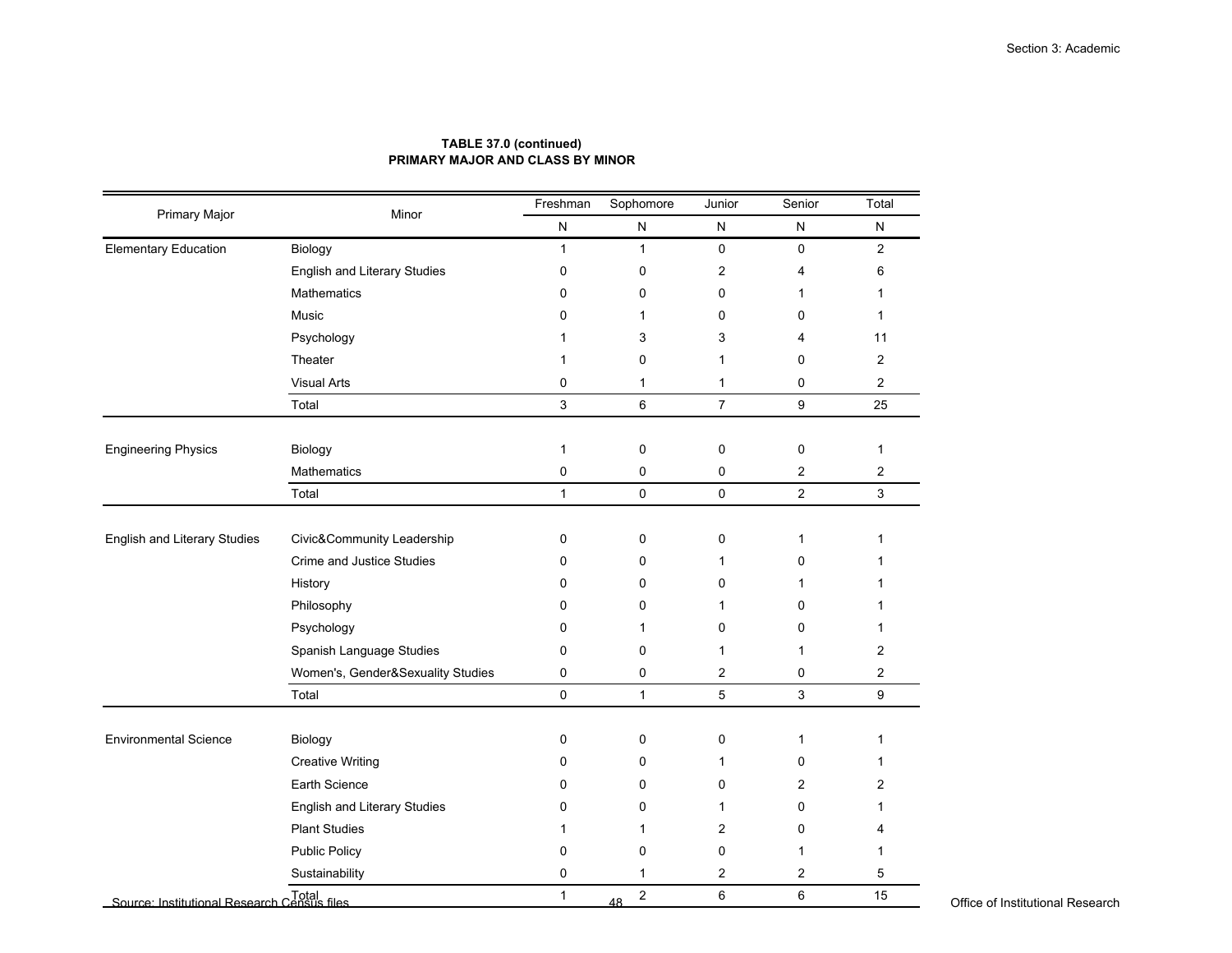| Primary Major                | Minor                            | Freshman       | Sophomore      | Junior         | Senior         | Total        |
|------------------------------|----------------------------------|----------------|----------------|----------------|----------------|--------------|
|                              |                                  | ${\sf N}$      | ${\sf N}$      | N              | ${\sf N}$      | ${\sf N}$    |
| <b>Environmental Studies</b> | <b>Graphic Communication</b>     | 0              | $\mathbf{1}$   | $\mathbf 0$    | $\mathbf 0$    | $\mathbf{1}$ |
|                              | Music                            | 0              | 1              | $\mathbf{1}$   | 0              | 2            |
|                              | <b>Political Science</b>         | 0              | 0              | 0              | 1              | 1            |
|                              | <b>Public Policy</b>             | 0              | 1              | $\mathbf{1}$   | 1              | 3            |
|                              | Sociology                        | $\mathbf{1}$   | 0              | 0              | 0              | 1            |
|                              | Total                            | $\mathbf{1}$   | 3              | $\overline{2}$ | $\overline{2}$ | 8            |
| Finance                      | Accounting                       | 1              | $\pmb{0}$      | 1              | 3              | 5            |
|                              | <b>Business Analytics</b>        | 0              | $\mathbf{1}$   | 2              | 3              | 6            |
|                              | Economics                        | 0              | 0              | 0              | 2              | 2            |
|                              | Entrepreneurship                 |                | 0              | 0              | 0              | 1            |
|                              | <b>International Business</b>    | 0              | 0              | $\overline{2}$ | 1              | 3            |
|                              | Marketing                        | 0              | 2              | 0              | 0              | 2            |
|                              | Mathematics                      | 0              | $\mathbf 0$    | $\mathbf{1}$   | 1              | 2            |
|                              | Psychology                       | 0              | $\mathbf{1}$   | 0              | 0              | 1            |
|                              | Total                            | $\overline{2}$ | $\overline{4}$ | $\,6\,$        | 10             | 22           |
| History                      | Africana Studies                 | 0              | $\mathbf{1}$   | 0              | 0              | $\mathbf{1}$ |
|                              | <b>American Studies</b>          | 0              | $\mathbf 0$    | 0              | 2              | 2            |
|                              | <b>Creative Writing</b>          | 0              | 0              | $\mathbf{1}$   | 0              | 1            |
|                              | <b>Crime and Justice Studies</b> | 0              | $\mathbf 0$    | 0              | 1              | 1            |
|                              | Human Resource Mgmt              | 0              | 0              | 0              | 1              | 1            |
|                              | <b>International Business</b>    | $\Omega$       | 1              | 0              | 0              | 1            |
|                              | Italian                          | $\Omega$       | $\mathbf 0$    | $\Omega$       | 1              | 1            |
|                              | Museum and Exhibition Studies    | 0              | $\mathbf 0$    | 3              | 3              | 6            |
|                              | <b>Political Science</b>         | 0              | $\mathbf 0$    | $\mathbf{1}$   | 1              | 2            |
|                              | Psychology                       | 0              | 0              | $\mathbf{1}$   | 0              | $\mathbf{1}$ |
|                              | Total                            | $\mathbf 0$    | $\overline{2}$ | $\,6\,$        | 9              | 17           |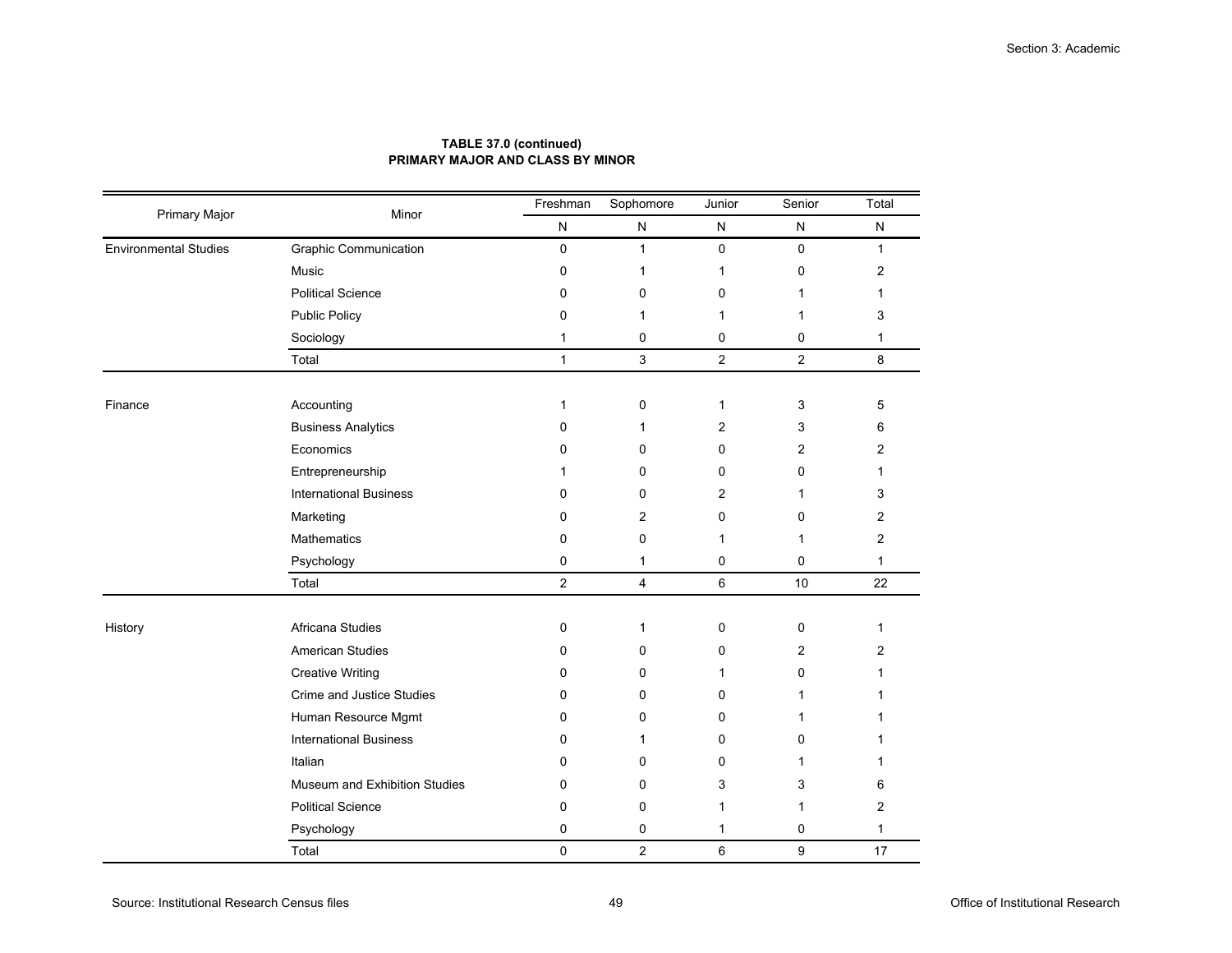| Primary Major                 | Minor                               | Freshman            | Sophomore      | Junior       | Senior         | Total        |
|-------------------------------|-------------------------------------|---------------------|----------------|--------------|----------------|--------------|
|                               |                                     | ${\sf N}$           | ${\sf N}$      | N            | ${\sf N}$      | $\mathsf{N}$ |
| Humanities and Global Studies | <b>English and Literary Studies</b> | 0                   | $\mathbf 0$    | $\mathbf 0$  | $\mathbf{1}$   | $\mathbf{1}$ |
|                               | <b>Political Science</b>            | 0                   | 0              | $\pmb{0}$    | 1              | 1            |
|                               | Total                               | $\mathsf{O}\xspace$ | 0              | $\pmb{0}$    | $\overline{2}$ | 2            |
| Information Technology Mgmt   | <b>Business Analytics</b>           | 1                   | 0              | 0            | $\overline{c}$ | 3            |
|                               | <b>Computer Science</b>             | $\Omega$            | 0              | 1            | $\Omega$       |              |
|                               | Philosophy                          | 0                   | 0              | 0            | $\mathbf{1}$   | 1            |
|                               | Total                               | $\mathbf{1}$        | $\pmb{0}$      | $\mathbf{1}$ | 3              | 5            |
| <b>International Business</b> | Accounting                          | 0                   | 0              | $\mathbf{1}$ | 0              |              |
|                               | <b>Bioinformatics</b>               |                     | 0              | $\mathbf 0$  | 0              |              |
|                               | <b>Business Analytics</b>           | 0                   | 0              | 2            | 1              | 3            |
|                               | Finance                             |                     | 0              | 0            | 0              |              |
|                               | Italian                             | 0                   | 2              | 0            | 0              | 2            |
|                               | Marketing                           | 0                   | 2              | 0            | 1              | 3            |
|                               | Total                               | $\overline{2}$      | $\overline{4}$ | $\sqrt{3}$   | $\overline{2}$ | 11           |
| <b>International Studies</b>  | Anthropology                        | 0                   | 0              | 1            | 1              | 2            |
|                               | <b>Computer Science</b>             | 0                   | 0              | 1            | 0              |              |
|                               | Entrepreneurship                    | $\Omega$            |                | $\Omega$     | $\Omega$       |              |
|                               | Human Rights&Genocide Studies       | 0                   | 0              | 0            |                |              |
|                               | <b>International Business</b>       | 0                   | 0              | 1            | $\Omega$       |              |
|                               | <b>Political Science</b>            | 1                   | 0              | 0            | 3              |              |
|                               | Psychology                          | 0                   | 0              | 1            | 0              | 1            |
|                               | Total                               | $\mathbf{1}$        | $\mathbf{1}$   | 4            | 5              | 11           |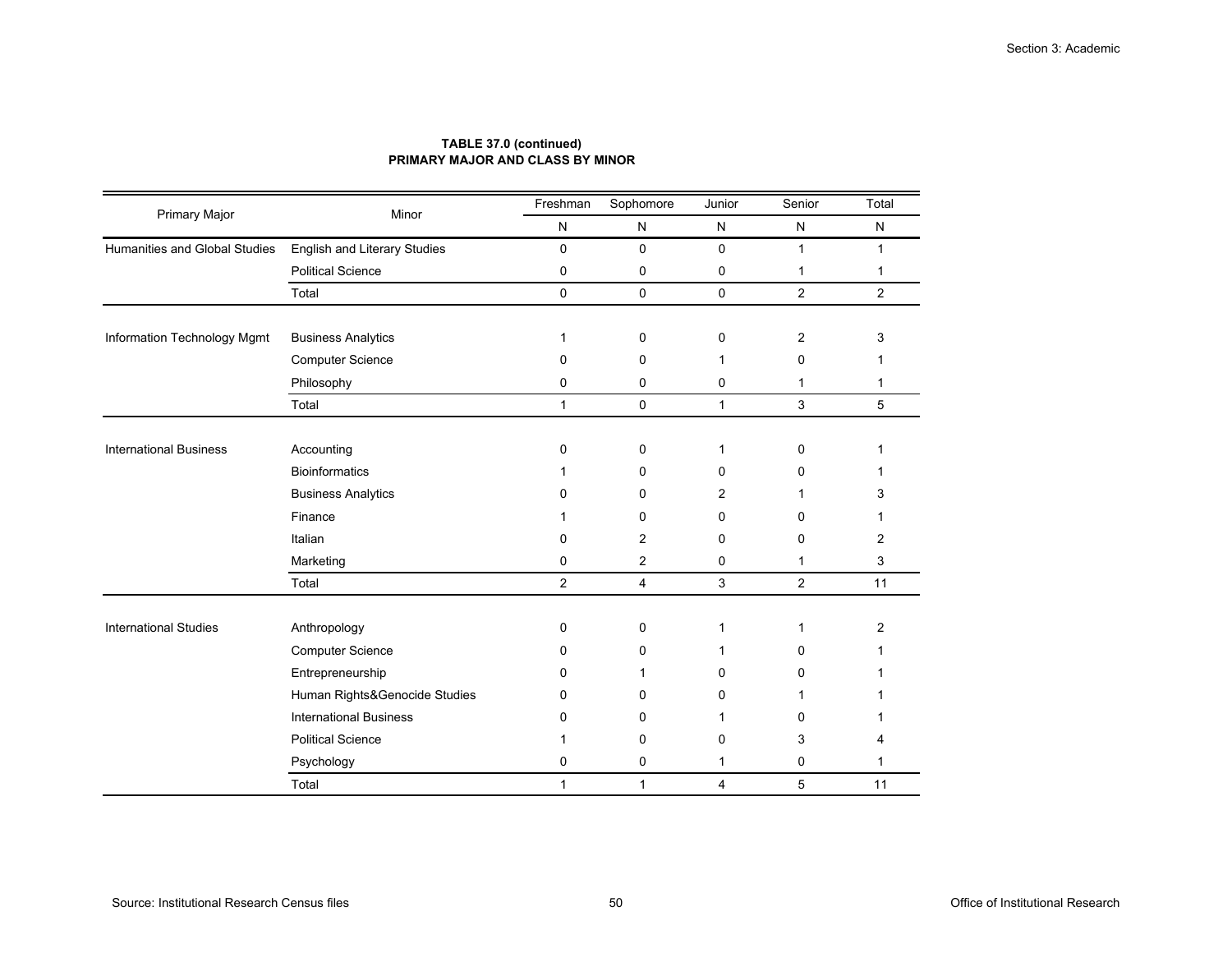|                      | Minor                             | Freshman | Sophomore | Junior | Senior | Total |
|----------------------|-----------------------------------|----------|-----------|--------|--------|-------|
| <b>Primary Major</b> |                                   | N        | N         | N      | N      | N     |
| Law and Society      | Crime and Justice Studies         | 0        | 4         | 10     | 6      | 20    |
|                      | Economics                         | 0        | 0         |        | 0      |       |
|                      | <b>Environmental Studies</b>      |          | 0         |        | 0      |       |
|                      | Gerontology                       | 0        | 0         | 0      |        |       |
|                      | History                           |          |           |        | U      |       |
|                      | Human Rights&Genocide Studies     | 0        | 0         |        | 0      |       |
|                      | Philosophy                        |          |           | U      | 0      |       |
|                      | <b>Political Science</b>          | 0        |           | 0      | 2      | 3     |
|                      | Psychology                        | n        | U         | 2      | 0      |       |
|                      | Public Policy                     |          | 0         |        |        |       |
|                      | Spanish Language Studies          | 0        | 0         |        | 0      |       |
|                      | Women's, Gender&Sexuality Studies |          | 0         | 0      | 0      |       |
|                      | Total                             |          | 7         | 16     | 10     | 34    |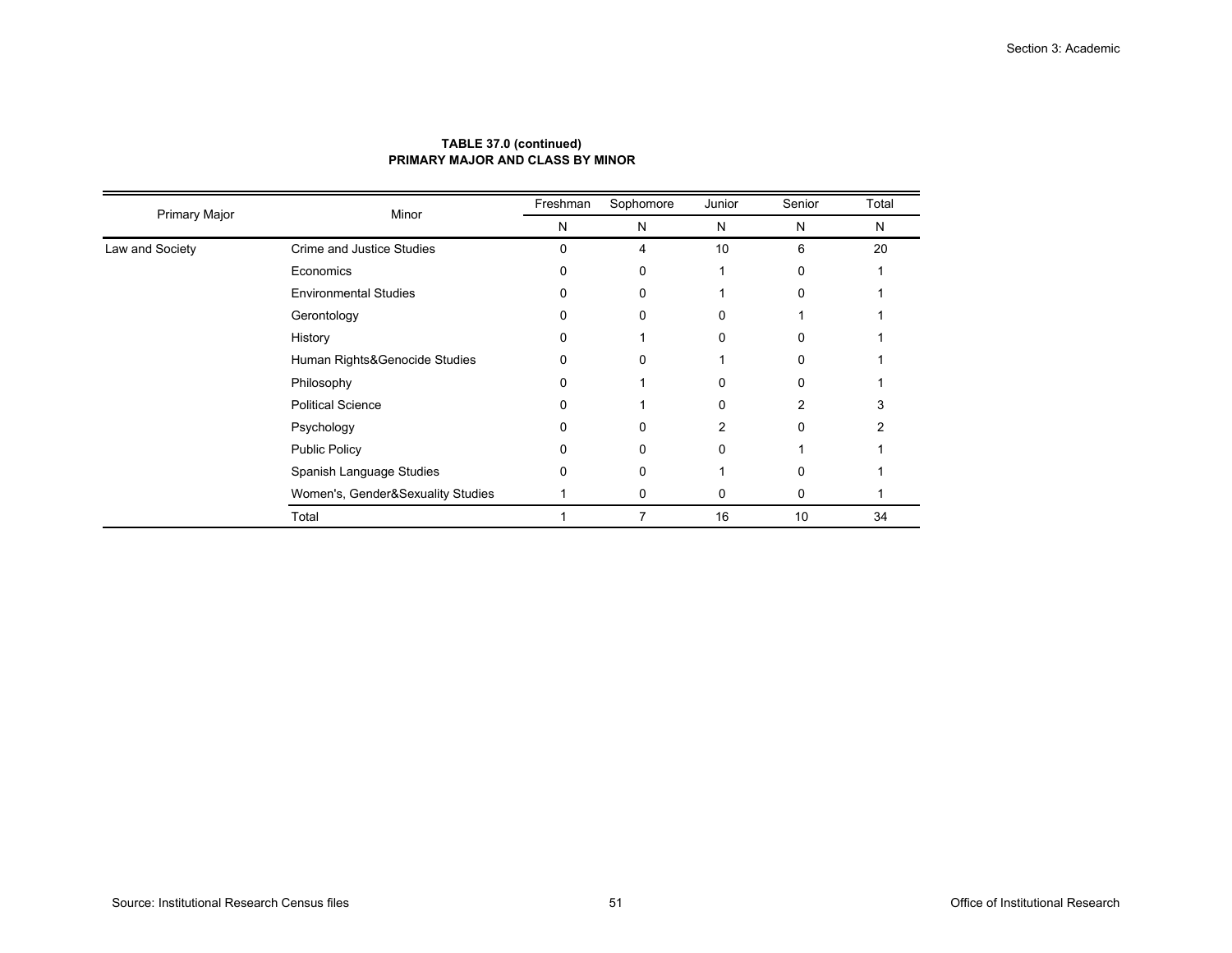| Primary Major | Minor                         | Freshman       | Sophomore | Junior    | Senior | Total     |
|---------------|-------------------------------|----------------|-----------|-----------|--------|-----------|
|               |                               | N              | N         | ${\sf N}$ | N      | ${\sf N}$ |
| Management    | Biology                       | 0              | 0         | 0         | 1      | 1         |
|               | <b>Business Analytics</b>     | 0              | 0         | 2         |        | 3         |
|               | Crime and Justice Studies     | 0              |           | 0         |        | 2         |
|               | Entrepreneurship              | 0              |           |           | 0      | 2         |
|               | <b>Environmental Studies</b>  | 0              | 0         |           |        | 2         |
|               | Finance                       | 0              |           |           |        | 3         |
|               | Human Resource Mgmt           | 0              | 3         | 4         | 4      | 11        |
|               | Information Technology Mgmt   | 0              | 0         | 0         |        |           |
|               | <b>International Business</b> | 0              | 0         | 2         | 0      | 2         |
|               | Marketing                     | 0              | 3         |           | 4      | 8         |
|               | Museum and Exhibition Studies |                | 0         | U         | 0      |           |
|               | Music                         | 0              |           | 0         | 0      |           |
|               | Philosophy                    | 0              | 0         |           | 0      |           |
|               | <b>Political Science</b>      | 0              | 0         |           | 0      |           |
|               | Psychology                    | 0              | 0         | 0         | 2      |           |
|               | <b>Public Health</b>          | 0              | 0         |           | 0      |           |
|               | Sports Management             |                | 3         | 3         |        | 8         |
|               | <b>Visual Arts</b>            | 0              | 1         | 0         | 1      | 2         |
|               | Total                         | $\overline{2}$ | 14        | 18        | 18     | 52        |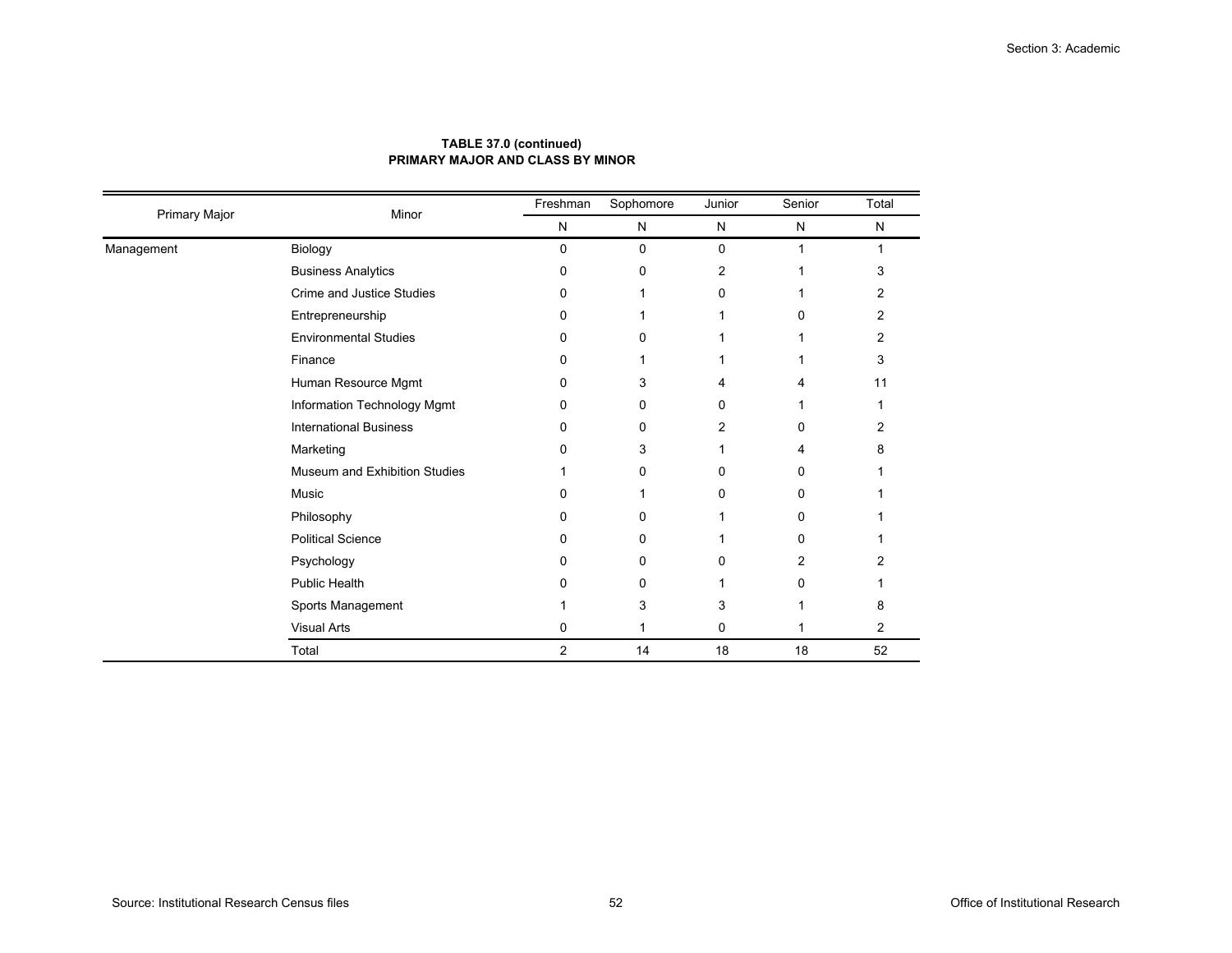| Primary Major | Minor                            | Freshman    | Sophomore    | Junior         | Senior    | Total                   |
|---------------|----------------------------------|-------------|--------------|----------------|-----------|-------------------------|
|               |                                  | ${\sf N}$   | ${\sf N}$    | N              | ${\sf N}$ | ${\sf N}$               |
| Marketing     | Anthropology                     | $\mathbf 0$ | 0            | $\mathbf{1}$   | 0         | $\mathbf{1}$            |
|               | <b>Business Analytics</b>        | 0           | 4            | 3              | 6         | 13                      |
|               | Computer Science                 | 0           | 1            | 0              | 0         | 1                       |
|               | <b>Crime and Justice Studies</b> | 0           | 0            | 0              | 1         | 1                       |
|               | Digital Filmmaking               | 1           | 0            | 1              | 0         | $\overline{\mathbf{c}}$ |
|               | Economics                        | 0           | 1            | 1              | 0         | 2                       |
|               | <b>Environmental Studies</b>     | 0           | 0            | 0              | 1         | 1                       |
|               | Finance                          | 0           | $\Omega$     | 1              | 4         | 5                       |
|               | <b>Graphic Communication</b>     | 0           | 0            | 0              | 1         | 1                       |
|               | Human Resource Mgmt              | 0           | 0            | 0              | 1         | 1                       |
|               | Information Technology Mgmt      | $\Omega$    | $\Omega$     | 0              | 1         | 1                       |
|               | <b>International Business</b>    | $\mathbf 0$ | 1            | $\mathbf 0$    | 0         | 1                       |
|               | Italian                          | 0           | 0            | 0              | 2         | 2                       |
|               | <b>Political Science</b>         | 0           | 1            | $\Omega$       | 0         | 1                       |
|               | Psychology                       | 0           | 1            | 1              | 0         | $\overline{2}$          |
|               | Sociology                        | 0           | 1            | 1              | 0         | 2                       |
|               | Sports Management                | 2           | 3            | 1              | 0         | 6                       |
|               | Sustainability                   | 0           | $\Omega$     | 1              | $\Omega$  | 1                       |
|               | Theater                          | 0           | 0            | 1              | 0         | 1                       |
|               | <b>Visual Arts</b>               | $\mathbf 0$ | 0            | 0              | 1         | $\mathbf{1}$            |
|               | Total                            | 3           | 13           | 12             | 18        | 46                      |
| Mathematics   | <b>Business Analytics</b>        | 0           | 1            | $\mathbf 0$    | 0         | 1                       |
|               | <b>Computer Science</b>          | 0           | 0            | 1              | 1         | 2                       |
|               | <b>Engineering Physics</b>       | 0           | $\Omega$     | 1              | 0         | 1                       |
|               | Finance                          | 0           | $\mathbf 0$  | $\mathbf 0$    | 1         | 1                       |
|               | <b>Political Science</b>         | 0           | 0            | 0              | 1         | 1                       |
|               | Psychology                       | 0           | $\mathbf 0$  | 0              | 1         | 1                       |
|               | Total                            | $\mathbf 0$ | $\mathbf{1}$ | $\overline{2}$ | 4         | $\overline{7}$          |

Source: Institutional Research Census files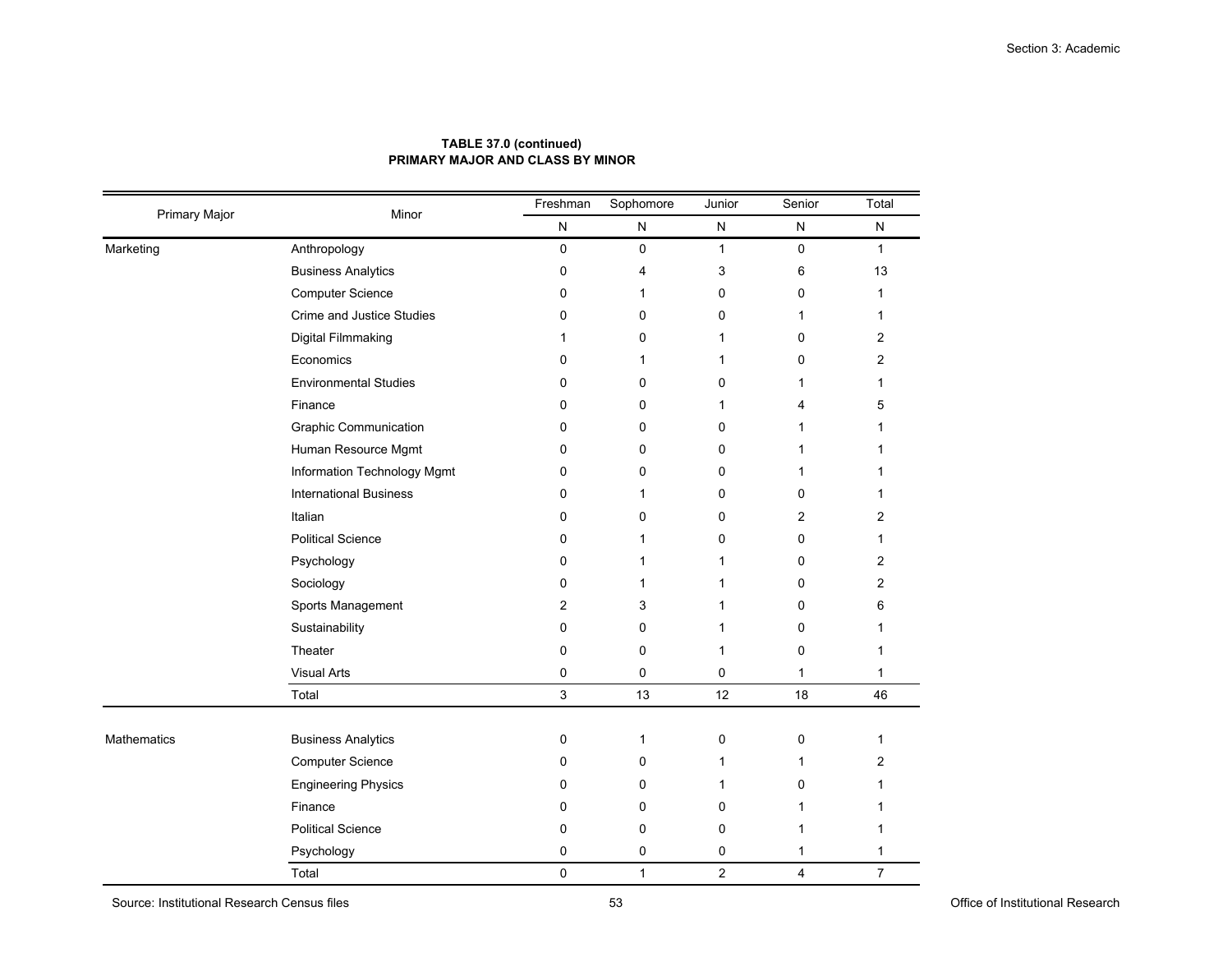| Primary Major | Minor                             | Freshman     | Sophomore          | Junior         | Senior         | Total          |                                  |
|---------------|-----------------------------------|--------------|--------------------|----------------|----------------|----------------|----------------------------------|
|               |                                   | ${\sf N}$    | ${\sf N}$          | N              | ${\sf N}$      | ${\sf N}$      |                                  |
| Music         | <b>American Studies</b>           | 0            | $\pmb{0}$          | $\pmb{0}$      | $\mathbf{1}$   | $\mathbf{1}$   |                                  |
|               | <b>Creative Writing</b>           | $\mathbf 0$  | $\mathbf 0$        | $\mathbf 0$    | $\overline{2}$ | $\overline{2}$ |                                  |
|               | Digital Filmmaking                | 0            | $\mathbf{1}$       | $\mathbf 0$    | 0              | $\mathbf{1}$   |                                  |
|               | Marketing                         | $\Omega$     | $\mathbf 0$        | 3              | 0              | 3              |                                  |
|               | Psychology                        | $\Omega$     | $\mathbf 0$        | $\mathbf{1}$   | 0              | $\mathbf{1}$   |                                  |
|               | Sports Management                 | 1            | $\mathbf 0$        | $\mathbf 0$    | 0              | 1              |                                  |
|               | Theater                           | $\mathbf 0$  | $\mathbf 0$        | $\mathbf{1}$   | 0              | $\mathbf{1}$   |                                  |
|               | <b>Visual Arts</b>                | 0            | $\mathbf 0$        | $\mathbf 0$    | $\mathbf{1}$   | $\mathbf{1}$   |                                  |
|               | Total                             | $\mathbf{1}$ | $\overline{1}$     | $\sqrt{5}$     | $\overline{4}$ | 11             |                                  |
|               |                                   |              |                    |                |                |                |                                  |
| Nursing       | Civic&Community Leadership        | 0            | $\mathbf 0$        | $\mathbf{1}$   | $\mathbf{1}$   | $\overline{c}$ |                                  |
|               | <b>Contemplative Studies</b>      | $\mathbf 0$  | $\pmb{0}$          | $\mathbf{1}$   | 0              | $\mathbf{1}$   |                                  |
|               | Crime and Justice Studies         | 0            | $\mathbf{1}$       | 0              | 0              | 1              |                                  |
|               | Marketing                         | $\Omega$     | $\mathbf{1}$       | $\mathbf 0$    | 0              | 1              |                                  |
|               | Neuroscience                      | 0            | $\mathbf 0$        | $\mathbf{1}$   | 3              | 4              |                                  |
|               | Psychology                        | -1           | 5                  | $\overline{7}$ | 10             | 23             |                                  |
|               | Public Health                     | $\Omega$     | 2                  | $\mathbf{1}$   | $\mathbf{1}$   | 4              |                                  |
|               | Sociology                         | $\Omega$     | 0                  | 0              | $\mathbf{1}$   | $\mathbf{1}$   |                                  |
|               | Spanish Language Studies          |              | 3                  | 3              | 6              | 13             |                                  |
|               | Sports Management                 | -1           | $\mathbf 0$        | 0              | 0              | 1              |                                  |
|               | Substance Use Disorder            | $\Omega$     | 0                  | 0              | 1              | $\mathbf{1}$   |                                  |
|               | Women's, Gender&Sexuality Studies | 0            | $\pmb{0}$          | $\mathbf 0$    | $\mathbf{1}$   | $\mathbf{1}$   |                                  |
|               | Total                             | 3            | 12                 | 14             | 24             | 53             |                                  |
|               |                                   |              |                    |                |                |                |                                  |
| Philosophy    | Biology                           | 0            | 0                  | 0              | 1              | 1              |                                  |
|               | <b>Contemplative Studies</b>      | 0            | $\mathbf 0$        | 0              | 1              |                |                                  |
|               | <b>Environmental Studies</b>      | 0            | $\pmb{0}$          | 0              | $\mathbf{1}$   |                |                                  |
|               | History                           | $\Omega$     | 1                  | $\mathbf 0$    | 0              | 1              |                                  |
|               | <b>Political Science</b>          | 0            | $\mathbf 0$        | 0              | $\mathbf{1}$   | $\mathbf 1$    |                                  |
|               |                                   | 0            | $\mathbf{1}$<br>54 | $\mathbf 0$    | 4              | 5              | Office of Institutional Research |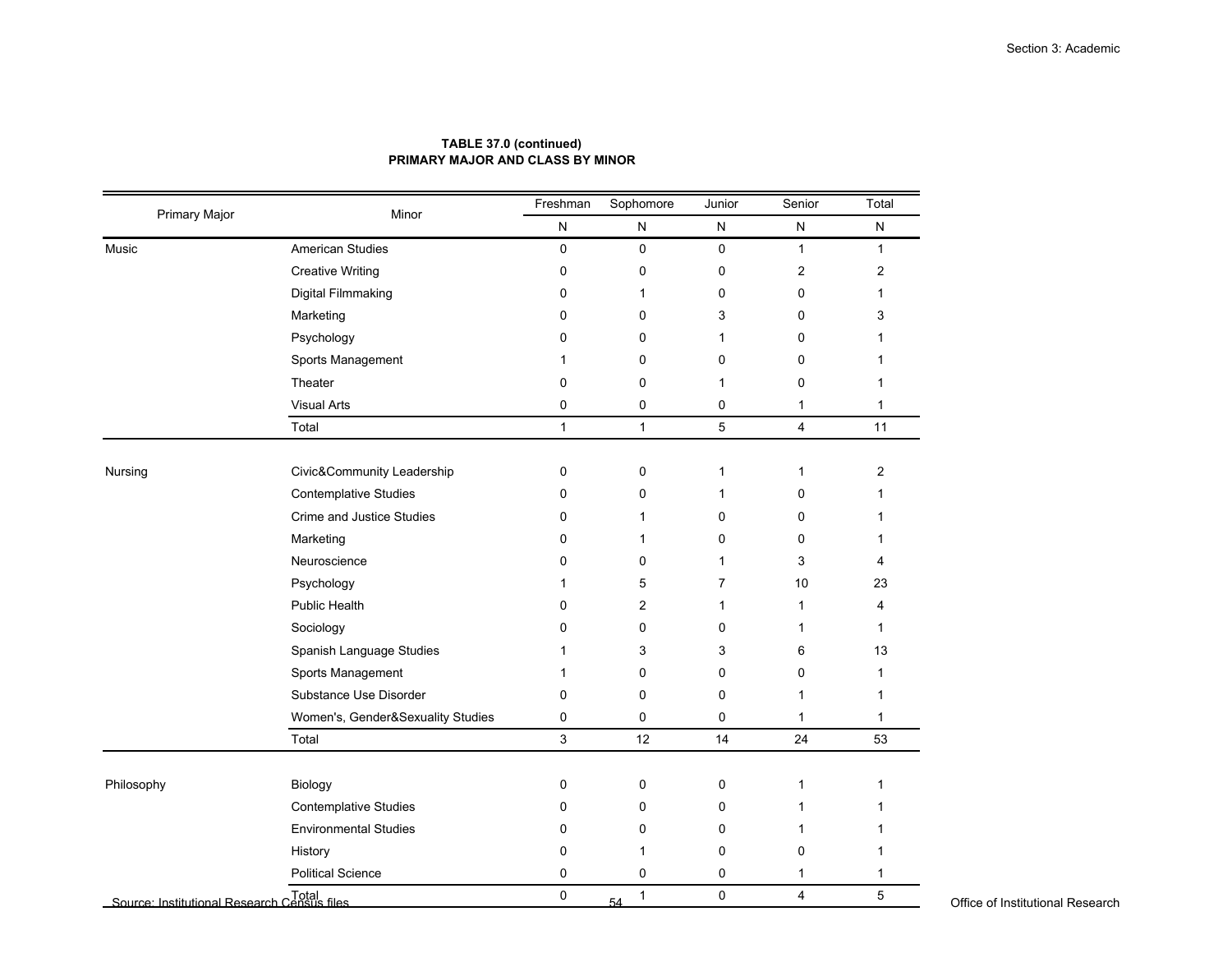|                          | Minor                        | Freshman | Sophomore     | Junior        | Senior | Total |
|--------------------------|------------------------------|----------|---------------|---------------|--------|-------|
| Primary Major            |                              | N        | N             | N             | N      | N     |
| <b>Political Science</b> | <b>American Studies</b>      | 0        | 0             | $\Omega$      |        |       |
|                          | Civic&Community Leadership   | 0        | $\Omega$      | $\Omega$      |        |       |
|                          | French                       | 0        | 0             |               | 0      |       |
|                          | History                      | 0        | 0             | 0             |        |       |
|                          | <b>International Studies</b> | 0        | $\mathbf 0$   | $\mathcal{P}$ |        |       |
|                          | Marketing                    | 0        | $\Omega$      | $\Omega$      |        |       |
|                          | <b>Public Policy</b>         | 0        | 2             |               | 2      |       |
|                          | Sustainability               |          |               |               | 0      |       |
|                          | Total                        |          | $\mathcal{P}$ | 4             |        | 14    |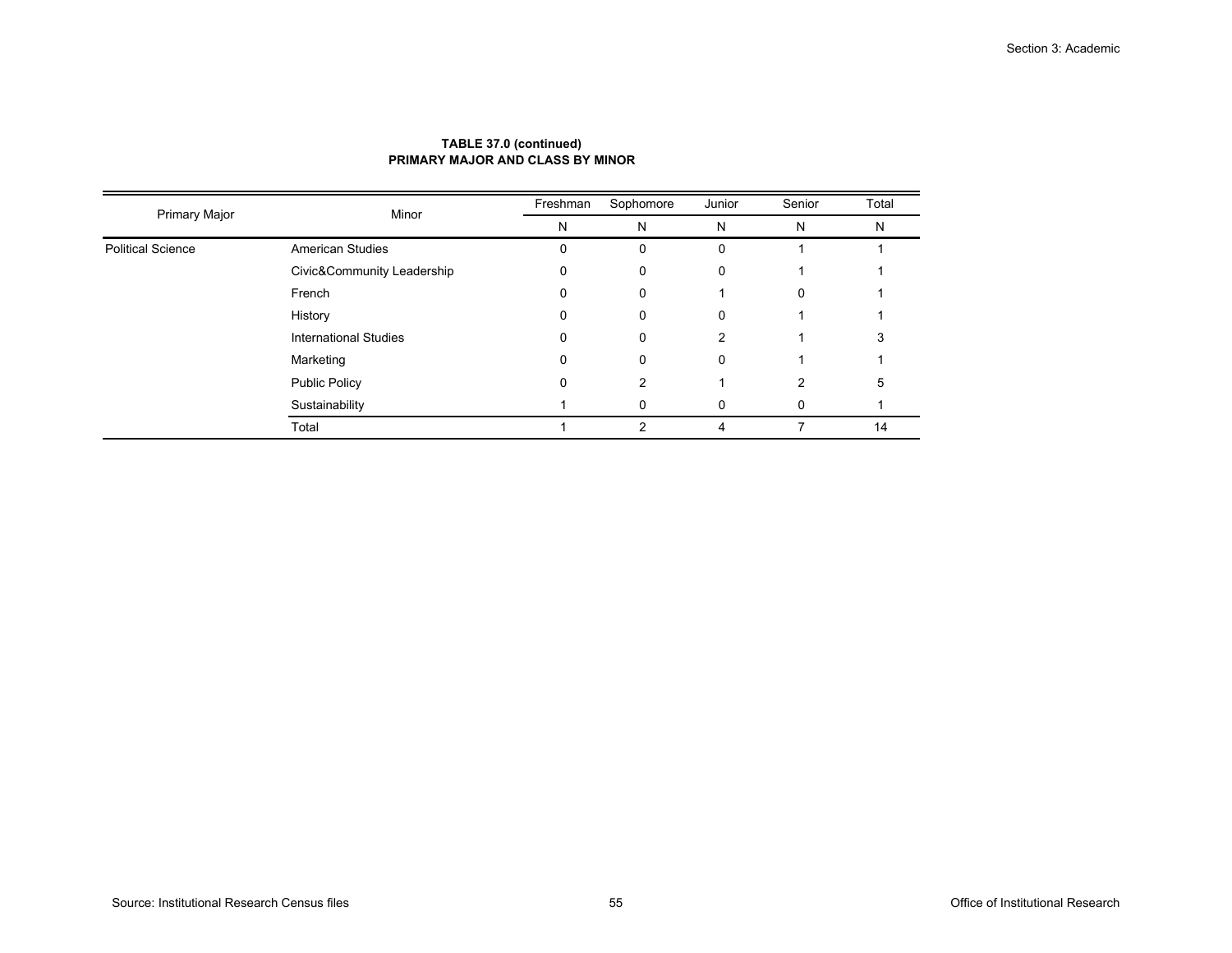| <b>Primary Major</b> | Minor                             | Freshman    | Sophomore   | Junior       | Senior      | Total        |
|----------------------|-----------------------------------|-------------|-------------|--------------|-------------|--------------|
|                      |                                   | ${\sf N}$   | N           | ${\sf N}$    | ${\sf N}$   | $\mathsf{N}$ |
| Psychology           | Africana Studies                  | $\mathbf 0$ | 0           | $\mathbf{1}$ | $\mathbf 0$ | $\mathbf{1}$ |
|                      | Biology                           | 1           | 4           | 2            | $\mathbf 0$ |              |
|                      | Civic&Community Leadership        | 0           | 0           | 0            | 1           |              |
|                      | Contemplative Studies             | 0           | 0           | 4            | 2           | 6            |
|                      | <b>Creative Writing</b>           | 0           | 0           | 0            | 2           | 2            |
|                      | Crime and Justice Studies         | 1           | 1           | 5            | 9           | 16           |
|                      | Digital Filmmaking                | 0           | 0           | 1            | 0           |              |
|                      | <b>Food Studies</b>               | 0           | $\mathbf 0$ | 1            | $\Omega$    |              |
|                      | Gerontology                       | 1           | 0           |              | 0           | 2            |
|                      | Human Resource Mgmt               | 0           | 1           | 2            | 2           | 5            |
|                      | Human Rights&Genocide Studies     | 0           | 0           | 1            | $\Omega$    |              |
|                      | Marketing                         | 0           | 1           | 1            | 2           | 4            |
|                      | Music                             | 0           | 1           |              | 0           | 2            |
|                      | Neuroscience                      | 1           | 0           | 5            | 7           | 13           |
|                      | Philosophy                        | 0           | 0           | 0            | 1           | 1            |
|                      | <b>Political Science</b>          | 0           | 1           | 1            | 0           | 2            |
|                      | <b>Public Health</b>              | 0           | 1           | 0            | 1           | 2            |
|                      | Sociology                         | 1           | 1           | 2            | 3           | 7            |
|                      | Spanish Language Studies          | 0           | 0           | 0            | 2           | 2            |
|                      | Sports Management                 | 0           | 1           | 0            | $\Omega$    |              |
|                      | Substance Use Disorder            | 1           | 0           | 6            | 8           | 15           |
|                      | <b>Visual Arts</b>                | 0           | 0           | 0            | 2           | 2            |
|                      | Women's, Gender&Sexuality Studies | 0           | 0           | 0            | 1           | 1            |
|                      | Total                             | 6           | 12          | 34           | 43          | 95           |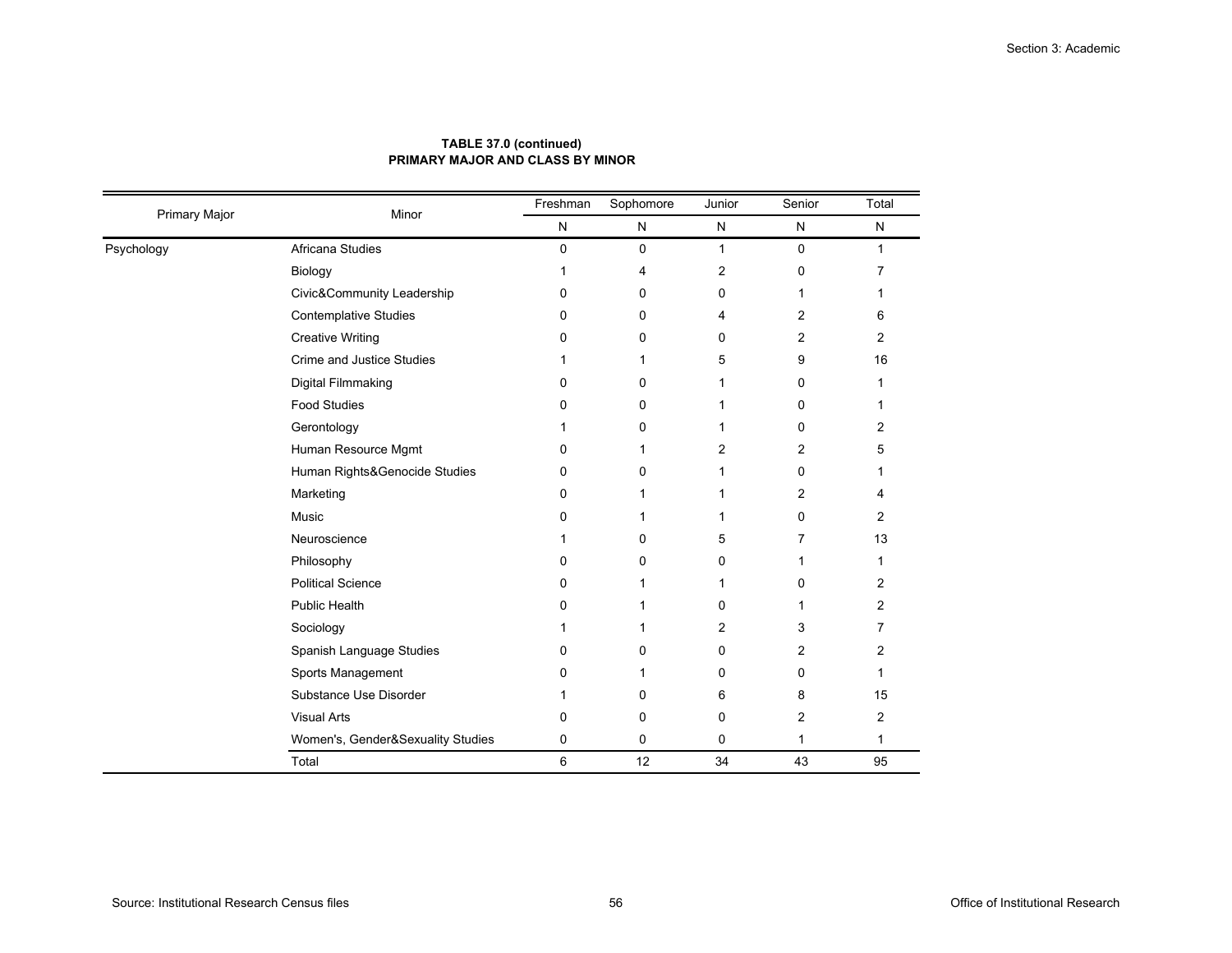| Primary Major  | Minor                               | Freshman     | Sophomore   | Junior         | Senior         | Total                   |
|----------------|-------------------------------------|--------------|-------------|----------------|----------------|-------------------------|
|                |                                     | Ν            | ${\sf N}$   | $\mathsf{N}$   | ${\sf N}$      | N                       |
| Social Science | <b>Crime and Justice Studies</b>    | 0            | $\mathbf 0$ | $\mathbf 0$    | $\overline{2}$ | $\overline{2}$          |
|                | <b>English and Literary Studies</b> | 0            | 0           | $\mathbf 0$    | 1              | 1                       |
|                | Marketing                           | 0            | 0           | 0              | 1              | 1                       |
|                | Music                               | 0            | $\Omega$    | $\mathbf 0$    | 1              | 1                       |
|                | Psychology                          | $\Omega$     | $\Omega$    | 4              | 8              | 12                      |
|                | Public Health                       | $\Omega$     | $\Omega$    | 4              | $\Omega$       | 4                       |
|                | Sociology                           | 0            | 0           | $\Omega$       | 1              | 1                       |
|                | Substance Use Disorder              | $\mathbf 0$  | 0           | $\mathbf 0$    | 1              | 1                       |
|                | Women's, Gender&Sexuality Studies   | 0            | 0           | 0              | 1              | 1                       |
|                | Total                               | 0            | 0           | 8              | 16             | 24                      |
|                |                                     |              |             |                |                |                         |
| Social Work    | <b>Crime and Justice Studies</b>    | 0            | 1           | $\mathbf 0$    | $\mathbf{1}$   | $\overline{2}$          |
|                | Gerontology                         | 0            | $\Omega$    | 0              | 1              | 1                       |
|                | Psychology                          | 0            | 0           | 4              | 3              | 7                       |
|                | Spanish Language Studies            | $\Omega$     | 2           | $\Omega$       | 0              | $\overline{2}$          |
|                | Substance Use Disorder              | 1            | 1           | $\overline{2}$ | 5              | 9                       |
|                | Women's, Gender&Sexuality Studies   | 0            | 2           | 0              | 0              | $\overline{\mathbf{c}}$ |
|                | Total                               | $\mathbf{1}$ | 6           | 6              | 10             | 23                      |
| Sociology      | Africana Studies                    | 0            | 1           | 0              | 1              | 2                       |
|                | Crime and Justice Studies           | $\Omega$     |             | 3              | 5              | 9                       |
|                | <b>Food Studies</b>                 | $\Omega$     | 0           | $\mathbf 1$    | 0              | 1                       |
|                |                                     |              |             |                |                |                         |
|                | Psychology                          | 0            | 0           | $\mathbf 0$    | 4              | 4                       |
|                | Sports Management                   | 0            | 0           | 1              | 0              | 1                       |
|                | Substance Use Disorder              | 0            | 1           | 0              | 0              | 1                       |
|                | Women's, Gender&Sexuality Studies   | $\mathbf{1}$ | 0           | 0              | $\mathbf 1$    | $\overline{2}$          |
|                | Total                               | $\mathbf{1}$ | 3           | 5              | 11             | 20                      |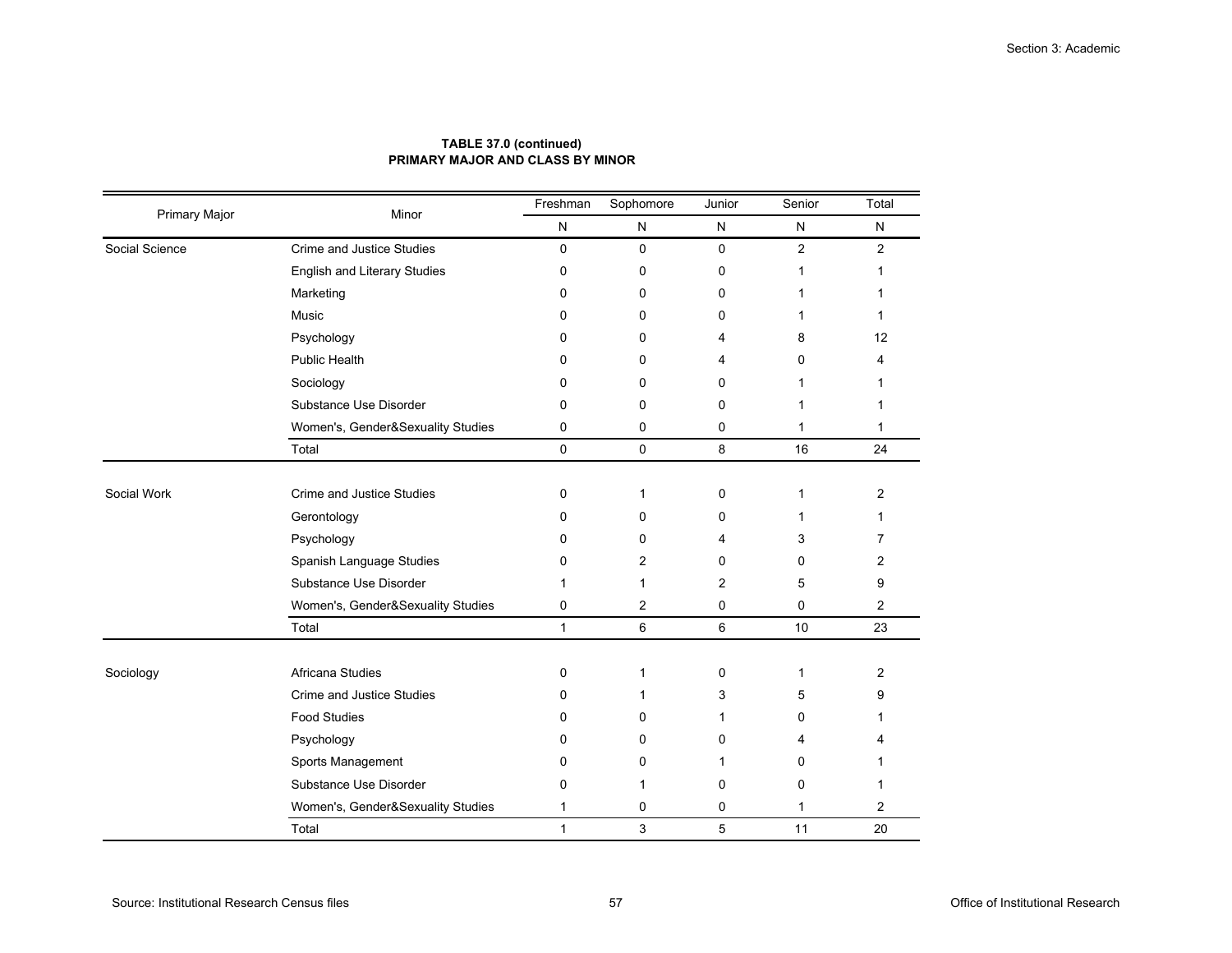| Primary Major             | Minor                         | Freshman     | Sophomore    | Junior       | Senior         | Total          |
|---------------------------|-------------------------------|--------------|--------------|--------------|----------------|----------------|
|                           |                               | ${\sf N}$    | $\mathsf{N}$ | ${\sf N}$    | ${\sf N}$      | $\mathsf{N}$   |
| Sustainability            | Finance                       | $\mathbf 0$  | $\mathbf{1}$ | $\mathbf 0$  | 0              | $\mathbf{1}$   |
|                           | Public Health                 | $\pmb{0}$    | 1            | 0            | 0              | $\mathbf{1}$   |
|                           | Total                         | $\mathbf 0$  | 2            | $\mathbf 0$  | 0              | 2              |
| Theater                   | <b>Business Analytics</b>     | 0            | 0            | 0            | $\mathbf{1}$   | 1              |
|                           | <b>Creative Writing</b>       | 0            | 0            | 0            | 1              |                |
|                           | Digital Filmmaking            | 0            | 1            | 0            | 1              | 2              |
|                           | Music                         | 0            | $\mathbf 0$  | 1            | 0              | 1              |
|                           | <b>Political Science</b>      | 0            | 0            | 0            | $\mathbf{1}$   | $\mathbf{1}$   |
|                           | Total                         | $\mathbf 0$  | $\mathbf{1}$ | $\mathbf{1}$ | $\overline{4}$ | 6              |
|                           |                               |              |              |              |                |                |
| <b>Visual Arts</b>        | Art History                   | $\mathbf 0$  | 0            | $\mathbf{1}$ | 0              | 1              |
|                           | English and Literary Studies  | 0            | 0            | 1            | 0              |                |
|                           | <b>Environmental Studies</b>  | 0            | $\Omega$     | 0            |                |                |
|                           | <b>Graphic Communication</b>  | 0            | $\mathbf 0$  | 0            | 1              | 1              |
|                           | Marketing                     | 1            | $\Omega$     | 2            | 0              | 3              |
|                           | Museum and Exhibition Studies | 0            | 0            | 1            | 0              | 1              |
|                           | Philosophy                    | 0            | 0            | 1            | 0              | 1              |
|                           | Psychology                    | 0            | 0            | 0            | 2              | 2              |
|                           | Total                         | $\mathbf{1}$ | $\mathbf 0$  | 6            | 4              | 11             |
| Matric - Major Undeclared | French                        | 1            | 0            | 0            | 0              | 1              |
|                           | <b>Visual Arts</b>            | 0            | 1            | 0            | 0              | $\mathbf{1}$   |
|                           | Total                         | $\mathbf{1}$ | $\mathbf{1}$ | 0            | 0              | $\overline{2}$ |
| <b>Grand Total</b>        |                               | 43           | 137          | 209          | 338            | 727            |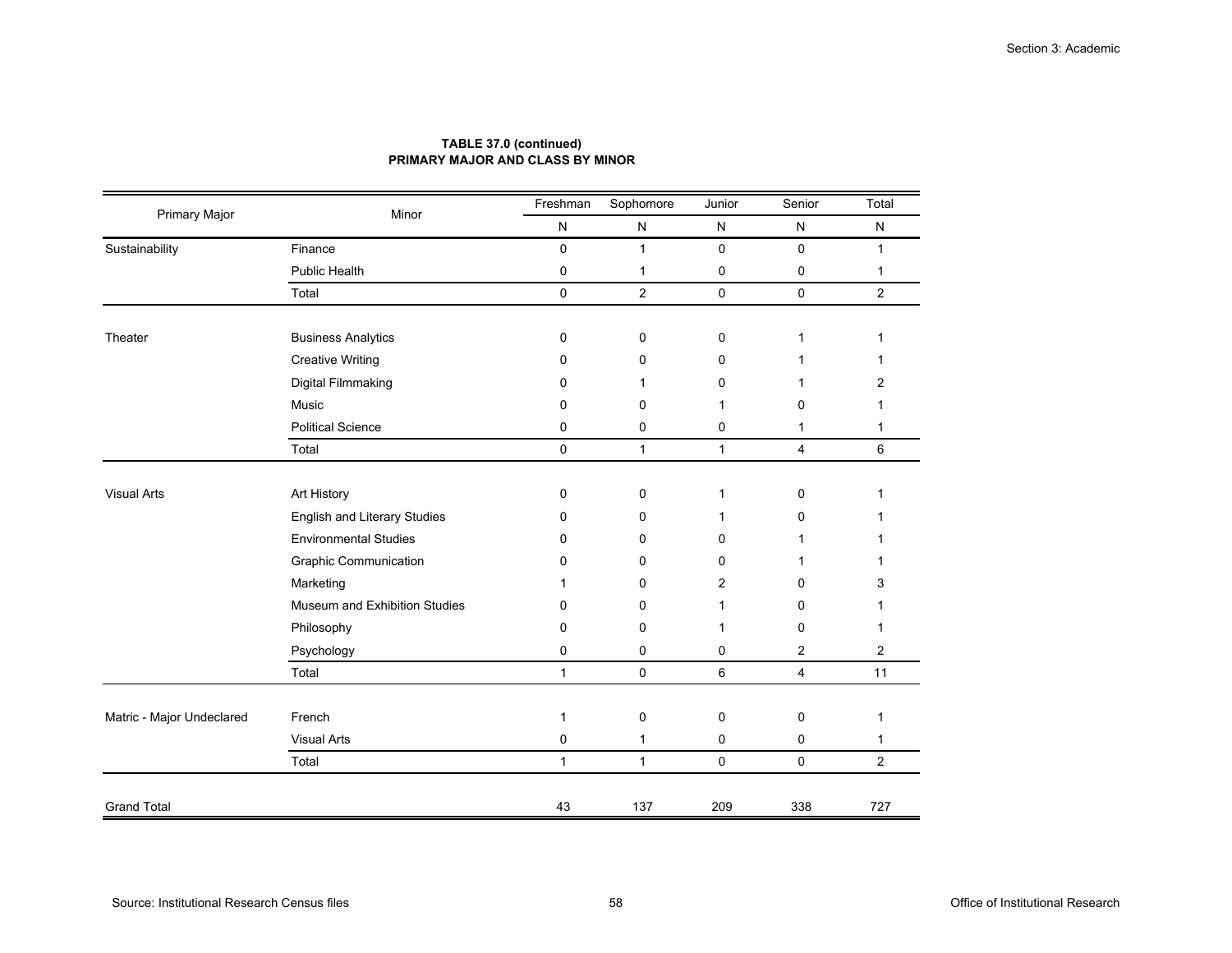| <b>TABLE 38.0</b>                                         |
|-----------------------------------------------------------|
| <b>PRIMARY MAJOR BY DEGREE TYPE AND ATTENDANCE STATUS</b> |

|                                        |                                |             | Full-Time | Part-Time    | Total |
|----------------------------------------|--------------------------------|-------------|-----------|--------------|-------|
|                                        | Primary Major                  | Degree Type | N         | N            | N     |
|                                        | Accounting                     | <b>BS</b>   | 204       | 9            | 213   |
|                                        | <b>Business Administration</b> | <b>BS</b>   | 16        | 11           | 27    |
|                                        | Economics                      | <b>BA</b>   | 24        | 2            | 26    |
|                                        | Finance                        | <b>BS</b>   | 175       | 10           | 185   |
|                                        | Information Technology Mgmt    | <b>BS</b>   | 81        | 9            | 90    |
| Anisfield School of<br><b>Business</b> | <b>International Business</b>  | <b>BA</b>   | 37        | 0            | 37    |
|                                        | Management                     | <b>BS</b>   | 213       | 16           | 229   |
|                                        | Marketing                      | <b>BS</b>   | 224       | 14           | 238   |
|                                        | Matric - Major Undeclared      | <b>BA</b>   | 66        | 2            | 68    |
|                                        |                                | <b>BS</b>   | 10        | $\mathbf{1}$ | 11    |
|                                        | Total                          |             | 1,050     | 74           | 1,124 |
|                                        |                                |             |           |              |       |
|                                        | <b>Communication Arts</b>      | <b>BA</b>   | 257       | 27           | 284   |
|                                        | <b>Contemporary Arts</b>       | <b>BA</b>   | 16        | 16           | 32    |
|                                        | Music                          | <b>BA</b>   | 109       | 10           | 119   |
| School of<br><b>Contemporary Arts</b>  | Theater                        | <b>BA</b>   | 29        | $\mathbf 0$  | 29    |
|                                        | <b>Visual Arts</b>             | <b>BA</b>   | 78        | 13           | 91    |
|                                        | Matric - Major Undeclared      | BA          | 3         | 0            | 3     |
|                                        | Total                          |             | 492       | 66           | 558   |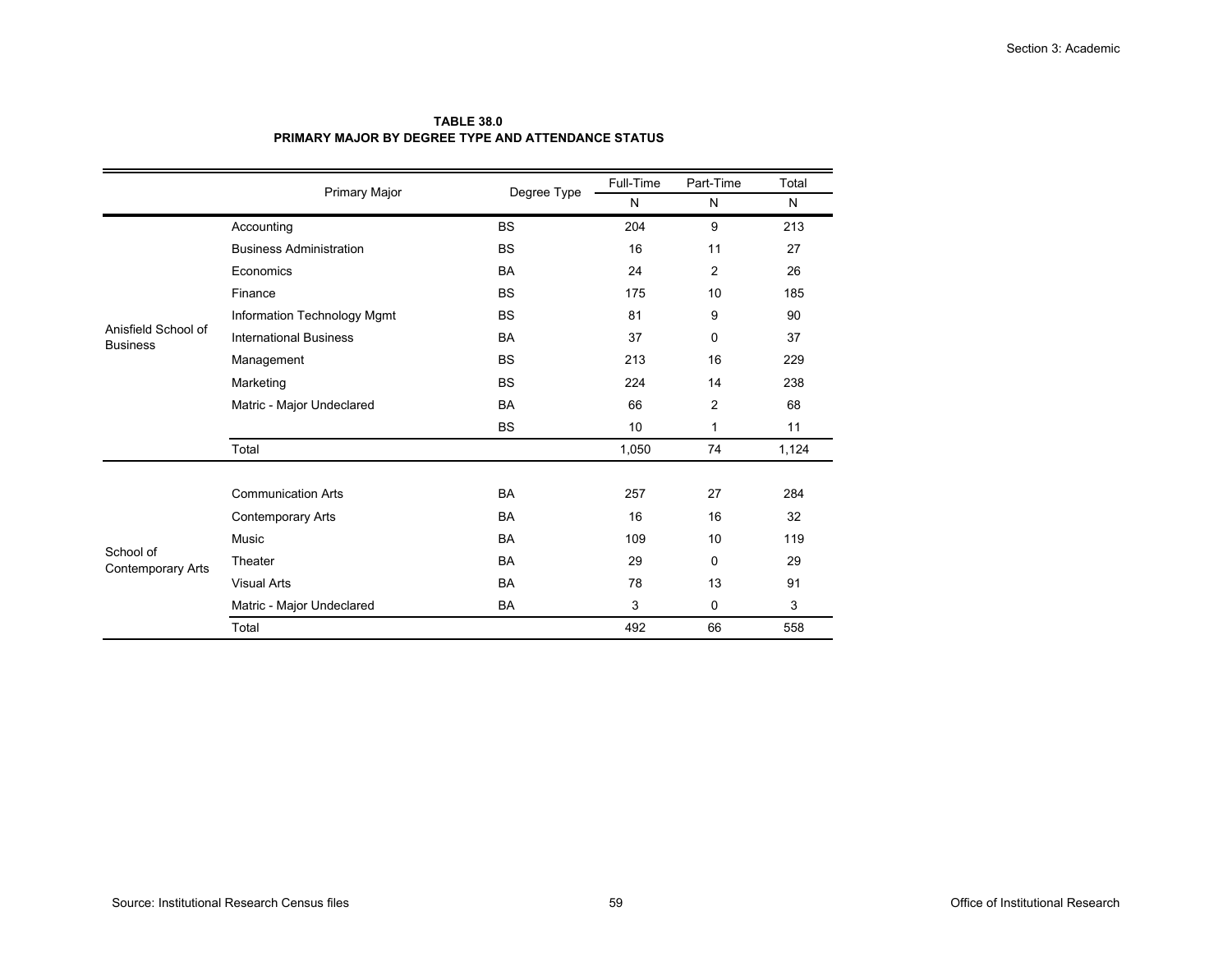#### **TABLE 38.0 (continued) PRIMARY MAJOR BY DEGREE TYPE AND ATTENDANCE STATUS**

|                               | Primary Major                       | Degree Type | Full-Time      | Part-Time      | Total |
|-------------------------------|-------------------------------------|-------------|----------------|----------------|-------|
|                               |                                     |             | N              | N              | N     |
|                               | <b>American Studies</b>             | <b>BA</b>   | $\overline{2}$ | $\mathbf 0$    | 2     |
|                               | <b>English and Literary Studies</b> | <b>BA</b>   | 65             | 6              | 71    |
|                               | History                             | <b>BA</b>   | 63             | 8              | 71    |
|                               | Humanities and Global Studies       | <b>BA</b>   | 5              | 4              | 9     |
| School of Humanities          | <b>International Studies</b>        | <b>BA</b>   | 20             | 4              | 24    |
| and Global Studies            | Philosophy                          | <b>BA</b>   | 6              | 4              | 10    |
|                               | <b>Political Science</b>            | <b>BA</b>   | 38             | 3              | 41    |
|                               | Spanish Language Studies            | <b>BA</b>   | $\overline{2}$ | 1              | 3     |
|                               | Matric - Major Undeclared           | BA          | 4              | 0              | 4     |
|                               | Total                               |             | 205            | 30             | 235   |
|                               |                                     |             |                |                |       |
|                               | <b>Elementary Education</b>         | <b>BS</b>   | 251            | 15             | 266   |
|                               | <b>Environmental Studies</b>        | <b>BA</b>   | 34             | $\Omega$       | 34    |
|                               | Law and Society                     | <b>BA</b>   | 68             | $\overline{7}$ | 75    |
|                               | Psychology                          | <b>BA</b>   | 318            | 24             | 342   |
| School of Social              | Social Science                      | <b>BA</b>   | 82             | 44             | 126   |
| Science and Human<br>Services | Social Work                         | <b>BSW</b>  | 178            | 7              | 185   |
|                               | Sociology                           | <b>BA</b>   | 95             | 3              | 98    |
|                               | Sustainability                      | <b>BA</b>   | 9              | 1              | 10    |
|                               | Matric - Major Undeclared           | <b>BA</b>   | 8              | 0              | 8     |
|                               | Total                               |             | 1,043          | 101            | 1,144 |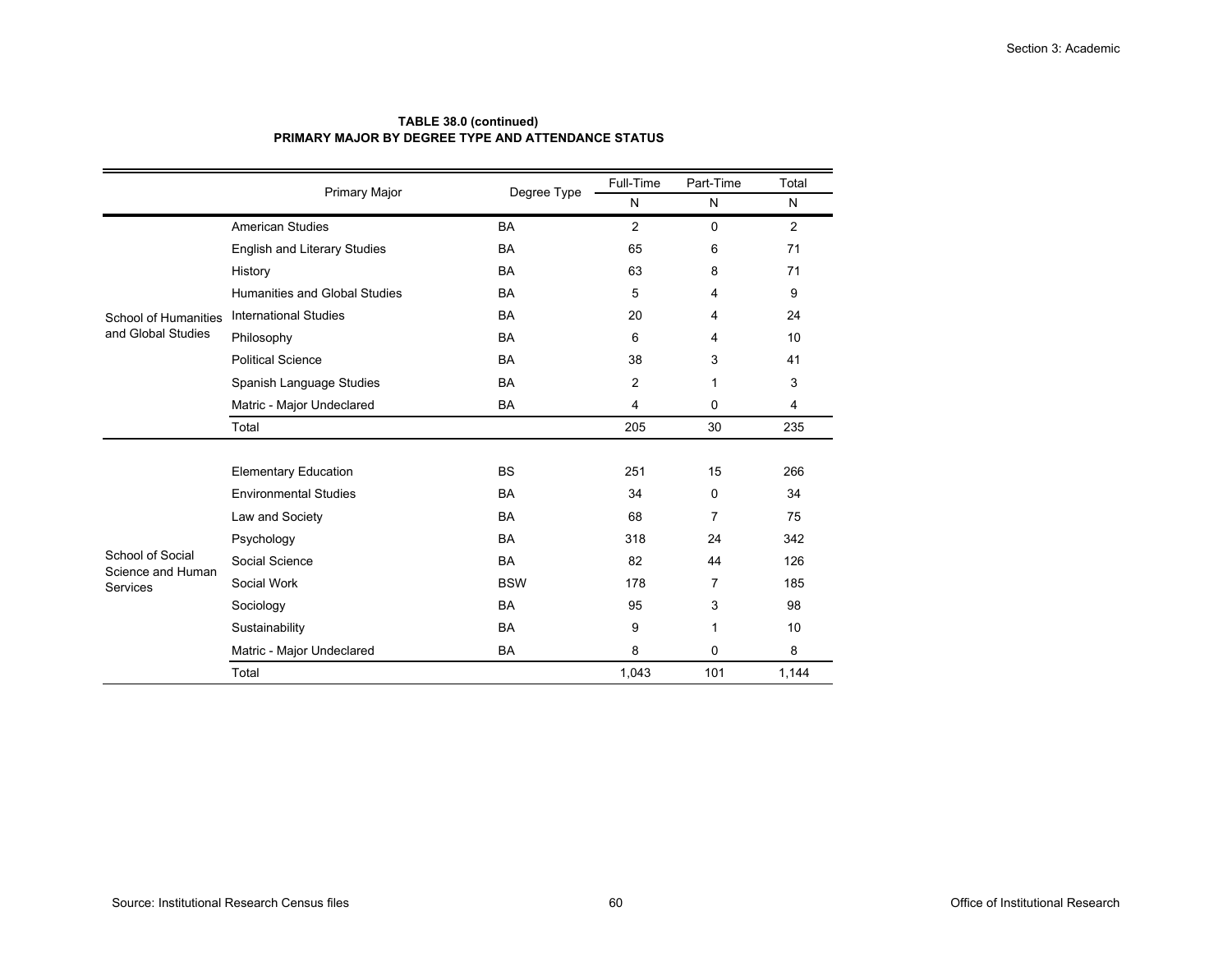#### **TABLE 38.0 (continued) PRIMARY MAJOR BY DEGREE TYPE AND ATTENDANCE STATUS**

|                                         | Primary Major                   | Degree Type | Full-Time | Part-Time    | Total          |
|-----------------------------------------|---------------------------------|-------------|-----------|--------------|----------------|
|                                         |                                 |             | N         | N            | N              |
|                                         | Biochemistry                    | <b>BS</b>   | 28        | 2            | 30             |
|                                         | <b>Bioinformatics</b>           | <b>BS</b>   | 17        | $\Omega$     | 17             |
|                                         | Biology                         | <b>BS</b>   | 330       | 38           | 368            |
|                                         | Chemistry                       | <b>BS</b>   | 13        | 4            | 17             |
|                                         | <b>Clinical Lab Sciences</b>    | <b>BS</b>   | 3         | $\mathbf{1}$ | $\overline{4}$ |
|                                         | <b>Computer Science</b>         | <b>BS</b>   | 156       | 30           | 186            |
|                                         | Data Science                    | <b>BS</b>   | 16        | 1            | 17             |
| School of Theoretical                   | <b>Engineering Physics</b>      | <b>BS</b>   | 25        | 3            | 28             |
| and Applied Science                     | <b>Environmental Science</b>    | <b>BS</b>   | 49        | 3            | 52             |
|                                         | Integrated Science Studies      | <b>BS</b>   | 0         | 1            | $\mathbf{1}$   |
|                                         | <b>Mathematics</b>              | <b>BS</b>   | 26        | 4            | 30             |
|                                         | <b>Medical Imaging Sciences</b> | <b>BS</b>   | 23        | 0            | 23             |
|                                         | Nursing                         | <b>BSN</b>  | 509       | 33           | 542            |
|                                         | Matric - Major Undeclared       | <b>BA</b>   | 3         | 0            | 3              |
|                                         |                                 | <b>BS</b>   | 3         | 0            | 3              |
|                                         | Total                           |             | 1,201     | 120          | 1,321          |
|                                         |                                 |             |           |              |                |
| Degree-seeking, But<br>School and Major | Matric - Major Undeclared       | <b>BA</b>   | 91        | 4            | 95             |
| Undecided                               | Total                           |             | 91        | 4            | 95             |
|                                         |                                 |             |           |              |                |
| <b>Grand Total</b>                      |                                 |             | 4,082     | 395          | 4,477          |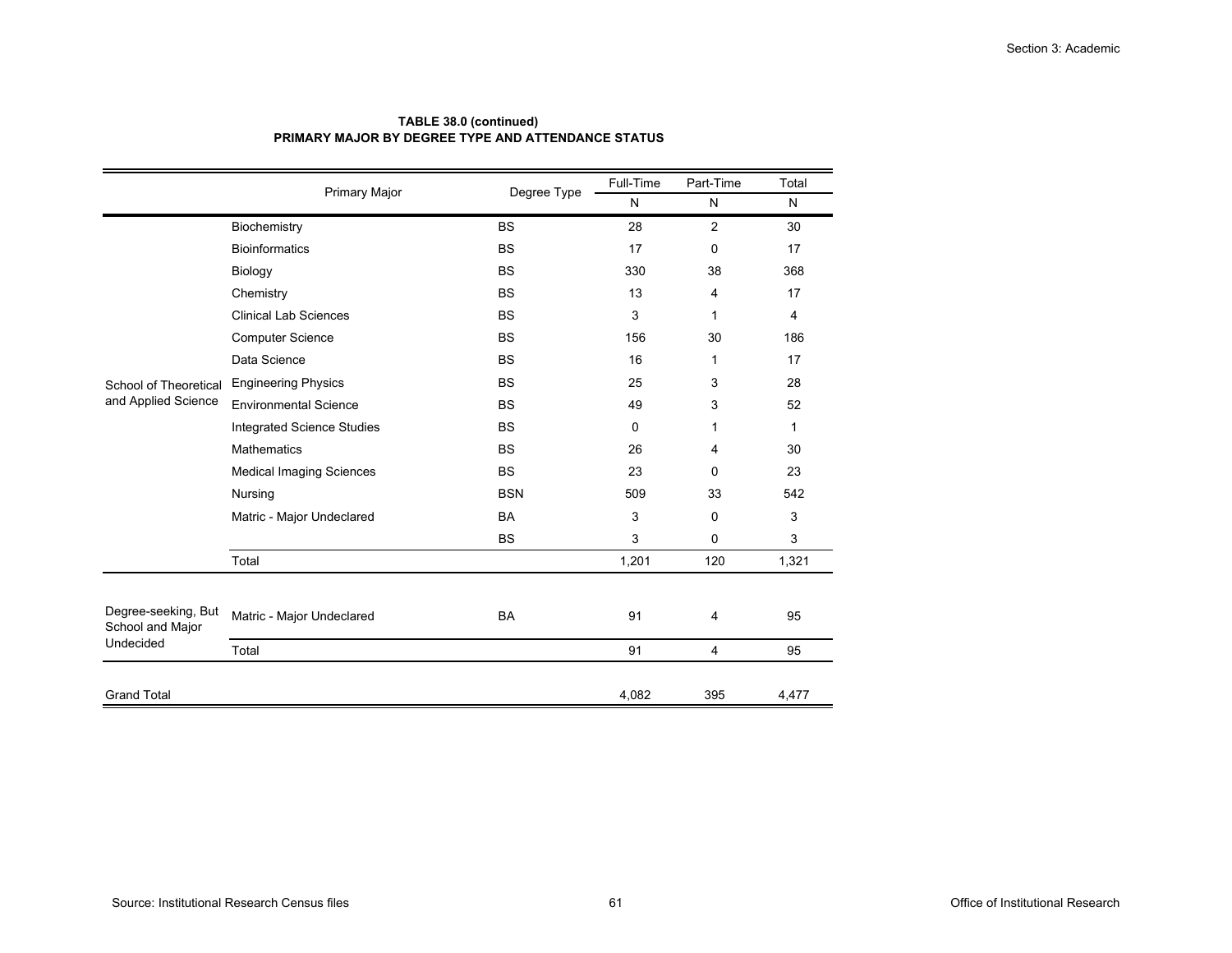|                                              | Full-Time      | Part-Time | Total |
|----------------------------------------------|----------------|-----------|-------|
|                                              | N              | N         | N     |
| Masters in Accounting                        | 31             | 25        | 56    |
| Masters in Business Administration           | 27             | 40        | 67    |
| Masters in Contemporary Instructional Design | $\overline{2}$ | 52        | 54    |
| Masters in Creative Music Technology         | 1              | 3         | 4     |
| Masters in Data Science                      | 7              | 12        | 19    |
| Masters in Educational Leadership            | 6              | 28        | 34    |
| Masters in Nursing                           | 11             | 97        | 108   |
| Masters in Social Work                       | 127            | 32        | 159   |
| Masters in Special Education                 | 6              | 39        | 45    |
| Doctors in Nursing Practice                  | 0              | 10        | 10    |
| Non-degree Seeking                           | $\overline{2}$ | 4         | 6     |
| Total                                        | 220            | 342       | 562   |

# **TABLE 39.0 PRIMARY MAJOR AND ATTENDANCE STATUS OF GRADUATE STUDENTS**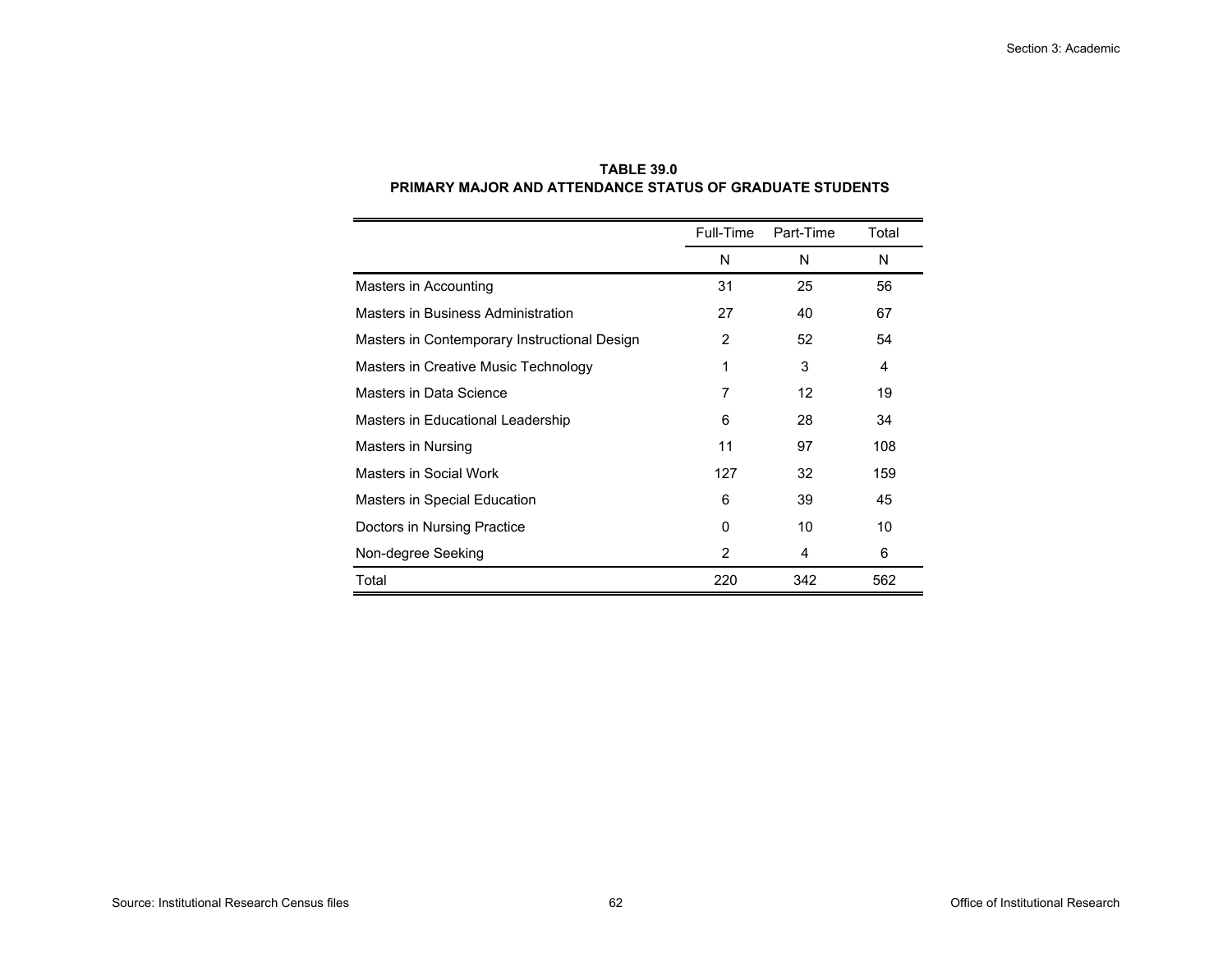|                                              |             | American Indian<br>/ Native Alaskan<br>Female<br>Male<br>Male |                |                |          | Asian    |              | <b>Black</b> |                          | Hawaiian /<br>Pacific Islander |      | White          |      | Hispanic or<br>Latino/a |                      | Multiple Races | Non-Resident<br>Aliens |          | Race and<br>Ethnicity<br>unknown |        | Total |  |
|----------------------------------------------|-------------|---------------------------------------------------------------|----------------|----------------|----------|----------|--------------|--------------|--------------------------|--------------------------------|------|----------------|------|-------------------------|----------------------|----------------|------------------------|----------|----------------------------------|--------|-------|--|
|                                              |             |                                                               |                | Female         | Male     | Female   | Male         | Female       | Male                     | Female                         | Male | Female         | Male | Female                  | Male                 | Female         | Male                   | Female   | Male                             | Female |       |  |
|                                              | N           | N                                                             | N              | N              | N        | N        | N            | N            | N                        | N                              | N    | N              | N    | N                       | N                    | N              | N                      | N        | N                                | N      |       |  |
| Masters in Accounting                        | $\Omega$    | $\mathbf 0$                                                   | $\overline{2}$ |                |          |          | 0            |              | 23                       | 20                             | 4    | 2              |      | $\Omega$                | $\Omega$             | $\mathbf 0$    | $\Omega$               | 2        | 30                               | 26     |       |  |
| Masters in Business Administration           | 0           | $\mathbf 0$                                                   | 3              | $\overline{2}$ | 3        | 3        | 0            | 0            | 23                       | 24                             | 4    | 4              |      | 0                       | $\mathbf 0$          | 0              | $\Omega$               |          | 33                               | 34     |       |  |
| Masters in Contemporary Instructional Design | $\mathbf 0$ | $\mathbf 0$                                                   | $\mathbf 0$    |                | 0        |          | 0            | 0            | 9                        | 37                             | 0    | 5              | 0    | $\mathbf 0$             | $\Omega$             | 0              | $\Omega$               |          | 9                                | 45     |       |  |
| Masters in Creative Music Technology         | $\Omega$    | $\mathbf 0$                                                   | $\mathbf 0$    | $\mathbf 0$    |          | $\Omega$ |              | $\mathbf 0$  | $\overline{2}$           | $\mathbf 0$                    |      |                | 0    | $\mathbf 0$             | $\Omega$             | 0              | $\mathbf 0$            | 0        | 3                                |        |       |  |
| Masters in Data Science                      | 0           | $\mathbf 0$                                                   | 5              |                | $\Omega$ | $\Omega$ | 0            | 0            | 2                        | $\overline{4}$                 |      | $\mathbf 0$    |      | 0                       | 2                    |                | $\overline{2}$         |          | 12                               | 7      |       |  |
| Masters in Educational Leadership            | 0           | $\Omega$                                                      |                | $\Omega$       |          |          |              | 0            |                          | 22                             |      | $\overline{2}$ |      | $\mathbf 0$             | $\Omega$             | $\Omega$       | $\Omega$               | $\Omega$ | 9                                | 25     |       |  |
| <b>Masters in Nursing</b>                    | O           | $\mathbf 0$                                                   |                | 13             |          | 10       |              | 0            | $\overline{\mathcal{L}}$ | 69                             |      | 9              |      | $\mathbf 0$             | $\Omega$             | 0              | $\Omega$               | 0        |                                  | 101    |       |  |
| <b>Masters in Social Work</b>                | $\Omega$    | $\mathbf 0$                                                   |                | 5              | 0        | 20       | $\Omega$     | 0            | 15                       | 86                             |      | 26             |      | 0                       | $\mathbf 0$          | 0              |                        | 4        | 18                               | 141    |       |  |
| Masters in Special Education                 | 0           | $\mathbf 0$                                                   | $\mathbf 0$    | $\mathbf 0$    | $\Omega$ | 2        | $\Omega$     | 0            |                          | 29                             |      | 5              | 0    | $\mathbf 0$             | 0                    | 0              | $\mathbf 0$            |          | 8                                | 37     |       |  |
| Doctors in Nursing Practice                  | O           | $\mathbf 0$                                                   | $\mathbf 0$    |                | $\Omega$ |          | U            | 0            | 3                        | 5                              | 0    | $\Omega$       |      | $\mathbf 0$             | $\Omega$             | 0              | $\Omega$               | 0        | 3                                |        |       |  |
| Non-degree Seeking                           | 0           | 0                                                             | $\mathbf 0$    | $\mathbf 0$    | 0        | $\Omega$ | 0            | 0            | 2                        | 3                              | 0    |                | 0    | 0                       | $\Omega$             | 0              | $\Omega$               | 0        | 2                                | 4      |       |  |
| Total                                        | $\mathbf 0$ | $\mathbf 0$                                                   | 13             | 24             | 5        | 38       | $\mathbf{0}$ |              | 97                       | 299                            | 14   | 55             | 0    | $\mathbf 0$             | $\mathbf{2}^{\circ}$ |                | 3                      | 10       | 134                              | 428    |       |  |
| <b>Grand Total</b>                           |             | $\Omega$                                                      |                | 37             |          | 43       |              |              |                          | 396                            |      | 69             |      | 0                       |                      | 3              |                        | 13       |                                  | 562    |       |  |

**TABLE 40.0PRIMARY MAJOR, RACE/ETHNICITY, AND SEX OF GRADUATE STUDENTS**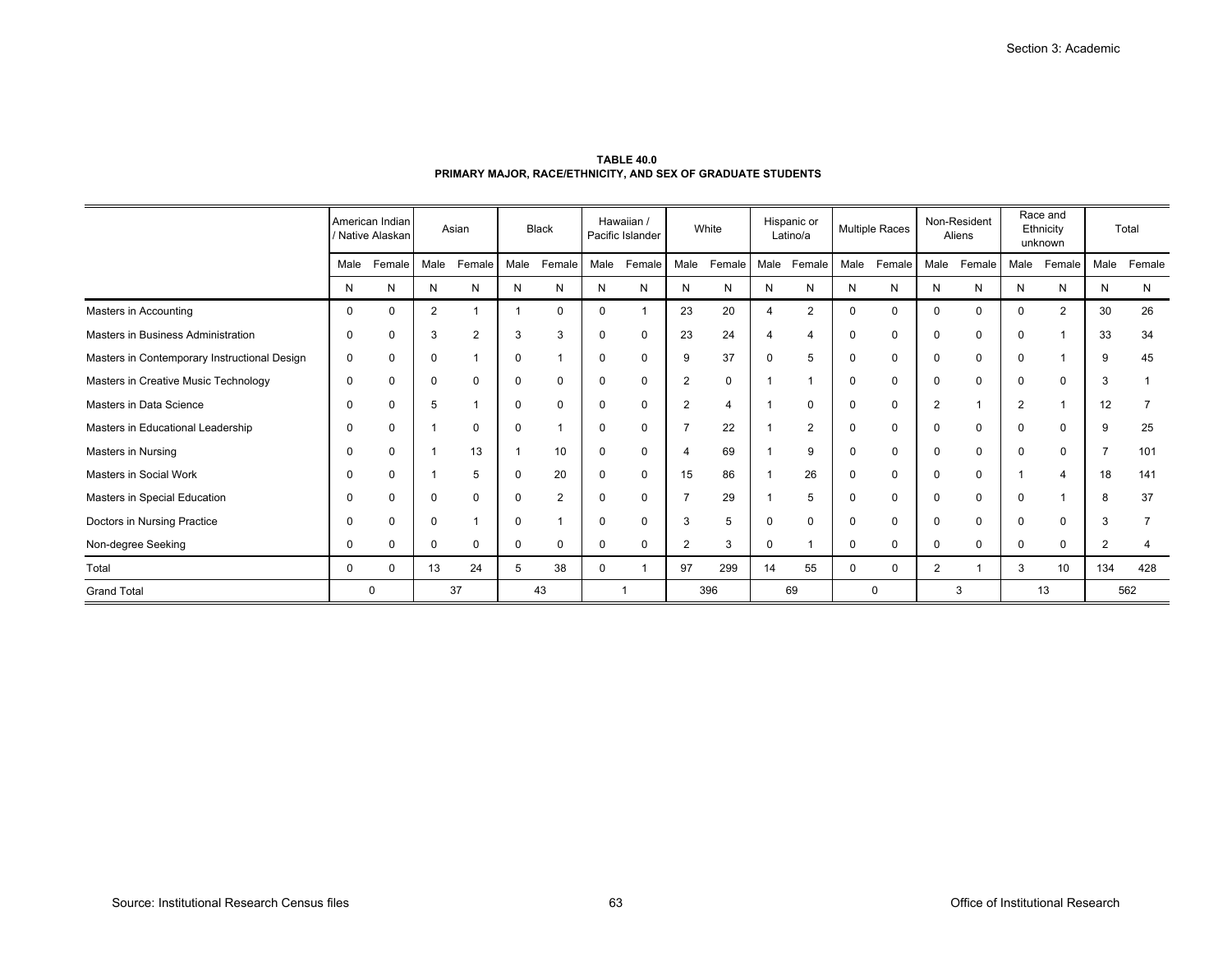|                                              |          | Male                                    |          | Female | Total |                     |  |
|----------------------------------------------|----------|-----------------------------------------|----------|--------|-------|---------------------|--|
|                                              |          | Full-Time Part-Time Full-Time Part-Time |          |        |       | Full-Time Part-Time |  |
|                                              | N        | N                                       | N        | N      | N     | N                   |  |
| Masters in Accounting                        | 21       | 9                                       | 10       | 16     | 31    | 25                  |  |
| Masters in Business Administration           | 15       | 18                                      | 12       | 22     | 27    | 40                  |  |
| Masters in Contemporary Instructional Design | 0        | 9                                       | 2        | 43     | 2     | 52                  |  |
| Masters in Creative Music Technology         | 1        | 2                                       | $\Omega$ |        | 1     | 3                   |  |
| Masters in Data Science                      | 5        | 7                                       | 2        | 5      | 7     | 12                  |  |
| Masters in Educational Leadership            | 3        | 6                                       | 3        | 22     | 6     | 28                  |  |
| Masters in Nursing                           | $\Omega$ | 7                                       | 11       | 90     | 11    | 97                  |  |
| Masters in Social Work                       | 14       | 4                                       | 113      | 28     | 127   | 32                  |  |
| Masters in Special Education                 | 1        | 7                                       | 5        | 32     | 6     | 39                  |  |
| Doctors in Nursing Practice                  | 0        | 3                                       | 0        | 7      | 0     | 10                  |  |
| Non-degree Seeking                           | 1        | 1                                       | 1        | 3      | 2     | 4                   |  |
| Total                                        | 61       | 73                                      | 159      | 269    | 220   | 342                 |  |
| <b>Grand Total</b>                           |          | 134                                     |          | 428    |       | 562                 |  |

# **TABLE 41.0PRIMARY MAJOR, SEX, AND ATTENDANCE STATUS OF GRADUATE STUDENTS**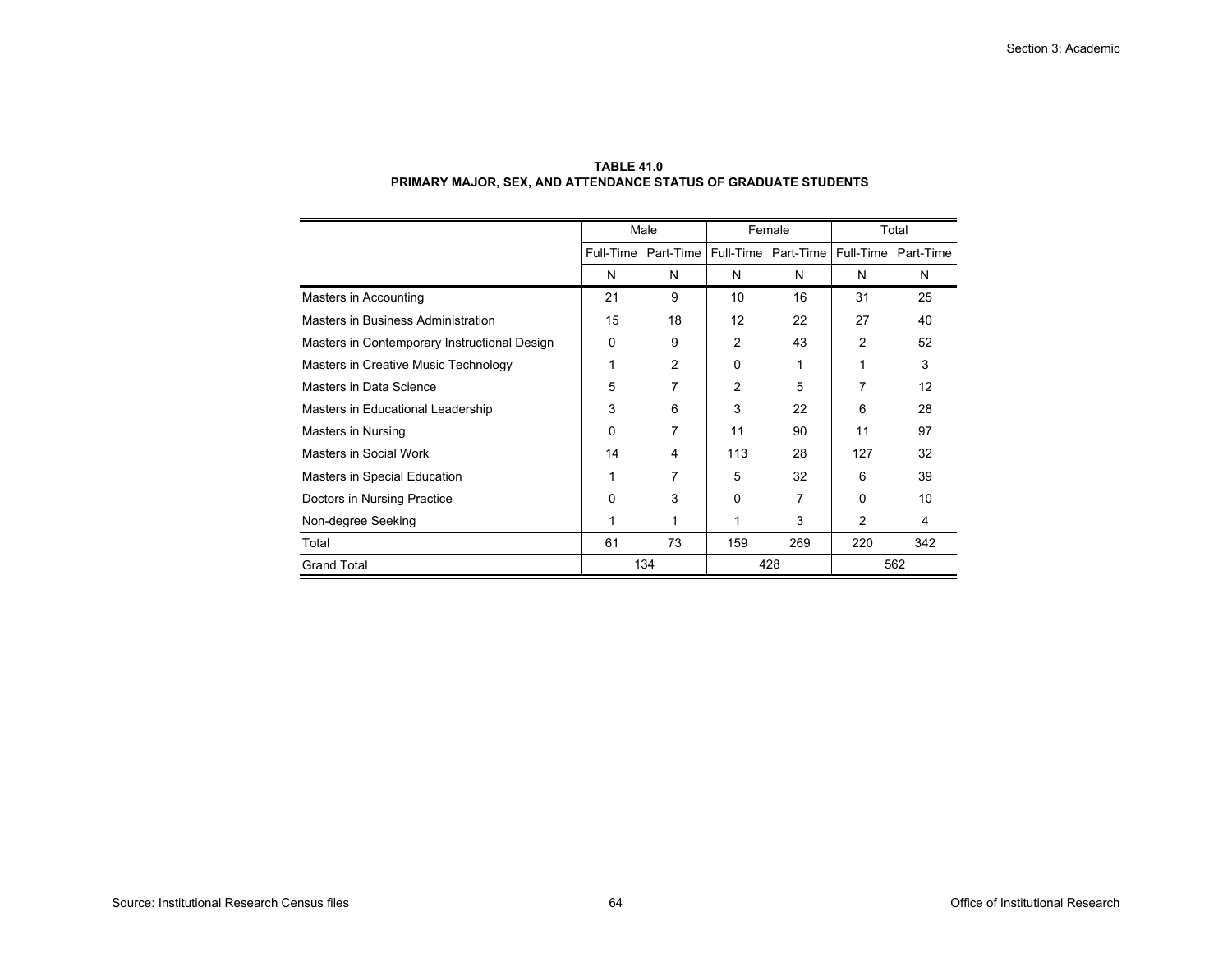|                                              |          | American Indian<br>Asian<br>Native Alaskan |                |                | Hawaiian / Pacific<br>Black<br>Islander |                | White |              | Hispanic or Latino/a |     | <b>Multiple Races</b> |                                                                                                                                                                                                                                | Non-Resident Aliens |   | Race and Ethnicity<br>unknown |          | Total    |                |                |     |
|----------------------------------------------|----------|--------------------------------------------|----------------|----------------|-----------------------------------------|----------------|-------|--------------|----------------------|-----|-----------------------|--------------------------------------------------------------------------------------------------------------------------------------------------------------------------------------------------------------------------------|---------------------|---|-------------------------------|----------|----------|----------------|----------------|-----|
|                                              |          |                                            |                |                |                                         |                |       |              |                      |     |                       | Full-Time Part-Time   Full-Time Part-Time   Full-Time Part-Time   Full-Time Part-Time   Full-Time Part-Time   Full-Time Part-Time   Full-Time Part-Time   Full-Time Part-Time   Full-Time Part-Time   Full-Time Part-Time   Fu |                     |   |                               |          |          |                |                |     |
|                                              | N        | N                                          | N              | N              | N                                       | N              | N     | N            | N                    | N   | N                     | N                                                                                                                                                                                                                              | N                   | N | N                             | N        | N        | N              | N              | N   |
| Masters in Accounting                        |          | $\mathbf 0$                                |                | $\overline{2}$ |                                         | $\Omega$       |       |              | 25                   | 18  |                       | 3                                                                                                                                                                                                                              |                     |   |                               | $\Omega$ |          |                | 31             | 25  |
| Masters in Business Administration           |          | $\mathbf 0$                                |                |                |                                         | -5             |       | 0            | 22                   | 25  |                       | 6                                                                                                                                                                                                                              |                     |   |                               | $\Omega$ |          |                | 27             | 40  |
| Masters in Contemporary Instructional Design | 0        | $\mathbf 0$                                |                |                |                                         | $\mathbf 0$    |       | 0            |                      | 45  |                       | 5                                                                                                                                                                                                                              |                     |   | 0                             | 0        |          |                | ∠              | 52  |
| Masters in Creative Music Technology         |          | 0                                          | 0              | $\mathbf 0$    |                                         | $\mathbf 0$    |       | $\mathbf{0}$ |                      |     |                       | 2                                                                                                                                                                                                                              |                     |   |                               | $\Omega$ | $\Omega$ | $\Omega$       |                |     |
| Masters in Data Science                      |          | $\mathbf 0$                                | $\overline{2}$ |                |                                         | $\mathbf 0$    |       | $\Omega$     |                      |     |                       |                                                                                                                                                                                                                                |                     |   | 3                             | $\Omega$ |          | $\mathcal{R}$  |                | 12  |
| Masters in Educational Leadership            |          | $\Omega$                                   |                |                |                                         |                |       | $\Omega$     |                      | 24  |                       |                                                                                                                                                                                                                                |                     |   |                               | $\Omega$ |          |                |                | 28  |
| Masters in Nursing                           |          | $\mathbf 0$                                |                | 13             |                                         | 11             |       | 0            |                      | 64  |                       | 9                                                                                                                                                                                                                              |                     |   |                               | $\Omega$ |          |                |                | 97  |
| Masters in Social Work                       |          | $\mathbf 0$                                | 6              | $\mathbf 0$    | 14                                      | 6              |       | 0            | 84                   | 17  | 19                    | 8                                                                                                                                                                                                                              |                     |   | 0                             | $\Omega$ |          |                | 127            | 32  |
| Masters in Special Education                 |          | 0                                          | 0              | $\Omega$       |                                         | $\overline{2}$ |       | $^{\circ}$   | 5                    | 31  |                       | 5                                                                                                                                                                                                                              |                     |   |                               | $\Omega$ |          |                | -6             | 39  |
| Doctors in Nursing Practice                  |          | $\Omega$                                   |                |                |                                         |                |       | $\Omega$     |                      | 8   |                       | $\Omega$                                                                                                                                                                                                                       |                     |   |                               | $\Omega$ |          |                |                | 10  |
| Non-degree Seeking                           |          | $\Omega$                                   |                | $\Omega$       |                                         | $\mathbf 0$    |       | $\Omega$     |                      |     |                       | 0                                                                                                                                                                                                                              | $\Omega$            |   | 0                             | $\Omega$ | $\Omega$ | $\Omega$       | $\overline{2}$ |     |
| Total                                        | $\Omega$ | $\Omega$                                   | 11             | 26             | 17                                      | 26             | 0     |              | 155                  | 241 | 28                    | 41                                                                                                                                                                                                                             | $\mathbf 0$         |   | 3                             | $\Omega$ | -6       | $\overline{7}$ | 220            | 342 |
| <b>Grand Total</b>                           |          | $^{\circ}$                                 |                | 37             |                                         | 43             |       |              |                      | 396 |                       | 69                                                                                                                                                                                                                             |                     | 0 |                               | 3        |          | 13             |                | 562 |

**TABLE 42.0 PRIMARY MAJOR, RACE/ETHNICITY, AND ATTENDANCE STATUS OF GRADUATE STUDENTS**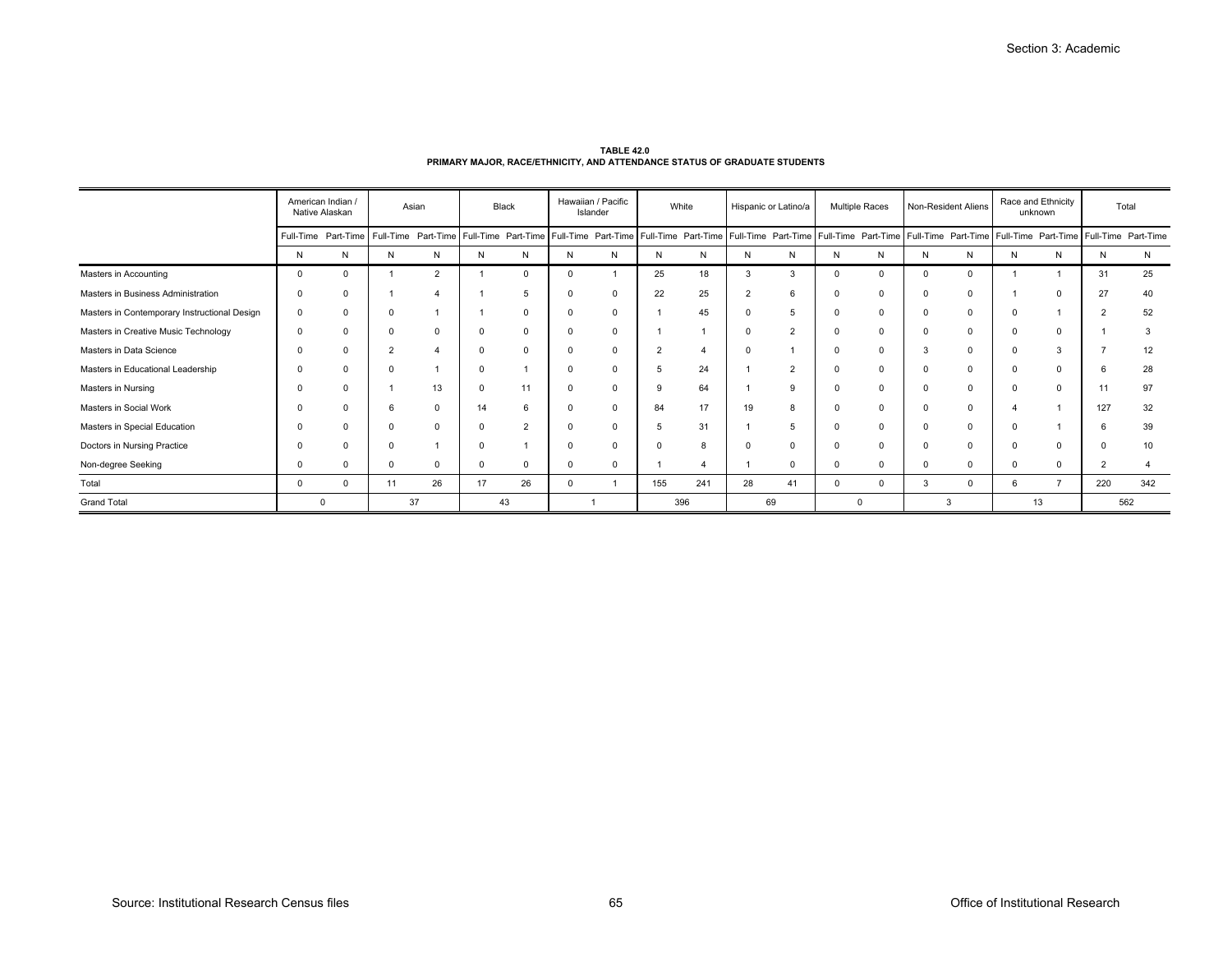|                                              | Average Age |
|----------------------------------------------|-------------|
| Masters in Accounting                        | 24.0        |
| Masters in Business Administration           | 26.0        |
| Masters in Contemporary Instructional Design | 31.0        |
| Masters in Creative Music Technology         | 29.5        |
| Masters in Data Science                      | 30.0        |
| Masters in Educational Leadership            | 34.5        |
| Masters in Nursing                           | 31.0        |
| Masters in Social Work                       | 27.0        |
| Masters in Special Education                 | 25.0        |
| Doctors in Nursing Practice                  | 43.0        |
| Non-degree Seeking                           | 24.5        |
| Total                                        | 29.0        |

#### **TABLE 43.0PRIMARY MAJOR AND AVERAGE AGE OF GRADUATE STUDENTS**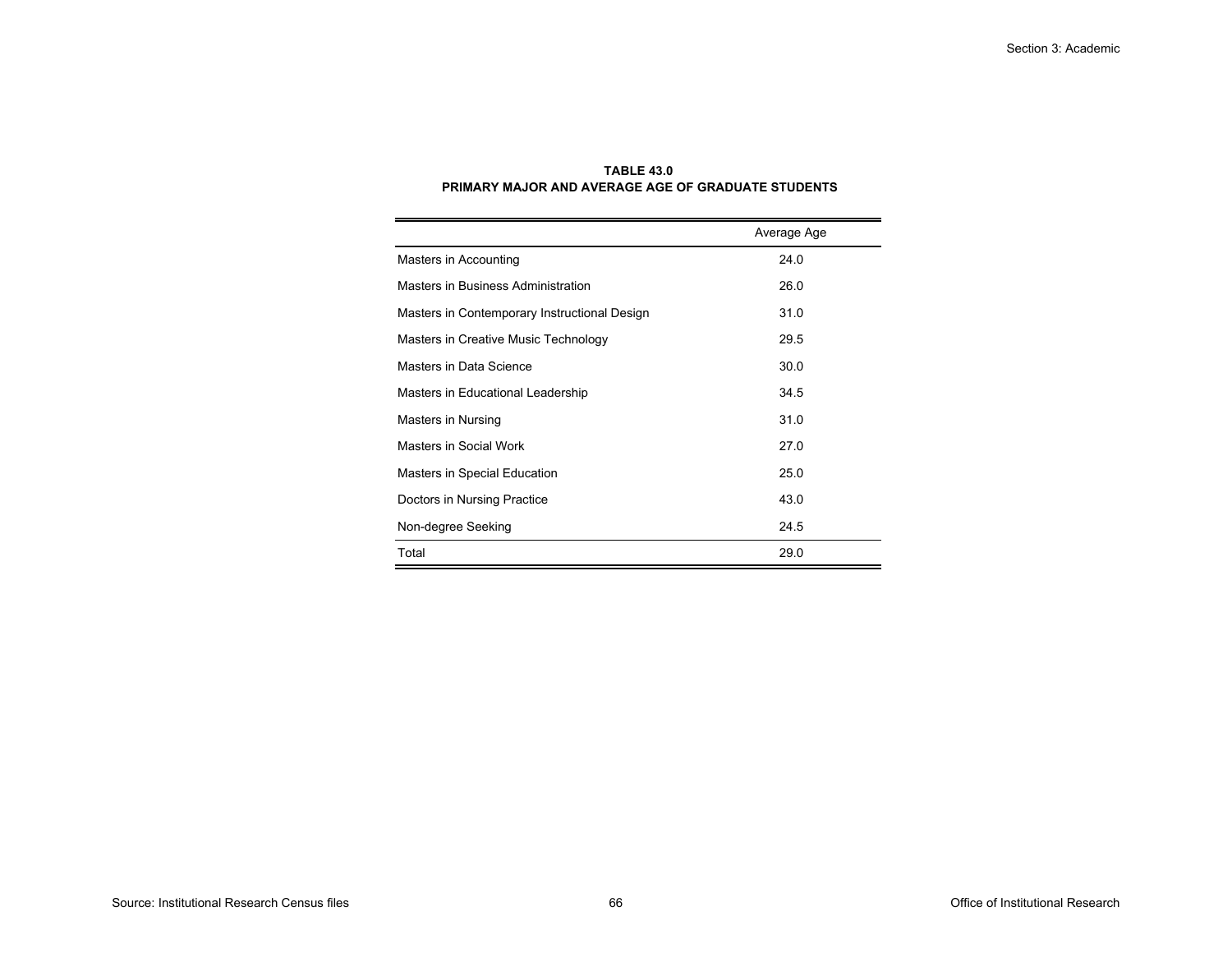|                                             | Major                                        | N              | $\%$  |  |
|---------------------------------------------|----------------------------------------------|----------------|-------|--|
| Anisfield School of Business                | Masters in Accounting                        |                |       |  |
|                                             | Masters in Business Administration           | 8              | 28.6  |  |
|                                             | Total                                        | 14             | 50.0  |  |
|                                             |                                              |                |       |  |
| School of Contemporary Arts                 | Masters in Creative Music Technology         |                | 3.6   |  |
|                                             | Total                                        |                | 3.6   |  |
|                                             |                                              |                |       |  |
| School of Social Science and Human Services | Masters in Contemporary Instructional Design | 3              | 10.7  |  |
|                                             | Masters in Educational Leadership            |                | 3.6   |  |
|                                             | Masters in Special Education                 | 3              | 10.7  |  |
|                                             | Total                                        | $\overline{7}$ | 25.0  |  |
|                                             |                                              |                |       |  |
| School of Theoretical and Applied Science   | Masters in Data Science                      | 2              | 7.1   |  |
|                                             | Masters in Nursing                           | 4              | 14.3  |  |
|                                             | Total                                        | 6              | 21.4  |  |
| Total                                       |                                              | 28             | 100.0 |  |

## **TABLE 44.0PRIMARY MAJOR AND SCHOOL OF NEW GRADUATE STUDENTS**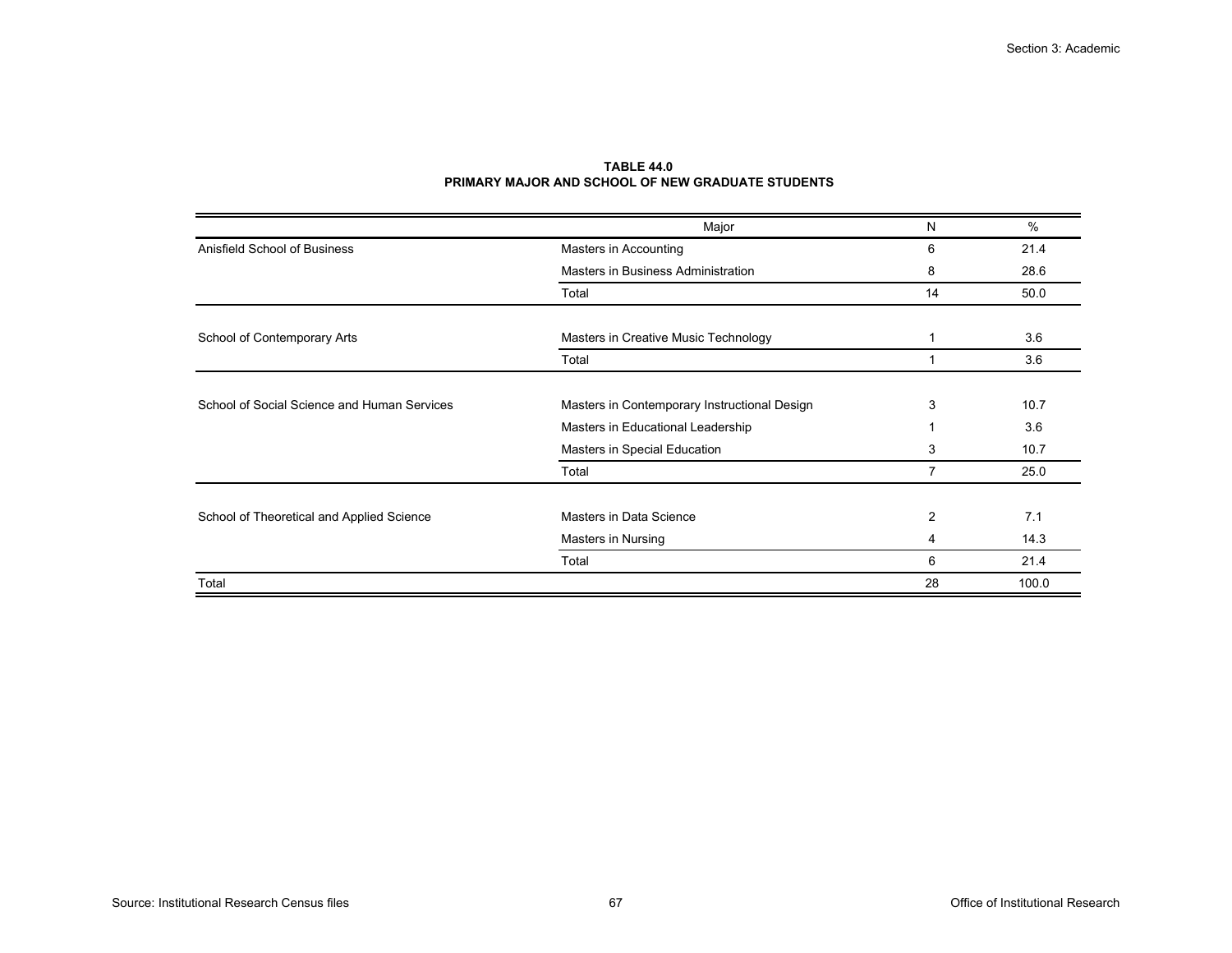**Section 4: CAMPUS HOUSING**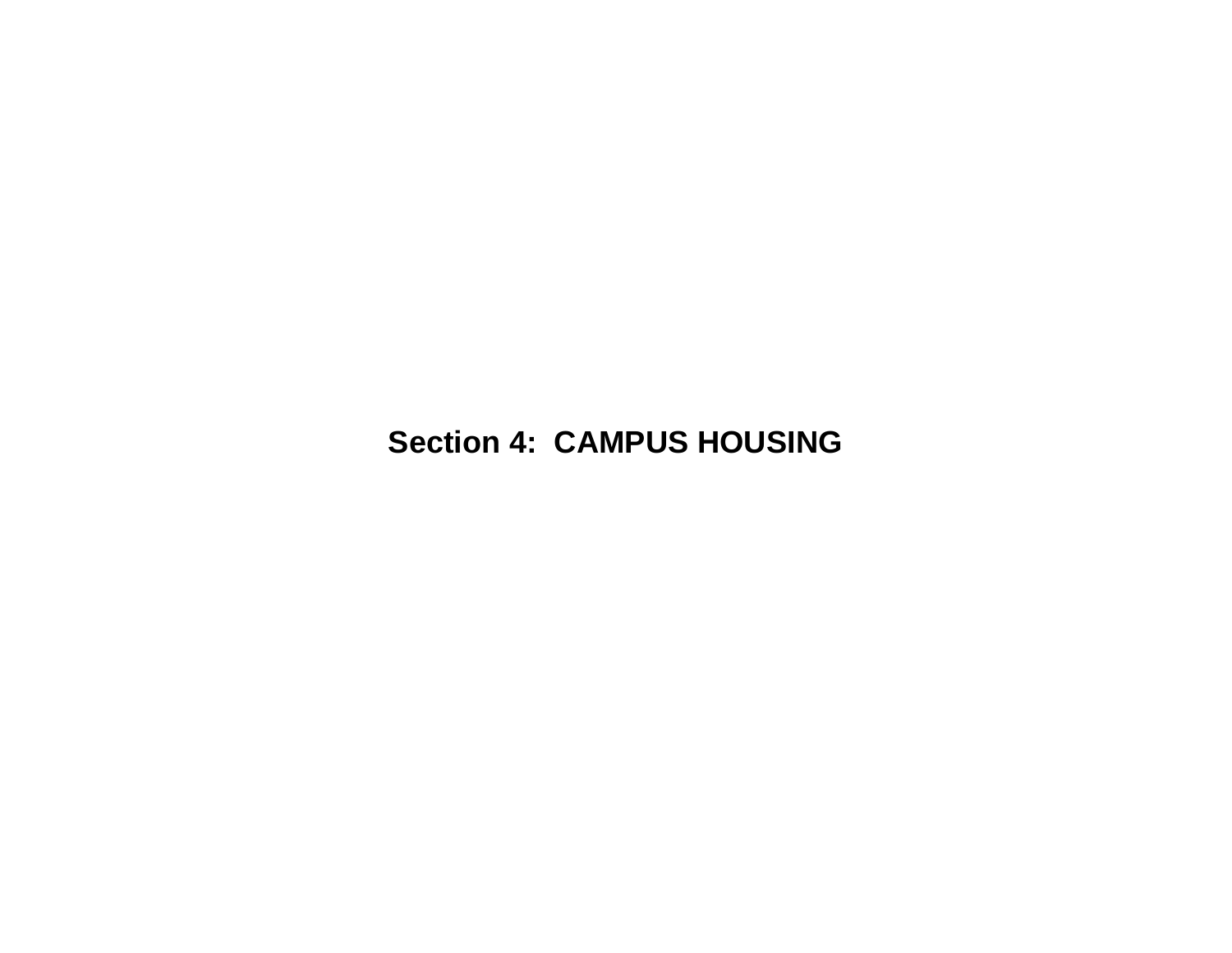| <b>Building</b>          | Room Type                   | N             |
|--------------------------|-----------------------------|---------------|
| <b>Bischoff Hall</b>     | <b>Bischoff Hall Double</b> | 203           |
|                          | <b>Bischoff Hall Single</b> | 2             |
| CPA-Buckeye              | College Park 2 BR Double    | 22            |
| <b>CPA-Butternut</b>     | College Park 1 BR Single NR | $\mathbf{1}$  |
|                          | College Park 2 BR Double NR | 17            |
| CPA-Flm                  | College Park 2 BR Single    | $\mathbf{1}$  |
|                          | College Park 2 BR Double    | 25            |
| CPA-Hickory              | College Park 2 BR Double NR | 27            |
| CPA-Holly                | College Park 2 BR Double    | 28            |
| <b>CPA-International</b> | College Park 2 BR Double    | 29            |
| Laurel Hall              | Laurel Hall Single          | 385           |
| <b>Mackin Hall</b>       | Mackin Hall Double          | 199           |
|                          | Mackin Hall Single          | 2             |
| CPA-Mimosa               | College Park 2 BR Single    | $\mathcal{P}$ |
|                          | College Park 2 BR Double    | 29            |
| CPA-Palm                 | College Park 2 BR Double    | 27            |
| Pine Hall                | Pine Hall Double            | 212           |
|                          | Pine Hall Single            | 7             |
| CPA-Redwood              | College Park 2 BR Double NR | 27            |
| CPA-Science              | College Park 2 BR Double    | 24            |
| The Village              | The Village Single          | 413           |
| Total                    |                             | 1,682         |

**TABLE 45.0CAMPUS HOUSING BY TYPE OF RESIDENCE**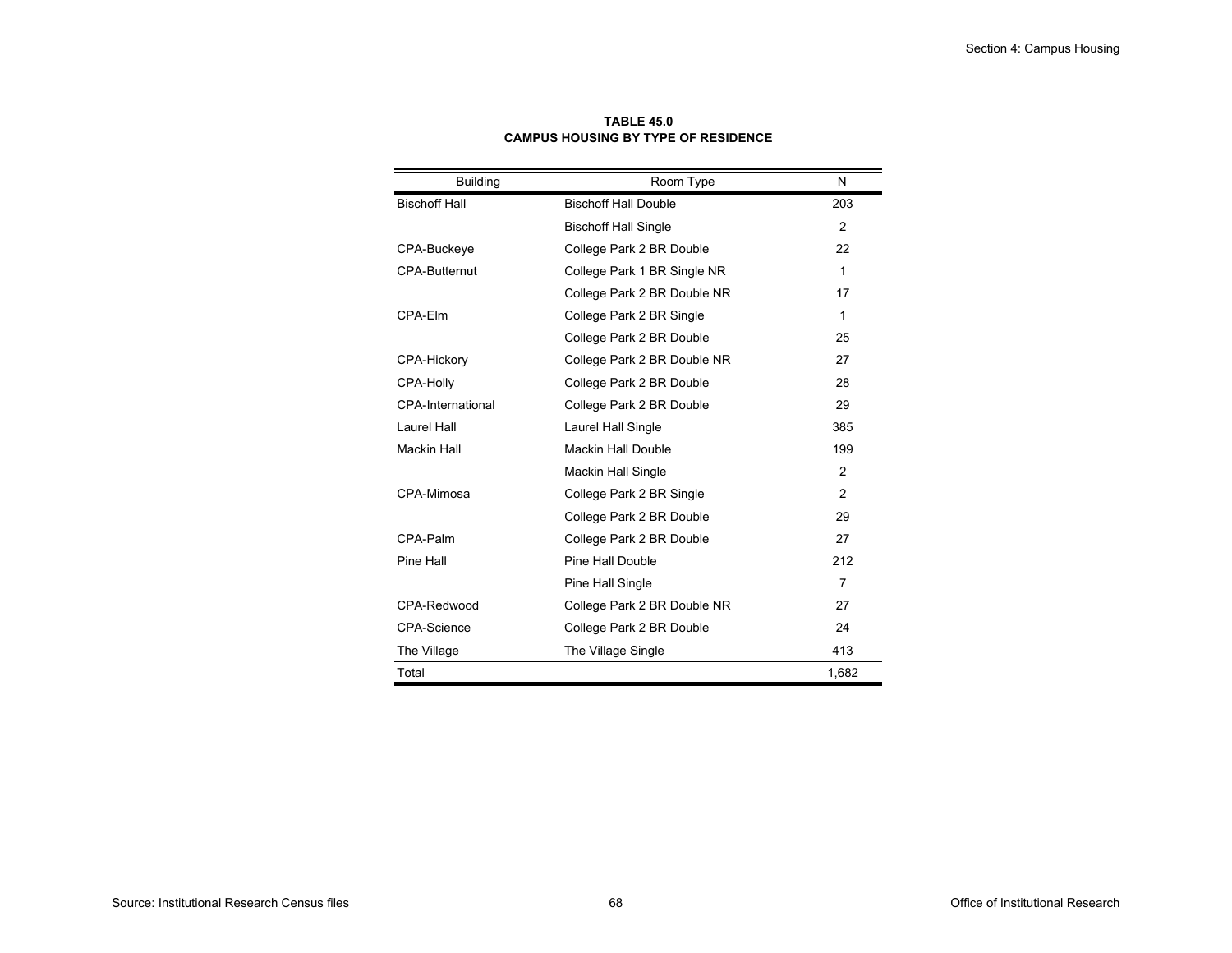| <b>Building</b>          | Room Type                   | Freshman | Sophomore      | Junior | Senior         | G <sub>1</sub> | G <sub>2</sub> | G <sub>3</sub> | Total          |
|--------------------------|-----------------------------|----------|----------------|--------|----------------|----------------|----------------|----------------|----------------|
|                          |                             | N        | N              | N      | N              | ${\sf N}$      | N              | N              | N              |
| <b>Bischoff Hall</b>     | <b>Bischoff Hall Double</b> | 157      | 33             | 9      | $\overline{4}$ | $\mathbf 0$    | 0              | $\Omega$       | 203            |
|                          | <b>Bischoff Hall Single</b> | 0        | $\overline{2}$ | 0      | 0              | 0              | 0              | $\Omega$       | $\overline{2}$ |
| CPA-Buckeye              | College Park 2 BR Double    | 5        | 9              | 6      | 2              |                | 0              | $\Omega$       | 22             |
| <b>CPA-Butternut</b>     | College Park 1 BR Single NR | 0        |                | 0      | 0              | n              | <sup>0</sup>   | <sup>0</sup>   |                |
|                          | College Park 2 BR Double NR |          | ิค             | 2      |                |                |                |                | 17             |
| CPA-Elm                  | College Park 2 BR Single    |          | $\Omega$       | 0      | 0              | <sup>0</sup>   | 0              | 0              |                |
|                          | College Park 2 BR Double    | 5        | 6              | 10     |                |                | 0              | 0              | 25             |
| CPA-Hickory              | College Park 2 BR Double NR | 10       | 5              | 6      | 6              | 0              | 0              | 0              | 27             |
| CPA-Holly                | College Park 2 BR Double    | 1        | 11             | 10     | 6              | 0              | n              | 0              | 28             |
| <b>CPA-International</b> | College Park 2 BR Double    | 8        | 8              | 5      | 8              |                | 0              | 0              | 29             |
| Laurel Hall              | Laurel Hall Single          | 12       | 76             | 208    | 89             | <sup>0</sup>   | <sup>0</sup>   | 0              | 385            |
| <b>Mackin Hall</b>       | <b>Mackin Hall Double</b>   | 172      | 16             | 6      | 5              | n              | <sup>0</sup>   | 0              | 199            |
|                          | Mackin Hall Single          | 2        | 0              | 0      | 0              | 0              | 0              | 0              | 2              |
| CPA-Mimosa               | College Park 2 BR Single    | 0        | 0              | 0      | 2              | n              | 0              | 0              | $\overline{2}$ |
|                          | College Park 2 BR Double    | 6        | 6              | 9      | 8              | 0              | 0              | 0              | 29             |
| CPA-Palm                 | College Park 2 BR Double    | 7        | 6              | 7      |                |                | 0              | 0              | 27             |
| Pine Hall                | Pine Hall Double            | 10       | 168            | 29     | 5              | 0              | 0              | $\Omega$       | 212            |
|                          | Pine Hall Single            | 0        | 6              |        | 0              |                |                | 0              | 7              |
| CPA-Redwood              | College Park 2 BR Double NR | 10       | 8              | 4      |                | <sup>n</sup>   |                | 0              | 27             |
| <b>CPA-Science</b>       | College Park 2 BR Double    | 4        | 8              | 9      | 3              | 0              |                | 0              | 24             |
| The Village              | The Village Single          | 4        | 57             | 108    | 244            | 0              | 0              | 0              | 413            |
| Total                    |                             | 415      | 432            | 429    | 398            | 1              | 6              |                | 1,682          |

**TABLE 46.0CAMPUS HOUSING BY CLASS**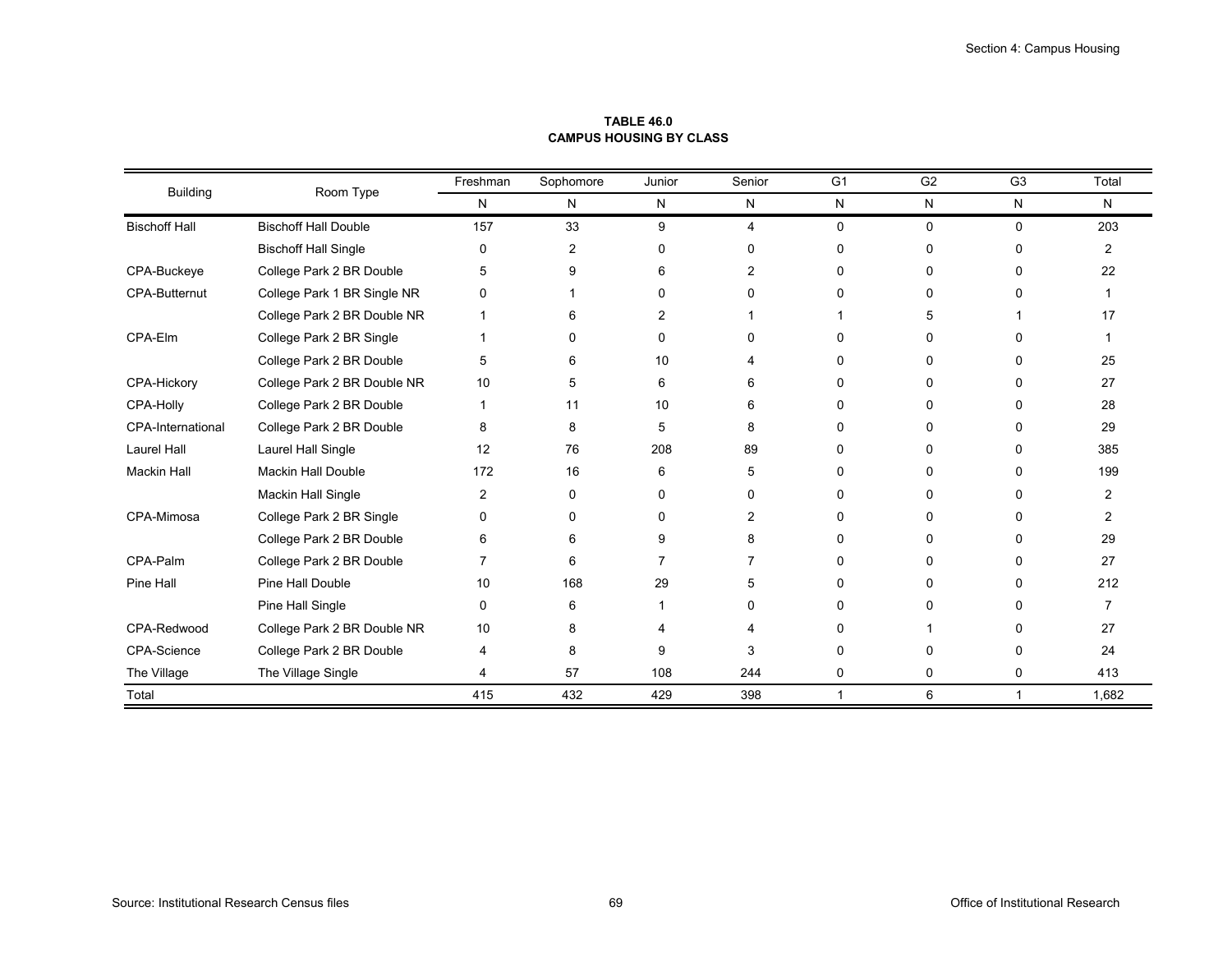|                          |                             | Male          | Female       | Total       |
|--------------------------|-----------------------------|---------------|--------------|-------------|
| <b>Building</b>          | Room Type                   | N             | N            | N           |
| <b>Bischoff Hall</b>     | <b>Bischoff Hall Double</b> | 80            | 123          | 203         |
|                          | <b>Bischoff Hall Single</b> | $\Omega$      | 2            | 2           |
| CPA-Buckeye              | College Park 2 BR Double    | 14            | 8            | 22          |
| <b>CPA-Butternut</b>     | College Park 1 BR Single NR | $\Omega$<br>1 |              | $\mathbf 1$ |
|                          | College Park 2 BR Double NR | 8             | 9            | 17          |
| CPA-Elm                  | College Park 2 BR Single    | $\Omega$      | $\mathbf{1}$ | $\mathbf 1$ |
|                          | College Park 2 BR Double    | 3             | 22           | 25          |
| CPA-Hickory              | College Park 2 BR Double NR | 19            | 8            | 27          |
| CPA-Holly                | College Park 2 BR Double    | 12            | 16           | 28          |
| <b>CPA-International</b> | College Park 2 BR Double    | 15            | 14           | 29          |
| <b>Laurel Hall</b>       | Laurel Hall Single          | 173           | 212          | 385         |
| <b>Mackin Hall</b>       | Mackin Hall Double          | 50            | 149          | 199         |
|                          | <b>Mackin Hall Single</b>   | 2             | $\Omega$     | 2           |
| CPA-Mimosa               | College Park 2 BR Single    | $\Omega$      | 2            | 2           |
|                          | College Park 2 BR Double    | 3             | 26           | 29          |
| CPA-Palm                 | College Park 2 BR Double    | 13            | 14           | 27          |
| Pine Hall                | Pine Hall Double            | 92            | 120          | 212         |
|                          | Pine Hall Single            | 4             | 3            | 7           |
| CPA-Redwood              | College Park 2 BR Double NR | 20            | 7            | 27          |
| <b>CPA-Science</b>       | College Park 2 BR Double    | 23            | 1            | 24          |
| The Village              | The Village Single          | 90            | 323          | 413         |
| Total                    |                             | 622           | 1,060        | 1,682       |

**TABLE 47.0CAMPUS HOUSING BY SEX**